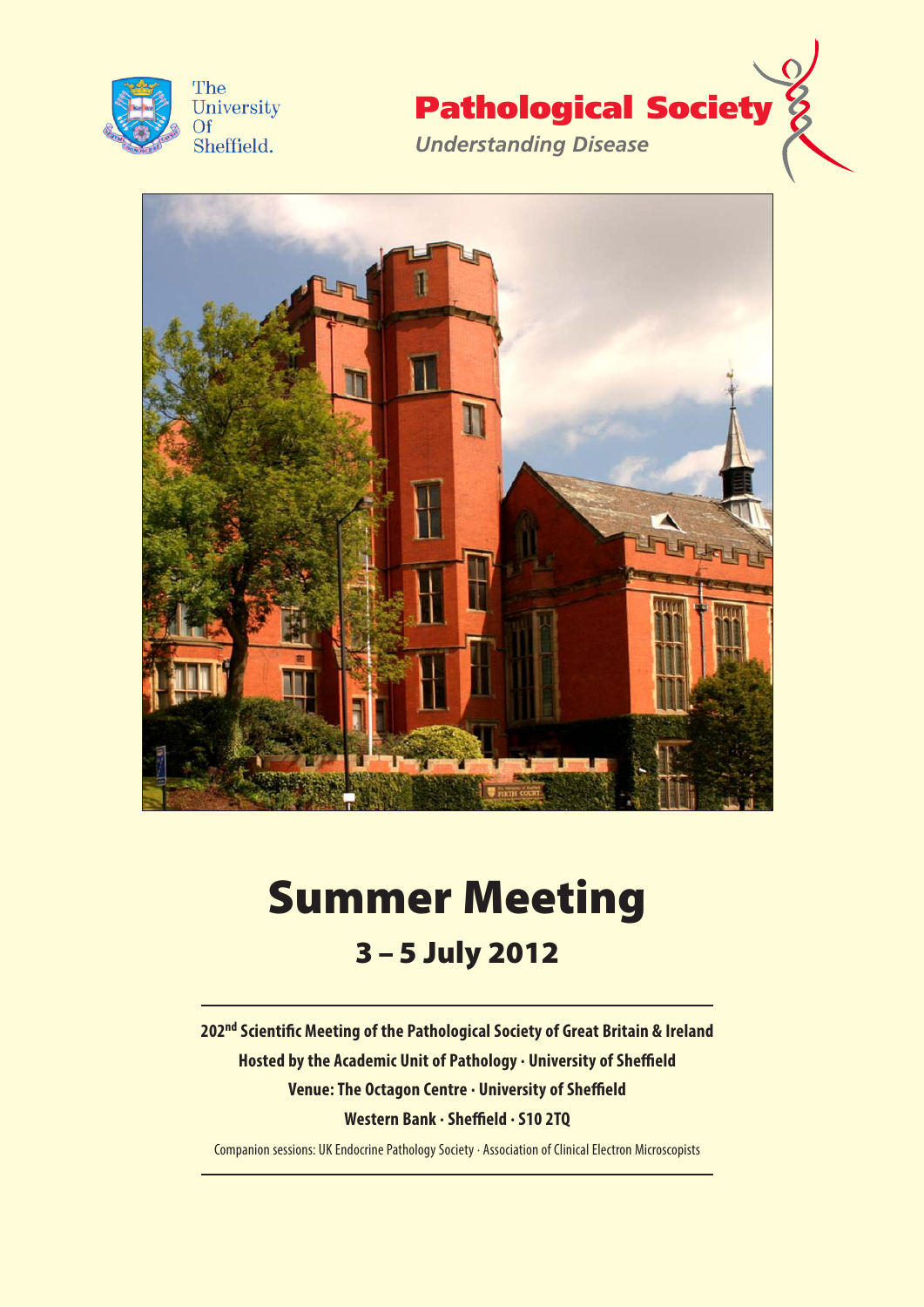#### **Programme acknowledgements**

This Programme is published by the Pathological Society of Great Britain & Ireland. © 2012

#### **Photographs**

Cover photograph is reproduced with permission.

Designed, typeset and printed in England by Byte & Type Ltd Birmingham B29 4NN · T: 0333 666 4321 · www.bytetype.co.uk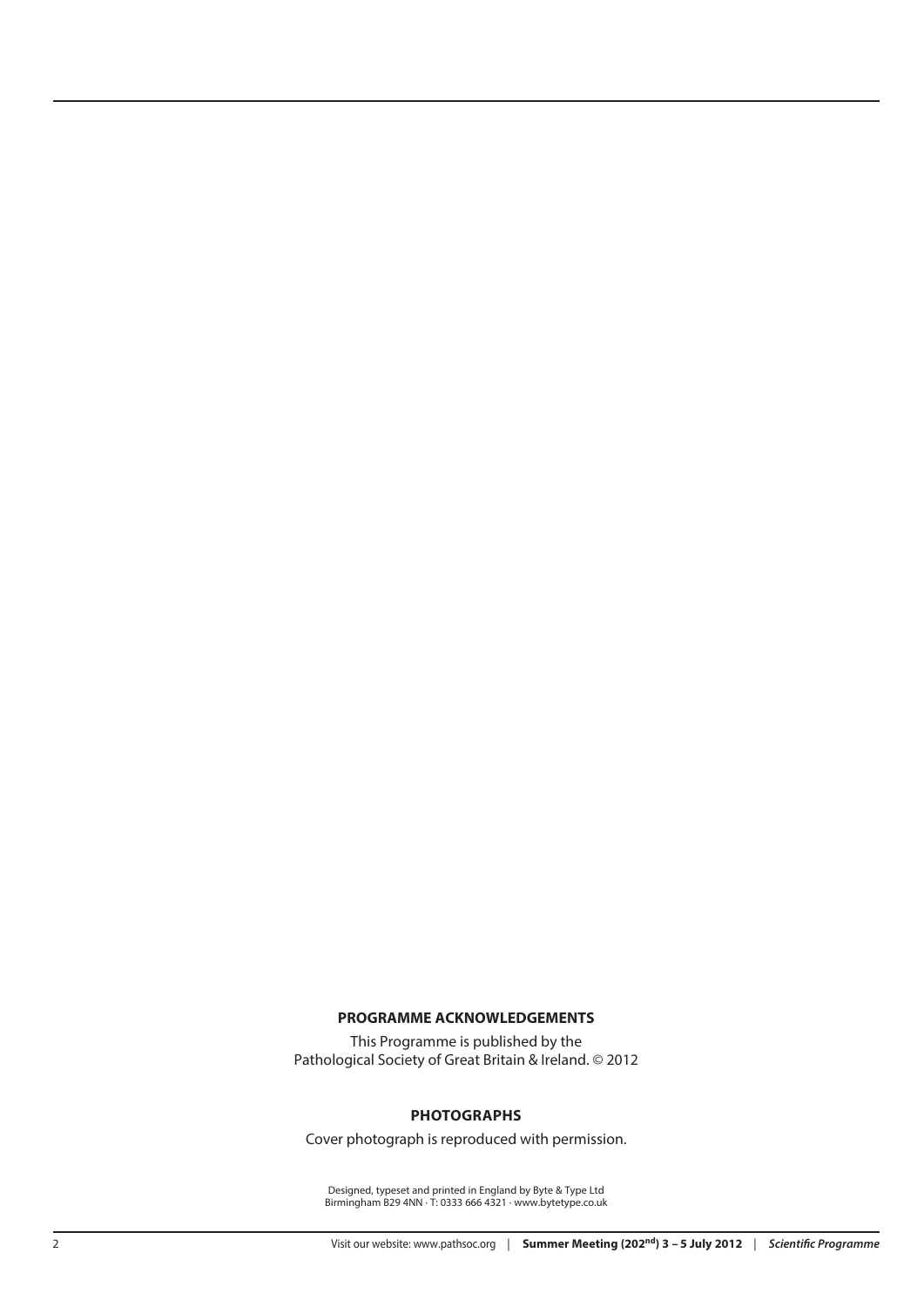# **Contents**

| Scientific Sessions Information 2008 2014 12:00:00 12:00:00 12:00:00 12:00:00 12:00:00 12:00:00 12:00:00 12:00                                                                                                                 |    |
|--------------------------------------------------------------------------------------------------------------------------------------------------------------------------------------------------------------------------------|----|
|                                                                                                                                                                                                                                | 9  |
|                                                                                                                                                                                                                                |    |
| <b>Future Meetings 2008 and 2008 and 2008 and 2008 and 2008 and 2008 and 2008 and 2008 and 2008 and 2008 and 200</b>                                                                                                           |    |
| Fees and Registration 2008 and 2008 and 2008 and 2008 and 2008 and 2008 and 2008 and 2008 and 2008 and 2008 and 2008 and 2008 and 2008 and 2008 and 2008 and 2008 and 2008 and 2008 and 2008 and 2008 and 2008 and 2008 and 20 |    |
| <b>Detailed Programme</b>                                                                                                                                                                                                      |    |
| Tuesday 3 July 22 and 22 and 22 and 22 and 23 and 24 and 25 and 26 and 26 and 26 and 26 and 27 and 27 and 27 and 27 and 27 and 27 and 27 and 27 and 27 and 27 and 27 and 27 and 27 and 27 and 27 and 27 and 27 and 27 and 27 a |    |
| Wednesday 4 July 22                                                                                                                                                                                                            |    |
| Thursday 5 July 33                                                                                                                                                                                                             |    |
| Acknowledgements (Trade Exhibition) 40                                                                                                                                                                                         |    |
| Abstract Reviewers 42 and 20 Abstract Reviewers 42 and 20 Abstract Reviewers 42 and 20 Abstract Reviewers 42 and 20 Abstract Reviewers 42 and 20 Abstract Reviewers 42 and 20 Abstract Reviewers 42 and 20 Abstract Reviewers  |    |
|                                                                                                                                                                                                                                |    |
| Presenters' Index                                                                                                                                                                                                              | 65 |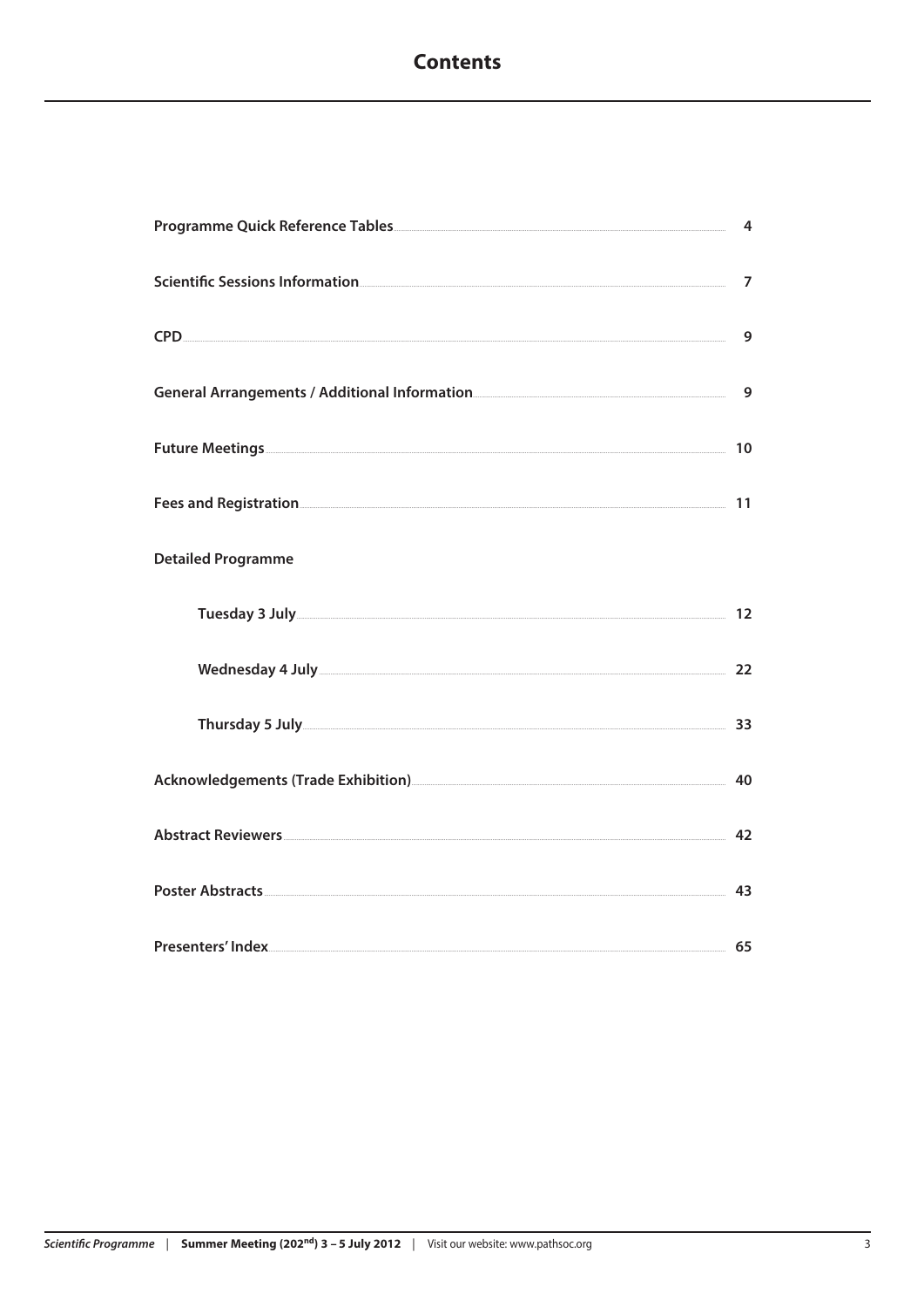|                                                                                                                                                                                                                                      |                                                                                                                                                                                                           | <b>TUESDAY 3 JULY 2012</b> |                                                                                              |
|--------------------------------------------------------------------------------------------------------------------------------------------------------------------------------------------------------------------------------------|-----------------------------------------------------------------------------------------------------------------------------------------------------------------------------------------------------------|----------------------------|----------------------------------------------------------------------------------------------|
| 08.15                                                                                                                                                                                                                                | <b>OCTAGON CENTRE · FOYER</b><br><b>Registration and Coffee</b>                                                                                                                                           |                            |                                                                                              |
| $09.15 - 17.30$                                                                                                                                                                                                                      | <b>OCTAGON CENTRE · COMPUTER ROOM</b><br>Slide Seminar Competition Case Viewing: Gynaecological Pathology<br>Note: Competition closes at 15.30 on Wednesday 4 July                                        |                            |                                                                                              |
| $09.30 - 10.45$                                                                                                                                                                                                                      | <b>STUDENTS' UNION BUILDING · AUDITORIUM</b><br><b>Oral Presentations</b><br>Category: Gastrointestinal                                                                                                   | $09.30 - 10.45$            | <b>DAINTON BUILDING · LECTURE THEATRE 1</b><br><b>Oral Presentations</b><br>Category: Breast |
| $10.45 - 11.15$                                                                                                                                                                                                                      | <b>OCTAGON CENTRE · MAIN HALL</b><br>Coffee / Trade Exhibition                                                                                                                                            |                            |                                                                                              |
| $11.15 - 12.30$                                                                                                                                                                                                                      | <b>STUDENTS' UNION BUILDING · AUDITORIUM</b><br><b>Oral Presentations</b><br>Category: Gastrointestinal                                                                                                   | $11.15 - 12.30$            | <b>DAINTON BUILDING · LECTURE THEATRE 1</b><br><b>Oral Presentations</b><br>Category: Breast |
| $12.30 - 13.00$                                                                                                                                                                                                                      | UNIVERSITY HOUSE · ABBEYDALE / FULWOOD ROOMS<br>Lunch                                                                                                                                                     |                            |                                                                                              |
| <b>OCTAGON CENTRE · MAIN HALL</b><br>13.00-14.00<br><b>Poster Viewing and Chairman's Rounds</b><br>Categories: Breast; Gastrointestinal; Head and Neck; Hepatobiliary/Pancreas; Lymphoreticular;<br>Osteoarticular/Soft Tissue; Skin |                                                                                                                                                                                                           |                            |                                                                                              |
| <b>STUDENTS' UNION BUILDING · AUDITORIUM</b><br>Welcome<br>14.00-14.10<br>Prof M Wells, Professor of Gynaecological Pathology, University of Sheffield                                                                               |                                                                                                                                                                                                           |                            |                                                                                              |
| $14.10 - 17.30$<br>$15.30 - 16.00$                                                                                                                                                                                                   | <b>STUDENTS' UNION BUILDING · AUDITORIUM</b><br>Symposium: Viral Oncogenesis in Head and Neck Tumours<br>Tea [OCTAGON CENTRE · MAIN HALL]                                                                 |                            |                                                                                              |
| 17.30-18.30                                                                                                                                                                                                                          | <b>STUDENTS' UNION BUILDING · AUDITORIUM</b><br>Public Lecture: The Relationships between Patients, the Public and Biomedical Researchers<br>Prof P Shaw, Professor of Neurology, University of Sheffield |                            |                                                                                              |
| 18.30-20.00                                                                                                                                                                                                                          | UNIVERSITY OF SHEFFIELD · FIRTH HALL<br>Welcome Reception - featuring musical entertainment by "The Djangonauts"                                                                                          |                            |                                                                                              |

All details are subject to amendment Visit our website for further information and updates: **[www.pathsoc.org](http://www.pathsoc.org)**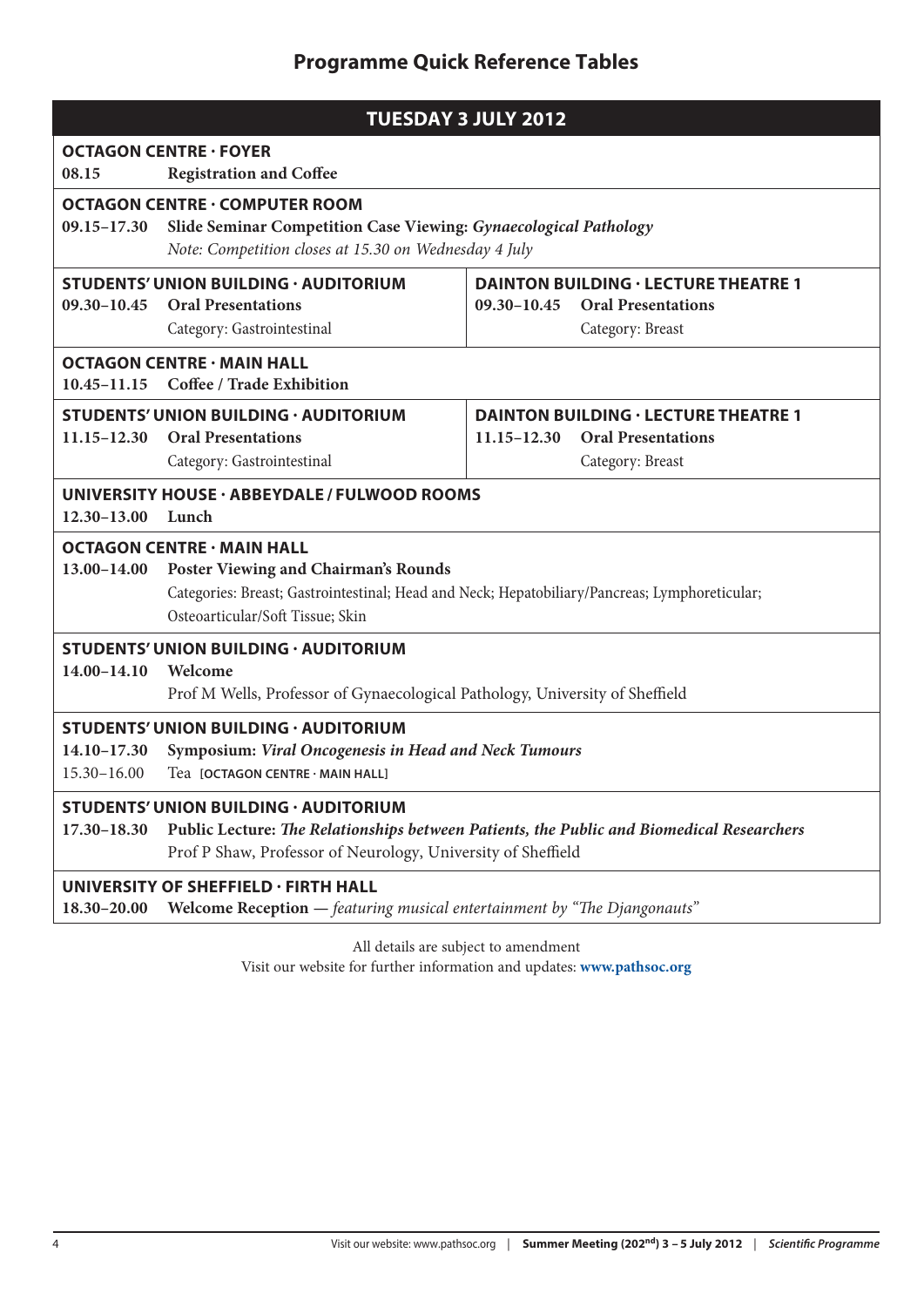| <b>WEDNESDAY 4 JULY 2012</b> |                                                                                                                                                                                                                                                                                       |                 |                                                                                                         |
|------------------------------|---------------------------------------------------------------------------------------------------------------------------------------------------------------------------------------------------------------------------------------------------------------------------------------|-----------------|---------------------------------------------------------------------------------------------------------|
|                              | <b>OCTAGON CENTRE · FOYER</b>                                                                                                                                                                                                                                                         |                 |                                                                                                         |
| 07.45                        | <b>Registration and Coffee</b>                                                                                                                                                                                                                                                        |                 |                                                                                                         |
| $08.00 - 09.00$              | <b>STUDENTS' UNION BUILDING · AUDITORIUM</b><br>Trainees' Breakfast Session - Meet the Experts: Cardiac Tissue Analysis: From Routine to Complex<br>Dr K Suvarna, University of Sheffield                                                                                             |                 |                                                                                                         |
| $09.00 - 17.30$              | <b>OCTAGON CENTRE · COMPUTER ROOM</b><br>Slide Seminar Competition Case Viewing: Gynaecological Pathology<br>Note: Competition closes at 15.30 on Wednesday 4 July                                                                                                                    |                 |                                                                                                         |
|                              | <b>STUDENTS' UNION BUILDING · AUDITORIUM</b>                                                                                                                                                                                                                                          |                 | <b>DAINTON BUILDING · LECTURE THEATRE 1</b>                                                             |
| $09.00 - 10.30$              | <b>Oral Presentations</b>                                                                                                                                                                                                                                                             | $09.00 - 10.30$ | <b>Oral Presentations</b>                                                                               |
|                              | Category: Breast                                                                                                                                                                                                                                                                      |                 | Categories: Gastrointestinal;<br>Cellular/Molecular                                                     |
|                              | <b>OCTAGON CENTRE · MAIN HALL</b>                                                                                                                                                                                                                                                     |                 |                                                                                                         |
| $10.30 - 11.00$              | Coffee / Trade Exhibition                                                                                                                                                                                                                                                             |                 |                                                                                                         |
|                              | <b>STUDENTS' UNION BUILDING · AUDITORIUM</b>                                                                                                                                                                                                                                          |                 | <b>DAINTON BUILDING · LECTURE THEATRE 1</b>                                                             |
| $11.00 - 13.00$              | Symposium: Systems Biology - Reverse<br><b>Engineering The Phenotype</b>                                                                                                                                                                                                              | $11.00 - 13.00$ | Symposium: Endocrine Pathology<br>- Organised in conjunction with the UK Endocrine<br>Pathology Society |
|                              | UNIVERSITY HOUSE · ABBEYDALE / FULWOOD ROOMS                                                                                                                                                                                                                                          |                 |                                                                                                         |
| 13.00-14.00                  | Lunch                                                                                                                                                                                                                                                                                 |                 |                                                                                                         |
|                              | <b>OCTAGON CENTRE · MAIN HALL</b>                                                                                                                                                                                                                                                     |                 | <b>OCTAGON CENTRE · COUNCIL ROOM</b>                                                                    |
| $14.00 - 15.00$              | <b>Poster Viewing and Chairman's Rounds</b><br>Categories: Autopsy/Forensic;<br>Cardiovascular/Pulmonary;<br>Cellular/Molecular; Education and Audit;<br>Endocrine; Experimental Tumour Pathology;<br>Genitourinary/Renal; Gynaecological;<br>Neonatal/Paediatric; Technical Advances | 14.30-15.30     | <b>UK Endocrine Pathology Society</b><br><b>Business Meeting</b>                                        |
|                              | STUDENTS' UNION BUILDING · AUDITORIUM                                                                                                                                                                                                                                                 |                 |                                                                                                         |
| 15.00-17.30                  | <b>Plenary Oral Presentations</b>                                                                                                                                                                                                                                                     |                 |                                                                                                         |
| $16.00 - 16.30$              | Tea [OCTAGON CENTRE · MAIN HALL]                                                                                                                                                                                                                                                      |                 |                                                                                                         |
| $17.30 - 18.30$              | <b>STUDENTS' UNION BUILDING · AUDITORIUM</b><br>The Pathological Society's Doniach Lecture: Only Dead Fish Swim with the Stream — Trying to<br>Understand the Dynamics of the Liver and its Diseases<br>Prof MR Alison, Queen Mary University of London                               |                 |                                                                                                         |
| <b>CUTLERS' HALL</b>         |                                                                                                                                                                                                                                                                                       |                 |                                                                                                         |
| $19.30 - 22.30$              | <b>Society Dinner</b>                                                                                                                                                                                                                                                                 |                 |                                                                                                         |

All details are subject to amendment

Visit our website for further information and updates: **[www.pathsoc.org](http://www.pathsoc.org)**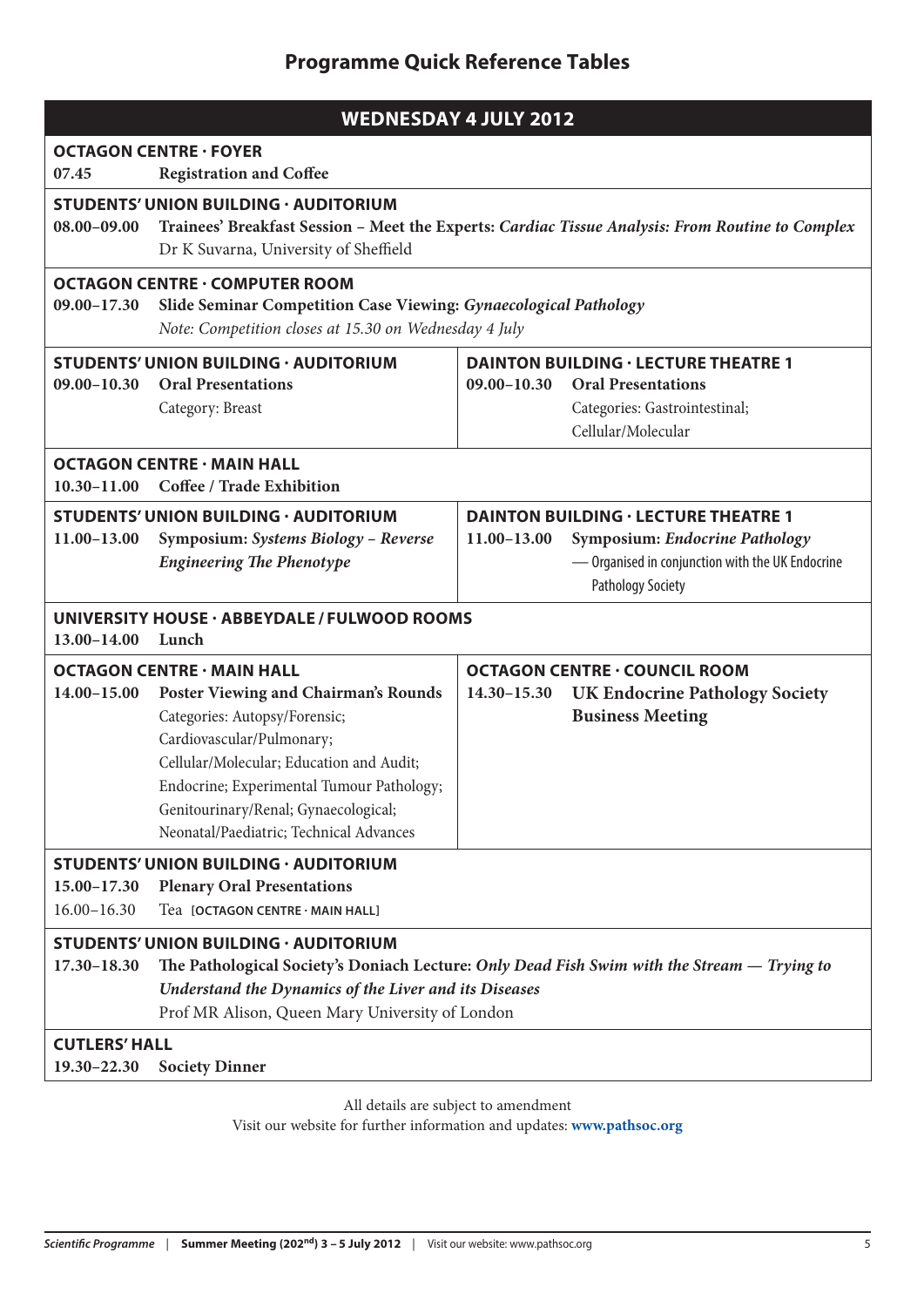| <b>THURSDAY 5 JULY 2012</b>                                                                                                                                                            |                                                                                                                                                                    |                                                                                                                                                                                             |  |                                                                                                                                                                                                                                              |                                                                                                                                             |  |
|----------------------------------------------------------------------------------------------------------------------------------------------------------------------------------------|--------------------------------------------------------------------------------------------------------------------------------------------------------------------|---------------------------------------------------------------------------------------------------------------------------------------------------------------------------------------------|--|----------------------------------------------------------------------------------------------------------------------------------------------------------------------------------------------------------------------------------------------|---------------------------------------------------------------------------------------------------------------------------------------------|--|
| 07.45                                                                                                                                                                                  | <b>OCTAGON CENTRE · FOYER</b><br><b>Registration and Coffee</b>                                                                                                    |                                                                                                                                                                                             |  |                                                                                                                                                                                                                                              |                                                                                                                                             |  |
| $08.00 - 09.00$                                                                                                                                                                        | <b>STUDENTS' UNION BUILDING · AUDITORIUM</b><br>Trainees' Breakfast Session - Meet the Experts: My Approach to Soft Tissue Tumours<br>Dr K Thway, London           |                                                                                                                                                                                             |  |                                                                                                                                                                                                                                              |                                                                                                                                             |  |
| $09.00 - 16.00$                                                                                                                                                                        | <b>OCTAGON CENTRE · COMPUTER ROOM</b><br>Slide Seminar Competition Case Viewing: Gynaecological Pathology<br>Note: Competition closed at 15.30 on Wednesday 4 July |                                                                                                                                                                                             |  |                                                                                                                                                                                                                                              |                                                                                                                                             |  |
| $09.00 - 10.30$                                                                                                                                                                        | STUDENTS' UNION BUILDING · AUDITORIUM<br><b>Oral Presentations</b><br>Categories: Breast;<br>Osteoarticular/Soft<br>Tissue                                         | <b>DAINTON BUILDING · LECTURE THEATRE 1</b><br>$09.00 - 10.30$<br><b>Oral Presentations</b><br>Categories:<br>Hepatobiliary/Pancreas;<br><b>Education and Audit;</b><br>Neonatal/Paediatric |  | $09.10 - 10.20$                                                                                                                                                                                                                              | THE OCTAGON CENTRE · COUNCIL ROOM<br><b>Association of</b><br><b>Clinical Electron</b><br><b>Microscopists AGM</b><br>(open to non-members) |  |
| <b>OCTAGON CENTRE · MAIN HALL</b><br>Coffee / Trade Exhibition<br>$10.30 - 11.00$                                                                                                      |                                                                                                                                                                    |                                                                                                                                                                                             |  |                                                                                                                                                                                                                                              |                                                                                                                                             |  |
| $11.00 - 12.30$                                                                                                                                                                        | <b>STUDENTS' UNION BUILDING · AUDITORIUM</b><br>Trainees' Symposium: How to be a<br>Consultant                                                                     |                                                                                                                                                                                             |  | <b>DAINTON BUILDING · LECTURE THEATRE 1</b><br><b>Association of Clinical Electron</b><br>11.00-17.00<br>Microscopists (ACEM) (www.acem.org)<br>15 <sup>th</sup> Annual Scientific Meeting<br>(see separate programme)<br>Sponsored by Leica |                                                                                                                                             |  |
| <b>STUDENTS' UNION BUILDING · AUDITORIUM</b><br>Japanese Pathological Society Lecture: Pathology of Gastrointestinal Stromal Tumours<br>$12.30 - 13.30$<br>Prof S Hirota, Hyogo, Japan |                                                                                                                                                                    |                                                                                                                                                                                             |  |                                                                                                                                                                                                                                              |                                                                                                                                             |  |
| $13.30 - 14.30$                                                                                                                                                                        | UNIVERSITY HOUSE · ABBEYDALE / FULWOOD ROOMS<br>Lunch                                                                                                              |                                                                                                                                                                                             |  |                                                                                                                                                                                                                                              |                                                                                                                                             |  |
| $14.00 - 14.45$                                                                                                                                                                        | <b>STUDENTS' UNION BUILDING · AUDITORIUM</b><br><b>Pathological Society Annual Business Meeting</b>                                                                |                                                                                                                                                                                             |  |                                                                                                                                                                                                                                              |                                                                                                                                             |  |
| 14.45-15.45                                                                                                                                                                            | <b>STUDENTS' UNION BUILDING · AUDITORIUM</b><br>Slide Seminar Discussion Session: Gynaecological Pathology<br>Prof M Wells, University of Sheffield                |                                                                                                                                                                                             |  |                                                                                                                                                                                                                                              |                                                                                                                                             |  |

All details are subject to amendment Visit our website for further information and updates: **[www.pathsoc.org](http://www.pathsoc.org)**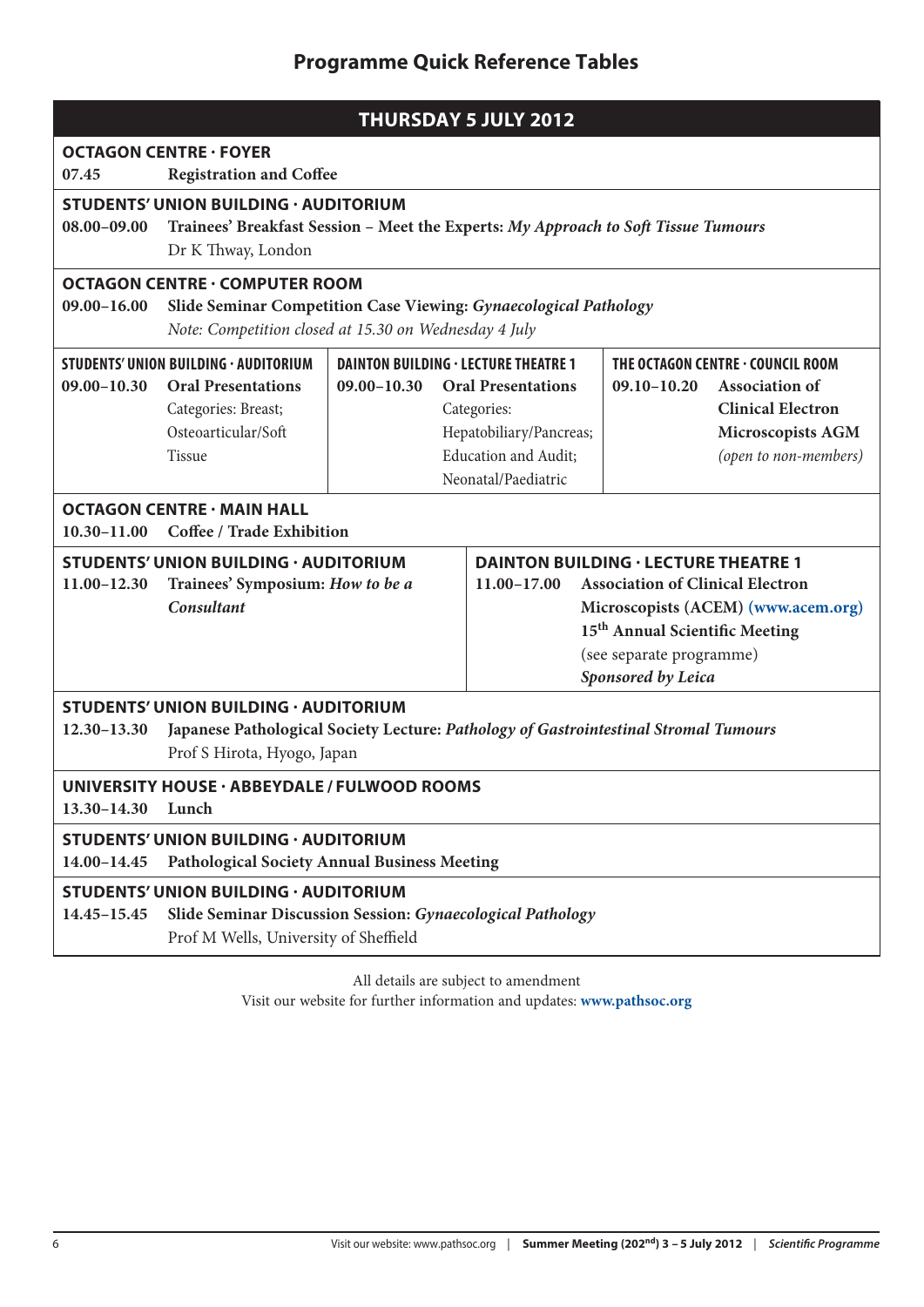# Companion Meetings

## *Wednesday 4 July*

**11.00–15.30 UK Endocrine Pathology Society**

 11.00–13.00 Symposium jointly organised **[Dainton Building · Lecture Theatre 1]** 14.30–15.30 Business Meeting **[Dainton Building · Lecture Theatre 1]**

# *Thursday 5 July*

**09.10–17.00 Association of Clinical Electron Microscopists** 09.10**–**10.30 Annual General Meeting **[Octagon Centre · Council Room]** 10.30**–**17.00 15th Annual Scientific Meeting **[Dainton Building · Lecture Theatre 1]**

# Keynote and Named Lectures

## *Tuesday 3 July*

**17.30–18.30 Public Lecture [Students' Union Building · Auditorium]** *The Relationships between Patients, the Public and Biomedical Researchers* Prof P Shaw, University of Sheffield

# *Wednesday 4 July*

**17.30–18.30 Doniach Lecture [Students' Union Building · Auditorium]**  *Only Dead Fish Swim with the Stream – Trying to Understand the Dynamics of the Liver and its Diseases* Prof MR Alison, London

## *Thursday 5 July*

**12.00–13.00 Japanese Pathological Society Lecture [Students' Union Building · Auditorium]**  *Pathology of Gastrointestinal Tumours* Prof S Hirota, Hyogo

### ORAL COMMUNICATIONS **[Students' Union Building · Auditorium] –and– [Dainton Building · Lecture Theatre 1]**

| Sessions will be held as follows: |                 |
|-----------------------------------|-----------------|
| Tuesday 3 July                    | $09.30 - 12.30$ |
| Wednesday 4 July                  | $09.00 - 10.30$ |
| Thursday 5 July                   | $09.00 - 10.30$ |

**Note to presenters:** Speakers are reminded that no communication may exceed the time allocated on the Programme without the consent of the meeting, obtained through the Chairman.

# PLENARY ORAL SESSION **[Students' Union Building · Auditorium]**

The eight highest-ranked submitted oral abstracts will be presented on Wednesday 4 July, 15.00–17.30.

### **Prize**

A prize for the best presentation, donated by the *Journal of Pathology* will be presented at the Society Dinner.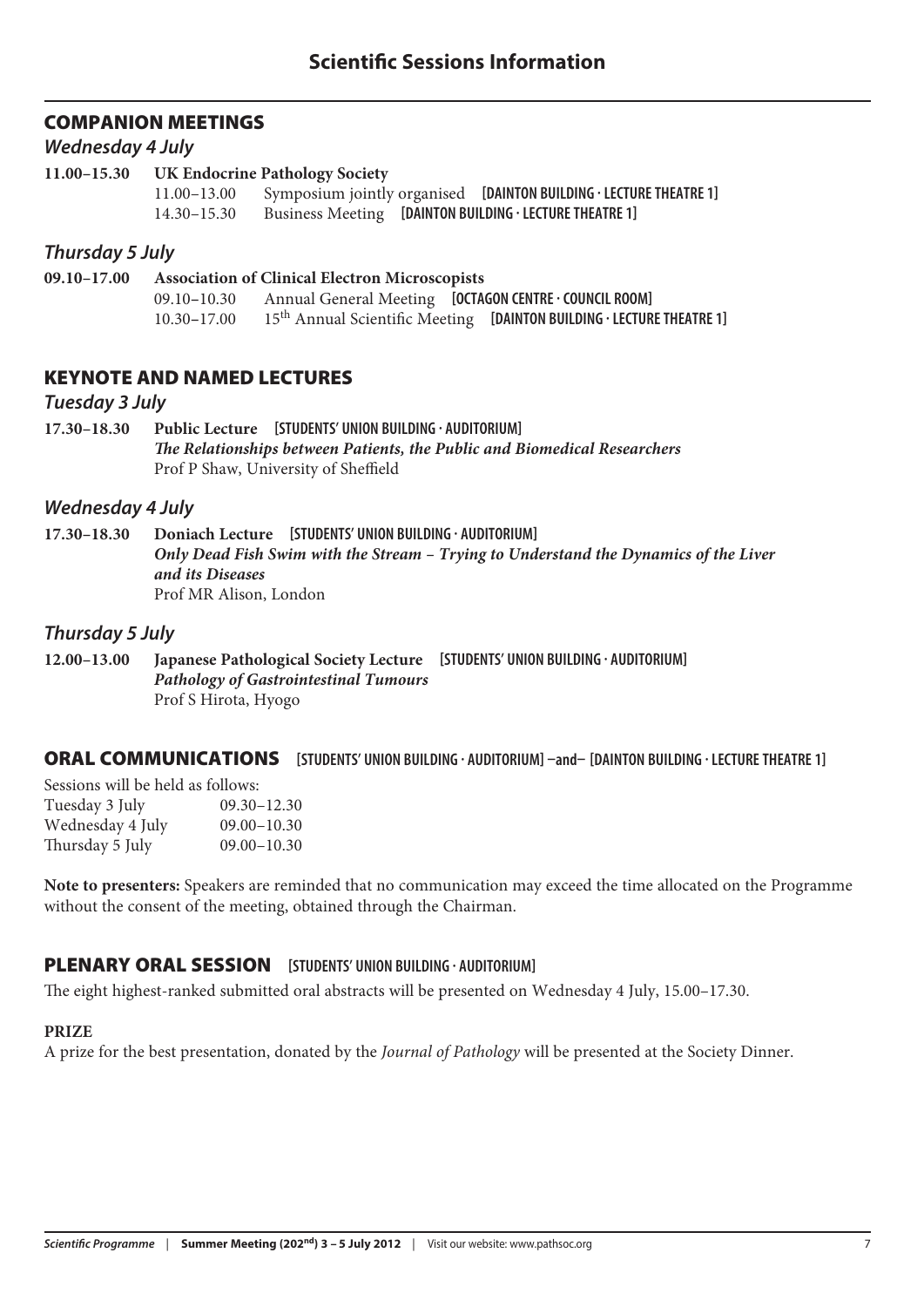# **POSTER VIEWING AND CHAIRMAN'S ROUNDS FOCTAGON CENTRE · MAIN HALL]**

Tuesday 3 July 13.00–14.00 Wednesday 4 July 14.00–15.00

### **Prizes**

Poster round chairs will be circulating during the above times to select the winners of the Pathological Society's Sir Alastair Currie Prize and second and third poster prizes. **Winners** will be announced at the Society Dinner on Wednesday 4 July.

### **IMPORTANT NOTES FOR PRESENTERS**

- ◆ Posters should be in place by 09.30 on Tuesday 3 July and **must be removed by** 16.00 on Thursday 5 July.
- ◆ Poster boards will be size: 85 cm x 85 cm. **Please do not exceed these dimensions.** Fixings will be provided.
- ◆ The presenting author (or another contributor) must attend the meeting and present the poster during the allocated poster rounds in order for the abstract to be published in the *Journal of Pathology On-line Supplement* after the meeting.

# SLIDE Seminar Competition and Discussion Session

*Gynaecological Pathology* 

### **Viewing Virtual Slides [Octagon Centre · Computer Room]**

Slides images will be available for viewing on:

| Tuesday 3 July   | $09.15 - 17.30$ |
|------------------|-----------------|
| Wednesday 4 July | $09.00 - 17.30$ |
| Thursday 5 July  | $09.00 - 16.00$ |

### **Competition**

*Note: Competition closes at 15.30 on Wednesday 4 July.*

There will be a slide competition using slide images, which will be available during the days and times shown above.

### **Prize**

The winner will be announced at the Society Dinner on Wednesday 4 July, the prize being a case of champagne *(which at the discretion of the winner, by tradition, is shared amongst those present at the dinner!).*

### **Competition Case Discussion Session [Students' Union Building · Auditorium]**

Thursday 5 July 14.45–15.45

# SYMPOSIA

*Tuesday 3 July*

**14.10–17.30** *Viral Oncogenesis in Head and Neck Tumours* **[Students' Union Building · Auditorium]**

### *Wednesday 4 July*

**11.00–13.00** *Systems Biology – Reverse Engineering the Phenotype* **[Students' Union Building · Auditorium] 11.00–13.00** *Endocrine Pathology* **[Dainton Building · Lecture Theatre 1]**  — Organised in conjunction with the UK Endocrine Pathology Society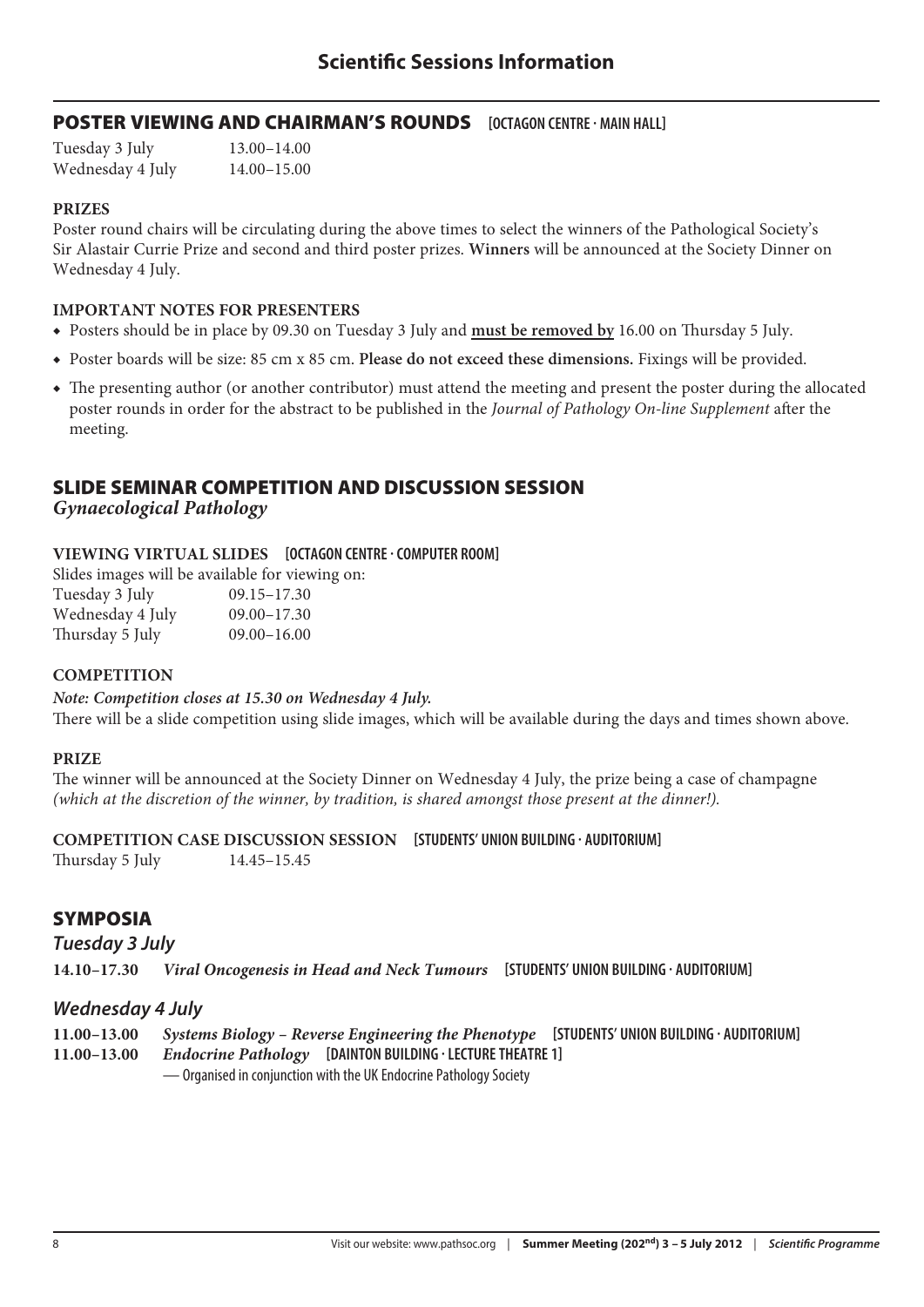# TRAINEES PROGRAMME **[Students' Union Building · Auditorium]**

*Wednesday 4 July*

**08.00–09.00 Meet the Experts:** *Cardiac Tissue Analysis: from Routine to Complex*

## *Thursday 5 July*

**08.00–09.00 Meet the Experts:** *My Approach to Soft Tissue Tumours* **11.00–12.30 Symposium:** *How to be a Consultant*

# CONTINUING PROFESSIONAL DEVELOPMENT **(CPD)**

This Meeting has been approved by the **Royal College of Pathologists** for the purpose of Continuing Professional Development.

# **Credits**

| Credits can be accrued as follows:  |           |
|-------------------------------------|-----------|
| Tuesday 3 July — (full day only*)   | 6 credits |
| Wednesday 4 July — (full day only*) | 6 credits |
| Thursday 5 July — (full day only*)  | 5 credits |

Delegates who are eligible for CPD points should sign in each day and complete the CPD Certificate Request form which will be provided at the meeting.

### **\*Part time attendance / Self-accreditation (Slide Seminar)**

Delegates who do not attend for the whole day will not be issued with certificates but need to claim credits using the reflective note section of their CPD portfolio. This also applies if you look at the virtual slides, submit answers for the competition and attend the discussion session on Thursday 5 July (14.45–15.45).

# SociAL EVENTS — Welcome Reception **[University of Sheffield · Firth Hall]**

Tuesday 3 July, 19.00–20.30, *featuring musical entertainment by "The Djangonauts".* Places are free of charge, please book your ticket(s) when registering on-line.

# **SOCIAL EVENTS — SOCIETY DINNER [CUTLERS' HALL]**

Wednesday 4 July, 19.30–22.30*.* Tickets are £45, please book your ticket(s) when registering on-line.

# TRADE EXHIBITION **[Octagon Centre · Main Hall]**

Delegates are encouraged to visit the Trade Exhibition and are requested to support the companies represented there.

# **PRESENTATION CHECKING AND PREVIEW <b>[OCTAGON CENTRE · COMPUTER ROOM]**

### Internet Access **[Octagon Centre · Computer Room]**

Wireless access and on-site PCs will be available for delegate use.

# **MESSAGES**

During the Meeting, messages for delegates may be left at the following telephone number: **+44 (0)7964 024118** There will also be a message board located beside the Registration Desk.

| <b>Direct Link</b><br><b>FIRTH HALL</b>    |
|--------------------------------------------|
| <b>Direct Link</b><br><b>DJANGONAUTS</b>   |
| <b>Direct Link</b><br><b>CUTLERS' HALL</b> |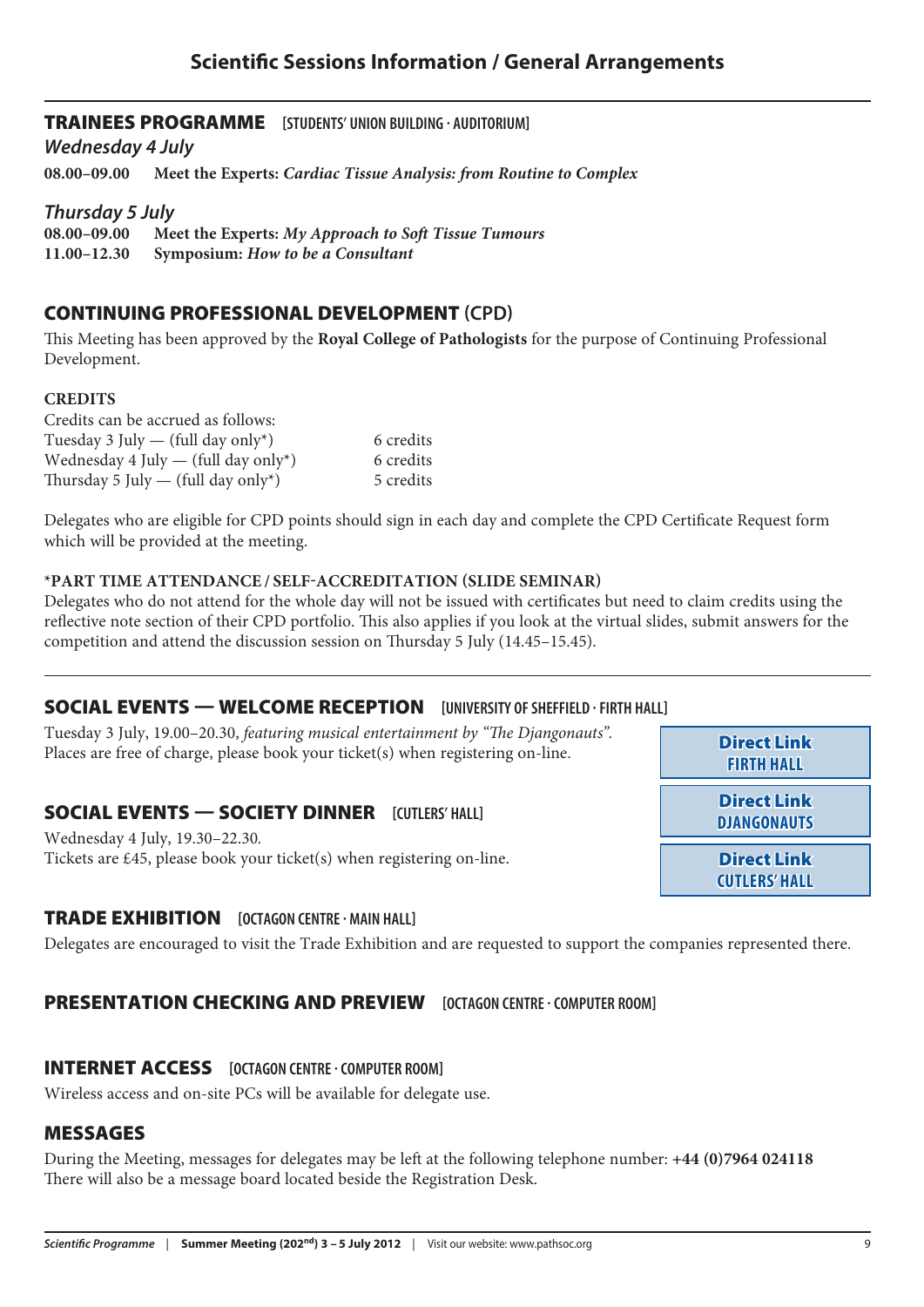# **REFRESHMENTS**

Tea / Coffee will be served in the Main Hall of the Octagon Centre. Lunch will be served in the Abbeydale / Fulwood Rooms of University House.

# **BADGES**

Delegates are requested to wear their badges **at all times**.

# **COATS AND BAGS**

Secure facilities will be provided for coats and luggage.

# Travel, ACCOMMODATION and Venue Information

Please refer to the meeting website for information: **[www.pathsoc.org](http://www.pathsoc.org/index.php?option=com_events&task=view_detail&agid=16&year=2011&month=01&day=06&Itemid=1&catids=67)**

## **ENQUIRIES**

Enquiries before the Meeting regarding administration should be directed to:

**Pathological Society of Great Britain & Ireland**

2 Carlton House Terrace, London, SW1Y 5AF

| Tel:   | +44 (0)20 7976 1260 |
|--------|---------------------|
| Fax:   | +44 (0)20 7930 2981 |
| Email: | admin@pathsoc.org   |



[Direct Link](https://www.sheffield.gov.uk/out--about/tourist-information/visitor-attractions.html) **LOCAL Places of Interest**

# **DISCLAIMER**

The Pathological Society of Great Britain & Ireland cannot be held responsible for any injury or loss sustained during the Meeting.

# Future Meetings

### 2013

| 8-9 January  | Joint Meeting with the Dutch Pathological Society (NVvP)<br>Utrecht, The Netherlands                                   |
|--------------|------------------------------------------------------------------------------------------------------------------------|
| $18-21$ June | <b>Edinburgh Pathology 2013</b><br>$7th$ Joint Meeting of the British Division of the IAP and the Pathological Society |
| 2014         |                                                                                                                        |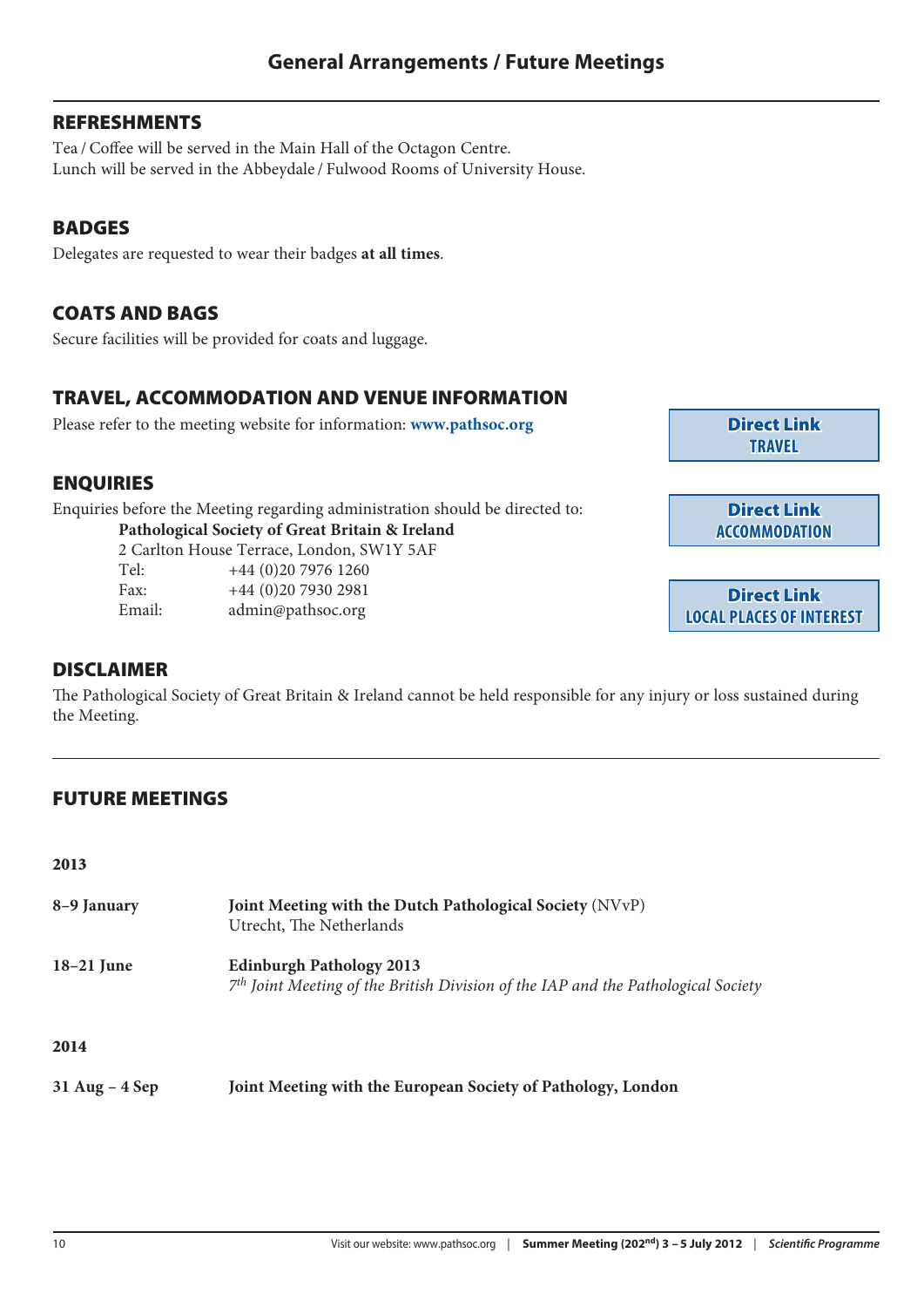# **Fees and Registration**

| <b>REGISTRATION FEES</b><br>FEES INCLUDE REFRESHMENTS AND LUNCH   |                                                                                                                                                                 |                                                           |                                   |                                 |
|-------------------------------------------------------------------|-----------------------------------------------------------------------------------------------------------------------------------------------------------------|-----------------------------------------------------------|-----------------------------------|---------------------------------|
|                                                                   |                                                                                                                                                                 | <b>DAY or PART DAY</b>                                    |                                   |                                 |
| <b>DELEGATE TYPE</b>                                              | <b>FEE CATEGORIES</b>                                                                                                                                           | <b>UP TO AND</b><br><b>INCLUDING</b><br><b>4 JUN 2012</b> | <b>AFTER</b><br><b>4 JUN 2012</b> | <b>SOCIETY</b><br><b>DINNER</b> |
| <b>Pathological Society/UKEPS</b><br><b>Members</b>               | <b>Ordinary Members,</b><br>Consultant and/or<br>equivalent position                                                                                            | £ 100                                                     | £150                              | £45                             |
| <b>Pathological Society/UKEPS</b><br><b>Concessionary Members</b> | <b>Biomedical Scientists;</b><br><b>Honorary or Senior Members;</b><br><b>PhD Students:</b><br><b>Post-Doctoral Fellows,</b><br><b>Technicians and Trainees</b> | £ 50                                                      | £75                               | £45                             |
| Undergraduate<br>⋇<br><b>Students</b>                             |                                                                                                                                                                 | £ 50                                                      | £75                               | £45                             |
| <b>Non-Members</b>                                                | Consultant and/or<br>equivalent position                                                                                                                        | £150                                                      | £225                              | £45                             |
| <b>Non-Members</b><br>Concessionary *                             | <b>Biomedical Scientists:</b><br><b>PhD Students;</b><br>Post-Doctoral Fellows,<br><b>Technicians and Trainees</b>                                              | f60                                                       | f90                               | £45                             |

# Advance Registration

Registration is via our on-line facility found on our website. Use the Direct Link to the right. **Advance registration will close at midnight on Friday 15 June 2012.** 

Direct Link **[Registration](https://www5.shocklogic.com/scripts/jmevent/Registration.asp?Client_Id=)**

Thereafter delegates may only register on-site on arrival at the meeting.

# **\* CONCESSIONS**

Delegates from categories:

Undergraduate Students

Non-Members Concessionary

must provide an identification document as proof of their student or trainee status, including NTNs where applicable. Proof must be by way of a statement from the Head of Department.

A template document is available on our website: **[www.pathsoc.org](http://www.pathsoc.org)**

Please e-mail documents to: **[julie@pathsoc.org](mailto:julie%40pathsoc.org?subject=Concessions)** — or fax to: +44 (0)20 7930 2981.

# **CANCELLATIONS**

Please note that a cancellation fee of £20 will be deducted from any refund due for cancellations **received in writing by Monday 4 June 2012**. No refunds will be made after 15 June 2012.

# **DELEGATE ENROLMENT** (AT THE MEETING) **[OCTAGON CENTRE · FOYER]**

The Registration Desk will be open each day as follows:

Tuesday 3 July — from 08.15 Wednesday 4 July — from 07.45 Thursday 5 July — from  $07.45$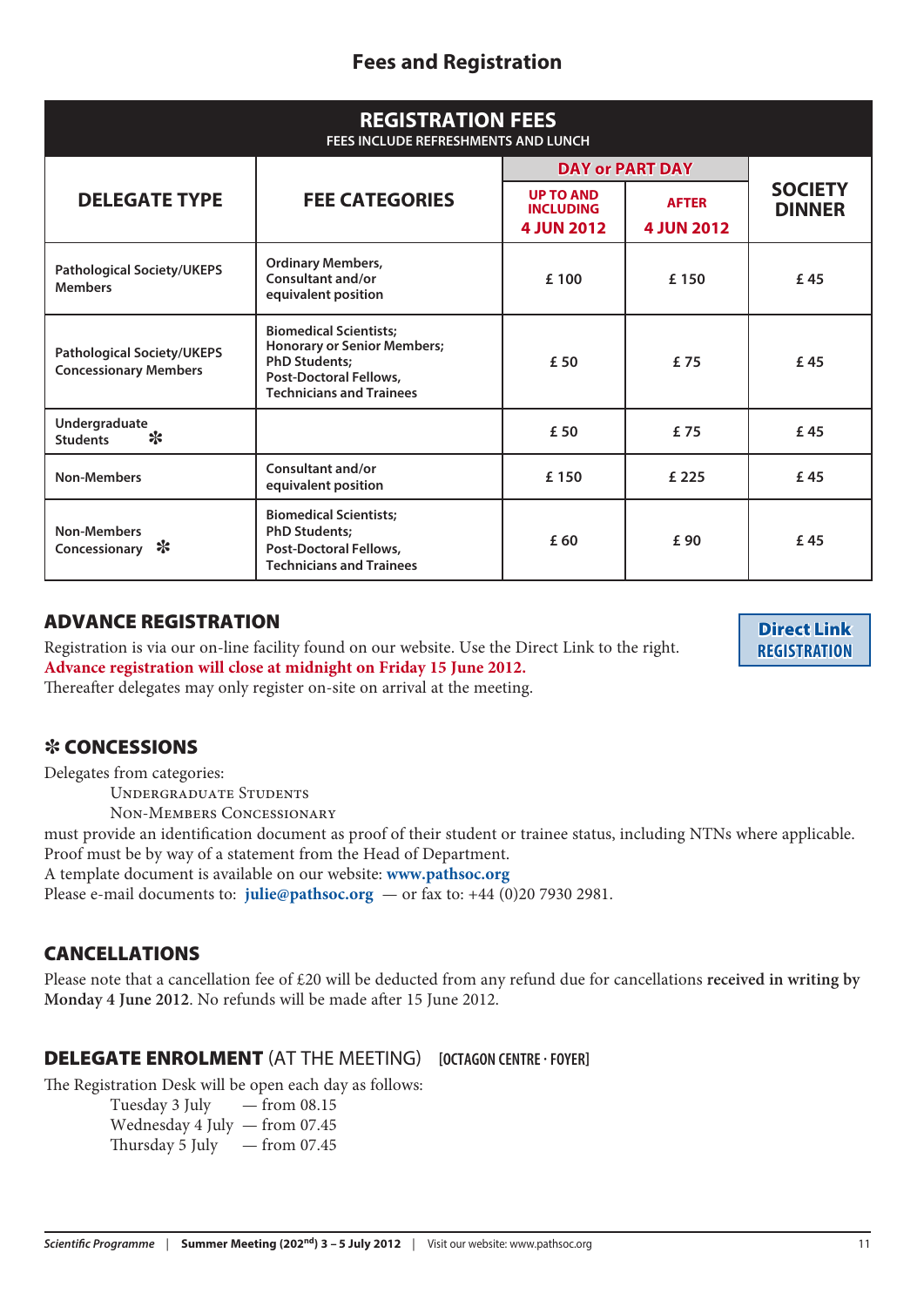Presenter =  $(P \cdot$  Abstract numbers are shown in bold and square brackets eg [S123]

### **08.15 Octagon Centre · Foyer REGISTRATION and COFFEE**

- **09.15–17.30 Octagon Centre · Computer Room SLIDE SEMINAR COMPETITION CASE VIEWING:** *Gynaecological Pathology Note: Competition closes at 15.30 on Wednesday 4 July*
- **09.30–12.30 Students' Union Building · Auditorium ORAL PRESENTATIONS** Chair: Prof M Pignatelli, University of Glasgow Dr M Loughrey, Royal Group of Hospitals, Belfast

#### **Category: Gastrointestinal**

### 09.30–09.45 [O1] *PIK3CA Mutation is Strongly Associated with K-ras 12/13 Mutation in Stage II/III Colorectal Cancer*

 $\mathcal{P}$  K Southward<sup>1</sup>; M Taylor<sup>1</sup>; P Chambers<sup>1</sup>; K Handley<sup>2</sup>; L Magill<sup>2</sup>; C Beaumont<sup>1</sup>; S Richman<sup>1</sup>; MT Seymour<sup>3</sup>; DJ Kerr<sup>4</sup>; RG Gray<sup>4</sup>; P Quirke<sup>1</sup>

*1Leeds Institute of Molecular Medicine, Leeds, United Kingdom; 2Birmingham Clinical Trials Unit, Birmingham, United Kingdom; 3CRUK Cancer Centre, Leeds, United Kingdom; 4University of Oxford, Oxford, United Kingdom*

Purpose of the study: Ras and Raf mutations in colorectal cancer are associated with poorer outcome and lack of response to anti-EGFR antibodies. The importance of PIK3CA mutations has not been as extensively investigated. In this study the relationship between PIK3CA, mutations in K-ras, N-ras, B-raf and a number of other clinicopathological features have been examined in Quasar-I, a large phase III adjuvant chemotherapy clinical trial. Methods: PIK3CA mutation status was investigated in a test set of 900 cases. Tumour DNA was extracted from a formalin-fixed paraffin-embedded block in each case. We have assessed PIK3CA mutations in exon 9 (codons 542/545/546) and exon 20 (codon 1047) by pyrosequencing.

Summary of results: Data was available in 873 cases. The mutation rate was 13.9 %. 83 cases had a mutation in exon 9 and 38 cases had a mutation in exon 20. There were no double PIK3CA mutations. 76 (62.8% of all PIK3CA mutated cases) had a K-ras 12/13 and a PIK3CA mutation ( $P \le 0.0001$ ). There was no association between PIK3CA mutation and sex, site, stage, tumour content, stromal content, K-ras 61, K-ras 146, N-ras 12/13, N-ras 61 or B-raf V600E mutations.

Conclusion: PIK3CA mutations are associated with K ras mutations and this should be considered when ascribing a poor outcome to PIK3CA mutations.

#### 09.45–10.00 [O2] *Mutation and Expression Profile of Primary Colorectal Cancer and Related Liver Metastasis* P W Fadhil; S Ibrahim; M Ilyas

#### *University of Nottingham, Nottingham, United Kingdom*

Colorectal Cancers (CRCs) develop through two major genetic pathways that are characterised by chromosomal instability (CIN) in one and microsatellite instability (MSI) in the other. However, colorectal cancer is considered a genetically heterogeneous and continually evolving disease and genetic changes will accumulate which allow primary tumours to metastasise. If metastasis develops from a dominant clone, most genetic alterations that occur during the development of primary CRC will be maintained in metastases.

In this study we sought to compare the mutation status and expression profile of primary colorectal cancer and matched liver metastasis. Fifty paired primary and liver metastasis CRCs were fingerprinted for mutations in Kras (codons 12/13, 61, and 146), Braf (exons 11 and 15), PIK3CA (exons 1, 9, and 20), and p53 (exon 5-8) by HRM analysis and confirmed by sequencing. Protein expression profiles of p53, BCL2, and P21were analysed by immunohistochemistry (IHC). MSI status was carried out using an in house HRM based methodology and confirmed by IHC staining for the MMR proteins.

The results revealed an overall Kras mutation frequency of 46% both in the primary and the metastases. Braf mutation was found in 3 cases (6%). PIK3CA was in 10% of the primary and 8% of the metastases. P53 mutations frequency was 64% in the primary and 66% in the metastases. Two cases were MSI by PCR and showed deficient MMR expression by IHC. The overall mutation rate concordance between the primary and their paired metastases was 98%. Protein expression profiles for P53, BCL2, and P21 showed highly significant concordance (p<0.001) between the primary and related metastatic tumours.

The high concordance between primary and metastases suggests that these alterations are generally acquired prior to metastatic spread. Clinically this means that mutation testing of primary tumour is reasonable when making treatment decisions for metastatic disease.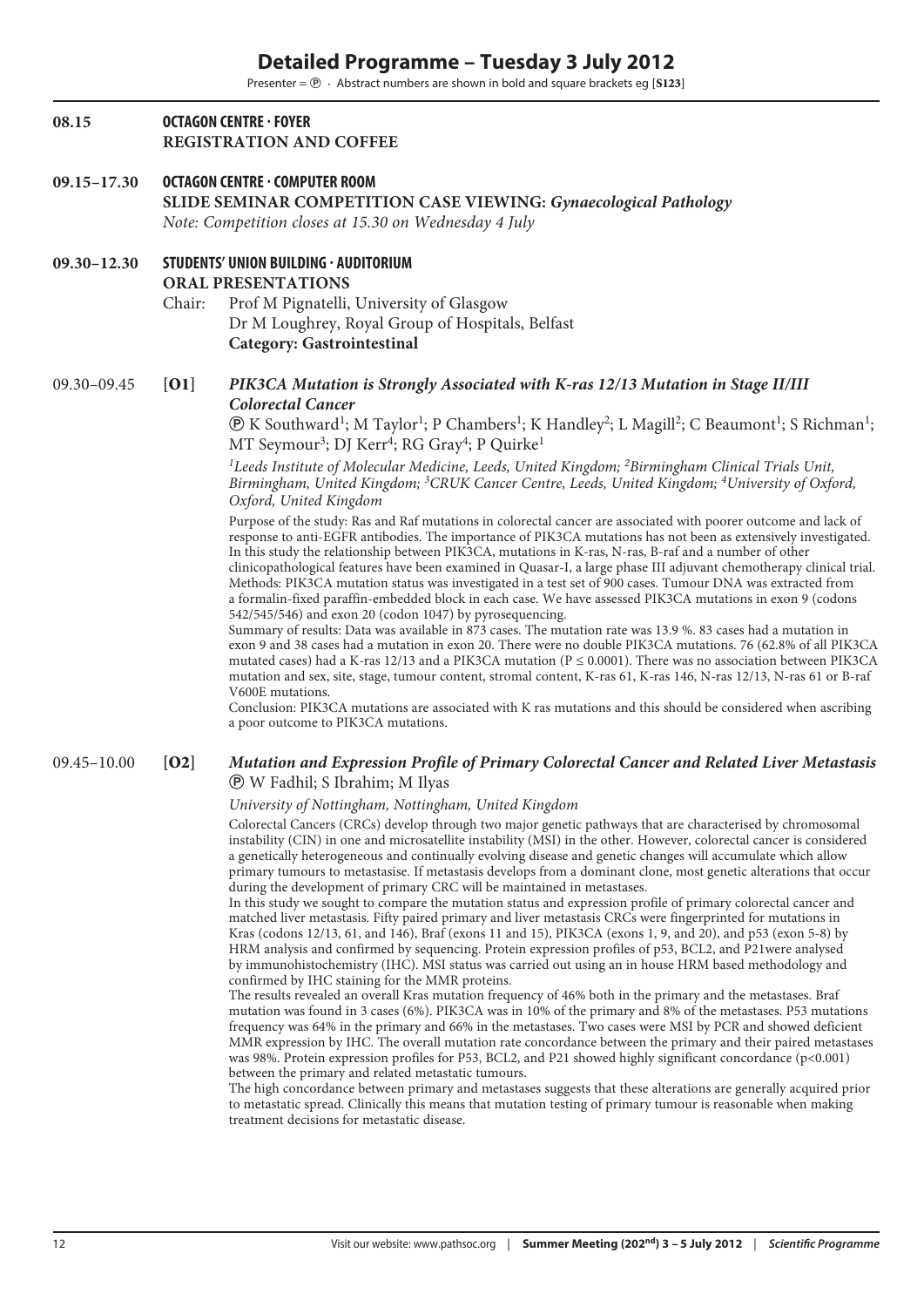Presenter =  $\circled{P}$  · Abstract numbers are shown in bold and square brackets eg [S123]

### 10.00–10.15 [O3] *Recurrence After Radiofrequency Ablation for Barrett's Related High Grade Dysplasia is Due to Persistence of Epithelial Mutations*

 $\circled{P}$  S Zeki<sup>1</sup>; R Haidry<sup>2</sup>; H Barr<sup>3</sup>; N Shepherd<sup>3</sup>; M Novelli<sup>2</sup>; M Rodriguez Justo<sup>2</sup>; N Wright<sup>1</sup>; L Lovat<sup>2</sup>; SAC McDonald<sup>1</sup>

*1Barts and the London School of Medicine and Dentistry, London, United Kingdom; 2University College London Hospitals, London, United Kingdom; 3Gloucestershire Hospitals NHS Trust, Gloucester, United Kingdom*

Radiofrequency ablation (RFA) is an endoscopic method for the ablation of high grade dysplasia (HGD) and intramucosal adenocarcinoma (IMC) in patients with Barrett's oesophagus. A number of patients develop recurrence of dysplasia or cancer (1,2). The reason for this recurrence is unknown. To investigate whether HGD or IMC recurrence is related to the persistence of known cancer driving mutations after radiofrequency ablation. Biopsies and endoscopic mucosal resection (EMR) specimens were obtained before and after RFA for patients with recurrent HGD or IMC. These underwent nested polymerase chain reaction (PCR) sequencing for mutations commonly implicated in cancer progression (TP53, CDKN2A, K-ras). Tissue was obtained for 6 patients before and after RFA, 5 of whom had detectable mutations. All were male (mean age 67 SD +/-2). In  $3/5$  patients, the same mutation was found in material taken before RFA as after (all TP53 mutations). All 3 patients progressed to IMC having undergone RFA for HGD. In two cases, microdissection was performed on the post-RFA EMR samples. PCR revealed the pre RFA mutation to also be present throughout the IMC specimen. Dysplastic tissue adjacent to the IMC contained a mixture of wild-type or mutated crypts (the same mutation as in the IM) indicating that the IMC was a monoclonal outgrowth and that the persistent mutation was driving the development of the recurrence. In all 3 cases, PCR of a further specimens (performed at a later time point to the first post- RFA EMR), detected the original pre-RFA mutation. The recurrence of dysplasia and cancer after RFA is likely to be due to failure to remove persistent, cancer driving mutations. Further work will need to be done to assess whether this is because of technical errors, or related to specific problems such as 'buried Barrett's'. 1. Shaheen et al., (2009) N Engl J Med, 360:2277-2288 2. Wolfen et al., (2011) Gastroenterology, 141(2):460-468

### 10.15–10.30 [O4] **FGFR2** *Gene Amplification is Related to Prognosis and Lymph Node Status in Two Independent Gastric Cancer Cohorts from the UK and Korea*

 $\textcircled{P}$  HI Grabsch<sup>1</sup>; C Womack<sup>2</sup>; X Su<sup>3</sup>; P Zhan<sup>3</sup>; P Gavine<sup>3</sup>; S Morgan<sup>2</sup>; EJ Jung<sup>4</sup>; YJ Bang<sup>4</sup>; SA Im<sup>4</sup>; WH Kim<sup>4</sup>; E Kilgour<sup>2</sup>

*1Leeds Institute of Molecular Medicine, University of Leeds, Leeds, United Kingdom; 2Oncology Innovative Medicines, AstraZeneca, Macclesfield, United Kingdom; 3Innovation Center China, AstraZeneca, Shanghai, China; 4College of Medicine, Seoul National University, Seoul, Republic of Korea*

Background: Fibroblast growth factor receptor 2 (*FGFR2*, previously called *K-SAM*) was one of the first genes found to be amplified in gastric cancer (GC) more than 20 years ago. The aim of the current study was to compare the frequency of *FGFR2* amplification (*FGFR2*amp) in two independent GC cohorts from the UK and Korea, its relationship with clinicopathological variables, survival and HER2 or cMET status.

Methods: FGFR2, HER2 and cMET status was assessed by fluorescence in situ hybridisation and/or immunohistochemistry in tissue microarrays constructed from 408 UK and 356 Korean GC resection specimens. Gene amplification was defined as a gene/centromeric probe ratio of ≥2.0 after measuring at least 50 tumour cells/case. Results: 7% UK GC and 4% Korean GC showed *FGFR2*amp. Only 2 of the 26 *FGFR2*amp UK GC showed simultaneous *HER2* amplification. Korean GC with *FGFR2*amp showed neither *HER2* nor *cMET* amplification in *FGFR2*amp GC. *FGFR2*amp was associated with the presence of lymph node metastases in both cohorts (p<0.0007) and with diffuse-type histology in the Korean cohort (p=0.028). Patients with *FGFR2*amp GC had shorter overall survival in both cohorts. *FGFR2*amp proved to be an independent prognostic marker when age, gender, grade and stage were included in the multivariate analysis model (UK GC: HR 2.37, 95% CI 1.6 - 3.5; p=0.0001; Korean GC: HR 2.33, 95% CI 1.28 - 4.25; p=0.0129). No relationship was found between FGFR2 status and pT, age or gender. Conclusions: This study demonstrates a low frequency of *FGFR2*amp and a relationship with prognosis and tumour progression in two large independent GC cohorts from countries with very different GC incidence and ethnic background. In both cohorts, amplification of *FGFR2*, *HER2* or *cMET* appears to be mutually exclusive. Inhibitors to all three genes may be effective in molecularly defined subsets of GC patients with resectable disease.

#### 10.30–10.45 [O5] *Hypoxia Response Proteins HIF-1α, CAIX and GLUT1 as Potential Prognostic Biomarkers in Colorectal Cancer*

P L Sansom; GGA Hutchins; M Shires; G Hemmings; E Tinkler-Hundal; H Grabsch; P Quirke

#### *University of Leeds, Leeds, United Kingdom*

Background : There is a need for prognostic and predictive biomarkers in colorectal cancer (CRC). Currently, the use of adjuvant therapy in CRC is directed principally stage and other prognostic histopathological features. Many of these 'high-risk' features are subjective. Biomarkers could thus enhance prognostication and aid therapeutic decisions. Many biomarkers have been suggested, but few validated. We aimed to investigate the potential clinical value of hypoxia response proteins HIF1α, CAIX and GLUT1 as putative prognostic biomarkers in CRC. Methods : TMA sections containing tissue from 306 CRC patients with were stained by immunohistochemistry using antibodies against hypoxia pathway proteins HIF1α, GLUT1 and CAIX. Slides were manually scored using antibody specific scoring systems. Expression data was compared to clinical outcome data using cancer-specific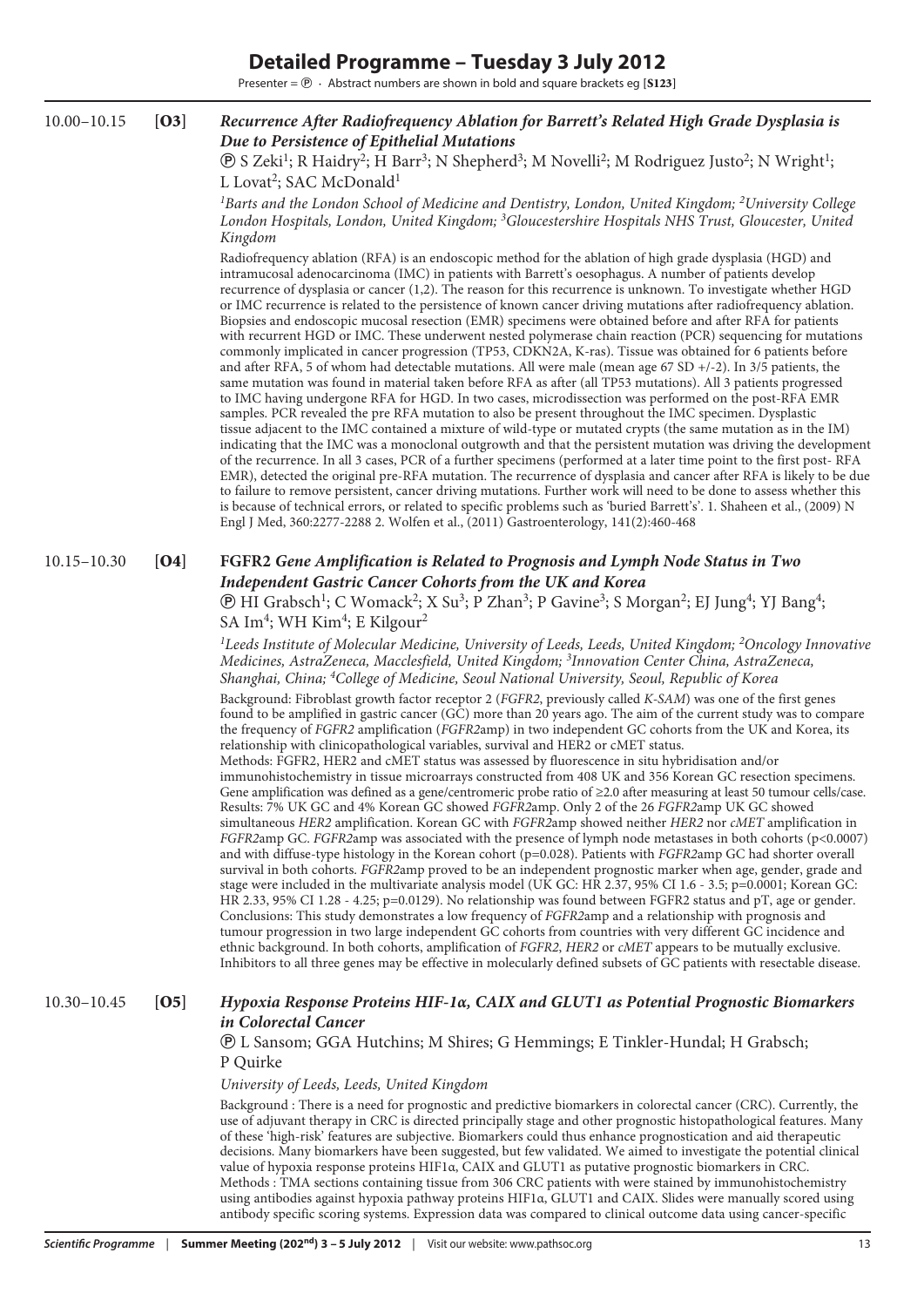Presenter =  $(P \cdot$  Abstract numbers are shown in bold and square brackets eg [S123]

(CSS) and overall survival (OS) as primary and secondary endpoints respectively. Results : High GLUT1 expression was significantly associated with a worse CSS [HR=1.98 (95%CI=1.386-2.853, p<0.0001)] and OS [HR=1.614 (1.190-2.190, p<0.001)] when compared to low GLUT1. Similarly, high nuclear HIF1α expression was associated with lower CSS (HR=1.430, 95%CI=1.027-1.990, p<0.034). No association with survival was seen with CAIX, although non-significant trend was demonstrated whereby increased CAIX was associated with a reduced CSS.

Conclusion : This small study demonstrates HIF1α and GLUT1 as potential prognostic markers in CRC. Tumour hypoxia is associated with worse clinical outcomes.

### 10.45–11.15 **Octagon Centre · Main Hall COFFEE AND TRADE EXHIBITION**

#### 11.15–11.30 [O6] *Analysis of Lymph Node Yield in Colorectal Cancer*

#### P D Cilia Vincenti; GI Murray

#### *Pathology Department, Aberdeen Royal Infirmary, Aberdeen, United Kingdom*

One of the key prognostic factors in colorectal cancer is the presence or absence of lymph node metastasis. Hence, there is a requirement to identify all lymph nodes as it is postulated that increasing lymph node yield increases the detection of lymph node metastasis. An analysis of lymph node yield from all patients (n=1881) who underwent surgery for colorectal cancer in a single region over a seven year period from 2005 to 2011 has been performed. All the pathology in this study has been performed in a single centre and reported according to the Royal College of Pathologists guidelines. The pathological parameters have been extracted from pathology reports, entered in a database and data analysed using SPSS. The mean lymph node yield for all cases was 16.77 and in 80.3% of cases 12 or more lymph nodes were retrieved. The mean lymph node yield for the cases (n=378) that received neoadjuvant therapy was 16.04. Further analysis focuses on those patients who received primary surgical treatment (n=1503). This set of cases had a mean lymph node yield of 16.96 with 80.6% of cases having at least 12 lymph nodes identified. The mean lymph node yield for colon cancers (n=1341) was 16.71 while the mean lymph node yield for rectal tumours (n=162) was 19.03. Dukes A (n=192) tumours had a mean lymph node yield of 14.63 while Dukes B (n=635) cases had a mean lymph node yield of 17.73 and Dukes C (n=676) cases had a mean lymph node yield of 16.89. The data indicate that at least 12 lymph nodes are identified in most tumours. Although lymph node yield has shown an upward trend, with the mean in 2005 being 15.36 and in 2011 being 19.84, the proportion of Dukes C cases has not shown a similar trend suggesting that increasing the yield of lymph nodes does not necessarily increase the number of lymph node positive tumours.

# 11.30–11.45 [O7] *The Validity of the Royal College of Pathologists' Stomach Cancer Minimum Dataset in a Population using the Northern & Yorkshire Cancer Registry Data*

# P O Rotimi; H Grabsch; E Morris

*Leeds Teaching Hospitals NHS Trust, Leeds, United Kingdom*

Purpose of the study: Quality histopathological reporting provides important information for treatment of patients. Sub-standard reporting leads to incorrect staging which impacts on treatment and ultimately survival. Proforma reporting has been introduced as a means of standardisation. This study sought to validate the prognostic significance of the RCPath stomach cancer dataset in a population.

Methods: A retrospective analysis of pathology forms from 1065 resected stomach cancer from 1995 to 2006 was carried out. The variables reported were related to NYCRIS registry survival data using univariate Kaplan-Meier method and Cox proportional regression modelling.

Summary of results: The study validated depth of local invasion, nodal stage and completeness of excision as independent prognostic factors in a population setting. Importantly tumour differentiation is shown to be an independent prognostic factor. Patients recorded as well differentiated tumours had significantly better 3-year survival (61.3%; 95%CI 53.2-68.4%) compared to moderate (38.4%; 95%CI 33.2-43.6%) and poor differentiation (34.1%; 95%CI 30.1-38.1%) especially in the Lauren's intestinal type subgroup. The effect remains significant after adjusting for age and gender with hazard ratio of 1.74 (95%CI 1.11-2.71) for moderately differentiated and 2.1 (95% CI 1.3-3.4) for poorly differentiated tumours compared to well differentiated tumour.

Conclusion: The variables in the RCPath stomach cancer dataset are validated to be of prognostic significance in a population setting. Importantly, the result showed that there is a significant survival differences between the three grades of differentiation. This is in contrast to the current recommendation by the RCPath that well and moderately differentiated tumours be reported together as a single category. We recommend separating this category in the next version of the RCPath stomach cancer dataset guidelines.

#### 11.45–12.00 [O8] *Prognostic Significance of Circumferential Resection Margin Status in Oesophageal Cancer — a Systematic Review and Meta-Analysis*

 $\textcircled{P}$  O Rotimi<sup>1</sup>; DC Greenwood<sup>2</sup>; YK Tu<sup>2</sup>

*1Department of Histopathology, St James University Hospital, Leeds, United Kingdom; 2Biostatistics Unit, Centre for Epidemiology & Biostatistics, University of, Leeds, United Kingdom*

Purpose of study: The status of the circumferential resection margin (CRM) in oesophageal cancer has been suggested as a prognostic factor but the reports are conflicting. Also, there are two methods of defining positive CRM - within 1mm (Royal College of Pathologists, RCPath, UK) and 0mm (College of American Pathologists, CAP, USA).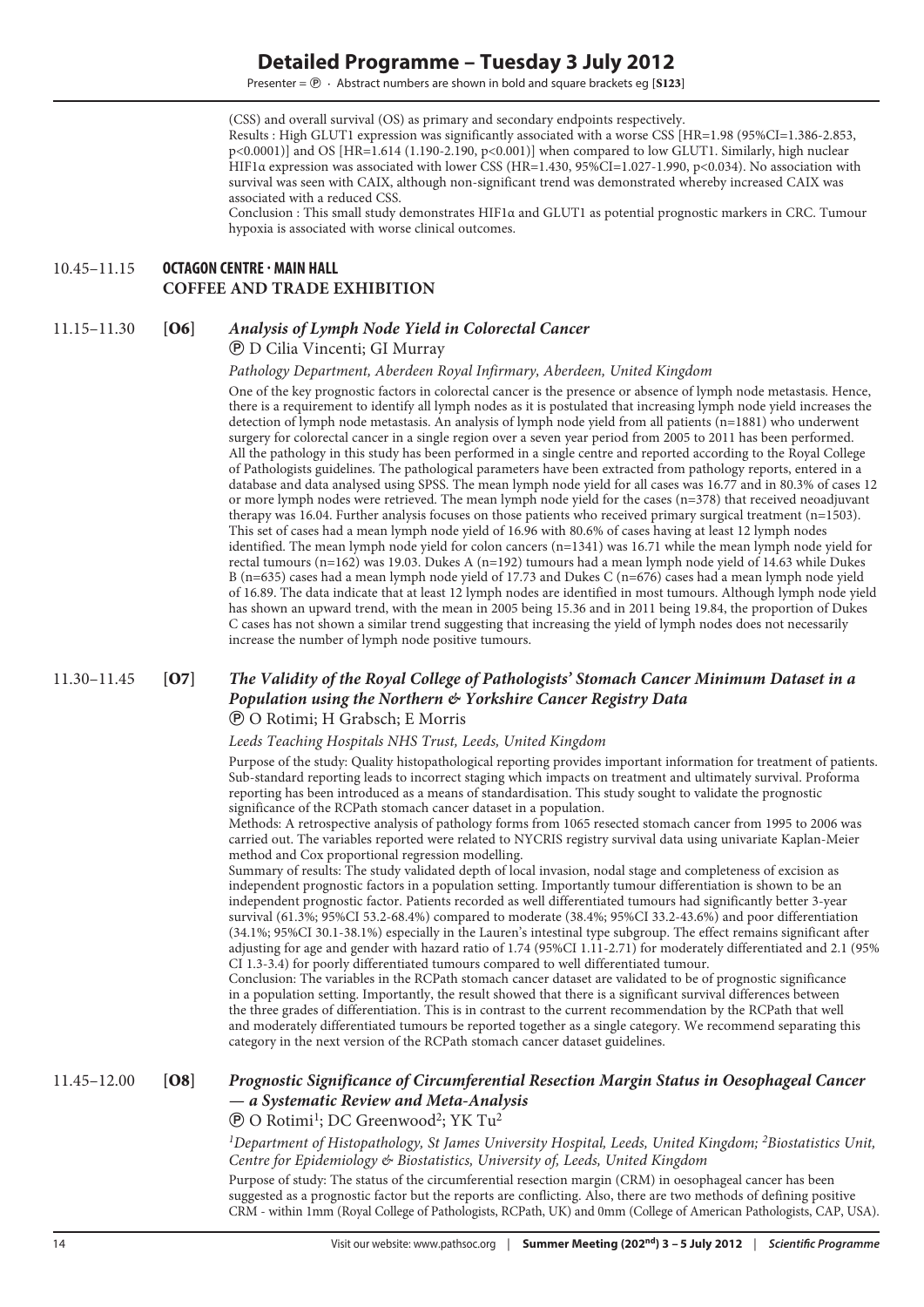Presenter =  $\circled{P}$  · Abstract numbers are shown in bold and square brackets eg [S123]

Methods: A systematic review was carried out using a protocol and papers that met the inclusion criteria were selected and data extracted from those with required adjusted hazard ratio (HR) for meta-analysis using STATA-11 statistical software. Assessments were made for heterogeneity, publication bias, small study effects and sensitivity analysis for influence.

Summary of results: Fourteen cohort studies were systematically reviewed but nine meta-analysed. The fixed-effects HR for the RCPath criteria is 1.45 (95%CI 1.27 to 1.66; p-value<0.0001)); 2.61 (95%CI 1.90 to 3.59; p-value<0.0001) for the CAP criteria and overall pooled HR of 1.58 (95%CI 1.40 to 1.79; p-value<0.0001). There was significant heterogeneity between the studies (p-value<0.001 and I-squared value of 74.8%). There was evidence of publication bias and small study effects (Egger's test p-value 0.029). None of the studies had undue influence. Conclusions: This meta-analysis provides evidence that the CRM status in oesophageal carcinoma has prognostic significance. The overall pooled HR of 1.58 (95% CI 1.40 to 1.79) suggests patients with positive CRM have 60% more risk of death compared to patients with a negative margin. This significance is present irrespective of the criteria used for the definition of the margin but the estimate for papers reporting the USA CAP criterion is much higher than those reporting the UK RCPath criterion. The significant heterogeneity and publication bias are limitations to the study.

#### 12.00–12.15 [O9] *Receptor Tyrosine Kinase Over-Expression is a Frequent and Early Event in Oesophageal Carcinogenesis*

 $\textcircled{P}$  AL Paterson<sup>1</sup>; M O'Donovan<sup>1</sup>; E Provenzano<sup>1</sup>; L Murray<sup>2</sup>; H Coleman<sup>2</sup>; B Johnston<sup>3</sup>; D McManus<sup>3</sup>; M Novelli<sup>4</sup>; L Lovat<sup>4</sup>; R Fitzgerald<sup>5</sup>

*1Addenbrooke's Hospital, Cambridge, United Kingdom; 2Queen's University Belfast, Belfast, United Kingdom; 3Belfast Health and Social Care Trust, Belfast, United Kingdom; 4University College Hospital, London, United Kingdom; 5MRC Cancer Cell Unit, Cambridge, United Kingdom*

Despite being a common event, the timing of receptor tyrosine kinase (RTK) up-regulation during carcinogenesis is poorly understood. We used the metaplasia-dysplasia-carcinoma progression underlying oesophageal adenocarcinoma (OAC) as a model to explore this question. OAC is an aggressive, chemo-resistant malignancy with a rapidly increasing incidence. The key molecular drivers remain unclear and therefore patients are yet to benefit from novel targeted therapies.

We used a cohort of  $\text{OAC}$  patients (n=367) and two cohorts with pre-invasive disease, one cross-sectional (n=110) and one longitudinal in time (n=91) covering the spectrum from intestinal metaplasia without dysplasia (IM), low grade dysplasia (LGD) and high grade dysplasia (HGD); to determine the frequency and timing of up-regulation of a RTK panel; EGFR, ErbB2, ErbB3, Met and FGFR2.

51% of OACs over-expressed at least one of the RTK panel; with 21% of these over-expressing multiple receptors simultaneously. Up-regulation of RTK expression was an early event, corresponding with LGD development (25% in IM vs. 63% in LGD, p<0.001). The prevalence of RTK co-over-expression increased as IM progressed to LGD, 7% vs. 10% (p=0.06); and as LGD progressed to HGD, 10% vs. 19% (p=0.24). The timing of RTK up-regulation varied depending on the specific receptor; FGFR, ErbB2 and Met over-expression frequently occurred in LGD; whilst EGFR over-expression was predominately seen in invasive disease; and ErbB3 over-expression was uniformly rare.

RTK up-regulation is a frequent and early event in oesophageal carcinogenesis, implying a potentially pivotal role. RTK inhibition offers a novel therapeutic and/or chemopreventative strategy which justifies further investigation.

#### 12.15–12.30 [O10] *Laparoscopic Complete Mesocolic Excision with Central Vascular Ligation for Colon Cancer Produces an Equivalent Specimen to Open Surgery*

 $\circled{P}$  NP West<sup>1</sup>; RH Kennedy<sup>2</sup>; JT Jenkins<sup>2</sup>; T Magro<sup>2</sup>; G Luglio<sup>2</sup>; S Sala<sup>2</sup>; P Quirke<sup>1</sup> *1Pathology & Tumour Biology, University of Leeds, Leeds, United Kingdom; 2St. Mark's Hospital, Harrow, United Kingdom*

Open complete mesocolic excision with central vascular ligation (CME with CVL) produces an oncologically superior specimen when compared to conventional low tie surgery for colon cancer. We assessed whether laparoscopic CME with CVL in an expert centre produced the same superior specimen to expert open surgery. One expert laparoscopic centre provided fresh specimen photographs and clinicopathological data on a series of resections performed between February 2010 and July 2011. The plane of surgery was assessed and tissue morphometry performed on the photographs by an independent pathologist using established systems. These were compared to published results from an expert open CME with CVL centre.

In total, 69 laparoscopic colon resections were performed using the CME with CVL technique including 58 for invasive adenocarcinoma. Only 3 cases were converted to open surgery. The median number of lymph nodes resected in the cancer cases was 19 (IQR 14 to 25). The overall mesocolic plane rate was high at 90% and muscularis propria plane surgery was not observed. There was no significant difference in the area of mesentery resected or the distance from the bowel wall to the nearest high vascular tie between the laparoscopic and open CME with CVL specimens.

Open CME with CVL has already been shown to produce a superior specimen when compared to conventional low tie surgery. Laparoscopic colorectal resection is increasing in usage and it is essential that the technique is shown to have equivalence to excellent open surgery. We have shown that laparoscopic CME with CVL produces an equivalent specimen in terms of the amount of tissue resected and respect for the surgical planes. A number of studies have suggested that CME with CVL is associated with improved patient outcomes and this should now be strongly encouraged in both open and laparoscopic colon cancer centres.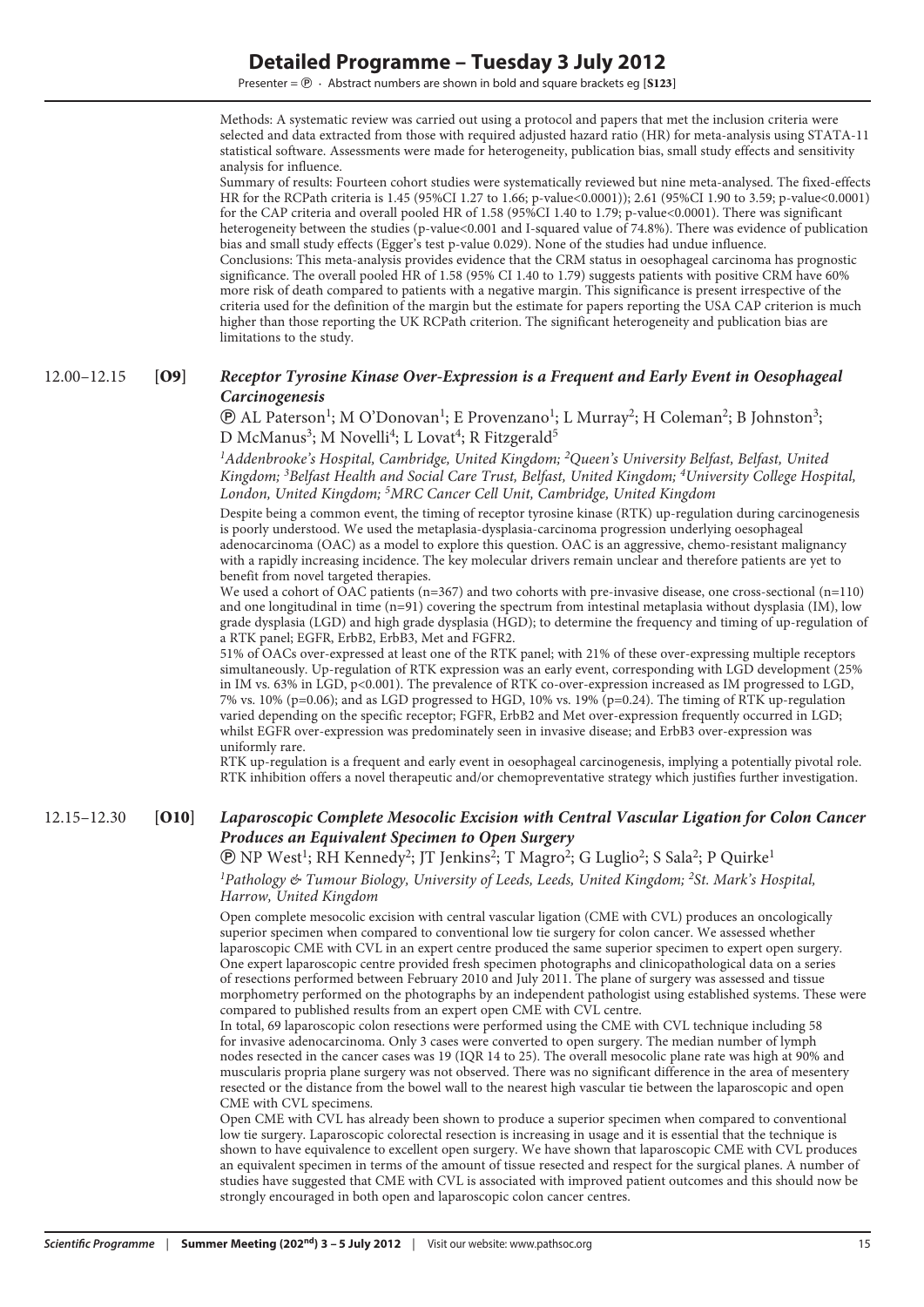Presenter =  $(P \cdot$  Abstract numbers are shown in bold and square brackets eg [S123]

| $09.30 - 12.30$ | Chair: | <b>DAINTON BUILDING · LECTURE THEATRE 1</b><br><b>ORAL PRESENTATIONS</b><br>Dr JJ Going, University of Glasgow<br>Dr E Rakha, University of Nottingham<br><b>Category: Breast</b>                                                                                                                                                                                                                                                                                                                                                                                                                                                                                                                                                                                                                                                                                                                                                                                                                                                                                                                                                                                                                                                                                                                                                                                                                                                                                                                                                                                                                                                                                                                                                                                                                                                                                                                                                                                                                                                                                         |
|-----------------|--------|---------------------------------------------------------------------------------------------------------------------------------------------------------------------------------------------------------------------------------------------------------------------------------------------------------------------------------------------------------------------------------------------------------------------------------------------------------------------------------------------------------------------------------------------------------------------------------------------------------------------------------------------------------------------------------------------------------------------------------------------------------------------------------------------------------------------------------------------------------------------------------------------------------------------------------------------------------------------------------------------------------------------------------------------------------------------------------------------------------------------------------------------------------------------------------------------------------------------------------------------------------------------------------------------------------------------------------------------------------------------------------------------------------------------------------------------------------------------------------------------------------------------------------------------------------------------------------------------------------------------------------------------------------------------------------------------------------------------------------------------------------------------------------------------------------------------------------------------------------------------------------------------------------------------------------------------------------------------------------------------------------------------------------------------------------------------------|
| 09.30-09.45     | [O11]  | Fatty Acid Binding Protein 7 Expression and its Sub-Cellular Localization in Breast Cancer<br><b>D</b> AT Alshareeda; EA Rakha; C Nolan; IO Ellis; AR Green                                                                                                                                                                                                                                                                                                                                                                                                                                                                                                                                                                                                                                                                                                                                                                                                                                                                                                                                                                                                                                                                                                                                                                                                                                                                                                                                                                                                                                                                                                                                                                                                                                                                                                                                                                                                                                                                                                               |
|                 |        | Nottingham University, Nottingham, United Kingdom                                                                                                                                                                                                                                                                                                                                                                                                                                                                                                                                                                                                                                                                                                                                                                                                                                                                                                                                                                                                                                                                                                                                                                                                                                                                                                                                                                                                                                                                                                                                                                                                                                                                                                                                                                                                                                                                                                                                                                                                                         |
|                 |        | Introduction: FABP7 is a member of the multi gene fatty acid binding protein family. It is expressed in the<br>mammary gland and it has been identified as an inhibitor of proliferation and promoter of differentiation via the<br>JAK/Stat pathway. Although, it is well known that FABP7 has a cytoplasmic pattern of expression, its varying sub-<br>cellular localization between nucleus and cytoplasm has been observed in glioma cell lines and in developing brain.<br>Cytoplasmic FABP7 expression is associated with favourable outcome in basal like breast cancer.<br>Materials and methods: A well-characterized series of; 1351 unselected cases and 245 ER negative invasive breast<br>cancers with a long term follow up were investigated in this study to assess the sub-cellular localization of FABP7<br>(Abcam Ltd., Cambridge, UK) using immunohistochemistry.<br>Results: Nuclear FABP7 expression was associated with high histologic grade (P<0.001), mitotic frequency,<br>pleomorphism and stage, in addition to TN (P<0.001). Interestingly, in multivariate Cox-regression analysis,<br>nuclear FABP7 expression in BLBC was a significant predictor of longer DFI (P=0.025) independent of cytoplasmic<br>expression. Patients with tumours showing only nuclear positive FABP7 expression had a significantly better<br>prognosis than ones with only cytoplasmic expression. Nuclear FABP7 expression showed an association with<br>expression of markers associated with proliferation and cell cycle control including Ki67, p53 and p21 however,<br>cytoplasmic FABP7 was associated only with Ki-67 and P53.<br>Conclusion: This is the first study elucidating the sub-cellular localization of FABP7 in a large series of breast<br>cancer cases. Our observations demonstrate the considerable heterogeneity in expression patterns of FABP7 within<br>breast cancer and which relates to differences in biological behaviour especially in BLBC. Further investigation of<br>the biology of FABP7 in breast cancer is warranted. |
| $09.45 - 10.00$ | [O12]  | Topoisomerase II alpha (Top2a) as a Predictor for Response to Anthracycline-based<br>Chemotherapy (ATC-CT): Is it due to Gene Amplification, HER2-Coamplification or Protein<br>Overexpression?                                                                                                                                                                                                                                                                                                                                                                                                                                                                                                                                                                                                                                                                                                                                                                                                                                                                                                                                                                                                                                                                                                                                                                                                                                                                                                                                                                                                                                                                                                                                                                                                                                                                                                                                                                                                                                                                           |
|                 |        | <b>@ TMA Abdel-Fatah<sup>1</sup>; MB Lambros<sup>2</sup>; G Ball<sup>3</sup>; R Vatcheva<sup>2</sup>; PD Dickinson<sup>4</sup>; P Moseley<sup>4</sup>;</b><br>AR Green <sup>5</sup> ; IO Ellis <sup>5</sup> ; JR Reis-filho <sup>2</sup> ; SYT Chan <sup>4</sup>                                                                                                                                                                                                                                                                                                                                                                                                                                                                                                                                                                                                                                                                                                                                                                                                                                                                                                                                                                                                                                                                                                                                                                                                                                                                                                                                                                                                                                                                                                                                                                                                                                                                                                                                                                                                          |
|                 |        | <sup>1</sup> Clinical Oncology, Nottingham University City Hospital NHS Trust, Nottingham, United Kingdom;<br>${}^{2}$ The Breakthrough Breast Cancer Research Centre, London, United Kingdom; ${}^{3}$ The Van Geest Cancer<br>Centre, Nottingham Trent University, Nottingham, United Kingdom; <sup>4</sup> Department of Clinical Oncology,                                                                                                                                                                                                                                                                                                                                                                                                                                                                                                                                                                                                                                                                                                                                                                                                                                                                                                                                                                                                                                                                                                                                                                                                                                                                                                                                                                                                                                                                                                                                                                                                                                                                                                                            |

Background: In this study we assessed the association between gene copy number (GCN), gene expression (GE) and protein expression of both TOP2A and HER2 and their effect on clinicopathological outcomes and management of breast cancer (BC).

*Nottingham University Hospitals NHS TRUST, Nottingham, United Kingdom; 5Division of Pathology, School of Molecular Medical Sciences, University of Nottingham, Nottingham, United Kingdom*

Methods: 1- The associations between response to ATC-CT and both GCN and protein alteration of TOP2A and HER2 were investigated in four independent data bases: a) 250 primary BC treated with neoadjuvant ATC-Neo-CT; pathological complete response (pCR) was used as the primary endpoint (PEP), b) two sets of primary 245 BC and 250 ER- treated with adjuvant ATC-CT and c) 145 primary BC overexpressing HER-2 treated with adjuvant ATC-CT + trastuzumab. 2- The clinicopathological implications of TOP2A GCN and protein expression were evaluated in a series of 1600 consecutive primary BC. 3- The correlations between GCN, GE and protein expression of both TOP2A and HER2 were studied in series of primary BC. Artificial Neural Networks (ANN) and pathway analysis were used to identify genes and biological pathways that related to TOP2A gene alterations. Results: In ATC-Neo-CT series, the pCR rate was 32/115 (28%) in tumours expressing high levels of Topo2A, compared to 5/74 (7%) in tumours expressing low levels of Topo2A. (p<0.0001). In multivariate analysis, Top2A overexpression was an independent predictor for pCR (p<0.001). TOP2A overexpression was strongly associated with mitotic index (p<0.0001). ANN and pathway analysis reveals that genes associated with TOP2A overexpression are involved in M phase, cell division and metastases.

Conclusions: Alteration in Top2A protein expression is an independent predictor for response to ATC-CT which cloud be explained by: a) Top2A protein is a biomarker for highly proliferating cycling tumour cell and b) Top2a protein is a direct target of anthracycline agents.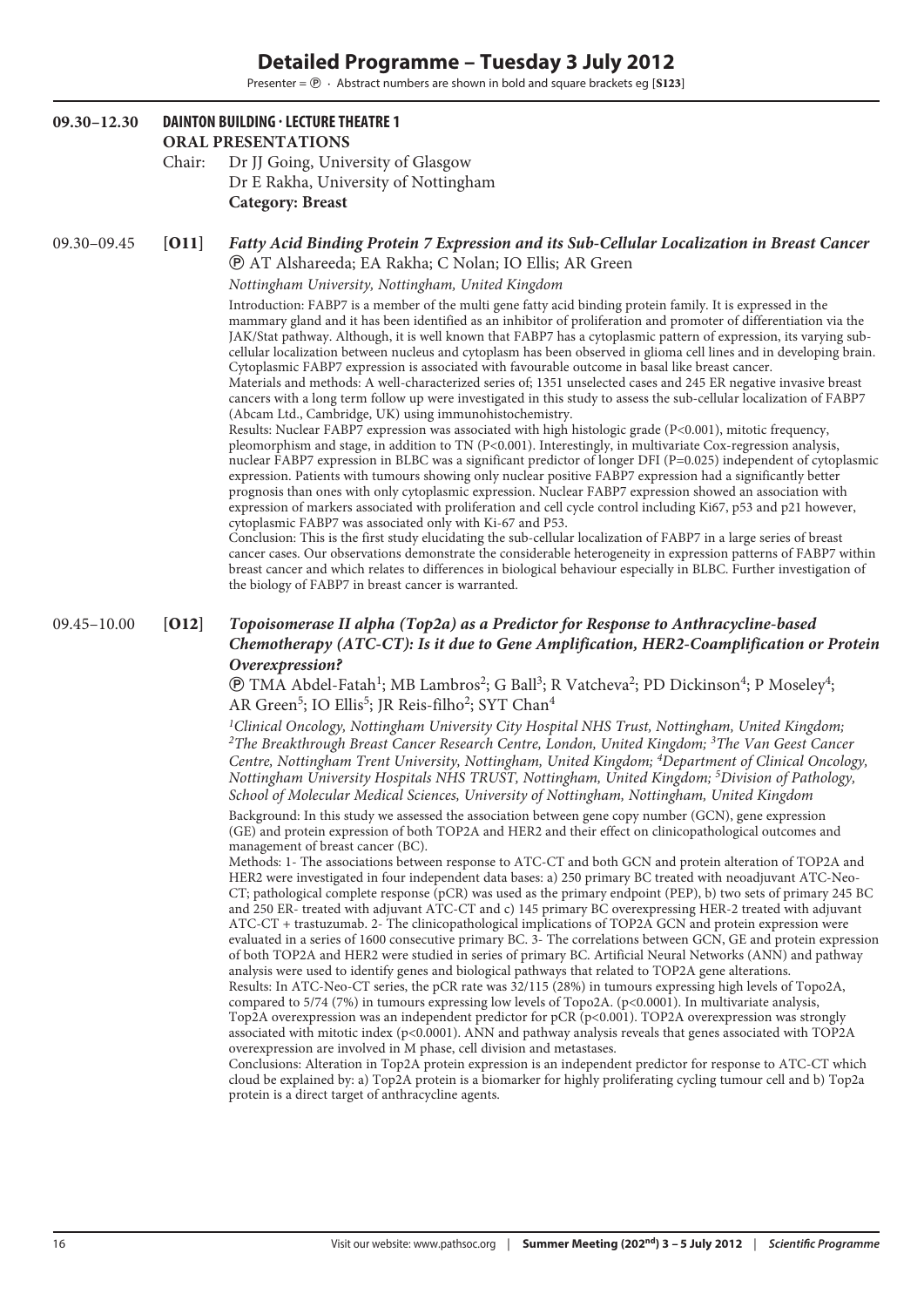Presenter =  $\circled{P}$  · Abstract numbers are shown in bold and square brackets eg [S123]

#### 10.00–10.15 [O13] *PARP1 Expression and its Relation to BRCA1 Status in the Different Molecular Classes of Breast Cancer*

### $\textcircled{P}$  AA Benhasouna,<sup>1</sup>; A Alshareeda<sup>1</sup>; AR Green<sup>1</sup>; S Madhusudan<sup>2</sup>; IO Ellis<sup>1</sup>; EA Rakha<sup>1</sup>

*1Department of Histopathology, The University of Nottingham and Nottingham University Hospitals NHS Trust, Nottingham City Hospital, Nottingham, United Kingdom; 2Laboratory of Molecular Oncology, Academic Unit of Oncology, School of Molecular Medical Sciences, Nottingham University Hospital, Nottingham, United Kingdom*

Poly (ADP-ribose) polymerase-1 (PARP1) is a key factor in single strand break repair (SSBR), a subpathway in DNA base excision repair and implicated in tumorigenesis. PARP inhibitors have gained recent attention as targeted therapy for breast cancer (BC) in BRCA1 germline mutation carriers. Recent evidence suggests dysfunctional DNA repair mechanisms may be commonplace in oestrogen receptor (ER)-negative BC and a broader application of PARP inhibitors may be feasible in BC. This study aimed to assess PARP1 (both cleaved (PARP1c) and non-cleaved (PARP1n) forms using immunohistochemistry applied to a large and well-characterised series of early stage (I-III) sporadic BC with long term follow-up including 450 ER- tumours prepared as tissue microarrays. A subset of BRCA1-mutated tumours (no=22) were included as a control group. In addition, tumours with loss of both BRCA1 and RAD51 were used as surrogates for non-functional homologous recombination (HR) DNA repair pathway.

Results: The vast majority of breast carcinomas expressed nuclear PARP1c (95%) and 51% expressed PARP1n protein. All BRCA1-mutated tumours showed expression of PARP1c and only 2 cases lacked expression of PARP1n. Although the difference in PARP1 expression between ER+ and ER- tumours was not significant, there was significant reduction of PARP1n in tumours with defective HR pathway in the whole series (242/1300), in the ER+ subgroup (48/799, p=0.035) and in ER- tumours (174/441, p=0.004). No such association was identified with PARPc. There was no significant association between PARP1 and outcome in the whole series or in the ERsubgroup.

In conclusion, this study indicates there is a subset of sporadic BC which shows dysfunctional DNA repair mechanism including HR pathway and PARP1 expression. Further investigation of this subset of tumours to identify potential candidates for PARP inhibitors is warranted.

### 10.15–10.30 [O14] *Sumolyation Markers (PIAS gamma and UBC9) are Indicators for Poorer Breast Cancer Specific Survival in Nigerian Women*

P AOJ Agboola1; AA Musa2; BA Ayoade2; AA Banjo3; EA Rakha1; EC Paish1; C Nolan1; IO Ellis<sup>1</sup>: AR Green<sup>1</sup>

*1Division of Pathology, School of Molecular Medical Sciences, Nottingham University Hospitals and University of Nottingham, Nottingham, United Kingdom; 2Olabisi Onabanjo University and Olabisi Onabanjo University Teaching Hospital, Sagamu, Nigeria; 3Dept of Morbid Anatomy and Histopathology, Olabisi Onabanjo University and Olabisi Onabanjo University Teaching Hospital, Sagamu, Nigeria*

Nigerian women have a higher risk of expressing triple negative and BRCA1 deficiency BC with a high mortality rate, prompting speculation that risk factors could be genetic and the molecular portrait of these tumours may be different to those of Western women. BRCA1Sumoylation (PIAS gamma and UBC9) has been implicated in the ER transcription activity, BRCA1 deficiency and triple negative BC.

This study investigated the immunoprofiles of PIASgamma and UBC9 in TMA of 231 and 199 Nigerian women and correlated their protein expression with clinical outcome, pathological responses and the expression of 17 other biomarkers to demonstrate the functional significance in the black women.

The protein expression of PIAS gamma and UBC9 compared with other biomarkers showed an inverse correlation with ER (p<0.001,p=0.002), PgR (p<0.001) and BRCA1(p=0.006, p=0.004) and a positive correlation with triple negative (p<0.001), basal cytokeratin (CK14 expression (p=0.001, p=0.01) and CK5/6 (P<0.001)), EGFR (p=0.01, p<0.001), basal-like breast cancer (p<0.001), p53 (p<0.001), p27 ( p<0.001) and MDM4 (p=0.029, p<0.001 ),  $KU70/80$  (p<0.001), RAD51 (p<0.001, p=0.004), PARP1 (p<0.001), BARD1 (p=0.002, p=0.003) and CHK1 (p<0.001), laminin (p<0.001), MTA1 (p<0.001) and ID4 (p<0.001). Univariate survival analysis showed that those tumours positive for PIAS gamma and UBC9 expression had significantly poorer BCSS compared with those showing negative expression (both p<0.001). In Cox multivariate analysis, PIAS gamma and UBC9 remained significant predictors of outcome for BCSS independent of tumour grade, size and lymph node involvement  $(p=0.001, p=0.04)$ .

This study demonstrates that PIAS gamma and UBC9 appear to be important in cancer behaviour. Therefore targeting the related functional pathways of tumours arising in Nigerian women could enhance the development of novel targeted therapies.

### 10.30–10.45 [O15] *Clinicopathological Significance of Ku70/Ku80, a Key Non-Homologous End Joining (NHEJ) DNA Repair Factor in Oestrogen Receptor-Negative Breast Cancer*

P AT Alshareeda; AR Green; AA Ben Hansouna; S Madhusudan; IO Ellis; EA Rakha

*Nottingham University, Nottingham, United Kingdom*

Impaired DNA-damage signalling and repair may play a fundamental role in the pathogenesis of breast cancer. DNA double strand breaks (DSBs) are repaired either by homologous recombination (HR) or non homologous end-joining (NHEJ). It has been confirmed that within basal-like class of breast cancer (BLBC) loss of BRCA1 a key component in HR, is more frequent compared to other BC subtypes. Potential role of impaired NHEJ remains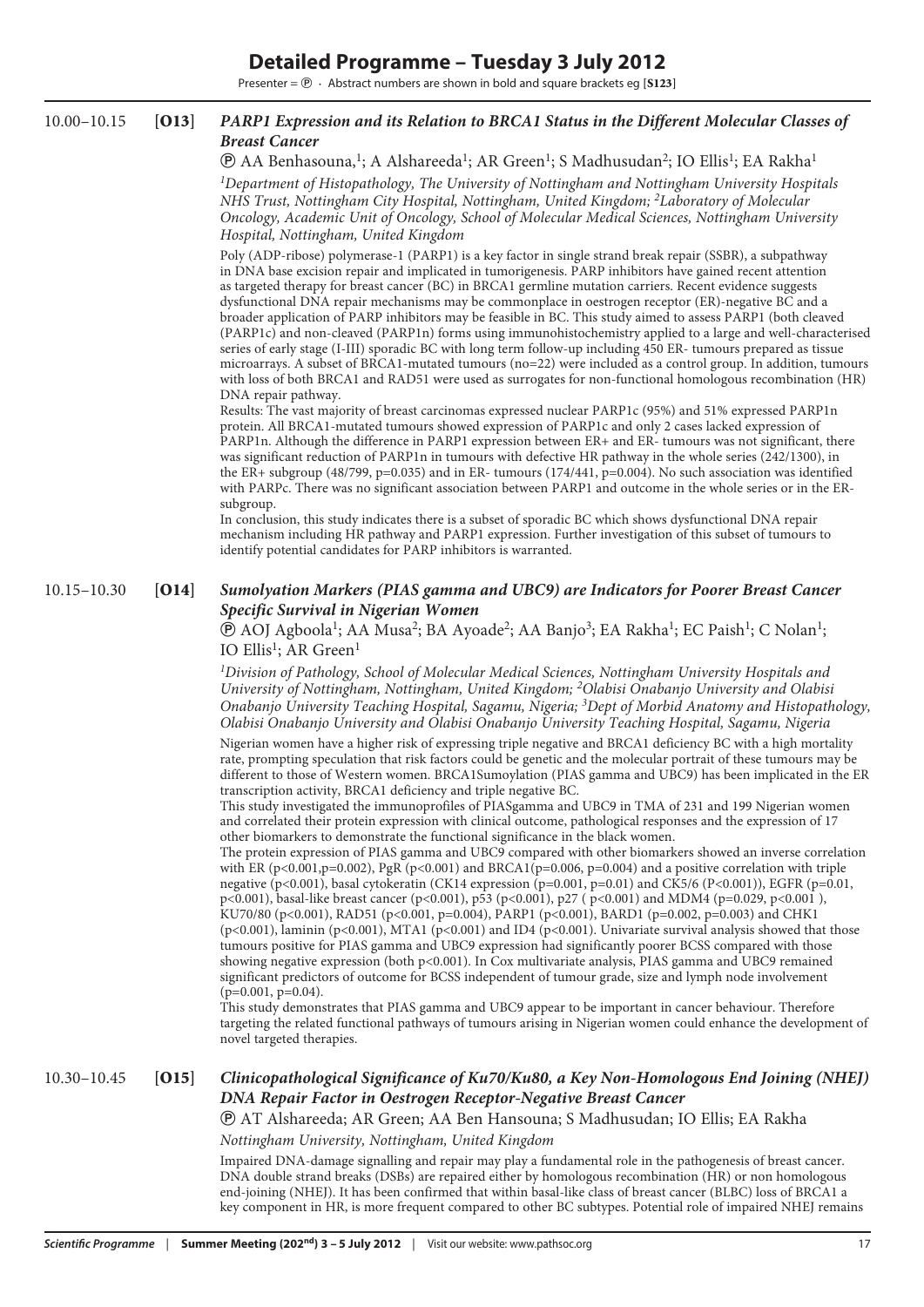Presenter =  $(P \cdot$  Abstract numbers are shown in bold and square brackets eg [S123]

unclear in BC although this pathway is the predominant DSB repair pathway in mammalian cells outside the S-phase of the cell cycle.

In this study, a well-characterized series of 1208 unselected cases, including; 865 ER receptor negative and 25 known BRCA1 mutation invasive breast cancers with long term follow up were investigated. The aim of the study was to assess the functional status of NHEJ in BC using the immunohistochemical marker Ku70-Ku80 (Abcam Ltd., Cambridge, UK).

Results: Nuclear Ku70-Ku80 expression was significantly associated with high histological grade (P=0.037), tumour stage (P=0.02) and vascular invasion (P<0.001). Positive nuclear Ku70-Ku80 expression was seen in all BRCA1 associated tumours. Nuclear Ku70-Ku80 expression was associated with loss of oestrogen hormone receptors (P=0.025), absence of BRCA1 expression and with p53 expression (P<0.001 and 0.004). Interestingly, in the BLBC Ku70-Ku80 expression was a predictor of outcome independent of chemotherapy (BCSS; P=0.04, DFI; P=0.01). No such association was found in the ER positive cases.

Conclusion, our observations indicate that NHEJ may play a role in BLBC and assessments of proteins associated with DNA repair can potentially be used to sub classify BLBC. DSBs repair mechanisms and their alterations appear to influence prognosis in BLBC and therefore further investigation of the mechanism of this effect is warranted.

### 10.45–11.15 **Octagon Centre · Main Hall COFFEE AND TRADE EXHIBITION**

11.15–11.30 [O16] *The Value of Examination of Multiple Levels of Mammary Needle Core Biopsy Specimens Taken for Investigation of Lesions Other Than Calcification.*

P AHS Lee; NM Villena Salinas; Z Hodi; EA Rakha; IO Ellis

*Nottingham University Hospitals, Nottingham, United Kingdom*

It is standard practice to examine multiple levels of needle core biopsies taken for investigation of mammographic calcification, but there is almost no evidence on the value of levels in core biopsies taken for other reasons. This study aimed to assess the value of levels for needle core biopsies taken for investigation of lesions other than calcification. A comparison of the diagnosis on the first level of core biopsies with the diagnosis on levels 2 and 3 was made in 375 breast core biopsies. The diagnosis after examining 3 levels was different from that in the initial level in 4 of 272 (1.5%) of core biopsies taken for reasons other than calcification and in 13 of 103 (13%) biopsies taken for investigation of calcification. This study confirms the value of levels of biopsies taken to investigate mammographic calcification, but suggests that routine levels are of limited value for breast core biopsies taken for other reasons.

### 11.30–11.45 [O17] *Pleomorphic Lobular Carcinoma of the Breast: is it a Prognostically Significant Pathological Subtype Independent of Histological Grade?*

EA Rakha<sup>1</sup>; CMH van Deurzen<sup>2</sup>; RD Macmillan<sup>1</sup>; IO Ellis<sup>1</sup>; **@** AHS Lee<sup>1</sup>

*1Nottingham University Hospitals, Nottingham, United Kingdom; 2Erasmus Medical Center, Rotterdam, Netherlands*

Pleomorphic lobular carcinoma is regarded as a biologically aggressive variant of invasive lobular breast carcinoma. However, there is no consensus on the definition and whether this subtype adds useful information to histological grade. 202 grade 2 or grade 3 invasive lobular carcinomas were studied. Tumours were categorised according to the components of histological grade: tubules (T), pleomorphism (P) and mitoses (M). Pleomorphic lobular carcinoma was defined as a carcinoma with a lobular growth pattern and marked nuclear pleomorphism (P3). Breast cancer specific survival was used as the outcome in analysis of prognosis. A non-classical growth pattern was seen more frequently in all subgroups with marked nuclear pleomorphism. Grade 3 pleomorphic lobular carcinomas (T3, P3, M2 and T3, P3, M3) had a worse prognosis than grade 2 (T3, P2, M1) carcinomas. Grade 2 lobular carcinomas with marked nuclear pleomorphism (T3, P3, M1) had a similar prognosis to T3, P2, M1 carcinomas. Non-classical growth pattern was associated with a worse survival than classical growth pattern. Histological grade and nodal status were independent prognostic factors. In conclusion this study shows that histological grade (in particular the mitotic component) when applied to invasive lobular carcinomas is of prognostic importance, but the pleomorphic type, defined according to nuclear morphology, does not provide useful additional prognostic information.

# 11.45–12.00 [O18] *HAGE (DDX43) Protein Expression is a Powerful Independent Biomarker of Poor Clinical Outcome of Breast Cancer (BC) and Could be a Potential Therapeutic Target for ER Negative BC*

P TMA Abdel-Fatah1; SE McArdle2; C Johnson2; P Moseley1; A Green3; IO Ellis3; RC Rees2; SYT Chan1

*1Clinical Oncology, Nottingham University City Hospital NHS Trust, Nottingham, United Kingdom; 2The Van Geest Cancer Research Centre, School of Science and Technology, Nottingham Trent University, Nottingham, United Kingdom; 3Division of Pathology, School of Molecular Medical Sciences, University of Nottingham, Nottingham, United Kingdom*

Purpose: HAGE protein has been shown to be immunogenic and is essential for cancer cell proliferation suggesting it as an ideal candidate for immunotherapy and a useful biomarker in BC. In this study we aimed to analyze the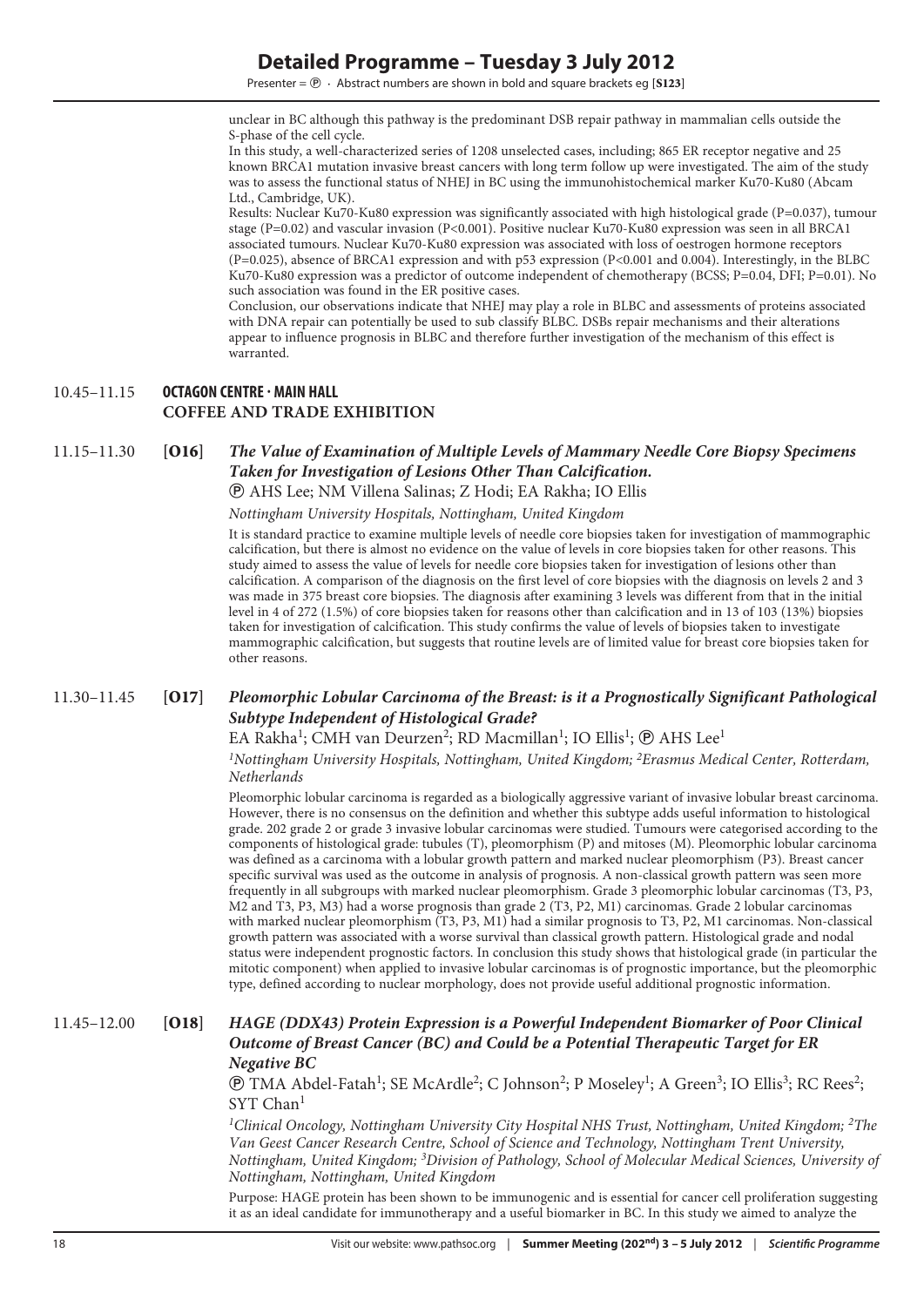Presenter =  $\circled{P}$  · Abstract numbers are shown in bold and square brackets eg [S123]

expression of HAGE in a large well-characterized BC cohorts of patients to determine its prognostic and predictive value .

Patient and methods: HAGE expression was evaluated in breast cell lines, 60 full sections of normal breast tissues, and 1650 early stage BC received CMF or endocrine therapies. Further validation was performed in two independent series of 300 and 396 ER negative (ER-) BC who did not received CT and did received anthracycline CT, respectively.

Results: HAGE was absent in normal breast and its expression was induced by stress in breast cell lines. Overexpression of HAGE (HAGE+) was observed in 8% of BC and was significantly associated with more aggressive clinico-pathological features including: high grade, triple receptors negative (TNT) phenotypes; overexpression of HER2 and p53 mutation. HAGE+ expression tumours showed an adverse outcome with a 2-fold increase in the risk of death, recurrence and metastases compared to tumors with weak/no HAGE expression (HAGE-). Adjuvant CT, either CMF or anthracycline, has a positive impact in high risk ER- BC; in this group of patients HAGE+ expression has no statistically significant difference of increased risk of death, recurrence or distant metastases from those with HAGE- expression. Using a multivariate Cox regression model including other validated prognostic factors, HAGE expression was confirmed as a powerful independent predictor for clinical outcome.

Conclusions: This is the first report which shows HAGE to be a potential predictor for poor prognosis in BC patients, and may be an attractive new target for treatment.

#### 12.00–12.15 [O19] *A Study of Sperm-Associated Antigen 5 (SPAG5) in Predicting Response to Anthracycline (ATC)/ Platinum Chemotherapies (CT) in Breast (BC) and Ovarian Cancers (OVC)* P TMA Abdel-Fatah1; G Ball2; SE McArdle2; C Johnson2; P Moseley3; A Green4; IO Ellis4; SYT Chan<sup>5</sup>

*1Clinical Oncology, Nottingham University City Hospital NHS Trust, Nottingham, United Kingdom; 2The Van Geest Cancer Research Centre, School of Science and Technology, Nottingham Trent University, Nottingham, United Kingdom; 3Department of Clinical Oncology, Nottingham University Hospitals, Nottingham, United Kingdom; 4Division of Pathology, School of Molecular Medical Sciences, University of Nottingham, Nottingham, United Kingdom; 5Department of Clinical Oncology, Nottingham University Hospitals NHS Trust, Nottingham, United Kingdom*

Background: Recently TOP2A alteration was found to be a predictor for ATC-CT and our neural network analysis of BC gene expression array (GEA) data has revealed SPAG5 gene as a major hubs in both TOP2A and proliferation pathways. In this study the molecular and clinicopathological functions of SPAG5 was investigated in BC and OVC. Methods: A series of 171 BC was evaluated for SPAG5 gene copy number (using aCGH) and mRNA expression (using GEA) which were validated in independent databases. The expression of SPAG5 protein was evaluated in BC and OVC cell lines and in normal breast tissues and a series of 1650 primary BC. The association between SPAG5 and response to CT was investigated in a) 350 ER negative BC treated with adjuvant ATC-CT, b) 250 BC treated with neoadjuvant (NEO-A)-ATC-CT, and c) 200 primary OVC treated with cisplatinum based adjuvant CT. Results: 5% and 15% of BC showed amplification and gain of SPAG5 locus, respectively, at 17q11.2. SPAG5 mRNA expression displayed a significant correlation with its copy number (p< 0.0001). 30% and 20% of ovarian and BC respectively, showed overexpression of SPAG5 protein (+). In BC, SPAG5+ at both mRNA and protein levels showed a significant association with aggressive phenotypes and poor survivals (p<0.0001). In ER- BC treated with adjuvant ATC-CT, SPAG5 negative (-) had 7-times higher risk of progression compared with SPRAG+ BC (p<0.0001). SPAG5+ BC received NEO-A-ATC based CT achieved 38% pathological complete response (pCR) vs. 6% of SPAG5- (p<0.0001). After controlling to other predictors for pCR, SPAG5 was an independent predictor (HR; 2.4; p=0.001). Similarly, SPAG5- OVCs were resistant to platinum (p<0.001) and independently associated with poor survival (p<0.001)

Conclusion: SPAG5 is an important novel gene implicated in the survival of BC and OVC cells and its protein expression is an independent predictor for Anthracycline/ cisplatinum CT.

### 12.15–12.30 [O20] *Angiogenesis, Vascular Invasion, Hormone Receptor Status, Cell Proliferation and Survival in Breast Cancer.*

ZMA Mohammed<sup>1</sup>; DC McMillan<sup>2</sup>; J Edwards<sup>2</sup>; EA Mallon<sup>3</sup>; JC Doughty<sup>3</sup>; C Orange<sup>3</sup>;  $\circled{P}$  JJ Going<sup>1</sup> *1Glasgow Royal Infirmary, Glasgow, United Kingdom; 2University of Glasgow, Glasgow, United Kingdom; 3Western Infirmary, Glasgow, United Kingdom*

Introduction: Established prognostic and predictive factors guiding clinical management of breast cancer include tumour size, grade, nodal stage, and hormone receptor expression. This study sought to compare the prognostic power of vascular invasion and microvessel density in breast cancer with that of more securely established prognostic factors.

Methods: Carcinoma size, grade, nodal metastasis, hormone receptor status (ER, PR, Her2), cell proliferation (Ki-67 index), vascular invasion and microvessel density were derived from full sections or tissue microarrays and their relationships with survival were examined in 384 patients with primary operable invasive ductal breast cancer treated in specialist breast units in Glasgow during 1995-8 (minimum follow up 11.8 years).

Results: Univariate analysis of ER-negative carcinomas showed tumour size (P=0.018), involvement of lymph nodes (P=0.001), vascular invasion (present/absent; P=0.036), microvessel density (by tertiles; P<0.05), and vascular invasion with microvessel density in combination (P=0.02) all associated with poorer cancer-specific survival. Of these only lymph node involvement was significant on multivariate analysis (P=0.006).

Univariate analysis of ER-positive carcinomas showed grade (P=0.019), involvement of lymph nodes (P<0.001),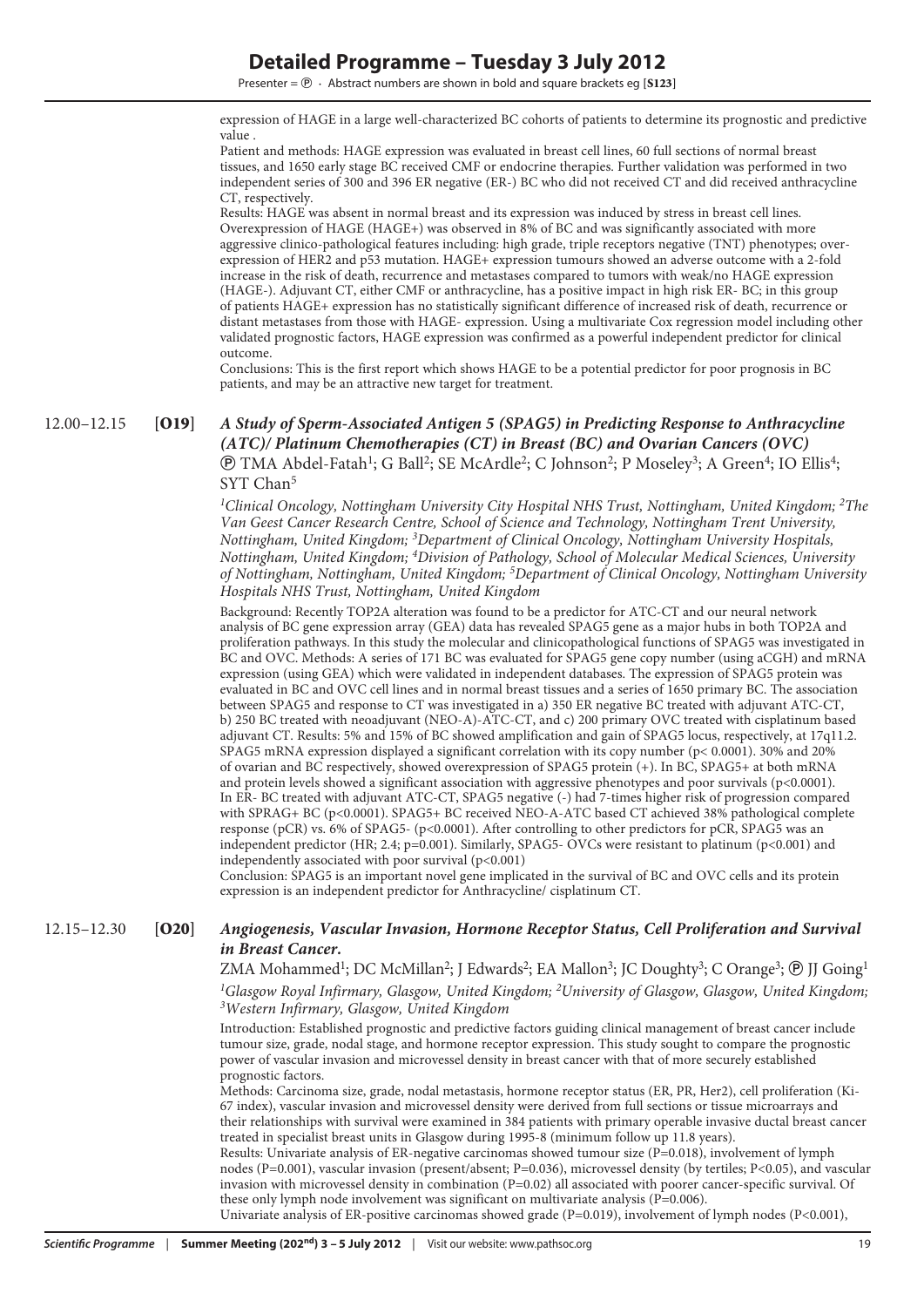Presenter =  $(P \cdot$  Abstract numbers are shown in bold and square brackets eg [S123]

Ki-67 labelling index (P<0.001), vascular invasion (P<0.001) and vascular invasion with microvessel density in combination (P<0.001) were associated with poorer cancer specific survival. On multivariate analysis lymph node involvement (P<0.005), Ki-67 index (P<0.001) and vascular invasion (P<0.004) remained independently associated with poorer cancer-specific survival in ER positive carcinomas. Conclusion: Vascular invasion, but not microvessel density was independently associated with poorer survival in patients with ER positive breast cancer.

#### **12.30–13.00 University House · Abbeydale/Fulwood Rooms LUNCH**

#### **13.00–14.00 Octagon Centre · Main Hall**

| <b>POSTER VIEWING AND CHAIRMAN'S ROUNDS</b> |                                               |
|---------------------------------------------|-----------------------------------------------|
| <b>Categories</b>                           | <b>Poster Numbers</b>                         |
| <b>Breast</b>                               | $P1-P81$ (Note: P3 is withdrawn)              |
| Gastrointestinal                            | $P9 - P162$                                   |
| Head and Neck                               | $P17-P24$ <sup>3</sup>                        |
| Hepatobiliary/Pancreas                      | P25-P27 <sup>2</sup> (Note: P25 is withdrawn) |
| Lymphoreticular                             | P <sub>28</sub> -P <sub>31</sub> <sup>4</sup> |
| Osteoarticular/Soft Tissue                  | P32-P34 <sup>4</sup> (Note: P30 is withdrawn) |
| Skin                                        | P35-P37 <sup>4</sup>                          |
|                                             |                                               |

Chair: ¹ Dr JJ Going, Glasgow; Dr RD Liebmann, Kent

- ² Dr P Kitsanta, Sheffield; Prof M Pignatelli, Glasgow
- <sup>3</sup> Prof P Speight, Sheffield
- ⁴ Dr R Ali, Sheffield; Prof AM Flanagan, London

# **14.00–14.10 Students' Union Building · Auditorium**

#### **Welcome**

Prof M Wells, Professor of Gynaecological Pathology, University of Sheffield

## **14.10–17.30 Students' Union Building · Auditorium SYMPOSIUM:** *Viral Oncogenesis in Head and Neck Tumours*  Chair: Prof P Speight, School of Clinical Dentistry, University of Sheffield

### 14.10–14.45 [S1] *Overview of the Biology of HPV and its Role in Carcinogenesis*

P Dr NG Powell

#### *Cardiff University, School of Medicine, Cardiff, United Kingdom*

Most of our knowledge of the biology of HPV has been gained in the context of cervical disease. Some, but not all, of this knowledge is relevant to HPV infection at other anatomical sites. Some of the paradigms developed for prevention and treatment of HPV associated disease in the cervix are likewise likely to be broadly applicable. The aim of this presentation is to give a brief introduction to the biology of HPV infection and its clinical consequences following anogenital infection. This will include HPV structure, classification, transmission, infection and lifecycle, followed by a short historical perspective on how the link between HPV and cervical cancer was established. The mechanisms by which HPV promotes cellular proliferation will be discussed, with a focus on oncogene function and the mechanisms underlying deregulation of viral gene expression. The presentation will conclude with some thoughts on how the involvement of HPV in pathogenesis can influence disease prevention strategies.

#### 14.45–15.30 [S2] *The Role of HPV in Head and Neck Tumours and Testing for Cooperative Group Clinical Trials*

#### P Prof RCK Jordan

#### *University of California San Francisco, San Francisco, United States*

Several etiological agents have been shown to be associated with the development of oral and oropharyngeal carcinoma including the traditional well-established risk factors of tobacco and alcohol abuse. The recently characterized association between HPV16 and the development of oropharyngeal carcinoma has demonstrated that this is another human cancer with an infectious basis. This association has wide clinical impact influencing patient diagnosis, staging, treatment selection and prognosis. In addition, HPV status is increasingly being incorporated into decision-making for large-scale cancer co-operative group clinical trials that assess new therapies for head and neck cancer. This lecture will review the association between HPV16 and oropharyngeal cancer and discuss methods to assess this association in pathology specimens. The role of different methods for HPV testing will be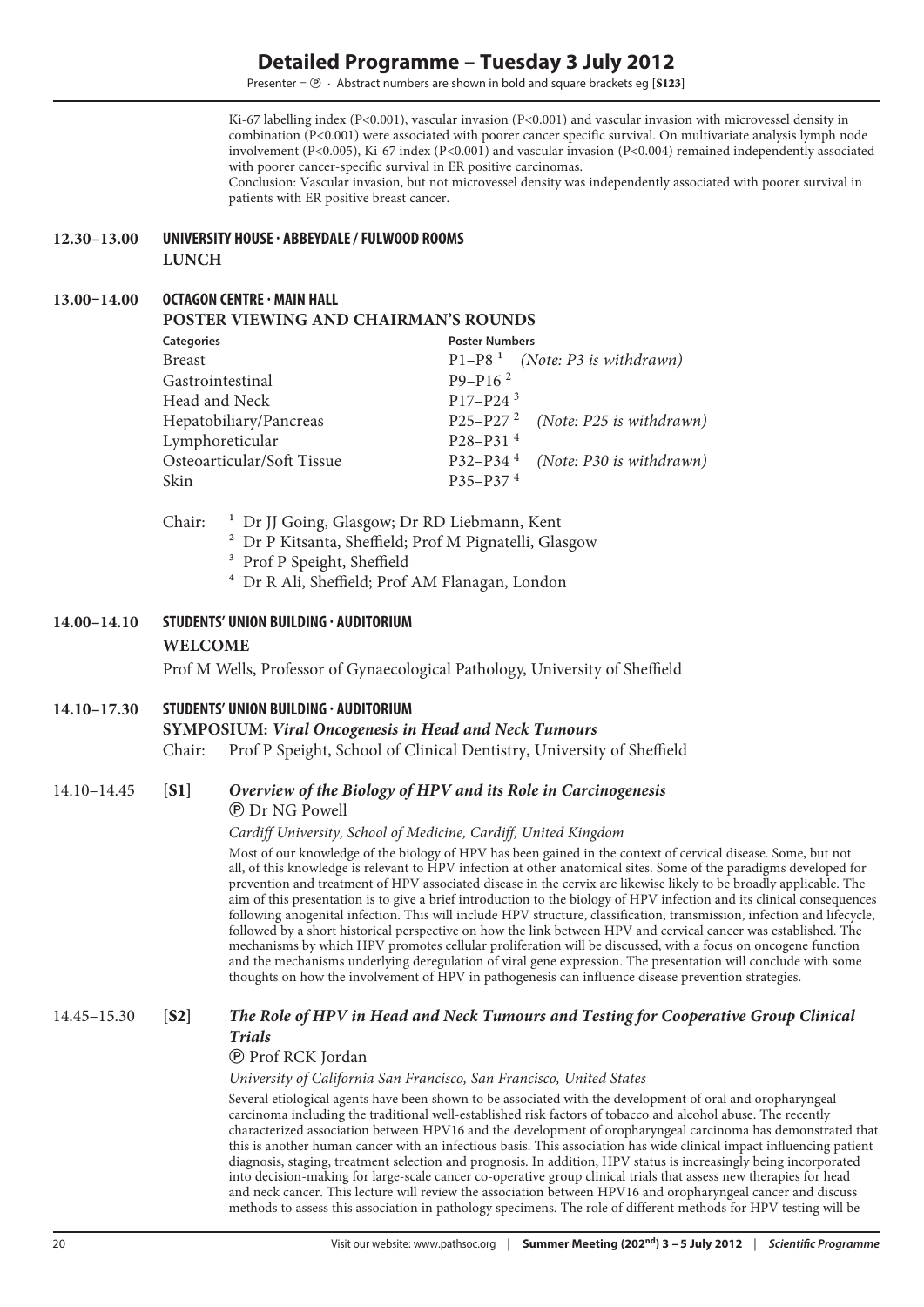Presenter =  $\circled{P}$  · Abstract numbers are shown in bold and square brackets eg [S123]

reviewed and the value of p16 immunohistochemistry as a surrogate assay for HPV16. A new validated H-score will be described for p16 assessment that is being incorporated into co-operative cancer group trials. Finally, how co-operative cancer group trials are using this information and clinical trial decision-making will be discussed.

#### 15.30–16.00 **Octagon Centre · Main Hall COFFEE AND TRADE EXHIBITION**

#### 16.00–16.45 [S3] *Clinical Trials Investigating Management of HPV Positive Head and Neck Tumours* P Mr R Shaw

*University of Liverpool, Liverpool, United Kingdom*

Human Papillomavirus (HPV) related head and neck cancer (HNSCC) has differing aetiology, pathogenesis, presentation, demographic, treatment response & prognosis so quite clearly the challenges and endpoints of clinical trials for HPV+ve versus HPV-ve patients are divergent.

The methodological problems associated with de-escalation strategies remain significant, as do the choice of how to de-escalate in terms of maintaining safety. The benefit of EGFR-directed or other targeted approaches remains controversial but much can be learned from the post-hoc analysis of established phase III trials data. The emergence of HPV as a major sub-group in HNSCC presents great challenges and opportunities for the H&N trialist.

#### 16.45–17.30 [S4] *The Pathology of Virus-Related Carcinomas of the Upper Aerodigestive Tract* P Dr M Robinson

#### *Newcastle University, Newcastle upon Tyne, United Kingdom*

The vast majority of head and neck malignancies are squamous cell carcinomas (SCC). In clinical practice the diagnosis of SCC is usually straight-forwards and is based on the recognition of typical morphological features. For poorly differentiated epithelial neoplasms, the detection of specific cytokeratin molecules (CK5/6, CK14) and/or p63 can be used to support a diagnosis of SCC. It is well known that the detection of Epstein-Barr virus (EBV) in non-keratinising nasopharyngeal carcinoma can be used to secure a definitive diagnosis; usually by EBV encoded RNA (EBER) in situ hybridisation (ISH). More recently it has become apparent that the detection of oncogenic human papillomavirus (HPV) in oro-pharyngeal SCC defines a biologically distinct entity that is associated with improved patient survival. Whilst the prognostic information is welcomed by oncologists and patients, HPV testing also has clinical utility for pathologists. The tests can be used to guide the interpretation of sub-optimal biopsy material. In the clinical scenario of a neck lump, testing can be employed to direct the search for an 'unknown primary'. HPV tests can also be used to establish the relationship between oropharyngeal and lung SCCs; metastasis vs. new primary. Testing of oropharyngeal cancers has also identified oncogenic virus in uncommon morphological variants of SCC and rare neuroendocrine (small cell) carcinoma of the oropharynx. This presentation will outline the pathological features of virus-related carcinomas of the upper aerodigestive tract, highlight some of the challenges in diagnosis and provide an overview of the utility of virus testing in clinical practice.

#### **17.30–18.30 Students' Union Building · Auditorium**

 **PUBLIC LECTURE:** *The Relationships between Patients, the Public and Biomedical Researchers* Chair: Dr SS Cross, University of Sheffield Speaker: Prof P Shaw, Professor of Neurology, University of Sheffield

#### **18.30–20.00 University of Sheffield · Firth Hall WELCOME RECEPTION**

 *—with entertainment by "The Djangonauts"*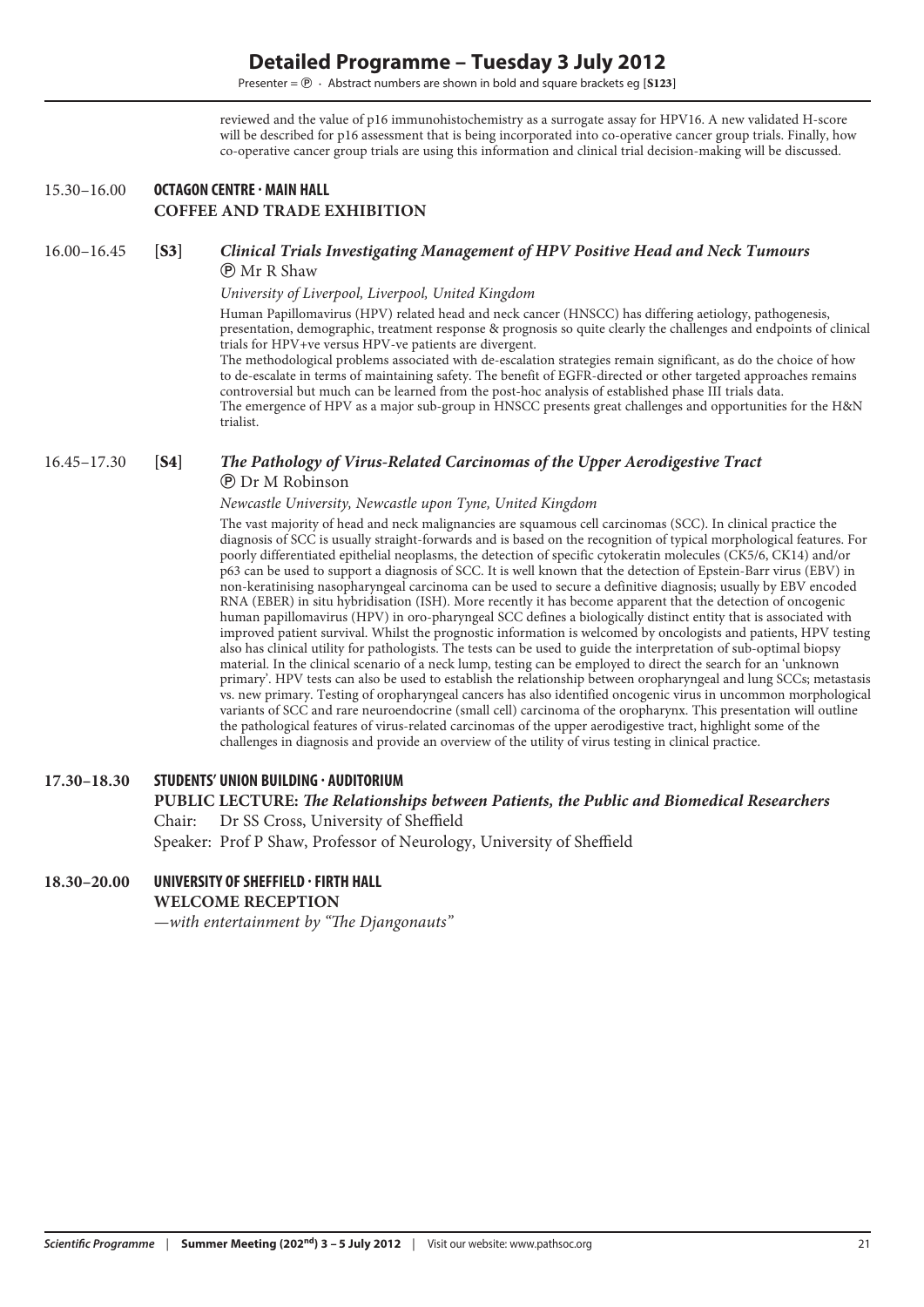Presenter =  $(P \cdot$  Abstract numbers are shown in bold and square brackets eg [S123]

#### **07.45 Octagon Centre · Foyer REGISTRATION and COFFEE**

### **08.00–09.00 Students' Union Building · Auditorium TRAINEES SESSION – MEET THE EXPERTS**

 Chair: Dr NP West, St James's University Hospital, Leeds and Chair of Pathological Society Trainees' Sub-Committee

# [S5] *Cardiac Tissue Analysis, from Routine to Complex* P Dr SK Suvarna

*Sheffield Teaching Hospitals, Sheffield, United Kingdom*

Cardiac pathology, from the surgical sample to the autopsy review, covers both routine cases and complicated pathology. This session will be a description of the recommended approach to case analysis, with particular emphasis on autopsy technique. The value and choices of other tests, such as histology, molecular analysis , microbiology and electron microscopy will be debated. The speaker will invite debate from the floor and will discuss the safe and efficient way to analyse cases and when they should be referred for expert review.

## **09.00–17.30 Octagon Centre · Computer Room**

### **SLIDE SEMINAR COMPETITION CASE VIEWING:** *Gynaecological Pathology*

 *Note: Competition closes at 15.30 on Wednesday 4 July*

# **09.00–10.30 Students' Union Building · Auditorium**

### **ORAL PRESENTATIONS**

 Chair: Dr R Liebmann, Maidstone and Tunbridge Wells NHS Trust Dr A Shaaban, University of Leeds  **Category: Breast**

#### 09.00–09.15 [O21] *External Validation of ImmunoRatio™ Image Analysis Application for Quantification of ERα and Ki-67 in Breast Cancer*

**P** S Sundara Rajan<sup>1</sup>; S Pollock<sup>1</sup>; K Horgan<sup>2</sup>; AM Hanby<sup>1</sup>; V Speirs<sup>1</sup>

*1University of Leeds, Leeds Institute of Molecular Medicine, Leeds, United Kingdom; 2Leeds Hospitals NHS Trust, Leeds, United Kingdom*

Manual immunohistochemistry (IH) scoring is time consuming. Computer-based image-analysis algorithms have been developed to expedite this process. ImmunoRatio™ (1) is a publically available automated image analysis application for assessing oestrogen receptor (ERα), progesterone receptor (PR) and Ki-67. The study aim was to validate this application by comparing manual and automated scores for ERα and Ki-67 in a pre-stained series of breast carcinomas. IH was performed on tissue microarray sections of breast cancers identified from our archive for ERα (n=100) and Ki67 (n=75), following recommended staining protocols using 1D5 (1: 100; ERα) and MIB-1 (1:100; Ki67), respectively. Stained slides were scanned (Aperio ScanScope™) and scored manually using ImageScope™ viewing software (20x). Corresponding images were saved as JPEG files and uploaded to the ImmunoRatio™ application. ERα was positive in 76 cases scored manually and 81 using ImmunoRatio™. The labelling index for ERα with ImmunoRatio™ correlated well with manual scoring (Spearman, r=0.861; p=0.000). Similarly there was a linear relationship between manual scoring and ImmunoRatio<sup>™</sup> for Ki-67 (Pearson, r=0.653; p=0.000). However, the ImmunoRatio™ application lacked specificity in differentiating cancer nuclei from normal, stromal and inflammatory cells as well as some DAB stained nuclear and cytoplasmic areas. In summary, the correlation between manual scoring and ImmunoRatio™ was superior for ERα compared to Ki-67

in a cohort of breast cancers. There is room for further improvement by increasing the specificity of ImmunoRatio™ in identifying cancer nuclei compared to surrounding normal and stromal elements, particularly if applied to full face sections. Reference: 1. Tuominen et al. 2010. Breast Cancer Res. 12(4):R56.

# 09.15–09.30 [O22] *Immunonophenotypic Characterization of Oestrogen Receptor Negative Breast Carcinomas Identifies BCL2 as a Prognostic Marker*

**P** AA Benhasouna<sup>1</sup>; AR Green<sup>1</sup>; RD McMillan<sup>2</sup>; IO Ellis<sup>1</sup>; EA Rakha<sup>1</sup>

*1Department of Histopathology, The University of Nottingham and Nottingham University Hospitals NHS Trust, Nottingham City Hospital, Nottingham, United Kingdom; 2The Breast Institute, Nottingham University Hospitals NHS Trust, City Hospital Campus, Nottingham, Nottingham, United Kingdom* Introduction: Although prognostic markers have been identified in Oestrogen receptor positive (ER) breast cancer (BC), prognostic markers in ER-negative tumours remain lacking. This study aims to assess the prognostic significance of a panel of proliferation, apoptosis and cell cycle associated proteins in ER-negative BC. Materials and methods: A consecutive well-characterised and uniformly treated series of 776 ER-negative BC with long term follow-up were assessed for expression of a series of 11 biomarkers; Ki67, BCL2, p53, p21, p27, BRCA1,

CK5/6, CK14, CK17, EGFR and HER2 using immunohistochemical staining of tissue microarray tumour tissue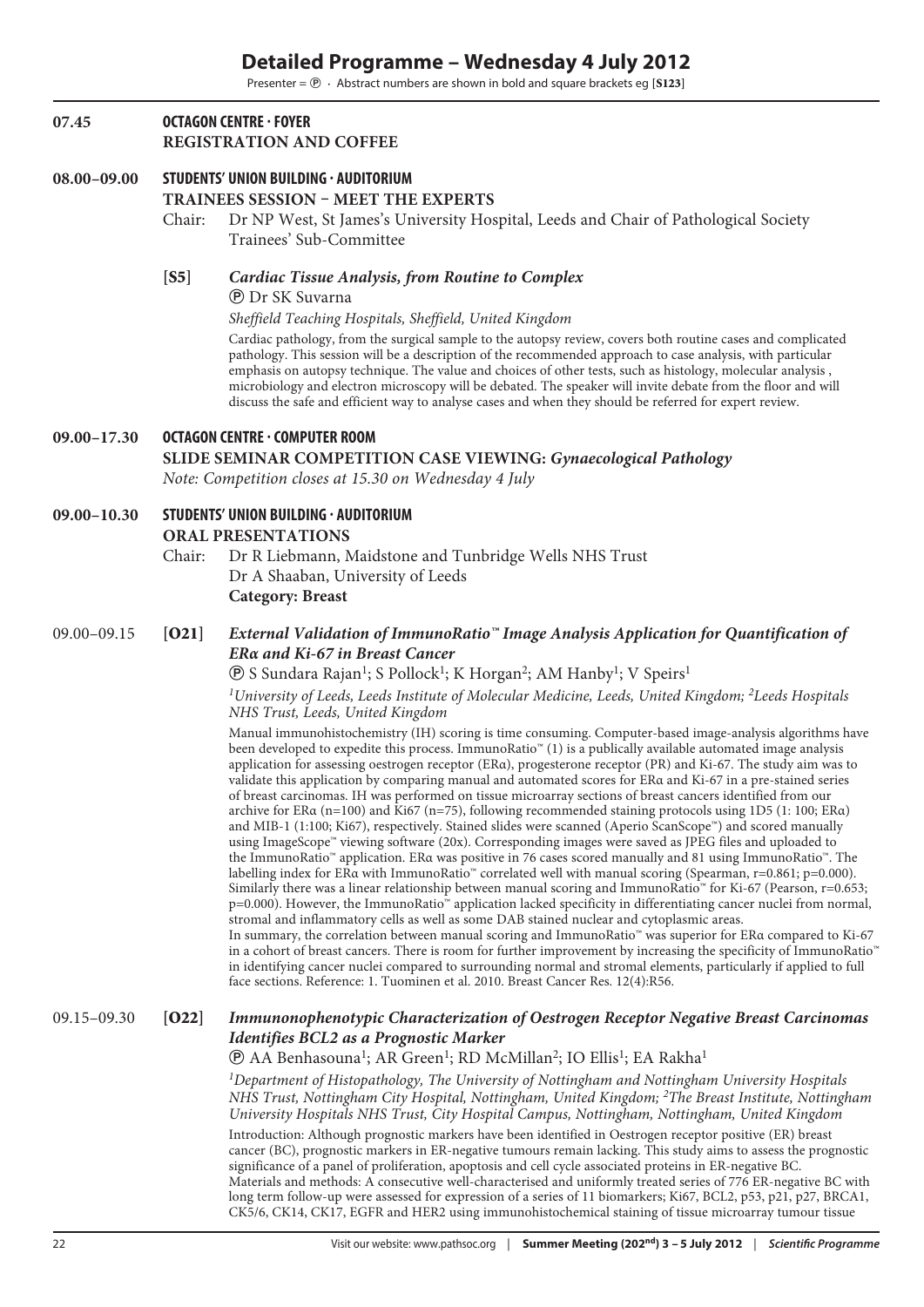Presenter =  $(P \cdot$  Abstract numbers are shown in bold and square brackets eg [S123]

preaprations. The results were correlated with clinicopathological characteristics and patient outcome. Results: In the ER-negative tumours, HER2 positivity was significantly associated with lymph node positivity but with a lower proliferation (Ki67 and mitotic frequency) status. Independent predictors of outcome are lymph node stage, primary tumour size and BCL2 expression while vascular invasion, proliferation status (Ki67 and mitotic frequency), basal phenotype and HER2 were not. In the ER-negative HER2-negative subgroup, only lymph node stage and BCL2 expression were independent predictors of outcome. Interestingly, in the ER-negative/ HER2-negative/lymph node-negative tumours, BCL2 was the only predictor of outcome while established clinicopathological and molecular variables were not significantly associated with outcome. In the HER2-positive subgroup, none of the variables tested apart from lymph node stage were independently associated with outcome. Conclusion: The results of this study provide further support to the prognostic value of BCL2 in breast cancer and show that BCL2 is an independent prognostic factor in patients with lymph node negative ER-negative HER2 negative breast cancer where other known prognostic factors in breast cancer appear of limited value.

# 09.30–09.45 [O23] *Further Evidence to Support E-cadherin is not a Tumour Suppressor Gene in Ductal Carcinoma of the Breast: An Immunohistochemical Study*

T Teoh<sup>1</sup>; AR Green<sup>2</sup>; IO Ellis<sup>2</sup>;  $\circled{P}$  EA Rakha<sup>1</sup>

*1The University of Nottingham, Nottingham, United Kingdom; 2Department of Histopathology, The University of Nottingham and Nottingham University Hospitals NHS Trust, City Hospital Campus, Nottingham, United Kingdom*

E-cadherin is recognised as a tumour suppressor gene (TSG) in lobular carcinoma of the breast. Loss of membrane expression of E-Cadherin protein using immunohistochemical (IHC) expression is used diagnostically to differentiate lobular from ductal breast carcinomas. In a previous tissue microarray (TMA) study of 1516 no special type (NST or ductal) carcinoma (Rakha et al Histopathology. 2005; 46(6): 685-693), 7% of cases showed complete absence of membranous IHC expression of E-cadherin. In this study, we investigated E-cadherin IHC expression in these negative NST cases using different antibodies against E-cadherin and other members of the E-cadherin membrane complex; namely β-catenin and p120 on full-face sections. Results: Of the 72 E-cadherin TMA negative cases, 25 tumours were excluded on morphological grounds due to showing features of pure or mixed lobular carcinoma (no=21) or insufficient invasive tumour for assessment (no=4). Of the remaining 47 cases, 30 tumours showed positive membrane expression focally while 17 (36%) were confirmed to have negative IHC expression. On further staining, all these 17 cases showed expression of p120 catenin and β-catenin. Interestingly, 14 cases were also positive for an E-cadherin antibody with specificity for the intracellular domain. In conclusion, our results support the previous observation that E-cadherin is not a TSG in ductal carcinoma of the breast and confirmed that E-cadherin membrane complex is maintained even in the few cases showing absence of E-cadherin protein membrane IHC expression. Using p120 or β-catenin IHC in occasional E-cadherin negative breast carcinoma with ductal morphology may be helpful in diagnostically challenging cases.

#### 09.45–10.00 [O24] *Cadherin Switch in Early Invasive Breast Cancer: a Reverse Phase Protein Microarray Study* P MA Aleskandarany1; OH Negm2; EA Rakha3; MA Hasan2; AR Green2; P Tighe2; IO Ellis2

*1Faculty of Medicine, Menoufyia University, Menoufyia, Egypt; 2Nottingham University, Nottingham, United Kingdom; 3Nottingham City Hospital, Mottingham, United Kingdom*

Cadherin switching is proposed to occur during epithelial-mesenchymal transition (EMT), where epithelial cadherins are down-regulated, while the mesenchymal cadherins are up-regulated, thereby facilitating motility, invasiveness and proliferation. We aimed at investigating the potential role of this phenomenon in invasive breast cancer (BC) using a quantitative assay of E-cad and N-cad with relevance to distant recurrence. This study was based on 49 randomly-selected early invasive BC cases with long-term follow-up and prospectively maintained data of broad panel of immunohistochemical markers. Invasive tumourous components were macrodissected from formalin-fixed paraffin-embedded (FFPE) sections. Additionally, in-situ components associated with three of these cases were separately dissected. Using Laemmli buffer, proteins were extracted from FFPE and levels of E-cad and N-cad were assayed using reverse phase protein array (RPPA) with analysis of microarray data by RPP analyser software.

E-cad expression was reciprocally associated with N-cad in luminal and HER2+ BC; where reduced expression of the former in HER2+ was coupled with over-expression of the latter, and vice versa. The association between the expression of both proteins and distant recurrence probability was not statistically significant ( $p > 0.05$ ), however, N-cad, was higher in patients who had developed distant recurrence, in contrast to E-cad expression. Moreover, E-cad was lower while N-cad was higher in invasive components relative to associated in-situ lesions in the three studied cases. Subtle protein changes occurring during EMT could be quantified using RPPA utilising proteins extracted from FFPE. Our data propose that the cadherin switch could be occurring as a continuum of changes from the in-situ to the invasive phase and ultimately into the metastatic phase.

### 10.00–10.15 [O25] *Quantification of HER2/HER3 Dimerisation Status in Primary Invasive Breast Cancer* P FFT Barros1; TMA Abdel-Fatah2; EA Rakha3; S Chan2; AR Green1; IO Ellis2

*1University of Nottingham, Nottingham, United Kingdom; 2Nottingham City Hospital, Nottingham, United Kingdom; 3University of Nottingham and Nottingham University Hospitals NHS Trust, Nottingham, United Kingdom*

Introduction: HER2 plays an important role in breast cancer (BC) progression and provides predictive and prognostic information. Trastuzumab is widely used as targeted therapy in HER2+ BC, but some patients show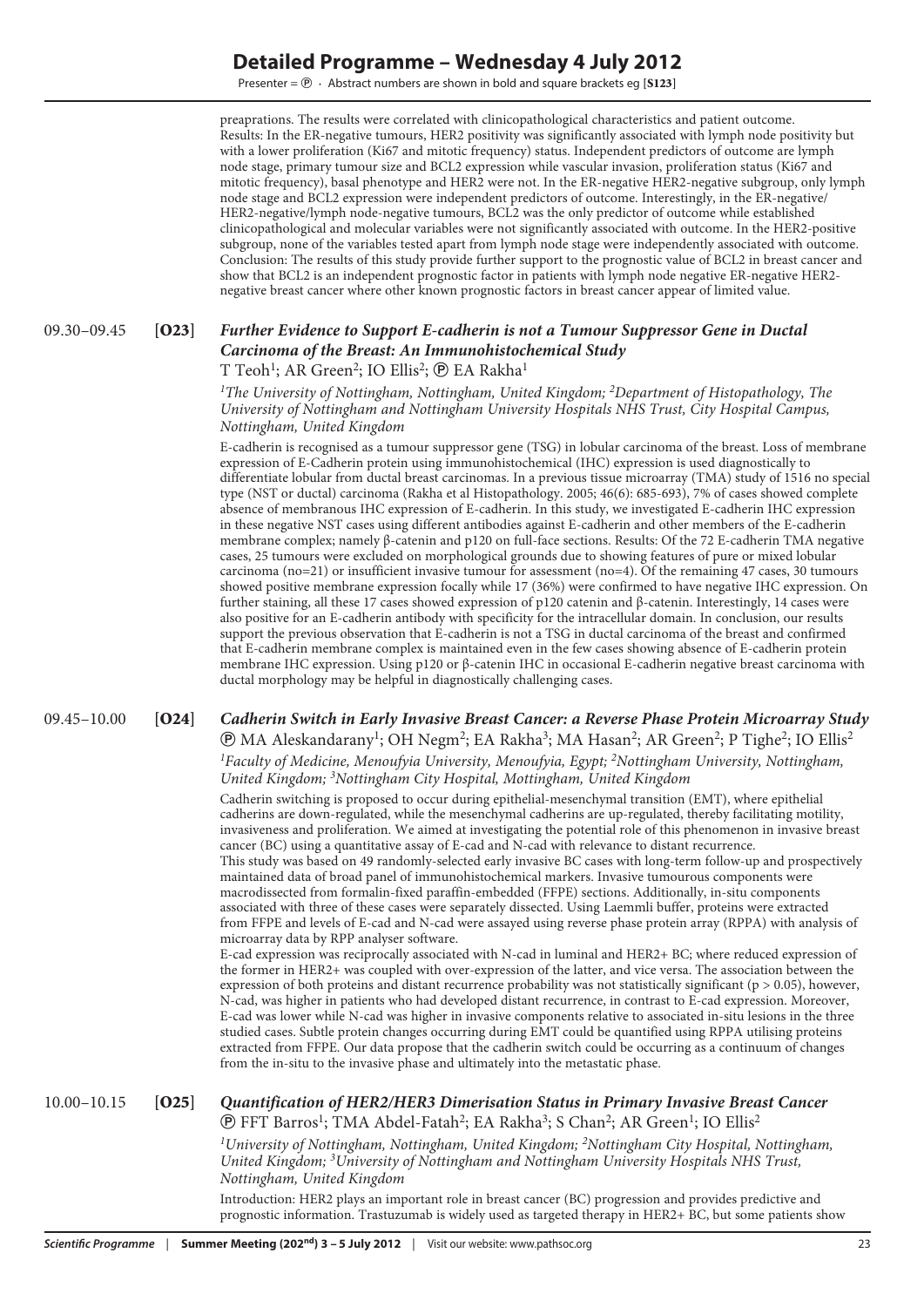Presenter =  $(P \cdot$  Abstract numbers are shown in bold and square brackets eg [S123]

innate or develop acquired resistance. HER2 receptor family members function through dimerisation, which can lead to impact on cell function, growth and differentiation; however their value in BC development remains to be defined. This study aims to examine the relationships of HER2/HER3 dimers to BC characteristics and clinical outcome in trastuzumab naive and treated cases.

Methods: HER2 protein (IHC), HER2 gene (chromogenic ISH) and HER2/HER3 dimerisation status (in situ proximity ligation assay (PLA)) was assessed in two BC series prepared in tissue microarray format; a series of consecutive primary operable BC cases ( $n= 2469$ ) including HER2+ trastuzumab naive cases (TrN,  $n= 221$ ), the second a cohort of HER2+ trastuzumab adjuvant treated cases (TrT, n= 146).

Results: Our results revealed an inverse association between HER2/HER3 dimerisation status and hormone receptor status (p< 0.001), and a significantly worse outcome amongst cases revealing high levels of HER2/HER3 dimerisation (p< 0.001). Among ER+ cases, HER2/HER3 dimer positive cases were significantly associated with worse prognosis (p< 0.001) overall. However amongst the two HER2+ populations dimerisation status did not show an association with patient outcome.

Conclusion: Tumours exhibiting high levels of HER2/HER3 dimerisation have an adverse prognosis, however in the context of HER2+ BC no association with clinical outcome was observed regardless of use of trastuzumab treatment. Further quantification analysis of dimer/ligand complex using PLA of other HER family members may be useful to identify subset of patients associated with distinct outcome, response to treatment and relationships with HER signalling related biomarkers.

#### 10.15–10.30 [O26] *TOMM34 Expression in Early Invasive Breast Cancer: a Biomarker Associated With Poor Outcome*

**P** MA Aleskandarany<sup>1</sup>; OH Negm<sup>2</sup>; EA Rakha<sup>3</sup>; MAH Ahmed<sup>2</sup>; G Ball<sup>4</sup>; AR Green<sup>2</sup>; P Tighe<sup>2</sup>; IO Ellis<sup>2</sup>

*1Faculty of Medicine, Menoufyia University, Menoufyia, Egypt; 2Nottingham University, Nottingham, United Kingdom; 3Nottingham City Hospital, Nottingham, United Kingdom; 4Nottingham Trent University, Nottingham, United Kingdom*

Mitochondria play fundamental roles in cellular energy metabolism, free radical generation, and apoptosis. Normal cells functioning depend on properly functioning mitochondrial translocation machinery, of which translocase of the outer membrane of mitochondria (Tomm) plays important role. This study aimed at exploring the expression of TOMM34 in breast cancer with emphasis on disease progression.

Gene expression data of 128 invasive breast carcinomas was analysed using artificial Neuronal Network (ANN) with respect to distant metastasis development. TOMM34 expression was studied using immunohistochemistry (IHC) of tissue microarrays in a large well-characterised series of invasive breast cancer  $(n=1061)$  with longterm clinical follow-up. Moreover, TOMM34 protein was quantitatively assayed using reverse phase protein microarray (RPPA) using protein extracted from macrodissected formalin-fixed paraffin-embedded tumour tissues representative of 49 invasive breast cancers from the same series. Using ANN analysis, Tomm34 gene transcript was the ninth differentially expressed gene, with up-regulation in cases which developed distant recurrence. IHC expression of TOMM34 was directly associated with tumour grade, nodal stage, tumour size, and definite vascular invasion (p<0.05). Over-expression was associated with shorter breast cancer specific (BCSS) and metastasis free survivals (MFS) (p<0.001), independent of standard prognostic parameters (BCSS; HR=1.396, 95%CI=1.097–1.776, and MFS; HR=1.283, 95%CI=1.019–1.614). In RPPA, cases with distant recurrence showed higher TOMM34 protein expression, although differences were not statistically significant (p>0.05). These findings demonstrate at the translational that TOMM34 protein expression is a marker of poor outcome in breast cancer, underscoring the role played by mitochondrial machinery in breast cancer progression and warrants further prospective validation.

#### **09.00–10.30 Dainton Building · Lecture Theatre 1**

#### **ORAL PRESENTATIONS**

 Chair: Dr P Kitsanta, Sheffield Teaching Hospitals Dr RFT McMahon, University of Manchester  **Categories: Gastrointestinal; Cellular/Molecular**

## 09.00–09.15 [O27] *Immunohistochemical Assessment of Activated RAS and Receptor Tyrosine Kinase Pathways in Gastric Adenocarcinoma*

 $\textcircled{P}$  GNJ Betts<sup>1</sup>; H Valentine<sup>1</sup>; S Pritchard<sup>2</sup>; R Swindell<sup>1</sup>; C Womack<sup>3</sup>; S Morgan<sup>3</sup>; CM West<sup>1</sup> *1University of Manchester, Manchester, United Kingdom; 2University Hospital of South Manchester, Manchester, United Kingdom; 3AstraZeneca, Alderley Edge, United Kingdom*

Surgery is the only curative treatment for gastric cancer with limited options for patients with recurrent or inoperable disease. We measured the expression of biomarkers linked to activation of RAS and receptor tyrosine kinase pathways to explore the prevalence and practicality of measurement in a clinical setting.

FFPE tissue microarrays were constructed from gastrectomy resections of 187 patients from one institution with clinical outcome which was significantly related to T stage, N stage, R margin status and grade. Up to 9 cores were taken from each tumour; invasive edge (IE), luminal surface (LS) and tumour body (TB). Immunohistochemistry (IHC) for pS6, pERK and HER2 were performed. A pan phospho-tyrosine marker (pTyr) was used as a quality control.

High pS6 and pERK (average score >1) were seen in 72.9% and 30% of tumours respectively but showed no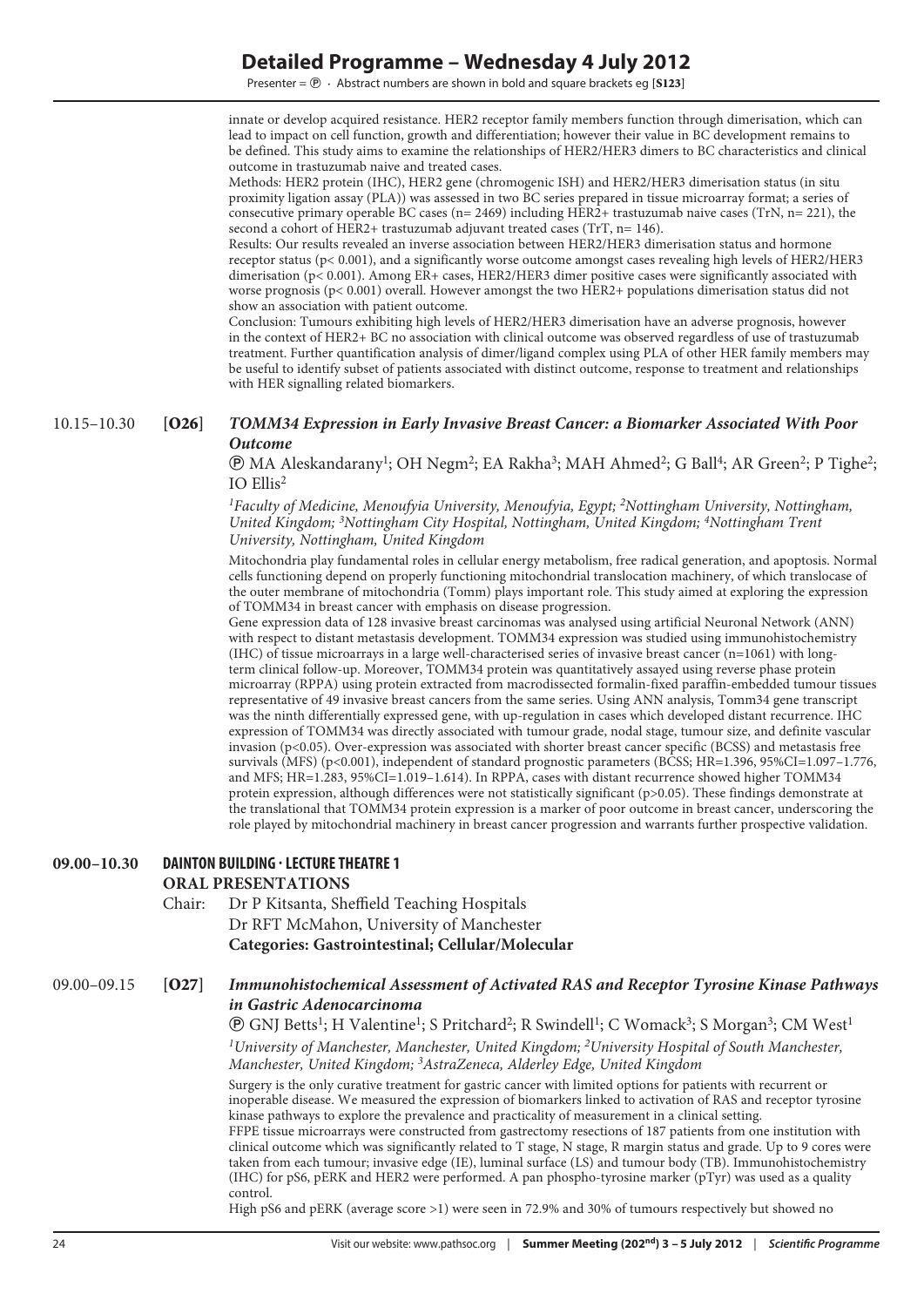Presenter =  $(P \cdot$  Abstract numbers are shown in bold and square brackets eg [S123]

relationship to outcome. A weak association between high HER2 (9.8% of tumours) and better outcome was seen  $(P=0.041)$ . A strong correlation was seen between pS6 and pERK staining  $(P<0.0001)$  across all three tumour regions. Variability between the three regions was pronounced for all three markers, particularly pERK, using Freidman two-way ANOVA and repeated Wilcoxon matched pairs tests. Median scores for LS were significantly greater than TB or IE for all three markers. Low pTyr showed a weak correlation with low pS6 or pERK score. pS6 and pERK are expressed in a subset of gastric adenocarcinomas, implying activation of the RAS pathway but this was not statistically significantly related to outcome. The correlation seen between pS6 and pERK is in common with other studies noting that ERK activation can lead to increased pS6 independent of PI3Kinase activity. Similarly a number of tumours expressed HER2. Heterogeneity of pS6 and pERK presents a challenge in assessment of IHC markers. Expression in LS may be over-representative of the tumour as a whole.

#### 09.15–09.30 [O28] *Beta-catenin Negatively Regulates Kras Expression but Both Proteins Co-operate to Promote Cell Proliferation and Motility in Colorectal Cancer*

S Ibrahem; W Fadhil; B Gelaly; A Nateri; D Jackson; P M Ilyas

#### *University of Nottingham, Nottingham, United Kingdom*

Wnt signalling and Kras signalling are oncogenic pathways which are commonly activated during the development of colorectal cancer (CRC). However, the interaction between these pathways is still unknown. We investigated whether there was interaction between these pathways and whether overlapping functions led to redundancy in their oncogenic activity. Wnt signalling was inhibited by knockdown of b-catenin and forced expression of dominant-negative TCF4 whilst Kras signalling was inhibited by knockdown of KRAS. Both pathways were inhibited individually and in combination in a variety of CRC cell lines. The effect of these manipulations on the expression of each gene and on a variety of cellular functions was measured. Furthermore, the association between b-catenin expression/subcellular localisation and KRAS mutation was tested in a series of primary CRCs. b-Catenin inhibition caused an increase in Kras mRNA and protein expression whilst knockdown of Kras had no effect on b-catenin expression. Testing of the primary tumour samples showed no association between kras mutation and b-catenin expression/nuclear localisation. Inhibition of b-catenin and Kras individually caused a reduction in cell numbers through both cell cycle arrest and increased apoptosis. This was accompanied by a parallel decrease in cyclin D1 expression and increase Caspase 3 activity. Inhibition of b-catenin and Kras individually also caused a reduction in cell migration and invasion and this was accompanied by an increase in E-cadherin expression. Combined inhibition of b-catenin and Kras had an additive functional effect resulting in marked reduction cell number and marked inhibition of cell motility. We conclude that â-catenin negatively regulates the expression of Kras and this may drive the mutation of KRAS in CRC. When activated together, the Wnt and Kras signalling pathways co-operate to promote cell proliferation and motility.

#### 09.30–09.45 [O29] *Next Generation Sequencing Mutation Detection Compared to Pyrosequencing*

P KM Sutton; J Witham; P Chambers; GR Taylor; P Quirke

*Leeds Institute of Molecular Medicine, Leeds, United Kingdom*

Background: There is a demand for technology that provides cheap, sensitive mutation detection. Pyrosequencing is commonly used in the NHS, however next generation sequencing (NGS) is revolutionising the field. The high throughput allows for whole genome sequencing, but less explored is its potential for targeted sequencing in multiplexed samples.

Methods: Cell-line DNA from SW48 cells containing a heterozygous G12A or G12C KRAS mutation (Horizon Discovery Ltd, Cambridge UK) were titrated with wild-type (WT) SW48 DNA to make serial dilutions of mutant KRAS from 50% to 0.005% and a WT control. DNA was amplified by PCR to produce an 80 base-pair (bp) amplicon for KRAS codon12/13 which was sequenced by pyrosequencing and NGS.

Results: KRAS G12A and G12C mutations could be detected at 5% and 25% respectively with pyrosequencing. The same mutations were detected at 0.5% for G12A and 0.05% for G12C when sequenced with NGS. Reproducibility of NGS was very high; the correlation of two individual runs was 0.9973 and 0.9984 for the G12A and G12C mutations respectively. This was 0.9971 and 0.8768 for pyrosequencing.

Conclusions:NGS has an increase in sensitivity of up to 500-fold over pyrosequencing. One pyrosequencing run allows for 1 mutational site to be tested in 90 samples at 5-25% sensitivity. Modeling the potential of NGS, 90 samples could be theoretically multiplexed to test for up to 1,100 mutational sites and maintain 1% sensitivity or a single NGS run could test one mutational site in 100,000 samples. Although the correlation of pyrosequencing is high, the consistently higher correlation of NGS shows that it is not only highly sensitive but also reproducible. NGS is a powerful technology for large scale sensitive mutation testing.

### 09.45–10.00 [O30] *Enhanced Stability of MicroRNA Expression Facilitates Classification of FFPE Tumour Samples Exhibiting Near Total mRNA Degradation*

 $\textcircled{P}$  JS Hall<sup>1</sup>; J Taylor<sup>2</sup>; HR Valentine<sup>1</sup>; JJ Irlam<sup>1</sup>; A Eustace<sup>1</sup>; PJ Hoskin<sup>3</sup>; CJ Miller<sup>2</sup>; CML West<sup>1</sup> *1The University of Manchester, Manchester, United Kingdom; 2Paterson Institute for Cancer Research, Manchester, United Kingdom; 3Mount Vernon Hospital, London, United Kingdom*

As degradation of formalin-fixed paraffin-embedded (FFPE) samples limits ability to expression profile, we explored factors predicting success for FFPE profiling and investigated an approach overcoming this limitation. Bladder (n=140, stored 3-8 years) and cervix (n=160, stored 8-23 years) carcinoma FFPE samples were hybridised to Affymetrix Exon1.0ST arrays. Percent detection above background (%DABG) measured technical success. Biological signal was assessed by distinguishing cervix squamous cell carcinoma (SCC) and adenocarcinoma (AC)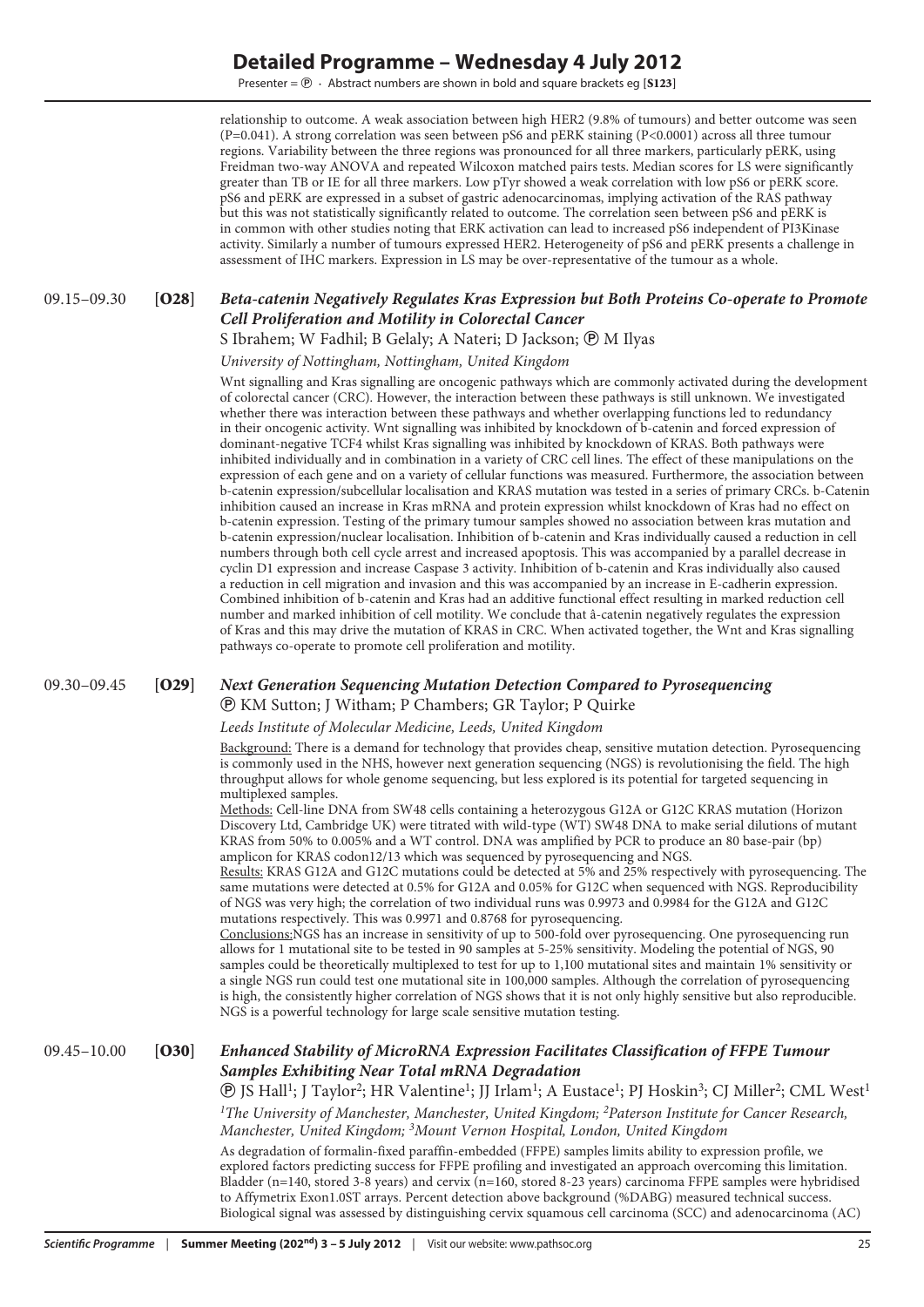Presenter =  $(P \cdot$  Abstract numbers are shown in bold and square brackets eg [S123]

using a gene signature. Precursor mir-205 was measured by Exon array and mature miR-205 by qRT-PCR. Eightold and -young cervix samples were compared using Affymetrix miRNA 2.0 arrays.

RNA quality controls (e.g. RNA integrity number) failed to predict profiling success, but sample age correlated with %DABG in bladder ( $R^2 = -0.30$ ,  $p < 0.01$ ) and cervix ( $R^2 = -0.69$ ,  $p < 0.01$ ). Biological signal was lost in older samples and neither a signature nor precursor mir-205 separated samples by histology. miR-205 qRT-PCR discriminated SCC from AC, validated by miRNA profiling (26-fold higher in SCC; *p*=1.10x10-5). Median miRNA probeset expression of eight-old and eight-young cervix samples correlated well ( $R^2=0.95$ ) overcoming the agerelated bias of mRNA probesets, suggesting miR-205 stability generalises across microRNA. Sample age is the best predictor of successful FFPE profiling and microRNA profiling overcomes the limitation of degraded FFPE samples.

#### 10.00–10.15 [O31] *Molecular Testing for Mutations to Improve Pre-operative Management of Patients with Thyroid Nodules*

 $\textcircled{P}$  R Dina<sup>1</sup>; G Tallini<sup>2</sup>; P Economides<sup>3</sup>; L Zakarneh<sup>1</sup>

*1Hammersmith Hospital, London, United Kingdom; 2Bologna University School of Medicine, Bologna, Italy; 3Nicosia Endocrinology Centre, Nicosia, Cyprus*

Context: Data accumulated in the last 10-20 years has shown a significant correlation between some molecular alterations and clinicopathological features of thyroid cancer. In particular one of a few mutations along the MAPK pathway (BRAF, RET/PTC, RAS) can be identified on over 70% of all papillary carcinomas. Similarly, although not entirely specific, a few mutations have been associated with Follicular carcinoma (N-RAS, PAX8/PPRg).

Several recent reports have shown solid evidence that molecular diagnosis can effectively improve the pre-operative diagnosis of thyroid nodules indicating the need for large prospective studies.

Aim of the study: to prospectively evaluate the reliability of molecular diagnosis in the pre-operative management of thyroid nodules.

Design: 109 consecutive cases reported at our institution using the RCP Thy1-5 classification were collected. Following the cytology report the residual liquid base cytology samples were stored and sent for molecular analysis to the Diagnostic Pathology Laboratory for PCR- BRAF V600E mutation testing.

Results: 17 cases were classified as Thy4 and Thy 5 (suspicious or diagnostic of papillary carcinoma), 90 as Thy 2 and two as Thy 3 at cytology. Out of the 109 cases 34 did contain evidence of BRAF V600E mutation (1 Thy1, 21 Thy2, 4 Thy3 and 8 Thy5). All Thy 4 and Thy 5 cases were confirmed at histology as papillary carcinomas. Only two cases of Thy 2 had surgery, in both cases benign. All remaining Thy 2 cases with evidence of BRAF V600E mutation in a proportion of cells varying from 1% to 12.5% are being followed up with U/S and FNA cytology without evidence of cancer after 15 months.

Conclusion: Cases which on cytology are classified as Thy2 may harbour a proportion of cells with BRAF V600E mutation. Further follow up and histological correlation is necessary to understand whether molecular analysis in the individual case is clinically relevant.

### 10.15–10.30 [O32] *Human Colorectal Adenoma Growth is Characterised by Periods of Quiesence and Rapid Clonal Expansion*

 $\textcircled{P}$  A Humphries<sup>1</sup>; B Cereser<sup>2</sup>; M Novelli<sup>3</sup>; M Rodriguez Justo<sup>3</sup>; T Graham<sup>4</sup>; SAC McDonald<sup>2</sup>;  $NA$  Wright<sup>2</sup>

*1Cancer Research UK, London, United Kingdom; 2Barts and the London School of Medicine and Dentistry, London, United Kingdom; 3University College London Hospitals, London, United Kingdom; 4University of California, San Francisco, San Francisco, United States*

Little is known about the dynamics and rates of adenoma growth in the human colon. Longitudinal studies demonstrate smaller adenomas to be static over many years, and can even regress. We have recently shown that methylation patterns at CpG loci within non-expressed genes can be used to infer the dynamics of clonal expansion in the normal human colon. By combining clonal mutational analysis with methylation patterns for crypts within adenomas, we aim to learn more about how these pre-malignant lesions grow.

Frozen human adenomas were screened for common tumorigenic mutations known to occur in adenoma progression. Multiple individual crypts across the lesion were then micro-dissected, the mutation(s) detected at screening confirmed and methylation tags at CpG islands of non-expressed genes sampled in order to infer dynamics and patterns of growth.

Crypts within adenomas clonal for APC and KRAS mutations demonstrated significantly less methylation pattern diversity than those from adenomas that were clonal for an APC mutation only, suggesting there had been a recent, rapid clonal expansion in the APC/KRAS mutated lesions. Genetically distinct sub-clones could be identified within adenomas, and analysis of methylation patterns showed them to be expanding rapidly. There was no correlation between the spatial separation of crypts and their respective epigenetic distances within the adenomas studied. In those lesions that had not undergone a recent clonal expansion, there had been a sufficient time period of little or no growth to allow the methylation patterns of neighbouring crypts to diverge.

These data suggest that human adenomas display punctuated growth, with periods of relative quiescence and rapid clonal expansion. More samples should allow the growth rates of genetically distinct lesions and sub-clones within adenomas to be estimated, and may help better inform our management of patients with these lesions.

# 10.30–11.00 **Octagon Centre · Main Hall COFFEE AND TRADE EXHIBITION**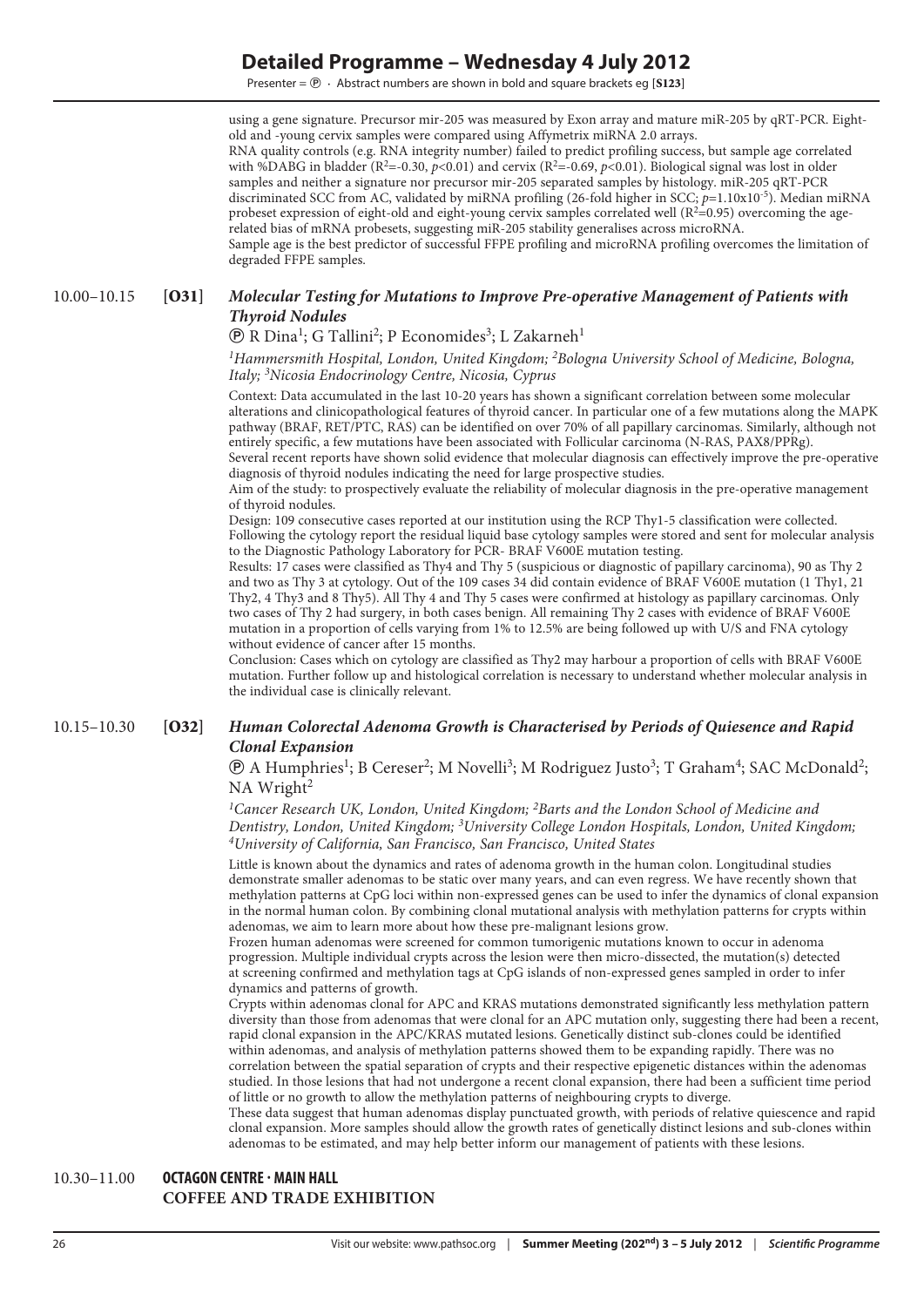Presenter =  $\overline{D}$  · Abstract numbers are shown in bold and square brackets eg [S123]

| $11.00 - 13.00$ | Chair:        | STUDENTS' UNION BUILDING · AUDITORIUM<br>SYMPOSIUM: Systems Biology - Reverse Engineering The Phenotype<br>Dr SS Cross, University of Sheffield                                                                                                                                                                                                                                                                                                                                                                                                                                                                                                                                                                                                                                                                                                                                                                                                                                                                                                                                                                                                                                                                                                                                                                                                                                                                                                                                                                                                                                                                                                                                                                                                                                                                                                                                                                                                                                                                                                                                                                                                                                                                                                                                                                                                                                                                                                                                                                                                                                                                                                                                                                                                                                                                                                                                                                                                                  |
|-----------------|---------------|------------------------------------------------------------------------------------------------------------------------------------------------------------------------------------------------------------------------------------------------------------------------------------------------------------------------------------------------------------------------------------------------------------------------------------------------------------------------------------------------------------------------------------------------------------------------------------------------------------------------------------------------------------------------------------------------------------------------------------------------------------------------------------------------------------------------------------------------------------------------------------------------------------------------------------------------------------------------------------------------------------------------------------------------------------------------------------------------------------------------------------------------------------------------------------------------------------------------------------------------------------------------------------------------------------------------------------------------------------------------------------------------------------------------------------------------------------------------------------------------------------------------------------------------------------------------------------------------------------------------------------------------------------------------------------------------------------------------------------------------------------------------------------------------------------------------------------------------------------------------------------------------------------------------------------------------------------------------------------------------------------------------------------------------------------------------------------------------------------------------------------------------------------------------------------------------------------------------------------------------------------------------------------------------------------------------------------------------------------------------------------------------------------------------------------------------------------------------------------------------------------------------------------------------------------------------------------------------------------------------------------------------------------------------------------------------------------------------------------------------------------------------------------------------------------------------------------------------------------------------------------------------------------------------------------------------------------------|
| $11.00 - 11.30$ |               | Bridging the Gap between Computational Biology and Systems Biology<br>Prof N Lawrence, The Sheffield Institute for Translational Neurosciences, University<br>of Sheffield                                                                                                                                                                                                                                                                                                                                                                                                                                                                                                                                                                                                                                                                                                                                                                                                                                                                                                                                                                                                                                                                                                                                                                                                                                                                                                                                                                                                                                                                                                                                                                                                                                                                                                                                                                                                                                                                                                                                                                                                                                                                                                                                                                                                                                                                                                                                                                                                                                                                                                                                                                                                                                                                                                                                                                                       |
| 11.30-12.00     | [ <b>S</b> 6] | Barrett's Metaplasia: Exploiting a Tissue-engineered Model to Understand the Response of<br>the Oesophageal Squamous Mucosa to Bile and Acid Exposure.<br>NH Green <sup>1</sup> ; Z Nicholls <sup>2</sup> ; PR Heath <sup>3</sup> ; JR Highley <sup>3</sup> ; J Cooper-Knock <sup>3</sup> ; BM Corfe <sup>2</sup> ; JH Wilson <sup>4</sup> ;<br>M Rattray <sup>3</sup> ; X Liu <sup>5</sup> ; S MacNeil <sup>1</sup> ; <b>(b)</b> Dr JP Bury <sup>4</sup><br><sup>1</sup> Kroto Research Institute, Sheffield, United Kingdom; <sup>2</sup> University of Sheffield, Sheffield, United Kingdom;<br><sup>3</sup> Sheffield Institute for Translational Neuroscience, Sheffield, United Kingdom; <sup>4</sup> Sheffield Teaching<br>Hospitals NHS Foundation Trust, Sheffield, United Kingdom; <sup>5</sup> Nanjing University of Aeronautics &<br>Astronautics, Nanjing, China<br>BACKGROUND: The molecular pathogenesis of metaplasia has received relatively little attention even though the<br>phenomenon is often associated with the subsequent development of malignancy. We have focussed on the early<br>pathogenesis of Barrett's metaplasia (BM) of the oesophagus.<br>METHODS: Since NF-KB activation has been implicated in the early pathogenesis of BM we first assessed the<br>ability of different bile salts to activate NF-KB in squamous cells, identifying taurochenodeoxycholic acid (TCDC)<br>as a specifically effective non-toxic activator of NF-kB. We then subjected a 3-D in-vitro model of the oesophagus<br>to acid (pH4), TCDC and TCDC at pH4 in a pulsatile fashion for two weeks and subsequently performed gene<br>expression analysis and Gene Set Enrichment Analyis (GSEA) to identify other pathways and transcription factors<br>modulated by these regimes.<br>RESULTS: There were substantial similarities in the gene expression profiles resultant from both acid and TCDC<br>exposure. GSEA confirmed statistically significant modulation of NF-KB targets. Other transcription factors<br>with modulated activity included c-myc and HNF4, the latter a transcription factor with diverse isoforms,<br>involved in liver function and gut development and found in intestinal metaplasia of the stomach. Using<br>immunohistochemistry we confirmed the expression of HNF4a in clinical samples of BM. HNF4a was not detected<br>in our oesophageal tissue cultures, suggesting other isoforms of HNF may operate in this context.<br>CONCLUSIONS: The ability of TCDC to drive NF-KB at the pathophysiologically relevant concentrations we<br>used is notable given the association of a western diet with both high levels of taurine-conjugated bile salts and<br>oesophageal adenocarcinoma. Secondly, this gene expression data derived from primary human oesophageal<br>squamous cells exposed to controlled simulated reflux suggests a potential role for HNF4 in the very early<br>pathogenesis of BM. |
| $12.00 - 12.30$ | [S7]          | Why do Patients get Metachronous Colorectal Adenomas?<br>JP Bury <sup>1</sup> ; S Riley <sup>1</sup> ; CA Evans <sup>2</sup> ; EA Williams <sup>2</sup> ; CA Staton <sup>2</sup> ; E Murabito <sup>3</sup> ; K Smallbone <sup>3</sup> ;<br><b>D</b> Dr BM Corfe <sup>2</sup><br><sup>1</sup> Sheffield Teaching Hospitals, Sheffield, United Kingdom; <sup>2</sup> University of Sheffield, Sheffield, United<br>Kingdom; <sup>3</sup> University of Manchester, Manchester, United Kingdom<br>Purpose of the study Patients are at greater risk of adenoma if there is a previous history, however to date relatively<br>few studies have addressed the molecular basis for metachronous lesions; the normality of the crypt distant to the<br>adenoma ; and the role of short-chain fatty acids (SCFA) in protection/risk of the index or subsequent adenoma.<br>Methods Subjects were recruited from GI outpatient lists, biopsies collected for proteomic and<br>immunohistochemical analyses. Biopsies were taken from the mid-sigmoid in all subjects and contralateral to the<br>lesion. Stool samples were analysed for SCFA. Proteomics was undertaken with an iTRAQ workflow. FFPE sections<br>were stained for Ki67, enterchromaffin and neuropilin, and markers identified by the proteomic analysis.<br>Summary of results Proteomics revealed that the adenoma samples were more different that the macroscopically<br>normal samples, independent of butyrate status. Macroscopically normal samples clustered according to butyrate<br>status. Proteomics revealed that keratins 8 and 19, tubulin and ApoE were altered between the mid-sigmoid and<br>contralateral positions in subjects with adenoma. Multinomial analysis of IHC data showed changes in cellularity,<br>Ki67, Np1, and keratin 8 between the mid-sigmoid samples of normal, adenoma and cancer patients. Multinomial<br>analysis revealed significant differences in the ratios of butyrate and propionate in adenoma and cancer when<br>referenced to the normal group. Metabolic modelling suggests this would alter the acyl-coA:coA-SH ratio in cells.<br>Crypt modelling suggests that slight alterations in cell cycle time or in rate of feedback would cause the levels of<br>observable perturbation in crypt composition.<br>Conclusions There is evidence of alteration in the macroscopically normal areas of the gut wall and in the function<br>of the microbiota in the presence of an adenoma. The respective cases and models for cause and effect will be<br>presented.                                                                                                                                                                                                                                                                                                                                                                                   |

### 12.30–13.00 **Panel discussion:** *Systems Biology in Pathology Research*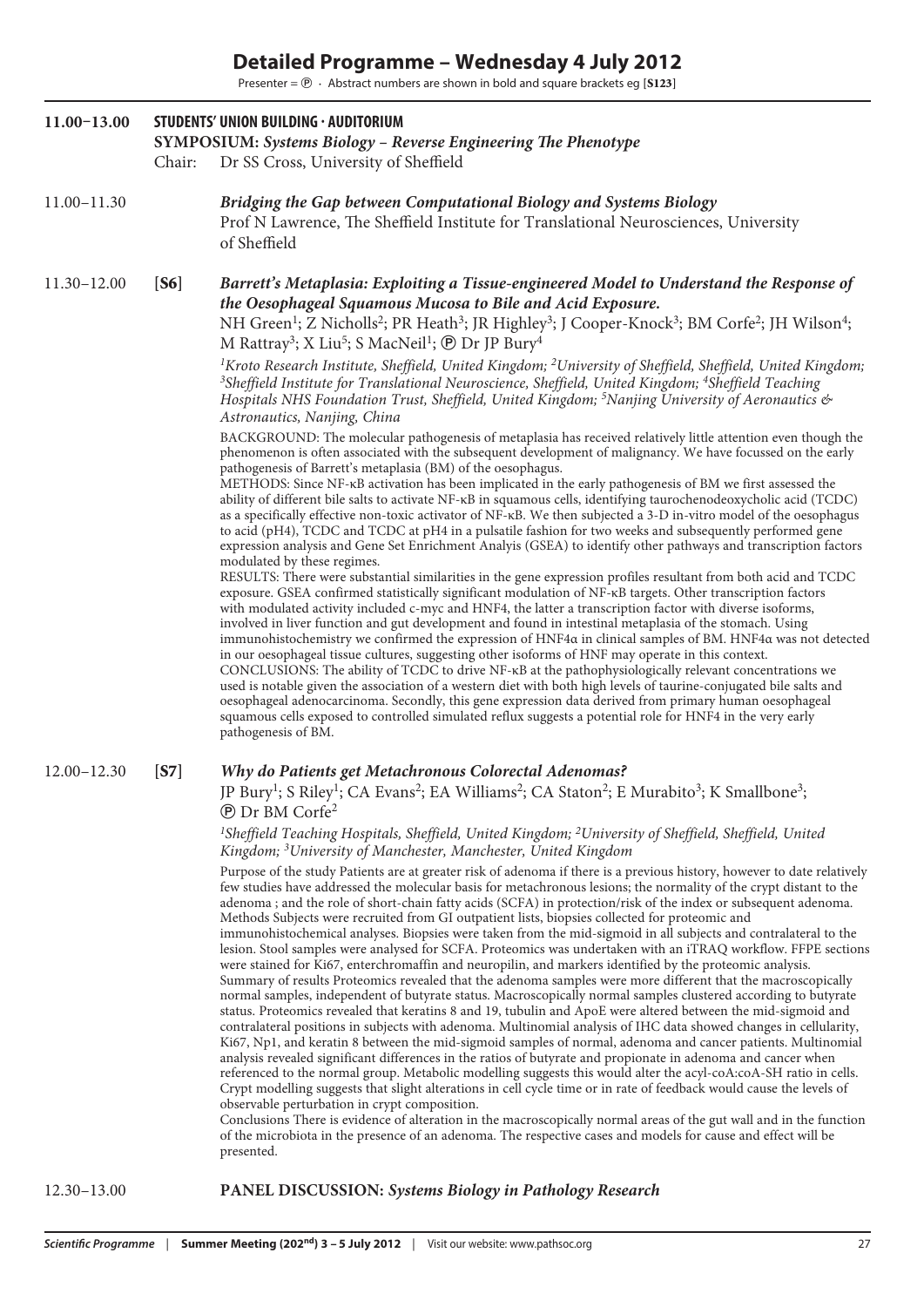Presenter =  $\mathcal{P}$   $\cdot$  Abstract numbers are shown in bold and square brackets eg [**S123**]

| 11.00-13.00     |               | <b>DAINTON BUILDING · LECTURE THEATRE 1</b><br><b>SYMPOSIUM: Endocrine Pathology</b><br>Organised in conjunction with the UK Endocrine Pathology Society                                                                                                                                                                                                                                                                                                                                                                                                                                                                                                                                                                                                                                                                                                                                                                                                                                                                                                                                                                                                                                                                                                                                                                                                                                                                                                                                                                                                                                                                                                                                                                                                                                                                                                                                                                                                                     |
|-----------------|---------------|------------------------------------------------------------------------------------------------------------------------------------------------------------------------------------------------------------------------------------------------------------------------------------------------------------------------------------------------------------------------------------------------------------------------------------------------------------------------------------------------------------------------------------------------------------------------------------------------------------------------------------------------------------------------------------------------------------------------------------------------------------------------------------------------------------------------------------------------------------------------------------------------------------------------------------------------------------------------------------------------------------------------------------------------------------------------------------------------------------------------------------------------------------------------------------------------------------------------------------------------------------------------------------------------------------------------------------------------------------------------------------------------------------------------------------------------------------------------------------------------------------------------------------------------------------------------------------------------------------------------------------------------------------------------------------------------------------------------------------------------------------------------------------------------------------------------------------------------------------------------------------------------------------------------------------------------------------------------------|
|                 | Chair:        | Prof TJ Stephenson, Sheffield Teaching Hospitals                                                                                                                                                                                                                                                                                                                                                                                                                                                                                                                                                                                                                                                                                                                                                                                                                                                                                                                                                                                                                                                                                                                                                                                                                                                                                                                                                                                                                                                                                                                                                                                                                                                                                                                                                                                                                                                                                                                             |
| 11.00-11.40     | $[$ S8 $]$    | The Potential of Molecular Biology in Thyroid Cytology and Histology<br><b>P</b> Prof M Sobrinho-Simoes                                                                                                                                                                                                                                                                                                                                                                                                                                                                                                                                                                                                                                                                                                                                                                                                                                                                                                                                                                                                                                                                                                                                                                                                                                                                                                                                                                                                                                                                                                                                                                                                                                                                                                                                                                                                                                                                      |
|                 |               | IPATIMUP, Porto, Portugal                                                                                                                                                                                                                                                                                                                                                                                                                                                                                                                                                                                                                                                                                                                                                                                                                                                                                                                                                                                                                                                                                                                                                                                                                                                                                                                                                                                                                                                                                                                                                                                                                                                                                                                                                                                                                                                                                                                                                    |
|                 |               | Immunohistochemistry, a sort of less sophisticated molecular biology, allows the differential cytological<br>and histological diagnosis of difficult thyroid tumours. Searching for TTF1, thyroglobulin and calcitonin<br>immunoreactivity solves the large majority of cases and the remaining "rare flowers" may be diagnosed using other<br>immunomarkers.<br>From a diagnostic standpoint, the major problems reside in the separation of follicular adenoma from follicular<br>carcinoma, and in the identification of papillary thyroid carcinomas (PTC) displaying a follicular growth pattern<br>(FVPTC). Molecular biology is not useful at all in the former setting.<br>The identification of BRAF V600E mutation in FNAB specimens contributes to make the diagnosis of PTC in<br>difficult cases (Unfortunately, the mutation is rare in FVPTC that usually raises more diagnostic problems). The<br>detection of BRAF mutation is also useful in the diagnosis of the oncocytic variant of PTC whereas it is almost<br>useless for distinguishing benign from malignant follicular tumours composed of oncocytes. There is not enough<br>evidence to claim for the diagnostic relevance of other molecular markers such as RAS mutations, PAX8/PPARy<br>and RET/PTC rearrangements and miRNA clusters. Molecular biology plays also a role in prognosis and therapy<br>selection. While the latter issue is unquestionable (finding specific targets for therapy), there is a lot of controversy<br>on the prognostic relevance of molecular markers in well differentiated thyroid carcinomas. This controversy is<br>particularly obvious in the discussion of the relative importance of the topographical/histopathological features<br>(peripheral location, extrathyroid extension, infiltrative growth pattern, fibrotic stroma) and of the molecular<br>features (BRAF, cMET/HGF, RET/PTC) for the prognostic evaluation of papillary microcarcinomas. |
| $11.40 - 12.20$ | [ <b>S</b> 9] | Follicular Tumours of Uncertain Malignant Potential - Who Needs Them?<br><b><i>@</i></b> Prof TJ Stephenson<br>Sheffield Teaching Hospitals, Sheffield, United Kingdom<br>An intelligent and evidence-based way forward in classifing follicular tumours in a borderline malignant category,<br>or a refuge for the diagnostically-destitute? That's for the audience to decide.<br>The original suggestion of FT-UMP by the Chernobyl Pathologists' Group, for follicular patterned tumours that<br>partially "make it" as a minimally invasive follicular carcinoma (due to partially shown capsular and / or vascular<br>invasion), or as a follicular variant papillary carcinoma (due to the partially developed nuclear features of this)<br>which supposedly didn't need to invade to be malignant, will be traced through to modern day suggestions that the<br>term may have utility.<br>Contemporary evidence on the biological behaviour and molecular pathogeneses of these categories of tumours<br>will be reviewed. There then follows stakeholder analysis of the purpose of the histopathology report, to look at the<br>alternatives of instituting use of the FT-UMP term compared with simply classifying follicular patterned thyroid<br>tumours as benign or malignant given what we now know about their behaviour provided that they are properly<br>sampled and examined.<br>The Author believes that a clear position can be taken, but let's see what the audience think, in the light of this talk<br>and the mini-symposium's other presentations.                                                                                                                                                                                                                                                                                                                                                                                              |
| $12.20 - 13.00$ | [S10]         | Thyroid Microcarcinoma - Definitions and Significance<br><b><i>O</i></b> Dr MT Moonim                                                                                                                                                                                                                                                                                                                                                                                                                                                                                                                                                                                                                                                                                                                                                                                                                                                                                                                                                                                                                                                                                                                                                                                                                                                                                                                                                                                                                                                                                                                                                                                                                                                                                                                                                                                                                                                                                        |
|                 |               | Guy's & St. Thomas' Hospitals, London, United Kingdom                                                                                                                                                                                                                                                                                                                                                                                                                                                                                                                                                                                                                                                                                                                                                                                                                                                                                                                                                                                                                                                                                                                                                                                                                                                                                                                                                                                                                                                                                                                                                                                                                                                                                                                                                                                                                                                                                                                        |
|                 |               | Thyroid microcarinomas are tumours which are less than 1 cm in size and are currently classified as stage pT1a by<br>TNM7. While tumours of all 3 main morphologic cell types have been documented, the vast majority of tumours<br>encountered in clinical practise are papillary microcarcinomas. Most papillary microcarcinomas are sporadic, occur<br>in females, average 1-4 mm in size and are 'incidentalomas' identified either by pathologists sampling goitres or by<br>radiologists while evaluating thyroid nodules. Symptomatic papillary carcinoma accounts for a minority of cases<br>encountered. It is important to determine if disease is unifocal or multifocal as the latter presentation is associated<br>with a higher rate of lymph node metastasis. RET and BRAF mutations have been documented in upto 60% cases.<br>Important prognostic factors while considering treatment include multifocality and patients with a symptomatic<br>presentation. Medullary microcarcinoma can be familial or sporadic with significant differences in presentation,<br>associated pathology, genetics, behaviour and outcome. Distinction from C-cell hyperplasia is important and<br>criteria to make this distinction are discussed.                                                                                                                                                                                                                                                                                                                                                                                                                                                                                                                                                                                                                                                                                                                         |
| 13.00-14.00     | <b>LUNCH</b>  | UNIVERSITY HOUSE · ABBEYDALE / FULWOOD ROOMS                                                                                                                                                                                                                                                                                                                                                                                                                                                                                                                                                                                                                                                                                                                                                                                                                                                                                                                                                                                                                                                                                                                                                                                                                                                                                                                                                                                                                                                                                                                                                                                                                                                                                                                                                                                                                                                                                                                                 |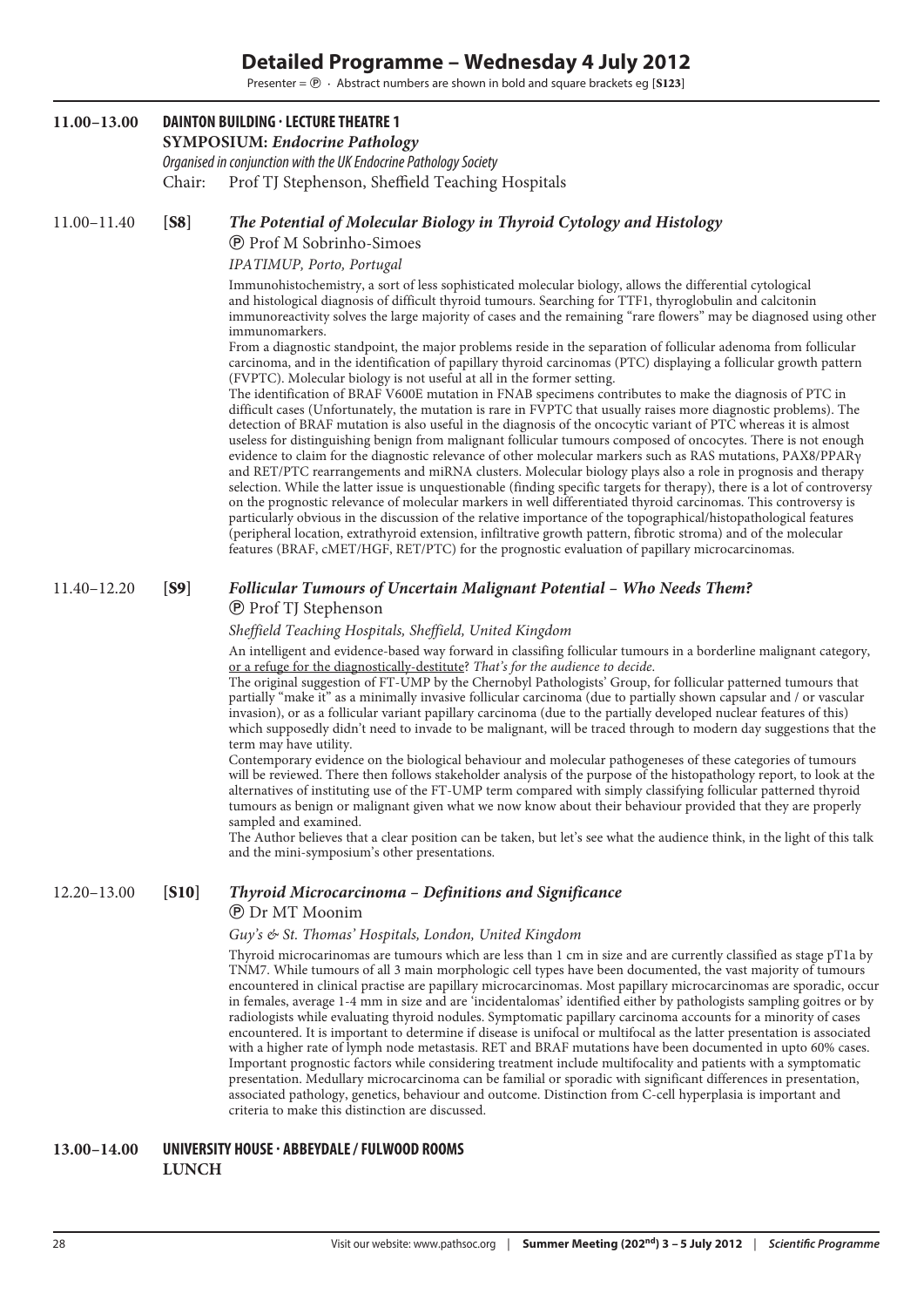Presenter =  $(P \cdot$  Abstract numbers are shown in bold and square brackets eg [S123]

# **14.00–15.00 Octagon Centre · Main Hall**

#### **POSTER VIEWING AND CHAIRMAN'S ROUNDS**

| Categories                           | <b>Poster Numbers</b>    |                                      |
|--------------------------------------|--------------------------|--------------------------------------|
| Autopsy/Forensic                     | $P38-P411$               |                                      |
| Cardiovascular/Pulmonary             |                          | $P42-P44$ $(Note: P44$ is withdrawn) |
| Cellular/Molecular                   | P45-P50 <sup>2</sup>     |                                      |
| <b>Education and Audit</b>           | $P51-P583$               |                                      |
| Endocrine                            | $P59-P65$ <sup>4</sup>   | (Note: P60 is withdrawn)             |
| <b>Experimental Tumour Pathology</b> | $P66 - P70$ <sup>2</sup> |                                      |
| Genitourinary/Renal                  | P71-P72 <sup>5</sup>     |                                      |
| Gynaecological                       | P73-P75 <sup>5</sup>     |                                      |
| Neonatal/Paediatric                  | P76-P79 <sup>5</sup>     |                                      |
| <b>Technical Advances</b>            | $P80-P84$ <sup>3</sup>   |                                      |
|                                      |                          |                                      |

Chair: ¹ Dr M Osborn, London; Dr K Suvarna, Sheffield

- ² Dr RD Byers, Manchester; Prof M Ilyas, Nottingham
- <sup>3</sup> Dr JWM Chow, London; Dr SS Cross, Sheffield
- <sup>4</sup> Prof TJ Stephenson, Sheffield
- <sup>5</sup> Dr P Ramani, Bristol; Prof M Wells, Sheffield

#### **14.30–15.30 Dainton Building · Lecture Theatre 1 UK ENDOCRINE PATHOLOGY SOCIETY BUSINESS MEETING**

#### **15.00–17.30 Students' Union Building · Auditorium**

#### **PLENARY ORAL PRESENTATIONS**

Chair: Prof IO Ellis, Pathological Society Meetings Secretary and University of Nottingham Prof PA Hall, Editor-in-Chief, *Journal of Pathology*, and King Faisal Specialist Hospital and Research Center, Riyadh, Saudi Arabia

### 15.00–15.15 [PL1] *Epidermal Growth Factor Receptor (EGFR) and Stat3 Signal Through Kras and Have Mutually Opposite Effects on Cten*

 $\circledR$  S AlGhamdi<sup>1,2</sup>; S Ibrahim<sup>1</sup>; K Balloch<sup>1</sup>; D Jackson<sup>1</sup>; M Ilyas<sup>1</sup>

*1University of Nottingham, Nottingham, United Kingdom; 2 King Abdullah International Medical Research Center (KAIMRC), King Saud bin Abdulaziz University for Health Sciences (KSAU-HS), Riyadh, Saudi Arabia*

Cten is a protein located at focal adhesions and has been reported to be an oncogene in colon, breast, lung and gastric cancer. We have previously shown than Cten is target of K-ras in colorectal and pancreatic cancer. In this study, we investigated whether two other proposed mechanisms i.e. EGFR and Stat3 signalling were involved in regulating Cten expression.

Initially we manipulated EGFR signalling by (i) stimulation with EGF and (ii) inhibition by the PD153035 in the colorectal cancer cell lines SW620 and C32. In C32, EGF stimulation resulted in up-regulation of Kras and Cten whilst exposure to PD153035 resulted in down-regulation of both Kras and Cten. EGFR activation and inhibition was reflected by, respectively, increased and decreased cell motility although the effect of EGFR activation was lost by Cten Knockdown. In SW620, which harbours a KRAS mutation, modulating EGFR activity in this way had no effect on either Kras or Cten.

Stat3 signalling has also been reported to positively regulate Cten. We tested this in SW620 by directly knocking down Stat3 and exposing cells to interleukin-6 (an activator of Stat3). Stat3 knockdown resulted in increased Cten whilst Stat3 activation resulted in downregulation of Cten. Testing for Kras expression showed that Stat3 was negatively regulating Kras and this was reflected in the Cten expression. Functional analysis however showed that inhibition of Stat3 resulted in a reduction of cell motility in a Kras and Cten-independent manner.

We conclude that both EGFR signals through Kras to modulate Cten (and consequently ILK/FAK) and stimulates cell motility. Stat3 however negatively regulates Kras and consequently Cten although its net effect is to stimulate motility through an alternative mechanism.

### 15.15–15.30 [PL2] *Wild-type K-***ras** *Exerts a Tumour Suppressor Effect on Carcinogen-Induced Colorectal Adenomagenesis in the Mouse*

F Luo<sup>1</sup>; G Poulogiannis<sup>1</sup>; H Ye<sup>2</sup>; R Hamoudi<sup>2</sup>; AEK Ibrahim<sup>1</sup>; **@** MJ Arends<sup>1</sup>

*1University of Cambridge, Cambridge, United Kingdom; 2University College London, London, United Kingdom* Human colorectal adenomas and carcinomas show K-ras mutations in 40-50% cases, but its contribution to adenoma formation in vivo is incompletely understood. We used a heterozygous K-ras knockout mouse model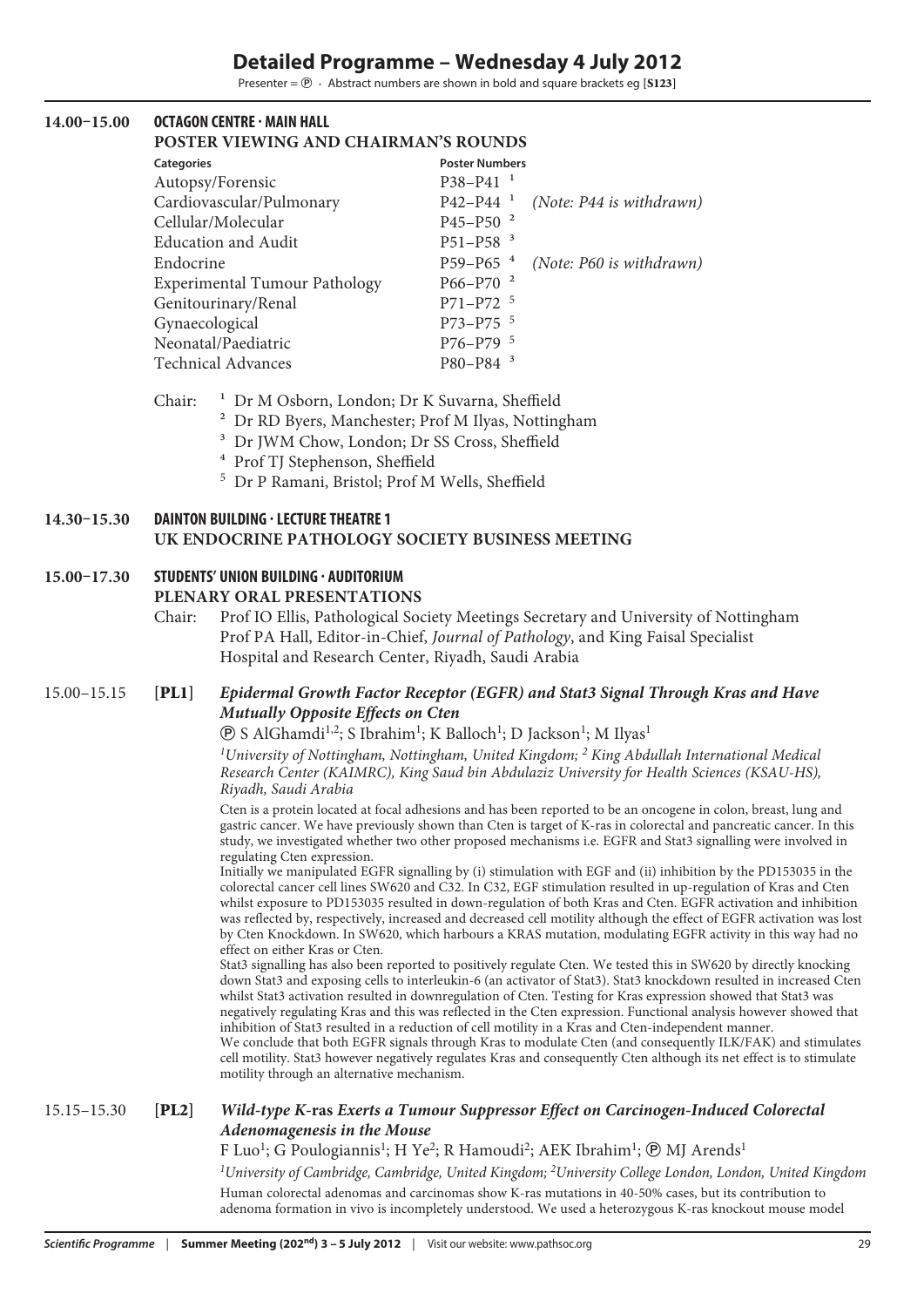Presenter =  $(P \cdot$  Abstract numbers are shown in bold and square brackets eg [S123]

to study the effects of K-ras gene dosage on carcinogen induced colorectal adenoma formation. Wild-type and heterozygous K-ras knockout mice were treated with 10 weekly injections of 1,2-dimethylhydrazine (DMH) to induce colorectal tumours. Compared with wild-type K-ras mice, colorectal expression levels of K-ras 4A and 4B transcripts in heterozygous K-ras mice were approximately 50% decreased. Compared with wild-type K-ras mice, heterozygous K-ras mice showed decreased survival from 88% to 82% (1 year after DMH treatment), significantly increased colorectal adenomas from 0.52±0.15 to 0.87±0.14 (mean±SEM per mouse, p<0.05), increased total tumour volume by 2.13-fold, increased Ki-67-positive proliferating tumour cells from 7.77±0.64% to 9.15±0.92% (mean±SEM, p<0.05), and decreased cleaved caspase-3-positive apoptotic tumour cells from 1.40±0.37% to 0.80±0.22% (mean±SEM, p<0.05). The adenomas showed no K-ras or B-raf mutations by sequencing and no significant changes in Erk/MapK or PI3K/Akt pathway activation by immunohistochemistry. However, heterozygous K-ras+/- colorectal adenomas showed reduced RNA expression levels of the p107 and p130 members of the RB family, which may act via E2F family proteins to modulate cell cycle progression. In conclusion, the data collectively show that a 50% reduction of K-ras gene dosage and RNA expression promoted colorectal adenomagenesis, consistent with wild-type K-ras having a tumour suppressor effect on carcinogen-induced murine colorectal adenoma formation.

### 15.30–15.45 [PL3] *Tumour Necrosis Predicts Benefit From Hypoxia-Modifying Therapy in High Grade and Invasive Bladder Carcinoma*

P A Williamson1; J Irlam1; J Taylor2; H Denley3; S Agrawal3; WD Ryder4; A Choudhury5; AM Rojas<sup>6</sup>; PJ Hoskin<sup>6</sup>; CML West<sup>1</sup>

*1University of Manchester, Manchester, United Kingdom; 2Paterson Institute for Cancer Research, Manchester, United Kingdom; 3Central Manchester University Hospitals NHS Foundation Trust, Manchester Royal Infirmary, Manchester, United Kingdom; 4Clinical Trials Coordination Unit, Christie Hospital, Manchester, United Kingdom; 5Clinical Oncology, Christie Hospital, Manchester, United Kingdom; 6Cancer Centre, Mount Vernon Hospital, Middlesex, United Kingdom*

Purpose: there is no predictive marker of hypoxia-modifying cancer therapy in routine clinical use. Hence, this study was conducted to test the hypothesis that histopathological tumour features might reflect hypoxia and predict benefit from hypoxia-modifying therapy in high grade and invasive bladder carcinoma. Methods: samples were available from 231 patients who participated in the BCON phase III randomised trial comparing radical radiotherapy (RT) with and without carbogen and nicotinamide (CON). Histopathological tumour features examined were: necrosis, growth pattern, appearance of growing margin and tumour stroma ratio (TSR). To explore mechanisms, expression of carbonic anhydrase IX (CA IX), glucose transporter-1 (Glut 1) and Ki 67 were scored on tumour microarrays. Results: tumour necrosis was present in 121 patients (52%) and was the only histopathological tumour feature that had independent prognostic significance in patients receiving RT alone (p=0.007). Five-year overall survival (OS) was  $\frac{48\%}{R}$  (RT) versus 39% (RT+CON) (log rank p=0.32) in patients without necrosis and 34% (RT) versus 56% (RT+CON) (p=0.004) in patients with necrosis. Multivariate analyses showed that the presence of necrosis was a significant predictor of benefit from CON with the risk of death lower compared to RT alone (HR 0.43, 95% CI 0.25-0.73, p=0.002). This trend was not observed when there was no evident necrosis (HR 1.64, 95% CI 0.95-2.85, p=0.08). Tests for heterogeneity in treatment effect by necrosis strata were significant (p=0.007 unadjusted, p=0.001 adjusted). CA IX (p=0.0001) and Glut 1 (p=0.013) were associated with necrosis, but Ki 67 was not. Conclusions: necrosis predicts benefit from hypoxia-modifying therapy in bladder cancer. A prospective trial should be considered using necrosis to select patients for radiotherapy plus hypoxiamodifying therapy versus a novel intervention in those with no tumour necrosis.

### 15.45–16.00 [PL4] *Integrin-mediated Epithelial-to-Mesenchymal Transition is Suppressed by Hedgehog Signalling in Basal Cell Carcinoma*

 $\textcircled{P}$  KA Moutasim<sup>1</sup>; GW Neill<sup>2</sup>; GJ Thomas<sup>1</sup>

*1University of Southampton, Southampton, United Kingdom; 2Queen Mary University of London, London, United Kingdom*

Background and Aims: Basal cell carcinoma (BCC) is the most prevalent cancer in the Western world, and its incidence is rising. The pathogenesis of BCC involves deregulated Sonic Hedgehog signalling, leading to activation of the Gli transcription factors. We have previously shown that the epithelial-specific integrin αvβ6 is up-regulated in squamous cell carcinoma, promoting invasion. The aim of this study was to examine the interactions between αvβ6 and Gli1 in nodular and morphoeic BCC.

Methods: Tissue microarrays were generated from paraffin-embedded formalin-fixed BCC cases and immunohistochemistry for a panel of molecular markers was carried out. Gli1 cDNA was introduced into NTert1 and HaCaT skin keratinocytes using retroviral infection, and expression was confirmed by Western blotting. A three-dimensional model of BCC was generated using organotypic gels in an air-liquid interface. EMT was induced by EGF stimulation and EMT marker expression was examined using Western blotting, fluorescence microscopy, flow cytometry and q-RT PCR.

Results and Discussion: Molecular profiling of BCC showed that αvβ6 was significantly upregulated in the more aggressive morphoeic subtype (p<0.05). Gli1 significantly down-regulated αvβ6 expression on protein and mRNA levels in vitro (p<0.01). αvβ6-dependent TGF-β activation and invasion were also down-regulated by Gli1. EMT studies showed that Gli1 expression was associated with membraneous E-cadherin localisation. This was recapitulated in clinical speciemens, where E-cadherin was delocalised to the cytoplasm in morphoeic BCCs, which also displayed loss of nuclear Gli1 expression. These results suggest that morphoeic BCC may represent a form of BCC EMT, and that αvβ6 represents a potential target.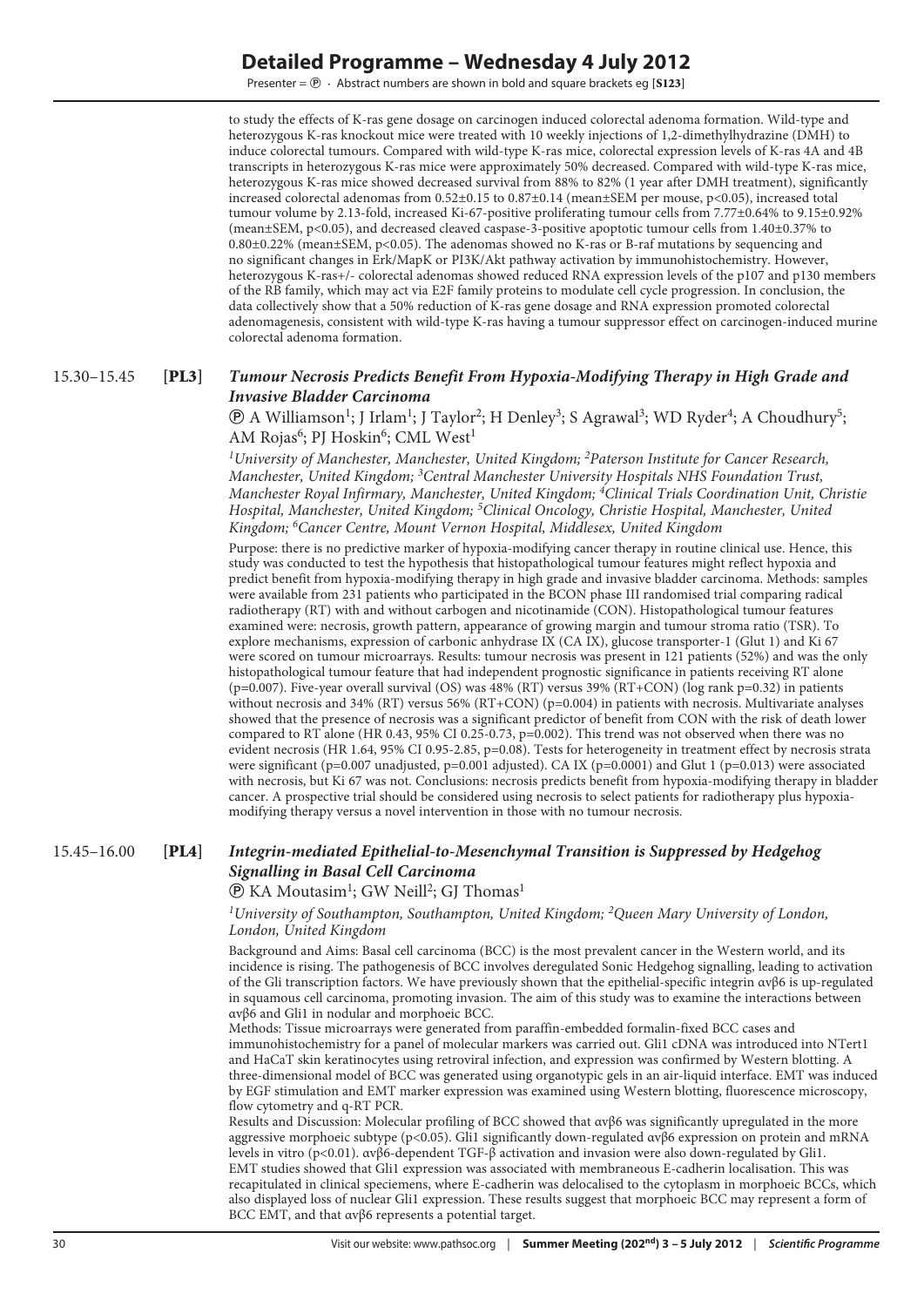Presenter =  $(P \cdot$  Abstract numbers are shown in bold and square brackets eg [S123]

#### 16.00–16.30 **Octagon Centre · Main Hall COFFEE AND TRADE EXHIBITION**

#### 16.30–16.45 [PL5] *Oestrogen Receptor Negative Progesterone Receptor Positive Phenotype in Breast Cancer is a Technical Artefact.*

#### EA Rakha;  $\circledR$  J Roberts; Z Ahmed; IO Ellis; AH Lee; A Green

*Nottingham City Hospital, Nottingham, United Kingdom*

Hormone therapy is currently the mainstay therapy for oestrogen receptor (ER) positive breast cancer. However, several studies have reported identification of a ER-negative (ER-) progesterone receptor positive (PR+) phenotype in up to 10% of cases. The existence and response to therapy of this phenotype remains to be defined. Methods: In this study ER and PR status were assessed in 3000 breast cancer samples including 2000 prepared as tissue microarrays (TMA) from a consecutive series of cases diagnosed between 1988-1998 and 1000 consecutive cases diagnosed on needle core biopsy (NCB) between 2009 and 2011. Surgical excision specimens (full face sections FFS) were examined in relevant cases using different antibodies against ER (6F11, 1D5 and SP1) and PR (SP2 and p636) to confirm staining pattern. Results: Of the 1000 prospective recent NCB tested cases, only 3 tumours were classified as ER-/PR+. However, staining of FFS revealed PR- in all 3 cases (False positive PR on NCB). Of the 2000 TMA samples 60 cases of ER-/PR+ were identified. Staining FFS of those 60 cases using single antibodies (SP1 and SP2) showed that 31 cases were either false negative ER or false positive PR. On repeating staining using different antibodies and more sensitive IHC techniques of the remaining 29 cases revealed ER+/PR+ in 18 cases, ER-/PR- in 9 cases while 2 cases showed ER-/PR+. Examination of those 2 cases revealed ER very weak internal control staining suggesting technical artefacts or suboptimal tissue fixation or processing. In conclusion, our results support the biologically based view that ER-/PR+ phenotype should not exist and when found is likely to represent a technical or methological artefact. Apparent identification of the ER-/PR+ phenotype in a NCB sample should prompt repeating staining on FFS before commencing systemic therapy.

#### 16.45–17.00 [PL6] *Her2 Protein Expression in Advanced Colorectal Cancers from the MRC FOCUS Trial.*

P SD Richman; P Chambers; GJ Hemmings; JH Barrett; D Cross; M Taylor; MT Seymour; P Quirke

#### *Leeds Institute of Molecular Medicine, Leeds, United Kingdom*

Overexpression and amplification of Her2 has been linked to response to Herceptin in breast and gastric cancers. Current treatments for advanced colorectal cancer (aCRC) now include drugs targeting the epidermal growth factor receptor. KRAS/BRAF mutations confer resistance to anti-EGFr therapy; however, even among patients with KRAS/BRAF wild-type tumours only a minority respond. One hypothetical mechanism of drug resistance is aberrant signalling through the up-regulation of other transmembrane receptors including Her2. We have assessed the frequency of Her2 overexpression in 895 aCRC patients, and related this to KRAS/BRAF status and outcomes. Of 2135 patients enrolled in the MRC FOCUS trial, suitable surplus pathological tumour material was obtained from 895 consenting patients. Tissue microarrays were generated for Her2 immunohistochemistry. Pyrosequencing was used (where DNA was available) to assess mutation status at KRAS codons 12/13, 61 and BRAF codon 600. Of 895 tumours, 18 (2.0%) showed strong membrane staining. A subset of these cases was also tested using FISH and all showed amplification. Her2 membrane positivity was more frequent in KRAS/BRAF-wt tumours, being present in 13/258 (5.0%), compared with 4/284 (1.4%) KRAS/BRAF-mut cases (Fisher's exact test p=0.02). Patients with Her-2 membrane-positive tumours had non-significantly better overall survival (HR 0.81, 95% CI [0.50, 1.32]) and progression-free survival (HR 0.68 [0.42, 1.12]), compared to Her2-negative cases. Strong membrane staining of Her2 is infrequent in colorectal cancer, but was seen in 5% of patients with KRAS/

BRAF-wt tumours. It may be caused by amplification of the Her2 gene, detectable by FISH. Although rare, investigation of anti-Her2 therapy in this group may be warranted.

### 17.00–17.15 [PL7] *Retinoic Acid-induced Protein 3 : Identification and Characterisation of a Novel Colon Cancer Biomarker*

P GGA Hutchins; A Zougman; DA Cairns; E Verghese; S Perry; D Jayne; PJ Selby; RE Banks

*University of Leeds, Leeds, United Kingdom*

Background: Molecular biomarkers are needed in bowel cancer to precisely define prognosis and predict response to chemotherapy. Using mass spectroscopic and immunohistochemical techniques, we aimed to identify and characterise novel colonic cancer associated proteins which may offer diagnostic and, potentially, therapeutic opportunities.

Methods: Label-free mass spectroscopic proteomic quantitation was employed to profile matched normal colon / colon cancer (CC) tissue pairs for malignancy-associated proteins. The putative diagnostic utility of identified protein(s) was evaluated in 367 CC cases contained within the NCI Progression Colon Cancer tissue microarray (TMA) set using immunohistochemistry (IHC).

Results: Retinoic acid-induced protein 3 (RAI3) was identified as protein over-expressed in CC. Cancer-associated RAI3 over-expression was confirmed by IHC. Despite RAI3 IHC expression within neoplastic epithelium being variable, 76% (n=236) of interpretable CC cases (n=312) displayed uniform cytoplasmic expression. Of particular note, a sub-group of CC cases (n=23, 7.4%) displayed intense cytoplasmic expression, a feature significantly associated with tumour recurrence in Dukes' A-C (stage I-III) patients (HR=3.076, [95%CI=1.738-5.445];p<0.001) when compared to low or negative RAI3 expression. This association retained univariate significance in Dukes' B/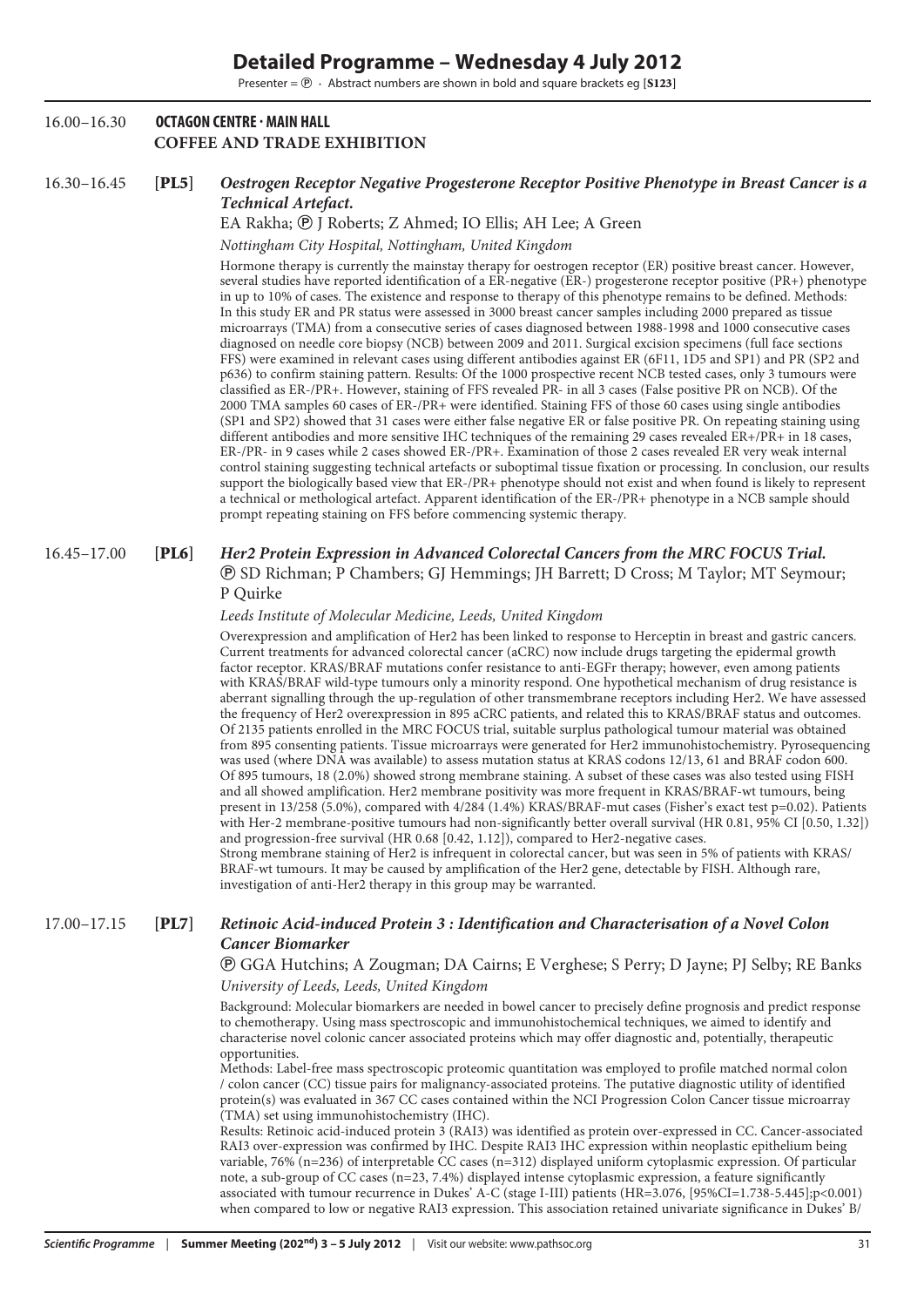Presenter =  $(P \cdot$  Abstract numbers are shown in bold and square brackets eg [S123]

stage II patients only (HR=3.494, [95%CI=1.197-10.20];p<0.022). Significantly, the prognostic capacity of RAI3 was maintained in the stage I-III cohort following multivariate modelling (HR=2.11, [95%CI 1.109 – 4.017], p=0.023). Inter-observer agreement in assessment of dichotomized RAI3 expression was good (Cohen's kappa coefficient  $\kappa$ =0.775 (0.737–0.816), p<0.0001).

Conclusion: RAI3 is a putative prognostic marker that identifies high risk CC patients This study also emphasises the potential value of modern proteomic technology in clinically relevant applications.

### 17.15–17.30 [PL8] *Molecular Co-expression of YY1 and Bcl-2 is Associated with Unfavourable Outcome in Follicular Lymphoma and Suggests Centriolar Location of YY1 and Role in Control of Proliferation*

 $\textcircled{P}$  HE Sandison<sup>1</sup>; S Usher<sup>1</sup>; A Dunne<sup>2</sup>; JA Radford<sup>1</sup>; KM Linton<sup>1</sup>; RJ Byers<sup>1</sup>

*1University of Manchester, Manchester, United Kingdom; 2Paterson Institute for Cancer Research, Manchester, United Kingdom*

Ying Yang 1 (YY1) is a transcription factor involved in diverse cellular processes, including both proliferation and apoptosis. It is of prognostic importance in follicular lymphoma (FL), in which increased protein levels are associated with a favorable outcome. Additionally co-localisation of YY1 with the anti-apoptotic protein Bcl-2, which is overexpressed in FL, is associated with favorable outcome in FL. This study aimed to investigate possible molecular co-expression and interaction of YY1 with Bcl-2 in FL.

Duolink in situ proximity ligation assay (PLA), which gives positive signal with very close protein approximation (within 40nm), was used to measure extent of co-expression of YY1 and Bcl-2 in 69 FL samples in a tissue microarray. Three-dimensional (3-D) imaging was used to analyse the data and quantum dot based immunoelectron microscopy (QD-EM) used to visualize YY1 and Bcl-2 protein location.

Positive PLA signals were present in the FL samples at variable frequency (0-196 signals per sample) and Kaplan Meier survival analysis showed association of signal frequency above the 75th centile with unfavourable outcome (p=0.0281). All PLA signals were localised to the nuclear edge, with only one signal per cell, suggesting Bcl-2 and YY1 co-expression at the centriole; QD immunofluorescence (QD-IF) for Plk4, a centriolar protein, also gave one signal per cell at the nuclear edge. QD-EM and 3-D imaging supported YY1 and Bcl-2 localisation at the nuclear edge. There was no correlation between PLA signal frequency and co-localization of YY1 and Bcl-2 (measured by dual QD-IF). The results confirm association of YY1 and Bcl-2 with outcome in FL and suggest co-expression at the centriole. This is intriguing given the reported interaction of YY1 with Plk1 at the centriole and control of cell division at the G2/M checkpoint. This would concord with poor outcome given association of higher Ki-67 with poor outcome in FL.

#### **17.30–18.30 Students' Union Building · Auditorium THE PATHOLOGICAL SOCIETY OF GREAT BRITAIN & IRELAND'S 10th DONIACH LECTURE**

Chair: Prof AH Wyllie, President, Pathological Society of Great Britain & Ireland

### [S11] *Only Dead Fish Swim with the Stream: Trying to Understand the Dynamics of the Liver and its Diseases*

#### P Prof MR Alison

#### *Barts and The London School of Medicine and Dentistry, London, United Kingdom*

The healthy liver exhibits little proliferative activity, but rapid cell cycle entry follows hepatocyte injury. Most regenerative responses involve hepatocytes, but chronic injury induces hepatocyte senescence shifting the burden of regeneration to facultative stem cells in the smallest branches of the biliary tree. Another source of regenerativelycompetent cells when hepatocyte regeneration is compromised are 'small hepatic progenitor cells', randomly located within the liver. The role of bone marrow cells (BMCs) in regeneration appears trivial, but we have shown that BMCs functionally contribute to fibrosis in the liver and other organs.

Despite much effort, the kinetic organization of the liver is not resolved. Studies of chimaeric and retrovirallylabelled rodents suggest that daughter hepatocytes remain contiguous, but the orientation of their allocation is random. I was inspired by a pulse-chase analysis of tritiated thymidine-labelled hepatocytes that suggested hepatocytes migrated from the portal areas to the central veins, in effect being a cell lineage system akin to the crypt:villus trajectory seen in the intestine. This STREAMING LIVER hypothesis was derided by purists who worried about thymidine re-utilization, but seemingly verified by tracing the fate of Sox9-expressing portal cholangiocytes in mice, although others failed to find any ingress of these cells into the parenchyma. Of course, the best model of man is man, and we have developed a technique to find clonal populations in human tissue by identifying common mitochondrial DNA mutations. These studies have revealed clonal populations in a portal vein-central vein orientation, supporting the streaming liver hypothesis. We have also examined human female livers heterozygous for X-linked G6PD and the degree of methylation of the promoter regions of non-expressed genes to verify the 'streaming liver' hypothesis.

#### **19.30–22.30 Cutlers' Hall SOCIETY DINNER**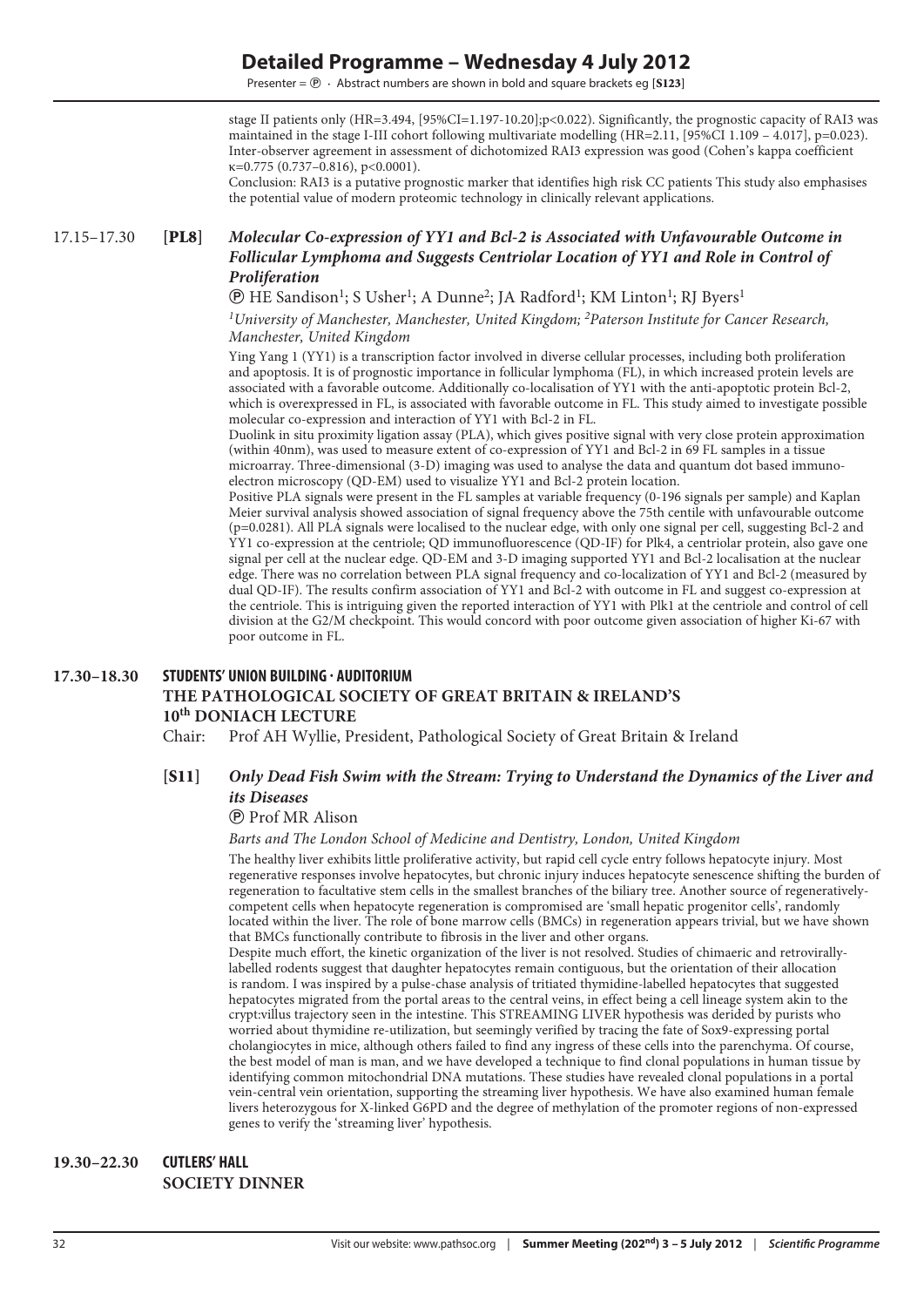Presenter =  $\circled{P}$  · Abstract numbers are shown in bold and square brackets eg [S123]

### **07.45 Octagon Centre · Foyer REGISTRATION and COFFEE**

# **08.00–09.00 Students' Union Building · Auditorium TRAINEES SESSION – MEET THE EXPERTS:** *My Approach to Soft Tissue Tumours* Chair: Dr I Proctor, University College London

#### [S12] *Meet the Experts: My Approach to Soft Tissue Tumours* P Dr K Thway

*Royal Marsden Hospital, London, United Kingdom*

Soft tissue tumours can seem daunting for histopathology trainees. There are over two hundred types, with many variant patterns of each. As exposure to a significantly large number is limited outside tertiary centres, assessment of malignancy, and subtyping of spindle, epithelioid, pleomorphic or small round cell soft tissue neoplasms can be very challenging. A working knowledge of soft tissue tumours is however important as they will invariably crop up in any general diagnostic surgical pathology workload.

This session will give a practical basis for identifying and diagnosing soft tissue tumours, including in limited biopsy material, breaking them down into morphologic patterns, discussing the salient immunophenotypic and molecular tests and importantly the clinicopathologic aspects.

The aim is to equip attendees with a broad grasp of the important facets of the main soft tissue tumour types, their differential diagnostic considerations, and checklist of essential points to help in the work up for correct identification and appropriate management.

### **09.00–16.00 Octagon Centre · Computer Room**

# **SLIDE SEMINAR COMPETITION CASE VIEWING:** *Gynaecological Pathology*

 *Note: Competition closed at 15.30 on Wednesday 4 July*

### **09.00–10.30 Students' Union Building · Auditorium**

#### **ORAL PRESENTATIONS**

 Chair: Prof D Salter, University of Edinburgh Dr JJ Going, University of Glasgow  **Categories: Breast; Osteoarticular/Soft Tissue**

### 09.00–09.15 [O33] *C-Met Expression Correlates with Molecular Sub-type and Outcome in Invasive Breast Cancer*

 $\overline{P}$  C Ho-Yen<sup>1</sup>; A Green<sup>2</sup>; I Ellis<sup>2</sup>; S Kermorgant<sup>1</sup>; LJ Jones<sup>1</sup>

*1Barts Cancer Institute, London, United Kingdom; 2Nottingham City Hospital, University of Nottingham, Nottingham, United Kingdom*

Background: The transmembrane receptor tyrosine kinase c-Met is over-expressed in a sub-set of breast cancers, and is associated with a poor prognosis. Early phase clinical trials of anti-c-Met therapy in breast cancer are ongoing and there is a need to identify the tumour sub-groups most likely to respond.

Aim: The aim of this study was to evaluate c-Met expression in a large cohort of well characterised invasive breast cancers and relate this to molecular sub-type and outcome.

Methods: Tissue microarrays were assembled from 1977 tumours diagnosed at Nottingham University NHS Trust. Sections were cut and immunohistochemistry performed for several markers including ER, PR, Her2, CK5, CK14 and c-Met. Cases were divided into triple negative (TN: ER, PR and Her2 negative) and non-triple negative (NTN). TN tumours were further divided into BL (CK5 and/or CK14 positive) and Unclassified (U: negative for CK5/14). Results: A score for c-Met reactivity was obtained in 1239 cases. NTN tumours accounted for 82% (n=1020); 18% (n=219) were TN. Of the TN cases, 61% (n=133) were BL and 39% (n=86) were U. C-Met expression showed a positive association with both TN (p=0.008) and BL status (p=0.010). Compared to NTN tumours the BL tumours showed significantly higher c-Met expression (p=0.010). High c-Met expression was associated with lower overall survival (p=0.021) and breast cancer-specific survival (p=0.022).

Conclusion: High c-Met expression is associated with aggressive sub-types of breast cancer and poor outcome. Our findings suggest anti-c-Met therapy may have a role in the treatment of TN cancers, and BL tumours in particular.

# 09.15–09.30 [O34] *Roles for MicroRNAs in Carcinoma Associated Fibroblasts in Basal-Type Breast Cancer*

P LM Gardner; R Drury; AM Hanby; TA Hughes; E Verghese

*University of Leeds, Leeds, United Kingdom*

MicroRNAs are regulators of gene expression that act at post-transcriptional levels and have key roles in carcinogenesis. However, roles have been examined only in carcinoma epithelial cells and almost nothing is known about potential roles in cancer stroma. A large body of evidence shows that carcinoma associated fibroblasts (CAFs) have strong influences on breast cancer progression. This study aims to examine roles of microRNAs within breast CAFs. We have chosen to focus on basal-type breast cancers because these have a particularly poor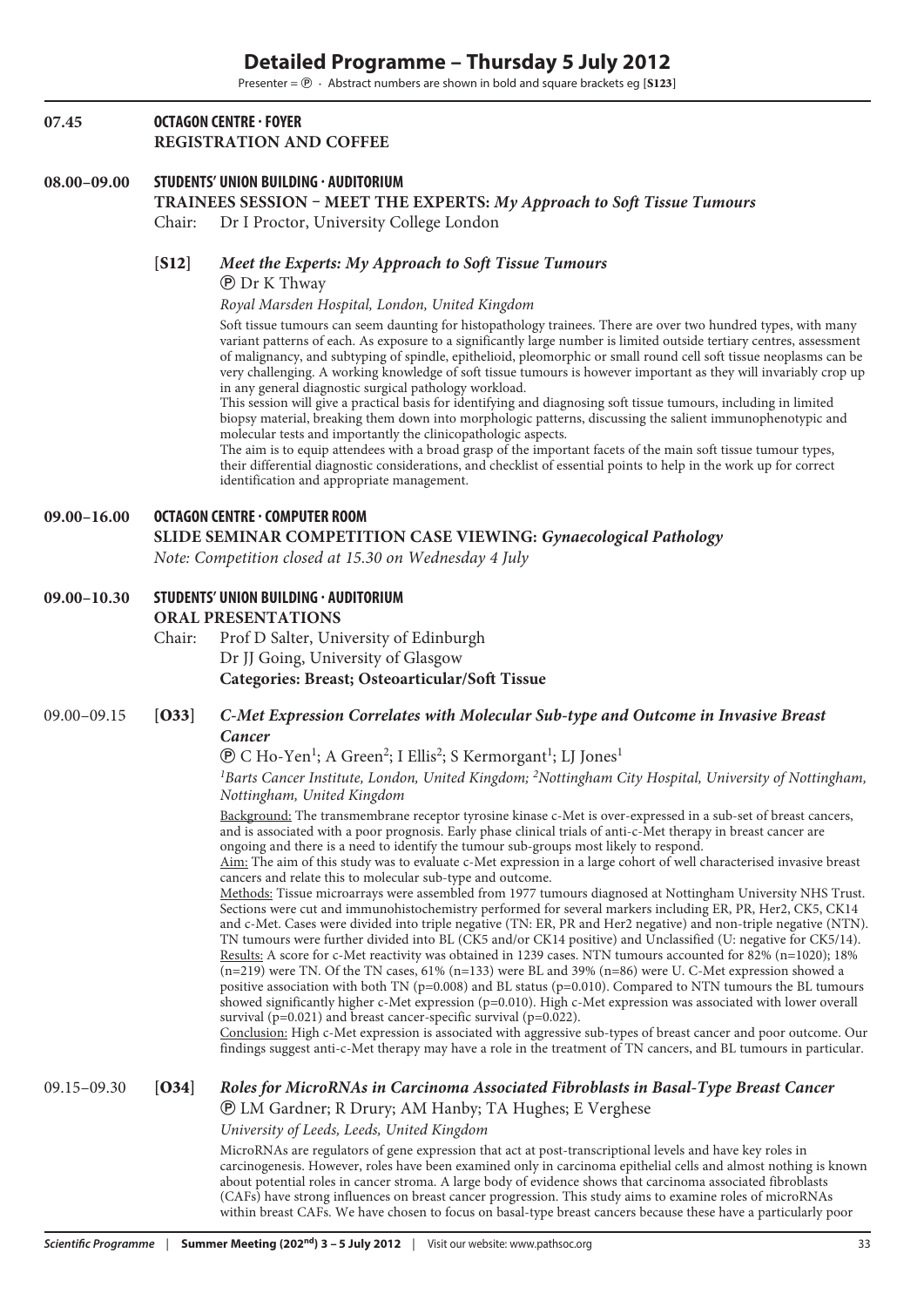Presenter =  $(P \cdot$  Abstract numbers are shown in bold and square brackets eg [S123]

prognosis as compared to other subtypes, partly on account of lack of appropriate targeted therapies. Better understanding of their biology will help in designing improved treatments.

We identified four cases of basal-type breast cancer by immunohistochemistry (ER, PR and Her2 negative; CK5/6 and CK14 positive). Laser micro-dissection was used to prepare samples of normal fibroblasts (NFs, taken from tissue distant from tumour) and CAFs from FFPE resection samples of each case. We examined expression of 671 microRNAs using real-time PCR arrays and relative expressions were determined in the matched pairs of NFs and CAFs. 12 microRNAs were consistently up-regulated and 20 microRNAs were consistently down-regulated in the CAFs. Of these miR-27b and miR-21, which were up-regulated, and miR-573 and miR-30a, which were downregulated, had an average fold change greater than 4. Of particular interest was miR-21, which is thought to act as an oncogene in epithelial cells, yet we find strong up-regulation in CAFs. Furthermore, in-situ hybridization was used to confirm strong expression in CAFs with relatively low, or undetectable expression in epithelial cancer cells.

#### 09.30–09.45 [O35] *Injectable Hydrogel Delivery System for Mesenchymal Stem Cell Delivery to the Degenerate Intervertebral Disc*

B Barthrop<sup>1</sup>; VL Boyes<sup>2</sup>; S Sabnis<sup>2</sup>; N Chiverton<sup>3</sup>; A Cole<sup>3</sup>; AR Michael<sup>3</sup>; L Breakwell<sup>3</sup>; J Foulkes<sup>4</sup>; C Sammon<sup>2</sup>; **P** CL Le Maitre<sup>1</sup>

*1Biomedical Research Centre, Sheffield Hallam University, Sheffield, United Kingdom; 2Materials and Engineering Research Insitute, Sheffield Hallam University, Sheffield, United Kingdom; 3Sheffield Teaching Hospitals NHS FT, Sheffield, United Kingdom; 4Smith and Nephew Extruded Films, Sheffield, United Kingdom*

Instability of the motion segment as a result of intervertebral disc (IVD) degeneration is well known as a major cause of lower back pain. Here, we investigate the differentiation of mesenchymal stem cells in a novel hydrogel system, which can be maintained as a liquid ex vivo and can potentially be injected into the IVD where it will gel in situ.

Effects on human mesenchymal stem cell viability, migration characteristics, matrix production and differentiation capacity was investigated. Additionally the feasibility of injection through narrow bore needles into degenerate IVDs. In addition effects of the degenerate tissue niche were investigated on MSC behaviour to determine whether inhibitors of degeneration would need to be co-delivered.

Viability of MSCs were unaffected by hydrogel systems, they adhered, migrated and proliferated. Synthesised collagen type II and aggrecan matrix and gene expression following 4 weeks. Liquid hydrogel was successfully injected into degenerated bovine discs. MSC treated with IL-1 induced expression of IL-1, IL-1Ra, MMP3 and MMP13. IL-Ra was successfully incorporated into the hydrogel system.

We have developed a hydrogel system with the potential to deliver MSCs via minimally invasive injection via narrow bore needles, decreasing the risk of damage to the annulus fibrosus. The system is non-toxic, supports MSC growth, differentiation and shows potential to provide mechanical support to the motion segment whilst regeneration takes place. Such a therapy combined with inhibition of degeneration shows immense potential for early and mid stages of spinal degeneration.

## 09.45–10.00 [O36] *Differential Intracellular Signalling Pathways Induced by IL-1 and CDMP-1 in Human Nucleus Pulposus Cells, and their Potential as Therapeutic Targets.*

 $\textcircled{P}$  J Daniels<sup>1</sup>; KL Phillips<sup>1</sup>; A Cole<sup>2</sup>; A Michael<sup>2</sup>; L Breakwell<sup>2</sup>; N Chiverton<sup>2</sup>; CL Le Maitre<sup>1</sup> *1Biomedical Research Centre, Sheffield Hallam University, Sheffield, United Kingdom; 2Sheffield Teaching Hospitals NHS FT, Sheffield, United Kingdom*

Intervertebral disc (IVD) degeneration is a consequence of an imbalance between anabolic and catabolic (particularly IL-1) processes within the IVD. Targeting intracellular signalling may provide a mechanism to inhibit multiple catabolic cytokines simultaneously, as many cytokines share signalling pathways. Differential signalling pathways activated by IL-1 and CDMP-1 (an anabolic factor) were investigated to ensure inhibition of catabolic pathways doesn't affect anabolic pathways.

Human nucleus pulposus cells isolated from surgical samples were extracted via collagenase digestion and expanded in monolayer culture. Following re-differentiation in alginate, cells were treated with IL-1 (10ng/mL) or CDMP-1 (10ng/mL) for 30 minutes. Site-specific phosphorylation of 46 signalling molecules were identified using R&D proteome array. The activation of pERK, pP38 MAPK and pAKT were investigated via BD phosflow techniques and NFκB by immuno-fluorescence. Pre-treatment with SB203580 (20µM, p38 MAPK inhibitor) and Helenalin (10µM, NFκB inhibitor) for 30 minutes, followed by stimulation with IL-1 (10ng/mL) or CDMP-1 (10ng/mL) for 24 hours investigated effects of inhibition of signalling on matrix and matrix degrading enzyme gene expression.

R&D proteome array identified a number of differentially activated pathways, including p38 MAPK. IL-1 induction of p38 MAPK, NFκB, AKT and ERK pathways was confirmed by BD phosflow and immunoflourescence techniques. Inhibition of the NFκB pathway by Helanin reduced the inhibitory effect of IL-1 on the production of aggrecan, but inhibited aggrecan induction by CDMP-1.

IL-1 has been implicated in the pathogenesis of IVD degeneration. The identification of differential intracellular signalling pathways between anabolic and catabolic factors could provide new methods for modulating the catabolic response, and preventing further IVD degeneration.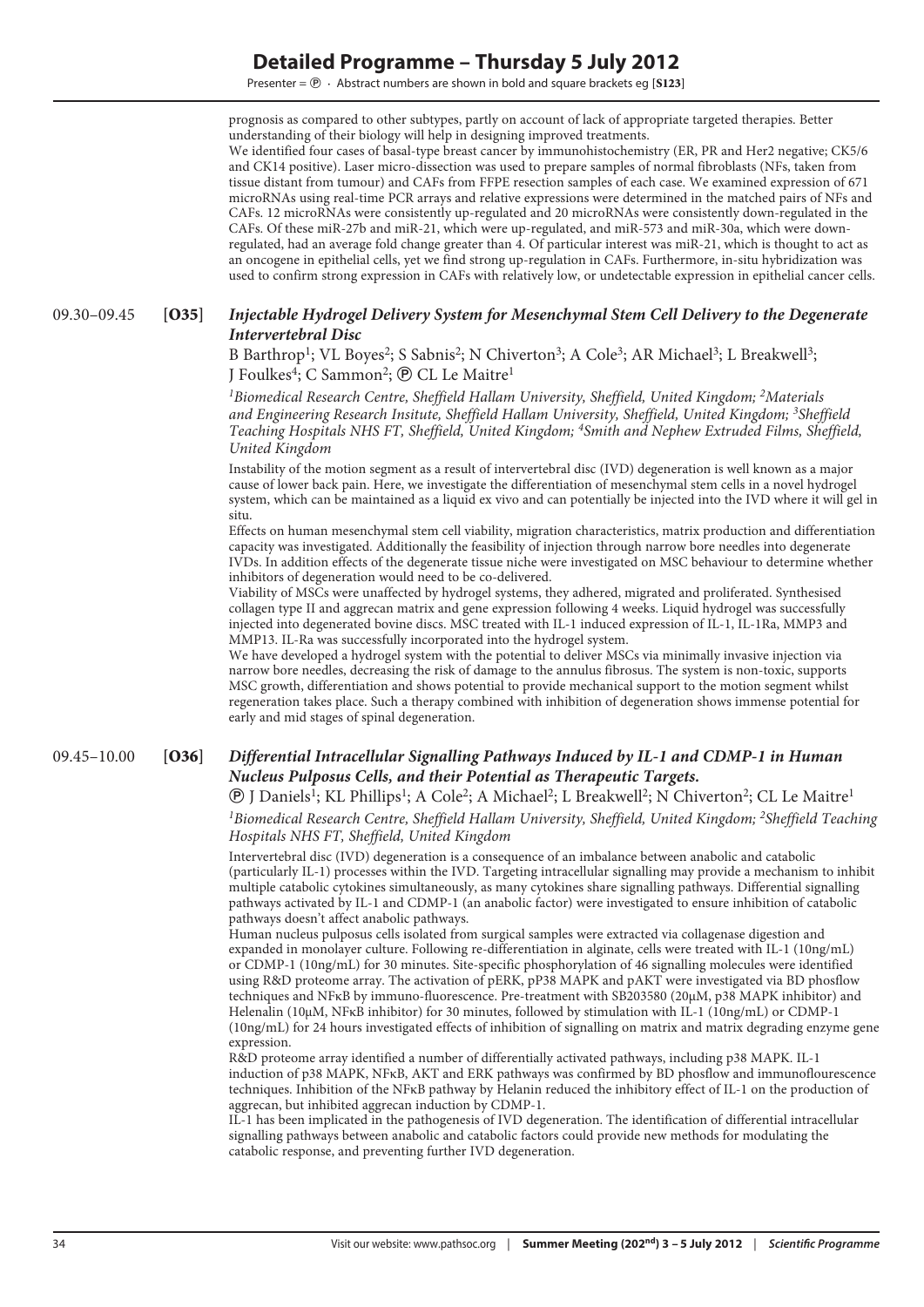Presenter =  $\circled{P}$  · Abstract numbers are shown in bold and square brackets eg [S123]

#### 10.00–10.15 [O37] *Cannabinoids Inhibit IL-1 Signalling Pathways in Human Chondrocytes*  $\textcircled{P}$  SL Dunn<sup>1</sup>; A Crawford<sup>2</sup>; M Wilkinson<sup>3</sup>; C Le Maitre<sup>1</sup>; RAD Bunning<sup>1</sup>

*1Biomedical Research Centre, Sheffield Hallam University, Sheffield, United Kingdom; 2Restorative Dentistry, University of Sheffield, Sheffield, United Kingdom; 3University of Sheffield Bone Biomedical Research Unit, Northern General Hospital, Sheffield, United Kingdom*

A key feature of osteoarthritis and rheumatoid arthritis is the loss of articular cartilage. Matrix metalloproteinases (MMPs) and aggrecanases such as ADAMTS-4 play a key role in the pathogenesis of arthritis leading to the breakdown of extracelllar matrix (ECM). The expression of MMPs is regulated by nuclear factor kappa B (NFKB) which translocates to the nucleus of IL-1 stimulated cells in conditions such as arthritis. Cannabinoids have been shown to reduce joint damage in animal models of arthritis. They have also been shown to prevent IL-1 induced matrix breakdown of collagen and proteoglycan, suggesting a chondroprotective effect of these compounds. Here the effects of cannabinoid WIN-55, 212-2 (WIN-55) on IL-1β induced NFκB translocation to the nucleus in human chondrocytes has been investigated.

Primary human chondrocytes were obtained from patients undergoing total knee replacements. Chondrocytes were cultured in alginate beads and treated with cannabinoid WIN-55 with and without IL-1β stimulation for 30 minutes. Cells were released from alginate beads, fixed and cytospun. Immunofluorescence was used to investigate the translocation of NFκB to the nucleus of chondrocytes.

Chondrocytes stimulated with IL-1β demonstrated NFκB translocation to the nucleus. Chondrocytes treated with IL-1β in combination with WIN-55 showed inhibition of the IL-1β induced translocation of NFκB to the nucleus. The results suggest that WIN-55 can inhibit the translocation of NFκB to the nucleus induced by IL-1β. Thus cannabinoids could act as potential agents to inhibit IL-1 induced cartilage degradation.

#### 10.15–10.30 [O38] *Regulation of Neurotrophic Factor Expression in Nerve Cells and Intervertebral Disc Cells by Inflammatory Cytokines, Implications for Pain Pathways.*

S Thomas<sup>1</sup>; R Colletta<sup>1</sup>; K Phillips<sup>1</sup>; N Chiverton<sup>2</sup>; A Cole<sup>2</sup>; AR Michael<sup>2</sup>; L Breakwell<sup>2</sup>; A  $Cross<sup>1</sup>;  $\textcircled{P}$  C Le Maitre<sup>1</sup>$ 

*1Biomedical Research Centre, Sheffield Hallam University, Sheffield, United Kingdom; 2Sheffield Teaching Hospitals NHS FT, Sheffield, United Kingdom*

Intervertebral disc degeneration and prolapse contribute significantly to low back pain and sciatica cases. Here, we investigate the hypothesis that cytokines from degenerate IVDs induce neurotrophic and angiogenic factors in nucleus pulposus (NP) cells and nerve cells and induce neurite outgrowth within nerve cells.

Human NP cells from surgical samples were cultured in 3D culture and stimulation with cytokines: IL-1, IL-6, or IL-8 for 48hrs, RNA extracted and real time PCR performed to investigate expression of NGF, BDNF, NTF3, and VEGF. In addition SHSY-5Y nerve cell line were cultured in the presence of retinoic acid for 7 days prior to stimulation with IL-1, IL-6, IL-8 or TNF to investigate the gene expression of NGF, BDNF and NTF3 together with affects on neurite outgrowth.

Human NP cells showed a biphasic response to IL-1 in terms of NGF expression. A small increase in NTF3 was seen following IL-1 stimulation, whereas IL-6 treatment of NP cells showed a 10 fold increase in NTF 3 expression. SH-SY5Y cells did not express NGF and BDNF but NTF-3 was down regulated by IL-1 and IL-8 treatments but stimulated by IL-6 stimulation. TNF and IL-1 appeared to induce the greatest effects on neurite outgrowth and number of neurites per cell.

Here we demonstrate that a number of cytokines induce a number of neurotrophic factors and angiogeneic factors within human NP cells in 3D cultures and induce neurotrophic factor expression and neurite outgrowth in a nerve cell line suggesting a role for these cytokines both within the nerve ingrowth seen in an intact disc and intact discs and following prolapse.

### **09.00–10.30 Dainton Building · Lecture Theatre 1**

#### **ORAL PRESENTATIONS**

 Chair: Dr JWM Chow, St George's Hospital Medical School, London Dr KP West, Leicester Royal Infirmary  **Categories: Hepatobiliary/Pancreas; Education and Audit; Neonatal/Paediatric** 

### 09.00–09.15 [O39] *Development of a Chimaeric Oncolytic Adenovirus Vector for Pancreatic Cancer Biotherapy*  $\textcircled{P}$  D Orchard-Webb<sup>1</sup>; N Fox<sup>1</sup>; RM Elghazawy<sup>2</sup>; V Speirs<sup>3</sup>; AM Smith<sup>2</sup>; JPA Lodge<sup>2</sup>; AA Melcher<sup>3</sup>; CS Verbeke<sup>4</sup>; GE Blair<sup>1</sup>

*1Institute of Molecular and Cellular Biology, University of Leeds, Leeds, United Kingdom; 2Department of Surgery, St. James' University Hospital, Leeds, United Kingdom; 3Leeds Institute of Molecular Medicine, St. James' University Hospital, Leeds, United Kingdom; 4Karolinska Institutet, Stockholm, Sweden*

Pancreatic cancer is the fourth most frequent cause of cancer-related mortality in the U.S.A. and around 85% of pancreatic cancers are inoperable at diagnosis. New therapies, including oncolytic virotherapy, are urgently required. Human adenoviruses (Ads) may form the basis of such virotherapies. Most Ad vectors are derived from Ad5 (species C) which utilises the Coxsackie and Adenovirus receptor (CAR) for cellular attachment via the viral fibre. Many tumours, including those of pancreatic origin, display reduced levels of CAR, thus limiting the transduction efficiency of Ad5-based vectors. In contrast, the species B Ads do not interact with CAR but with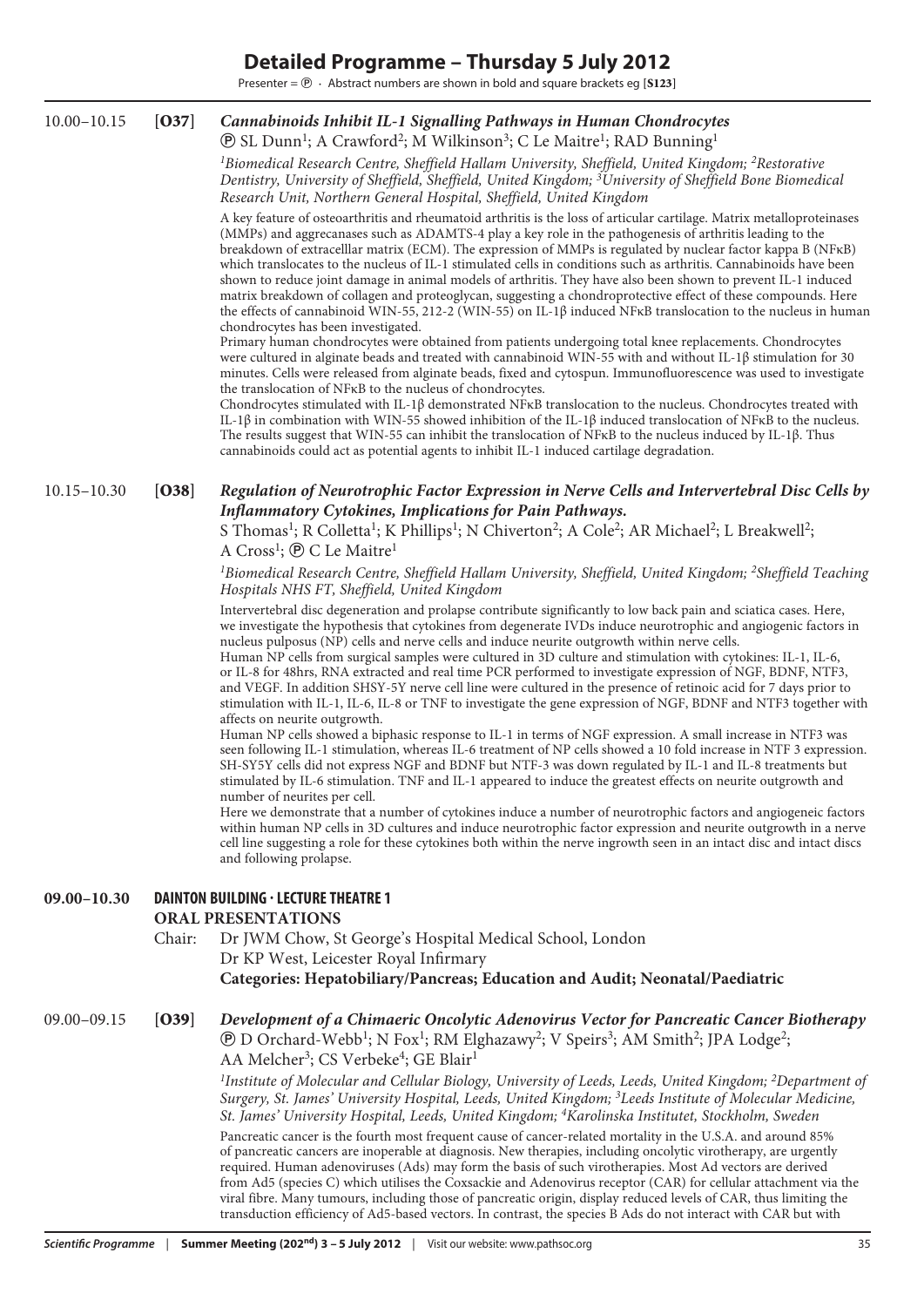Presenter =  $(P \cdot$  Abstract numbers are shown in bold and square brackets eg [S123]

CD46 and/or Desmoglein 2, both of which we have shown to be expressed by cultured pancreatic cancer cells and tissues.

To test species B Ads in pancreatic cancer therapy, an organotypic model of pancreatic cancer tissue slices was used. Entry of Ad vectors expressing a fluorescent marker protein (EGFP) was detected 48 hours after infection. Ad-EGFP vectors containing species B fibres (from serotypes 3, 11 and 35) exhibited deeper tissue penetration than Ad5-EGFP. Using a marker for lytic replication of Ads (hexon) in immunohistochemistry, we have shown that wild-type species B Ads replicate in pancreatic tissue slices. We are generating Ad5/serotype B chimaeras in order to improve Ad5 infectivity of pancreatic cancer. In the Ad5/serotype B fibre chimaera that shows the greatest infectivity of pancreatic cancer tissues we are replacing the Ad E1A promoter with one specifically active in cancer to create an infectious, conditionally-replicating oncolytic Ad vector for pancreatic cancer therapy. We propose that species B Ads infect pancreatic cancer to a greater extent than Ad5 due, at least in part, to the properties of their fibre proteins, and that the introduction of further modifications to Ads may result in useful biotherapies for pancreatic cancer.

#### 09.15–09.30 [O40] *Macrophage Inflammatory Protein-1α (MIP-1 α) in Hepatitis C Virus-Related Hepatocellular Carcinoma: Relation to Clinical Staging and Tumour Angiogenesis* HA El Aggan<sup>1</sup>; MA Helmy<sup>2</sup>;  $\circled{P}$  NMF El Deeb<sup>3</sup>; AE Zeid<sup>1</sup>; MFA Yehia<sup>4</sup>

*1Department of Internal Medicine, Faculty of Medicine, Alexandria University, Alexandria, Egypt; 2Department of Clinical Pathology , Faculty of Medicine, Alexandria University, Alexandria, Egypt; 3Department of Pathology, Faculty of Medicine, Alexandria University, Alexandria, Egypt; 4Private Physician (Internal Medicine), Alexandria, Egypt*

Purpose of the study: Hepatitis C virus (HCV) is a major risk factor for the development of hepatocellular carcinoma (HCC), however, the mechanism of hepatocarcinogenesis in HCV infection is still undefined. MIP-1α is a pro-inflammatory chemokine that is increased in serum of patients with HCV-associated liver disease. This work was designed to study the role of MIP-1α in the development and progression of HCV-related HCC. Methods: 30 HCV patients with cirrhosis (15 patients with HCC who underwent hepatic resection and 15 patients without HCC) and 15 healthy subjects were included in the study. Serum MIP-1α was measured using ELISA. Immunohistochemical staining of HCC and adjacent non-neoplastic liver was performed using antibodies for MIP-1α, CD68 for assessment of tumour associated macrophage (TAM) count and CD105 for assessment of microvessel density (MVD).

Summary of results: Serum MIP-1α was significantly higher in HCC patients than those without HCC (P < 0.0001). MIP-1α was expressed in the tumour cells in 14 HCC patients (93.3%), and was significantly higher in HCC than in adjacent non-neoplastic liver (P=0.0004). The mean TAM count and the mean MVD were significantly higher in HCC than in adjacent non-neoplastic liver (73.47  $\pm$  23.01 vs 31.79  $\pm$  11.55, P < 0.001, and 39.55  $\pm$  12.55 vs 13.05 ± 4.62, P < 0.001). Serum MIP-1α levels directly correlated with MIP-1α expression in HCC (P = 0.006). A positive correlation was found between MIP-1α expression and TAM count in HCC (P < 0.001) and both directly correlated with the MVD (P < 0.001). The MIP-1α expression, TAM count and MVD in HCC directly correlated with tumour size, grade and stage ( $P < 0.05$ ).

Conclusions: Tumour-derived MIP-1α may promote hepatocarcinogenesis by recruitment of macrophages into tumour tissues and fostering tumour angiogenesis. Therefore, MIP-1α can serve as a potentially useful therapeutic target in HCV-related HCC.

#### 09.30–09.45 [O41] *An Ex-Vivo Model of Human Pancreatic Cancer*

P RM Elghazawy1; N Fox2; D Orchard-Webb2; V Speirs3; AM Smith1; JPA Lodge1; CS Verbeke<sup>4</sup>; GE Blair<sup>2</sup>

*1Dept of HPB & Transplant Surgery, St James's University Hospital, Leeds, United Kingdom; 2Faculty of Biological Sciences, University of Leeds, Leeds, United Kingdom; 3Leeds Institute of Molecular Medicine, Leeds, United Kingdom; 4Division of Pathology, Department of Laboratory Medicine, Karolinska Institute, Stockholm, Sweden*

Pancreatic cancer is a major leading cause of cancer death in the Western world, with approximately 40,000 deaths per year occurring in Europe and around 26,000 in the USA. The incidence of pancreatic adenocarcinoma has been steadily increasing over the past 20 years and is now the fourth most common cause of cancer deaths. Fatality is due to a lack of effective screening strategies, inconspicuous early symptoms and poor response to existing therapies leading to a median survival of around one year. New forms of treatment for this disease are therefore urgently needed. A critical requirement for pre-clinical studies is a suitable model system in which to analyse the effects of therapeutic agents. Most in-vitro models fail to reflect the complex tissue architecture of an individual tumour. In this study human pancreatic tissue samples, both malignant and normal, were obtained from surgical specimens and processed to precision-cut 250μm x 0.5cm slices. Various elements were introduced to the modelling system (e.g. minimising the time from surgical resection to culture; coated vs uncoated culture plates; using low melting point agarose) in order to maximise the yield from minimal amounts of tissue and optimise the culture conditions. Pancreatic normal and cancer tissue slices could then be cultured for up to four days whilst maintaining good to excellent morphology A comprehensive analysis of tissue morphology, function and viability established that histopathological examination together with a morphological grading was shown to be the best approach for the assessment of the preservation of structural integrity. It was found that cellular death in such cultured slices occurs by necrosis rather than apoptosis. This organotypic culture model presents a representative and reproducible system of the in-vivo situation that will allow the prediction of the clinical efficacy of novel therapies such as gene therapy.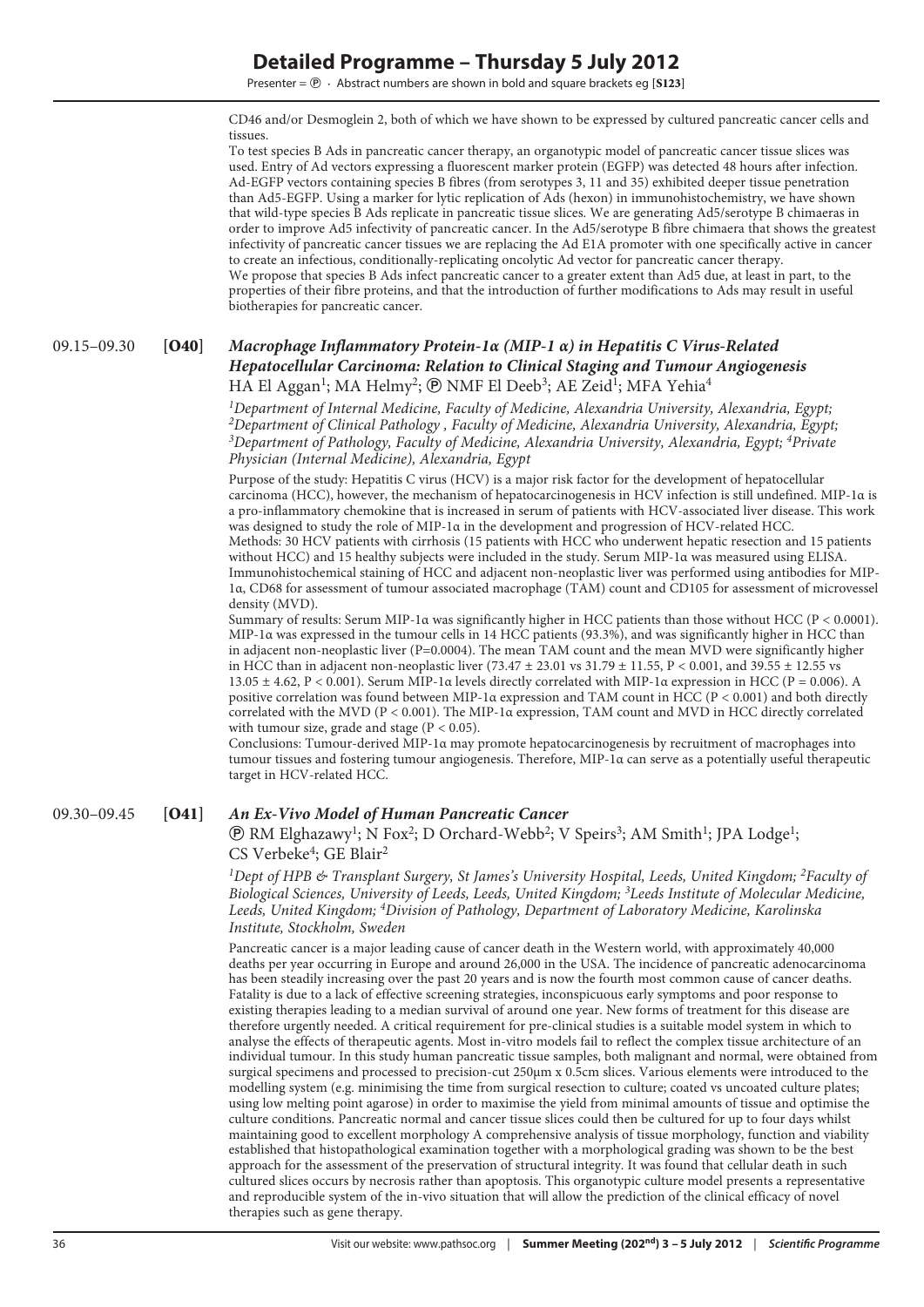Presenter =  $\circled{P}$  · Abstract numbers are shown in bold and square brackets eg [S123]

#### 09.45–10.00 [O42] *Undergraduate Histopathology Teaching Using a High-resolution Wall-sized Virtual Microscope*

**P** GGA Hutchins<sup>1</sup>; R Randell<sup>1</sup>; J Sandars<sup>1</sup>; T Ambepitiya<sup>2</sup>; RG Thomas<sup>1</sup>; RA Ruddle<sup>1</sup>; P Quirke<sup>1</sup>; D Treanor<sup>1</sup>

#### *1University of Leeds, Leeds, United Kingdom; 2Leeds Teaching Hospitals NHS Trust, Leeds, United Kingdom*

Background: High-resolution, wall-sized displays contain many millions of pixels and are physically large. With the advent of glass slide digitalisation, display of virtual slides on wall-sized interactive visualisation systems represents a potentially powerful educational tool. We evaluated this technology in teaching histopathology to medical undergraduates with the aim of enhancing basic knowledge and interest in histopathology.

Methods: Following ethical approval, 2nd year University of Leeds medical students were recruited by tutorial group. 12 students were exposed to virtual slide histopathology teaching on the Leeds "Powerwall" Virtual Microscope immediately following standard tutorials. 10 students from a matching tutorial group served as controls and were not exposed to the intervention. Control/intervention participants completed a questionnaire on enthusiasm for pathology and career intentions. Intervention students also completed a questionnaire on perceived value and usability of the technology. Sessions were video-recorded for analysis of interaction between students, tutor and technology.

Results: Students demonstrated a high level of engagement, pointing to features on slides to answer the tutor's questions, but also pointing to features in order to ask questions. Feedback was positive. Representative student comments included "makes histopathology much more interesting" and "made [histopathology] more engaging and easier to understand". Increased enthusiasm for histopathology was also demonstrated in the questionnaire, where there was a significant difference in change in enthusiasm between the intervention and control group. Conclusions: The results demonstrate clear potential for wall-sized displays in teaching histopathology to medical students. Expansion of histopathology teaching using this technology is planned.

#### 10.00–10.15 [O43] *3D Virtual Pathology Specimens for Education and Engagement* P J Roulson; PJR Harkin; P Quirke

#### *University of Leeds, Leeds, United Kingdom*

Pathology museums provide a valuable educational resource but the traditional museum is not always easy to access, specimens may be unique and there are hazards associated with preservative liquids. Virtual 3D specimens allow interaction with a pathology specimen via a computer interface so it can be viewed easily in many locations. Our project aims to produce 3D virtual specimens which can be used in education and public engagement. A standard digital camera was used to capture 2D images of pathology specimens which were imported into proprietary software and converted to 3D objects that can be viewed from multiple angles. The 3D specimens can be viewed in a standard web browser and can be rotated and zoomed. Specimens were MRI scanned and the data used to produce a 3D reconstruction which is also viewable over the internet.

The modern practice of pathology almost always precludes the inclusion of new specimens in traditional museums. The use of non-destructive techniques has allowed consented autopsy and surgical material, which would otherwise be unavailable, to be preserved in a virtual museum; and in addition allows better access to current museum specimens. We have produced 3D pathology specimens which can be used for educational and public engagement purposes, allowing anybody to interact with and learn from a realistic pathology specimen. This project has been funded in part by the Pathsoc Public Engagement Scheme.

#### 10.15–10.30 [O44] *SIDS Implications of Temperature Dependent Toxin Production by Staphylococcus aureus Strains*

#### $\textcircled{P}$  TJ McConnell<sup>1</sup>; L Bishop<sup>1</sup>; R Lauder<sup>1</sup>; L Harrison<sup>2</sup>; J Morris<sup>2</sup>

*1Lancaster University, Lancaster, United Kingdom; 2Morecambe Bay Hospitals Trust, Lancaster, United Kingdom*

*Introduction* Staphylococcus aureus toxins are implicated in sudden infant death syndrome (SIDS) as there is an inverse relationship between incidence and circulating anti-toxin levels. A recent retrospective review of autopsy reports found that S. aureus was isolated more commonly from cases of SIDS compared to an explained noninfection group. Another study detected the toxins in tissues of over 50% of cases from three different countries. However, these toxins could be due to contamination at sampling. We have hypothesised that toxins not neutralised by IgG will be eliminated to the urine and detected. Here we demonstrate a temperature dependant pattern of secretion which does not support contamination as a source of toxins.

*Methods* TSST-1 and SEB producing strains of S. aureus were cultured for 24h at 41°C, 37°C, 30°C, 22°C or 4°C in either Brain Heart Infusion broth (BHI) or clean catch mid-stream urine. The OD600 of the suspensions were measured prior to centrifugation at 900g. Toxin levels in the resulting media supernatants were determined by ELISA, gel electrophoresis and western blotting (WB).

*Results* Maximum bacterial growth was observed at 30°C and 37°C while it was diminished at 22°C and 41°C and undetectable at 4°C. In contrast, maximal TSST-1 release occurred at 41°C (0.10µg/ml) with less at 37°C (0.052µg/ ml), while at 4°C, 22°C and 30°C TSST-1 was undetectable. Similar results were obtained for SEB.

*Conclusions* Contamination of urine samples stored at room or refrigerated temperature does not result in the release of biologically significant levels of toxin. These results support the interpretation of our previous findings that the detection of S. aureus toxins in infant urine results from a transient bacteraemia rather than contamination. ELISA and WB for bacterial toxins in body fluids taken at autopsy can be used to distinguish between genuine infection with S. aureus and contamination.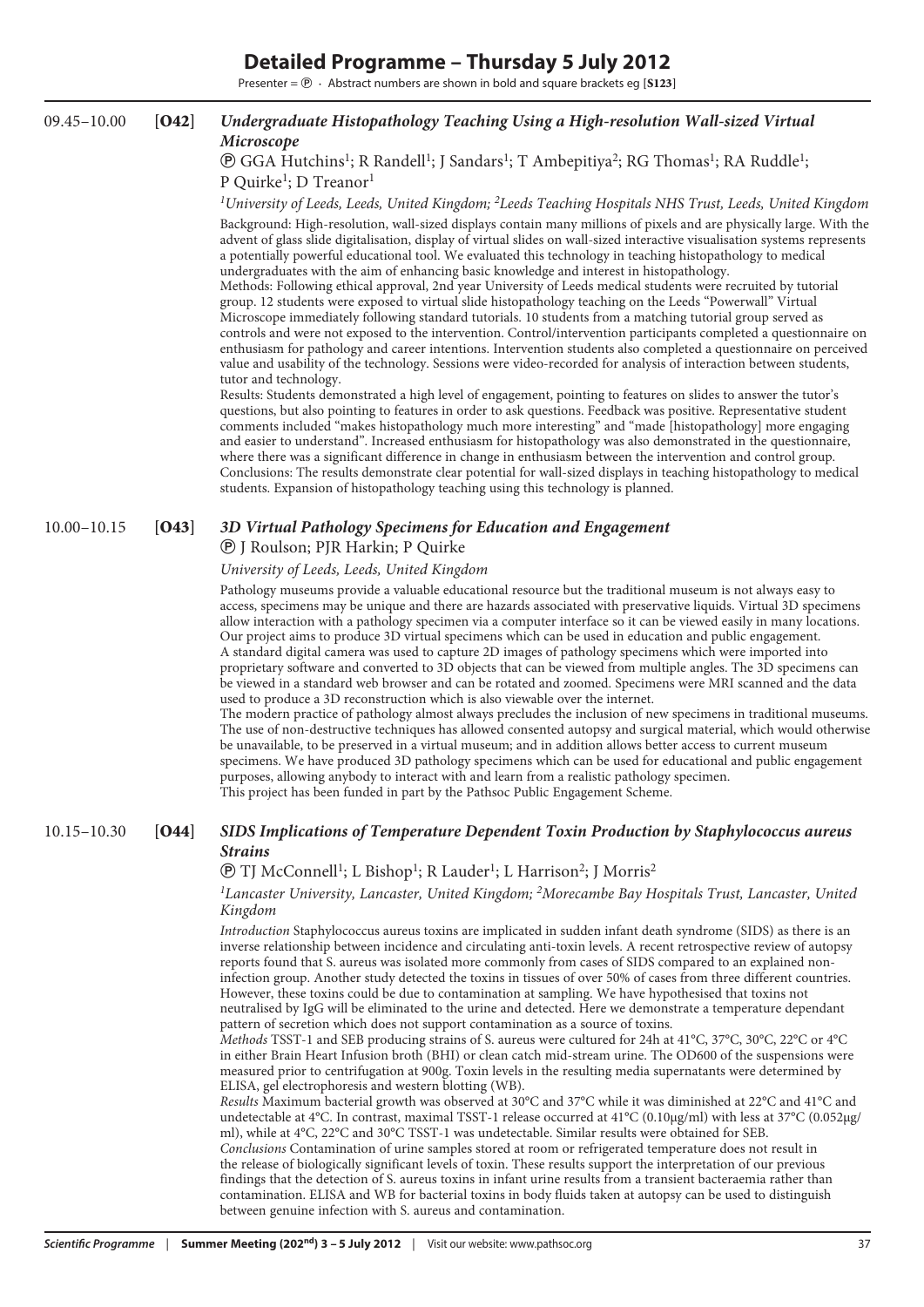Presenter =  $(P \cdot$  Abstract numbers are shown in bold and square brackets eg [S123]

### **09.10–10.20 Octagon Centre · Council Room ASSOCIATION OF CLINICAL ELECTRON MICROSCOPISTS AGM**   *Open to non-members*

- **10.30–11.00 Octagon Centre · Main Hall COFFEE AND TRADE EXHIBITION**
- **11.00–12.30 Students' Union Building · Auditorium TRAINEES' SYMPOSIUM:** *How to be a Consultant* Chair: Prof M Wells, University of Sheffield Medical School

#### 11.00–11.30 [S13] *Your First Year as a Consultant*

P Prof TJ Stephenson

#### *Sheffield Teaching Hospitals, Sheffield, United Kingdom*

Thought that passing FRCPath, gaining CCT and winning a consultant post at competitive interview were tough and that's a smooth ride thereafter? *Think again!* The presentation starts by considering available evidence that the first year as a consultant is a time of great professional risk, emotional strain and dilemmas. This will be achieved by analysing the difference between being a senior trainee, where goals are clear-cut and the time-table is fixed, to being a new consultant, when there may be many competing priorities and open-ended commitments. The difference between being "promoted" locally, and moving to an "external" consultant post will be analysed. We will consider the Consultant Contract, Job Planning, Managing Oneself, Relationships with Colleagues, Obtaining Feedback, Mentoring and Sources of Advice, Planning CPD, and Preparation for One's First Appraisal. The aim is to give constructive and practical advice on avoiding the pitfalls of the first year, so that a sustainable working pattern can be created and that the demands of revalidation can be met, and even first stage management posts can be contemplated.

#### 11.30–12.00 [S14] *Fitness to Practise and the GMC*

#### P Prof M Wells

#### *Department of Oncology, University of Sheffield Medical School, Sheffield, United Kingdom* The main objective of the General Medical Council (GMC) is "to protect, promote and maintain the health and safety of the public". The consultant pathologist in 2012 is part of a multidisciplinary team and participates in: annual appraisal, continuing professional development and external quality assessment schemes. He/she is also preparing for revalidation by the GMC. Professional behaviour includes good clinical care, maintaining good medical practise, teaching and training, appraising and assessing, working relationships with colleagues, probity and health. Unprofessional behaviour can impair fitness to practise, including misconduct resulting in a criminal conviction or caution, drug or alcohol misuse, aggressive, violent or threatening behaviour, persistent inappropriate attitude or behaviour, cheating or plagiarising, dishonesty or fraud and physical or mental health concerns. Deficient professional performance by a pathologist may involve inadequate dissection, sampling or macroscopic description, discrepancies in microscopy or clinical correlation and failure to seek an opinion in an obviously difficult case. The implications for duty of care range from no impact to major harm and the question as to whether a diagnostic error is negligent or not is tested on the Bolam principle, in terms of liability and causation on the balance of probabilities.

#### 12.00–12.30 [S15] *Training Other Pathologists: The Next Step*

# P Dr DM Bailey

#### *Royal College of Pathologists, London, United Kingdom*

The GMC has recently launched a consultation asking whether clinical supervisors should be registered and approved, in the same way that educational supervisors are registered. On the one hand, this gives us an opportunity to weed out poorly performing or discriminatory trainers, but on the other we run the risk of discouraging established and new trainers from from remaining or becoming part of the community of pathologists who pass their skills onto the next generation. Pathology service reconfiguration plans are currently underway which, if pursued to completion will result in microbiology departments with no onsite laboratory, autopsies being handled off-site from hospital pathology laboratories, and merged blood sciences which are run by clinical scientists rather than medical pathologists. Add to this the Modernising Scientific Careers agenda, and the Health and Social Care Bill and its associated white paper, "Liberating the NHS: developing the healthcare workforce", and there has never been a more interesting time to be Director of Training and Educational Standards for the Royal College of Pathologists. Senior trainees who are applying for consultant posts will be looking at very different Job Plans to those we previewed fifteen to twenty years ago, however the curriculum vitae is just as important today as it ever was. In spite of the prevailing culture, many hospital Trusts take training extremely seriously. Having the credentials to start training from day one as a consultant makes a trainee an attractive prospect in many departments with vacant posts. This presentation aims to guide the senior trainee through the maze of factors required to become a consultant trainer in the twenty first century.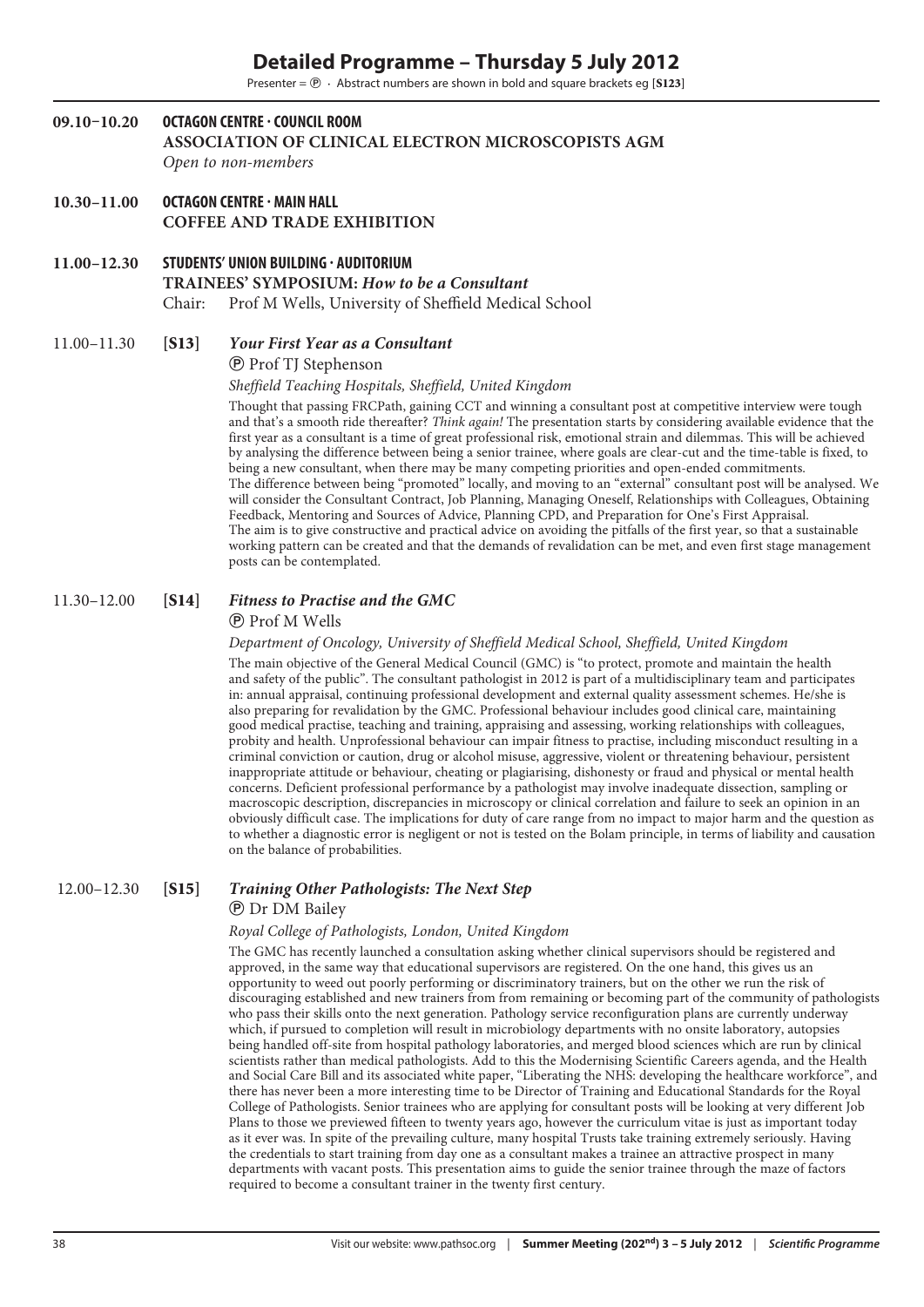Presenter =  $\circled{P}$  · Abstract numbers are shown in bold and square brackets eg [S123]

### **11.10–17.00 Dainton Building · Lecture Theatre 1 ASSOCIATION OF CLINICAL ELECTRON MICROSCOPISTS (ACEM) 15th ANNUAL SCIENTIFIC MEETING**  *See separate programme*

# **12.30–13.30 Students' Union Building · Auditorium**

#### **JAPANESE PATHOLOGICAL SOCIETY LECTURE**

 Chair: Prof CS Herrington, University of Dundee and General Secretary of Pathological Society of Great Britain & Ireland

# [S16] *Pathology of Gastrointestinal Stromal Tumour*

P Prof SH Hirota

#### *Hyogo College of Medicine, Nishinomiya, Japan*

Ws mutant rats are the loss-of-function mutant of the c-kit gene and interstitial cells of Cajal (ICCs) are pacemaker for autonomous gastrointestinal movement. In the 1990's, using Ws mutant rats we found that loss-of-function of the c-kit gene product, KIT receptor tyrosine kinase, resulted in deficiency of ICCs and abnormal movement of gastrointestinal tract in rats.

Based on the results, we hypothesised that gain-of-function mutation of the c-kit gene might induce "ICC tumours". In 1998, we found that most of gastrointestinal stromal tumours (GISTs) express KIT and that most GISTs have gain-of-function mutations of the c-kit gene. In 2003, we and another group found that about half of sporadic GISTs without c-kit gene mutations have gain-of-function mutations of platelet-derived growth factor receptor alpha (PDGFRA) gene that encodes another receptor tyrosine kinase. We also found that familial patients with multiple GISTs have germline gain-of-function mutations of the c-kit gene. In those patients, diffuse hyperplasia of ICCs was observed in myenteric plexus layer of the small intestine as a pre-GIST lesion. We generated gene-targeting mice with gain-of-function mutation of the c-kit gene, and confirmed that the mutation induce ICC hyperplasia and GIST in mice. Thus, GISTs are now considered to be generally KIT- or PDGFRAdriven tumors and originate from ICCs. Imatinib, a selective tyrosine kinase inhibitor, inhibits constitutive activation of mutant KIT and PDGFRA. It is now used for metastatic or unresectable GISTs as a molecular target drug, and shows remarkable effect. Recently, moreover, adjuvant imatinib therapy after resection of GISTs is considered to improve overall survival of GIST patients. Thus, the correct diagnosis of GISTs is very important for GIST practice, and immunohistochemistry of KIT and/or mutational analyses of c-kit and PDGFRA genes are essential for the correct diagnosis of GISTs.

#### **13.30–14.30 University House · Abbeydale/Fulwood Rooms LUNCH**

## **14.00–14.45 Students' Union Building · Auditorium PATHOLOGICAL SOCIETY OF GREAT BRITAIN & IRELAND'S ANNUAL BUSINESS MEETING**

### **14.45–15.45 Students' Union Building · Auditorium SLIDE SEMINAR DISCUSSION SESSION:** *Gynaecological Pathology* Chair and Speaker: Prof M Wells, University of Sheffield Medical School

#### **15.45 Close of meeting**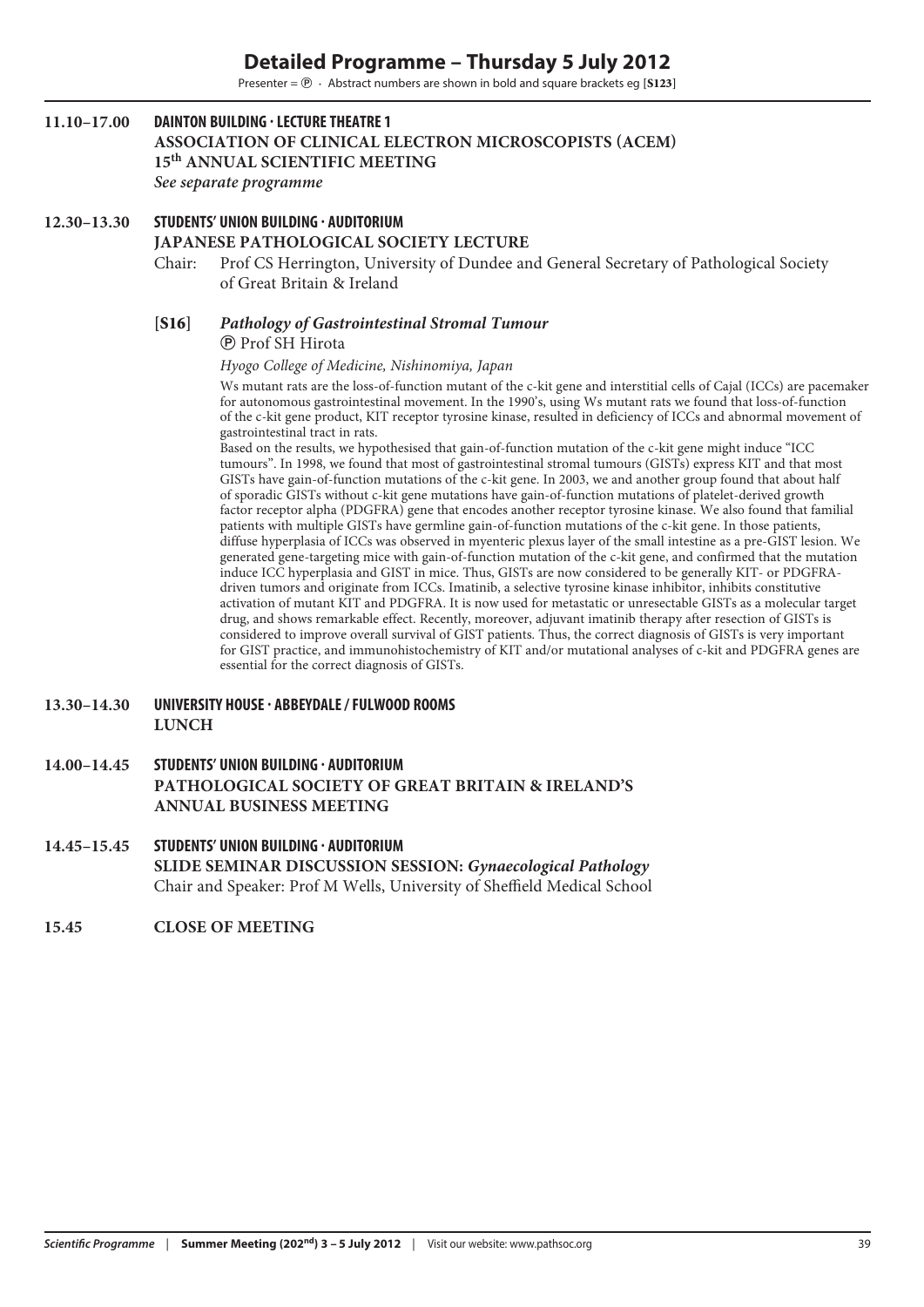$\overline{a}$ *s* at *time* of *going* to press

## **The Pathological Society of Great Britain & Ireland wishes to acknowledge the support of the following companies participating in the TRADE EXHIBITION**

## Cirdan Imaging

Cirdan Imaging will be exhibiting their new low-cost PathSuite digital pathology platform at the Summer Meeting.

PathSuite is a modular solution designed to make imaging routine and easy and includes:

- PathStand macro-imaging station
- SPOT Idea microscopy cameras
- Dedicated acquisition and viewing software
- PACS workstation and server options for image storage.

Bringing your laboratory imaging requirements together in one powerful software package.

Please feel free to stop by for a demonstration.

### Dako UK Ltd

Dako supports pathologists worldwide with innovative products that improve slide quality and certainty of diagnosis for patients. Our scientific advancements help deliver real service benefits e.g. our new IQFISH technology means accurate HER2 FISH results available in less than four hours – a world first.

DakoLink systems tame laboratory workloads to deliver top quality staining. Work smarter using LIS and LAN connectivity to track samples from tissue to microscope, helping reduce errors and slide status requests.

The New Artisan™ Link Pro effortlessly automates the widest panel of special stains to offer consistent staining with six new stain and counterstain options.

Do come and talk – we can help.

### GE Healthcare Omnyx Digital Pathology

The product line Omnyx provides a fully integrated, scalable, digital pathology solution designed to address the scale, reliability and workflow requirements of hospitals worldwide.

- High-throughput scanner with patented dual sensor scanning
- One touch walk away scanner technology
- Innovative pathologist workstation advanced reading workflow
- Whole slide image viewing with high effective streaming
- Connects labs and enables shared workflows, remote and home reading

To learn more about Omnyx Digital Pathology please visit: **[www.gehealthcare.com/omnyx](http://www.gehealthcare.com/omnyx)**

### Hologic Inc.

Hologic Inc. is a leading developer, manufacturer and supplier of premium diagnostic and medical imaging systems and surgical products dedicated to serving the healthcare needs of women. Hologic leads the industry in digital mammography systems and offers the most advanced technology for breast imaging and intervention.

Hologic is committed to enhancing women's lives through earlier detection, improved diagnosis and less invasive treatments. Core business units are focused on mammography and breast biopsy, radiation treatment for early-stage breast cancer, cervical cancer screening, treatment for menorrhagia, osteoporosis assessment, preterm birth screening, and mini C-arm and extremity MRI imaging for orthopaedic applications.

### Laser 2000

Laser 2000 offers complete solutions for digital pathology from 3DHistech. Over 450 3DHistech slide scanners are installed worldwide. Laser2000 are 3DHistech's partner in the UK, providing local support and service.

These solutions offer high speed scanning at 45x or 28x. Every digital slide contains all the information pathologists need. Set-up is simple for technicians and CaseCenter manages the virtual slides effectively (including LIMS/LIS integration). Together with software for automated image analysis such as membrane and nuclear quantification, 3DHistech solutions give highly efficient workflow. Scanners with 1 to 250 slide capacity and options for both brightfield and fluorescence scanning are available.

### PathXL

PathXL specialises in web-based software and workflows for Digital Pathology. Its PathXL™ Manager product provides a robust, secure and open web-based platform to enable digital pathology users across all fields to manage, view and collaborate around virtual slides easily and efficiently. In addition, PathXL provides a range of applications and workflows on top of PathXL™ Manager to deliver specific solutions to pathologists, scientists and students in Education, Research, Clinical and Biobanking settings. PathXL also provides a full range of supporting services, including scanning, hosting, image analysis and consultancy. PathXL is a privately owned company, headquartered in Belfast, Northern Ireland. For more information please visit: **[www.pathxl.com](http://www.pathxl.com)**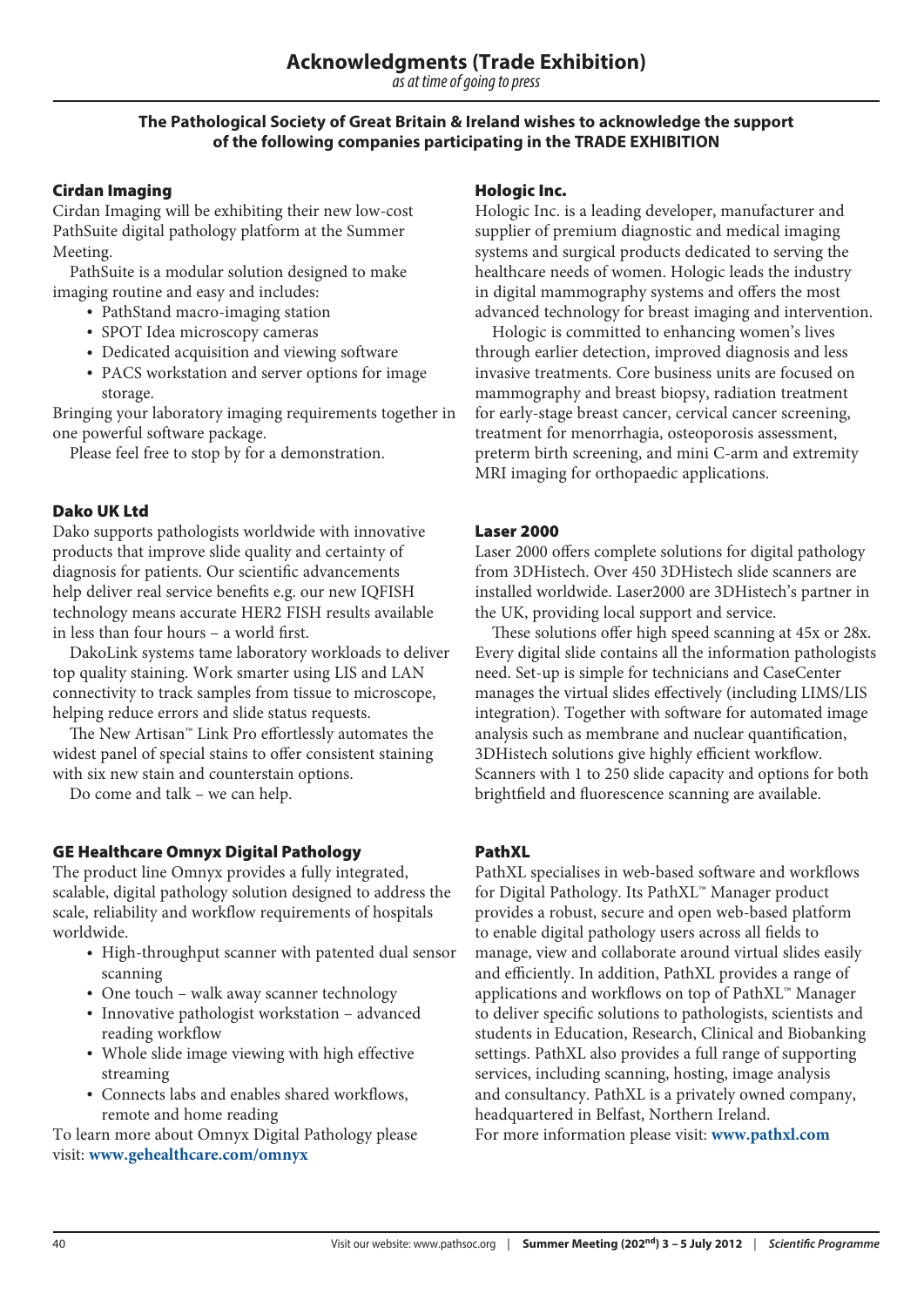$\overline{a}$ *s* at *time* of *aoina* to press

## Philips Healthcare

At Philips Healthcare we combine our unique clinical expertise with human insights to develop meaningful innovations that help to improve the quality of people's lives. Already a world leader in imaging systems, radiology information systems (RIS) and PACS, Philips Digital Pathology uses this expertise to develop systems that are designed around the needs of the pathologist, easy to use and that fit seamlessly into existing workflows.

By digitizing the images that pathologists normally view through a microscope, Philips' goal is to offer integrated solutions that help to enhance the operational efficiency and productivity of pathology departments as well as diagnostic confidence.

### PregLem

PregLem is a Swiss-based specialty biopharmaceutical company dedicated to the development and commercialization of innovative drugs for women's reproductive medicine. In October 2010, PregLem became a member of the **Gedeon Richter Group**.

With the vision of becoming a leading biopharmaceutical company in the field of women's reproductive medicine, PregLem is focusing its R&D activities on developing non-invasive medical treatments for common, underserved gynaecological conditions that have a severe impact on the patient's life, in which current treatment remain unsatisfactory, and in many cases, have severe side effects. The company has a pipeline of innovative compounds which includes 4 molecules which are first in class with development stages spanning from pre-clinical to newly licenced. First of these ESMYA 5mg (ulipristal acetate) is licenced and available in the UK for the treatment of moderate to severe symptoms of preoperative uterine fibroids.

### Roche Tissue Diagnostics

Roche Tissue Diagnostics is the world's leading supplier of automated diagnostic systems to the anatomical pathology market. Our instrument and reagent systems are used in clinical histology laboratories around the globe. Thereby helping pathologists recommend treatment solutions that deliver superior patient care.

Our customers consist of hospital-based histology labs, independent reference labs, medical research centres, and drug discovery laboratories of the largest pharmaceutical and biotechnology companies in the world.

Anatomical pathology examinations are among the most reliable ways to establish:

- a diagnosis of the type of disease
- a prognosis on the likely progression of the disease
- a determination as to which treatment regimens are most effective.

### Source BioScience Healthcare

Source BioScience Healthcare is a CPA accredited provider of histopathology, diagnostic testing and cytology services to the NHS and other private healthcare providers.

Our laboratories provide a range of services including Histopathology, Cytology, IHC – tests including ER/PR and HER2, FISH – including HER2 and DNA/RNA.

We provide these services to the NHS and private healthcare. Source BioScience also work with academic institutions and with large and small pharmaceutical companies on the development of improved diagnostics and biomarkers as companion diagnostics to some of the new drugs being developed.

### Sunquest Information Systems®

A leading provider of pathology information technology we recently acquired the PowerPath® Anatomical Pathology LIS business of Sweden-based Elekta AB. PowerPath streamlines workflow and daily operations for laboratories. PowerPath's versatile case-centric view ensures quick access to images, structured/synoptic data, requisition data, case history, concurrent cases and billing information. And with modules for Specimen Material Tracking, Immunohistochemistry, Enhanced Outreach Reporting, Document Management, Imaging, Internet Reporting, and Dermatopathology, PowerPath is one of the most advanced A/P systems. With more than 450 installations worldwide, PowerPath offers unmatched performance in managing anatomic pathology laboratories in hospitals, reference labs and academic facilities.

### VoicePower – The Speech Recognition People

VoicePower, a long established and independent supplier of speech recognition solutions will be attending the Pathological Society Summer Meeting 2012. VoicePower's customised solutions include the outstanding Dragon Medical speech recognition software and the TalkingPoint workflow solution. The intuitive solutions delivered by VoicePower enable Histopathology reporting directly by voice, removing the transcription process, saving money and providing near instantaneous turnaround. Integrations have been carried out with many Pathology systems including, Isoft (I-Lab, Apex etc), CliniSys (WinPath, Telepath, Copath) Technidata, Labtrack, Meditech and other LIMS systems.

Visit us at PathSoc or **[www.voicepower.co.uk](http://www.voicepower.co.uk)**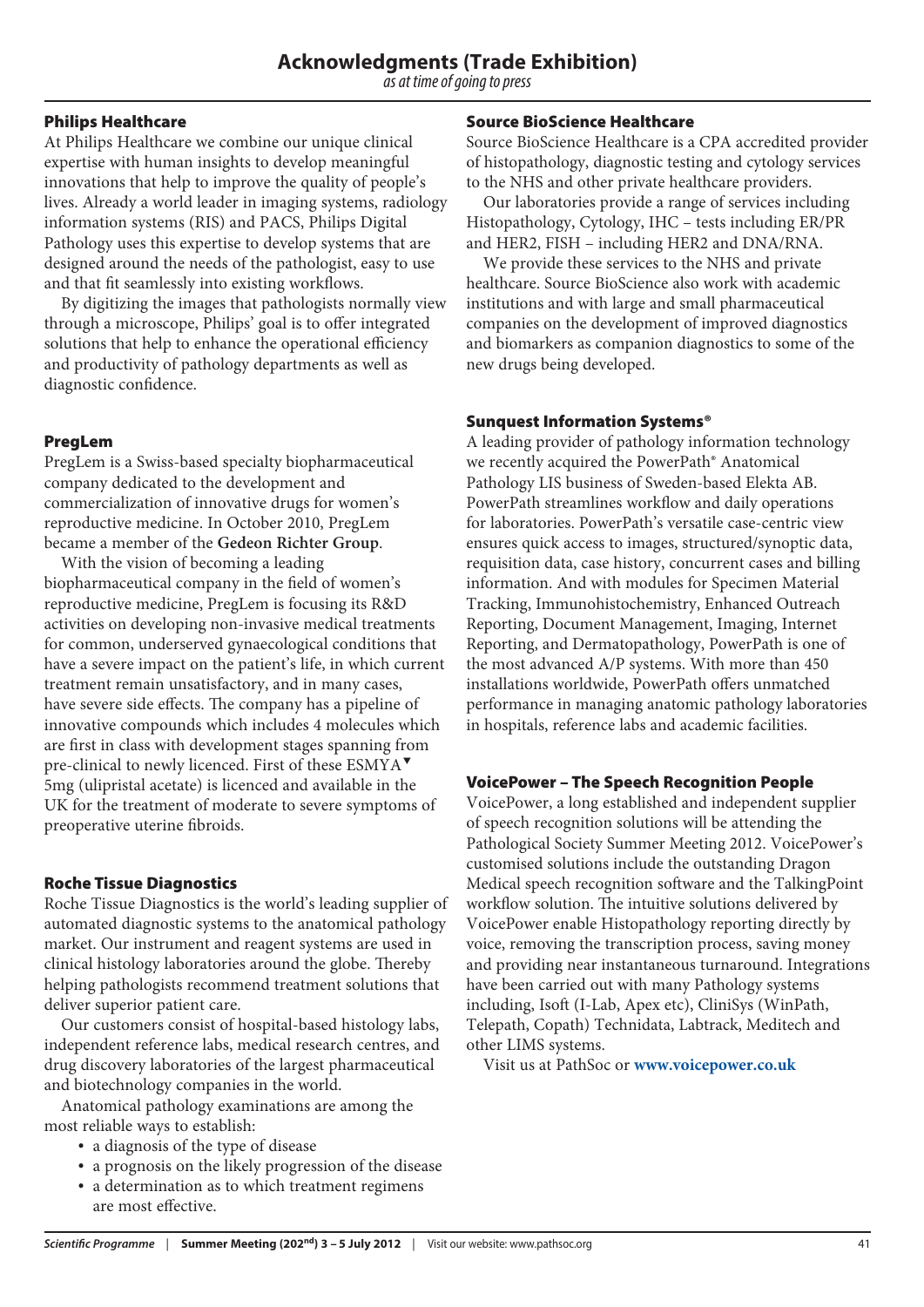Dr MJ Arends, Cambridge Dr AC Bateman, Southampton Dr EW Benbow, Manchester Dr K Blessing, Glasgow Dr I Buley, Devon Prof AD Burt, Newcastle Dr RD Byers, Manchester Dr JWM Chow, London Dr SS Cross, Sheffield Prof AM Flanagan, London Prof K Gatter, Oxford Dr JJ Going, Glasgow Dr J Gosney, Liverpool Dr S Gould, Oxford Dr T Helliwell, Liverpool Prof M Ilyas, Nottingham Dr N Kirkham, Newcastle Dr RD Liebmann, Kent Dr S Manek, Oxford Prof G McCluggage, Belfast Dr RFT McMahon, Manchester Dr AM McNicol, Brisbane, Australia Prof GI Murray, Aberdeen Prof M Pignatelli, Glasgow Dr P Ramani, Bristol Prof JS Reis-Filho, London Dr JR Salisbury, London Dr MN Sheppard, London Dr D Treanor, Leeds Dr C Verrill, Oxford Dr KP West, Leicester

Dr B Wilkins, London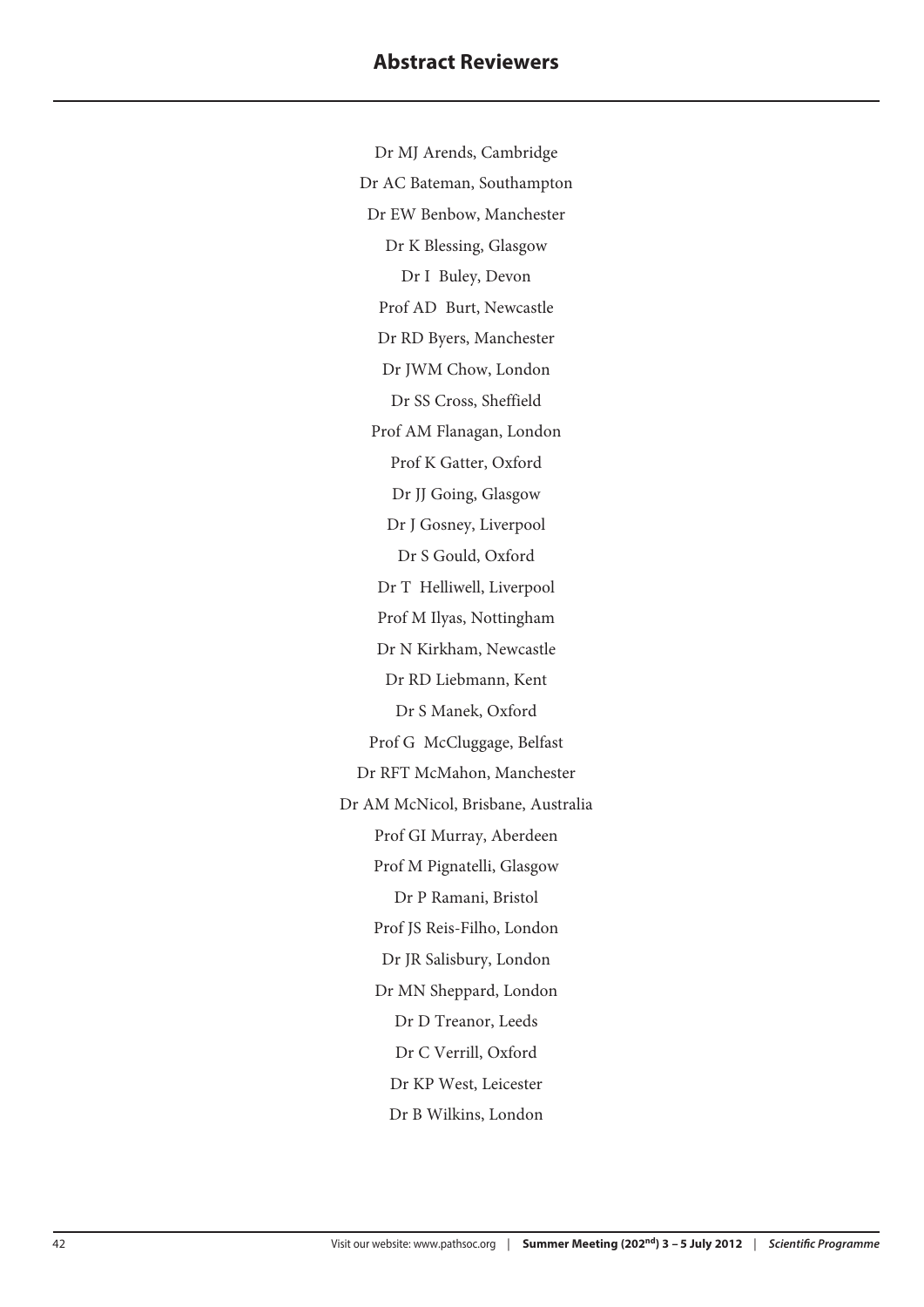# Poster Abstracts

Presenter =  $<sup>②</sup>$ </sup>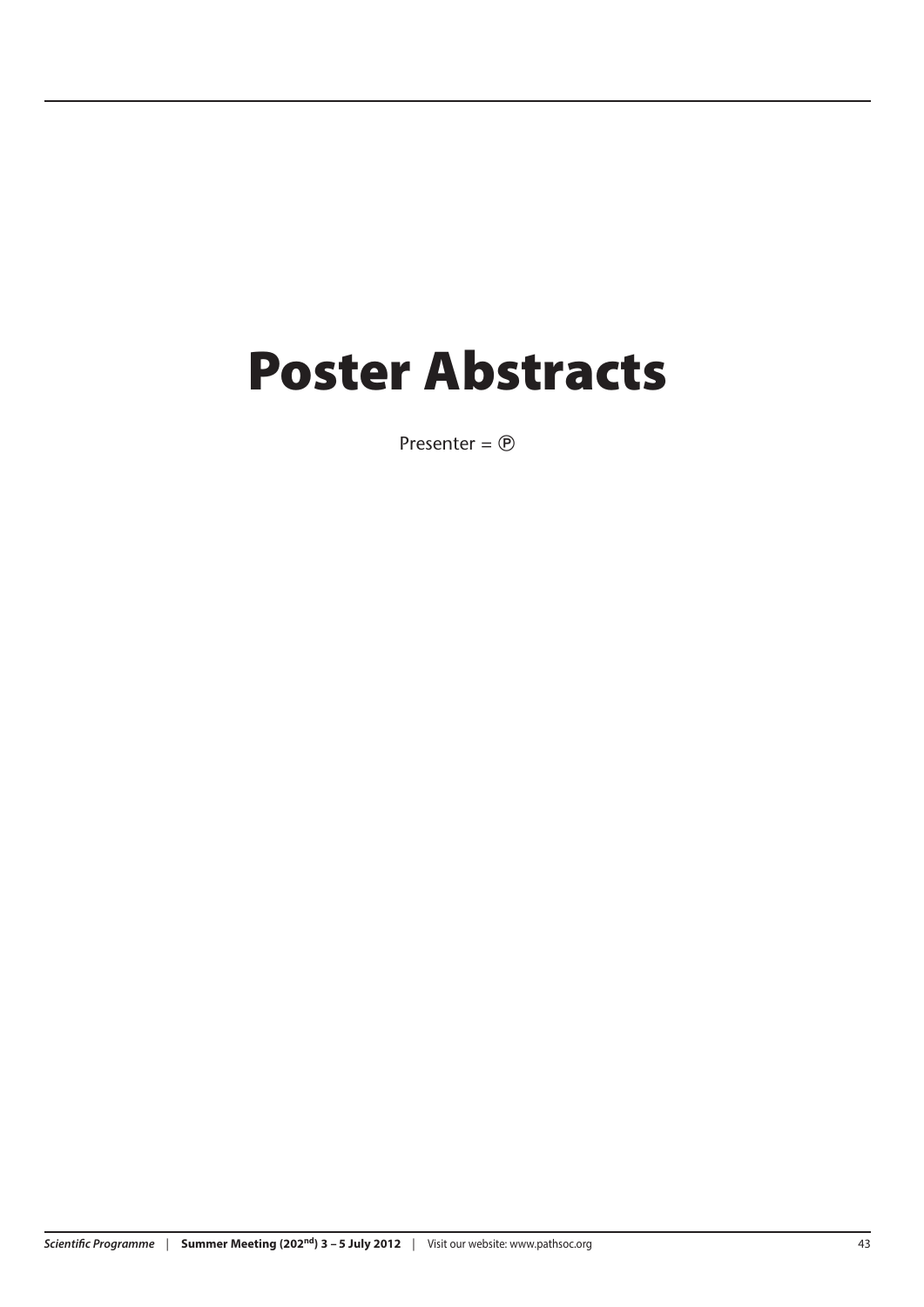#### **Loss of Dicer Expression is Associated with Breast Cancer Progression and Disease Free Interval**

P SM Khoshnaw1; TMA Abdel-Fatah2; CC Nolan3; Z Hodi4; RD Macmillan<sup>5</sup>; IO Ellis<sup>6</sup>; AR Green<sup>6</sup>

*1University of Nottingham, Nottingham, United Kingdom; 2Department of Clinical Oncology, Nottingham University, City Hospital NHS Trust, UK, Nottingham, United Kingdom; 3University of Nottingham, School of Molecular Medical Sciences, Nottingham, United Kingdom; 4The Breast Unit, Department of Histopathology, Nottingham City Hospital, Nottingham, United Kingdom; 5The Breast Unit, Department of Histopathology, Nottingham City Hospital, University of Nottingham, Nottingham, United Kingdom; 6Department of Histopathology, School of Molecular Medical Sciences, University of Nottingham and Nottingham University Hospitals, Nottingham, United Kingdom*

MicroRNA (miRNA) deregulation is a well-known feature of human breast cancer. However, the role of molecules involved in miRNA biogenesis in cancer progression and their correlation with outcome and clinicopathological features in breast cancer is not well understood. Dicer is a protein that plays a pivotal role in the final steps of miRNA processing pathway to produce mature miRNAs from their precursor molecules. The purpose of the current study was to investigate the assumption that Dicer is significant in the development and progression of breast cancer and has clinical relevance as a potential predictive and prognostic target. We have examined Dicer protein in a well-characterised series of unselected invasive breast cancer patients (1174 cases) with long-term follow-up using tissue microarray and immunohistochemistry to investigate its protein expression and correlate it with clinicopathological features and patient outcome. Loss of Dicer expression was associated with loss of BRCA1 cytoplasmic and nuclear expression and with shorter disease free interval in 5 years. Multivariate analysis with adjustment for the other prognostic factors showed that Dicer expression was an independent predictor of disease-free interval in 5 years post diagnosis. Furthermore, a smaller cohort of selected breast cancer cases (24 cases) with distinct stages of tumour progression (Normal, DCIS, invasive and metastases) was investigated for differential Dicer expression in the different tissue components using immunohistochemistry, and a gradual loss of Dicer staining intensity was observed with advancing stage of breast cancer progression, suggesting that Dicer might be central to the process of breast cancer progression.

# P2

#### **FOXO3a/FOXO1 and pPRAS40 are Prevalent in Human Breast Cancer and FOXO3a/FOXO1 and pPRAS40 Immunohistochemistry (IHC) Assays Could be Used as Pharmacodynamic Markers of AKT Pathway Activity**

 $\textcircled{P}$  A Palmer<sup>1</sup>; S Fenton<sup>1</sup>; C Womack<sup>1</sup>; N Gray<sup>1</sup>; B Reiß<sup>2</sup>; G Bigley<sup>1</sup>; P Elivin<sup>1</sup>; B Davies<sup>1</sup>

*1AstraZeneca, Macclesfield, United Kingdom; 2Definiens, Munich, Germany*

AKT activity is commonly increased in human tumours and is associated with progression and the development of drug resistance. FOXO3a/FOXO1 and PRAS40 are downstream substrates of AKT and are potential pharmaodynamic markers of AKT pathway activity. AKT mediated phosphorylation of FOXO3a/FOXO1 results in their inactivation and translocation from nucleus to cytoplasm.

We describe the development and validation of IHC assays to quantify FOXO3a/FOXO1 and pPRAS40 staining in tumour xenograft and primary explant models of disease. We also describe the prevalence of FOXO3a/FOXO1 and pPRAS40 in human tissue microarrays and 50 breast cancer whole sections.

Specificity of rabbit monoclonal (mAb) anti-pPRAS40 (Thr246) antibody (CST #2997) and rabbit mAb anti-FOXO3a antibody (CST #2497) were assessed by western blot and IHC. IHC assays were also validated for reproducibility. Comparative evaluation of pathologists by eye score and automated image analysis output generated from IHC was undertaken.

Treatment of a tumour primary explant model with an AKT inhibitor at 100mg/kg p.o. resulted in a translocation of FOXO3a/FOXO1 from the cytoplasm to the nucleus and a 75% reduction (p<0.005) in cytoplasmic pPRAS40 staining at 2 hours compared to controls. In human whole breast cancer sections FOXO3a/FOXO1 was present with a combined cytoplasmic/nuclear H score of  $\geq 10$  in 40/46 (87%) of samples. pPRAS40 was also prevalent in human breast cancer with a cytoplasmic H score of  $\geq 10$  in 36/46 (78%) samples. There was generally good concordance between pathologist by eye scoring and automated image analysis.

In this study we have demonstrated that both FOXO3a/FOXO1 and pPRAS40 modulation is induced by AKT inhibition and confirm that both these proteins are prevalent in human breast cancer. The data suggests that FOXO3a/FOXO1 and pPRAS40 IHC assays may be useful pharmacodynamic markers of AKT pathway activity in a clinical setting.

# P3

*This abstract has been withdrawn.*

# **P4**

#### **Evaluation of a Tissue Slice System as Pre-clinical Organotypic Breast Cancer Model**

#### MA Moss; DL Holliday; AM Hanby; ® V Speirs

*University of Leeds, Leeds, United Kingdom*

Breast cancer is a complex and heterogeneous disease with several different molecular alterations involved in its pathogenesis and progression. A model that takes into account the complexity of the disease is required to improve the efficacy of target-based therapy in breast cancer. None of the above can be easily or accurately replicated in routine cell line or animal models. Organotypic tissue slice culture represents an attractive alternative as it preserves tissue in its native state for subsequent analysis. The aim of this study was to evaluate its efficacy in breast cancer.

Following ethical approval, surplus tissue from 7 breast tumours was agarose embedded and 250µ thick sections prepared using a vibrating blade microtome. One tissue section per well was placed (triplicates) in 6-well plates and cultured for 7 days in the presence of either: doxorubin (0.1-100 µM), 4-hydroxytamoxifen (0.1-10nM) or exemestane (0.1- 100µM). Fresh drug/vehicle controls were added on days 3 and 5. Tissue slices were then formalin fixed and paraffin embedded before sectioning for morphological evaluation (H&E) and immunohistochemistry (MIB-1, M30).

H&E inspection showed good preservation of tissue morphology with 3D architecture maintained, demonstrating that breast cancer can be recapitulated in vitro in its native state. Following drug treatment changes in proliferation and apoptosis could be evaluated using immunohistochemistry. However the model is delicate and down-stream analysis can be challenging often requiring modification for each sample.

In conclusion we have demonstrated breast cancer tissue slices can be cultured in vitro as an organotypic model which could provide a platform for testing of novel therapeutics.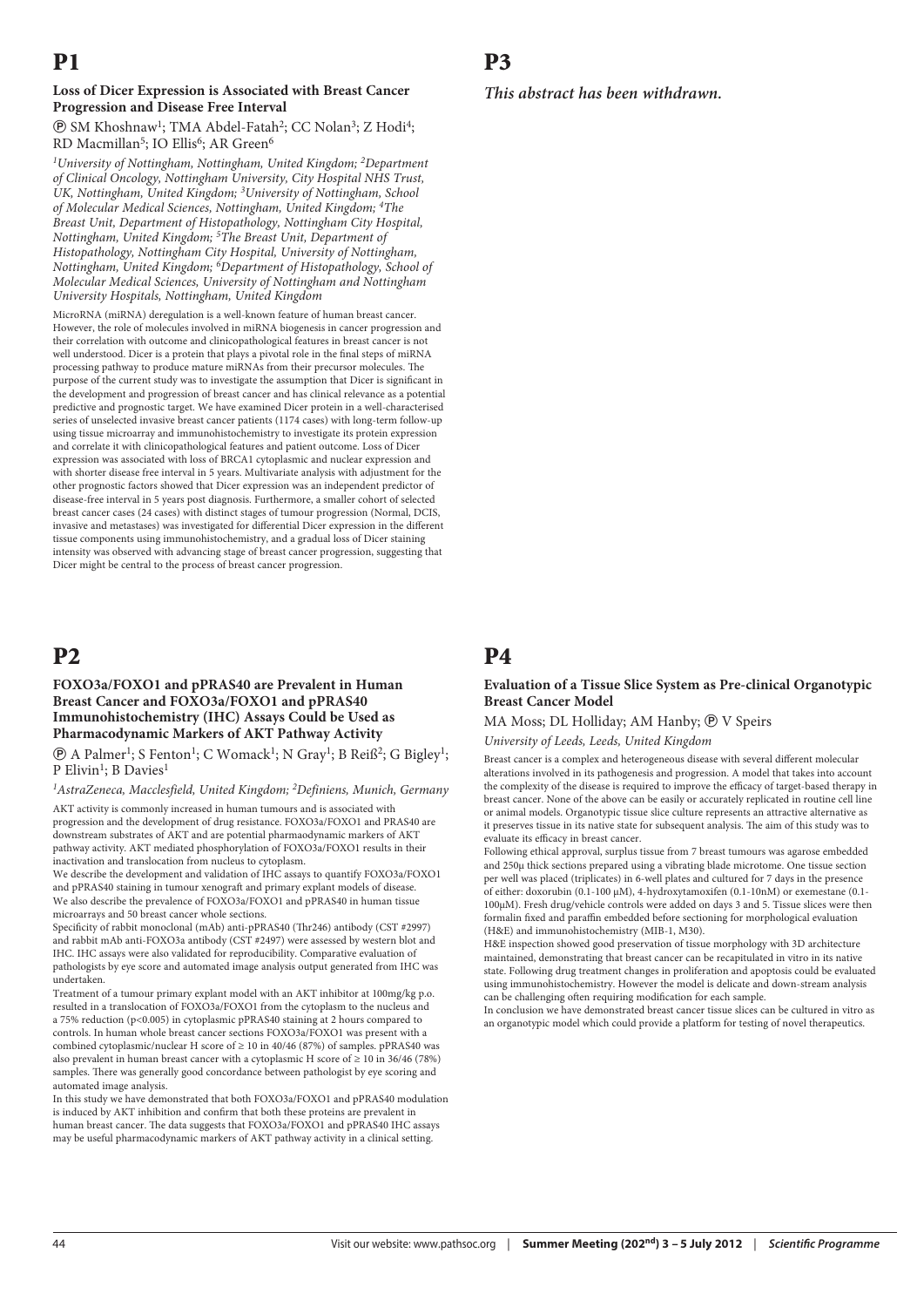#### **Audit of 'B3' Breast Core Biopsies Diagnosed as 'Lesions of Uncertain Malignant Potential' and Comparison with Subsequent Diagnoses on Further Biopsy or Excision**

 $\textcircled{P}$  KP Lawes<sup>1</sup>; PA Jackson<sup>2</sup>

*1Leicester Royal Infirmary, Leicester, United Kingdom; 2Royal Surrey County Hospital, Guildford, United Kingdom*

Breast screening core biopsies are divided into 5 categories where B1 = normal tissue or uninterpretable,  $B2 = \text{benign}$ ,  $B3 = \text{lesion}$  of uncertain malignant potential,  $B4 =$ suspicious and B5 malignant. In the Department, previous audits have compared cases where a B3 category has been assigned on biopsy, with the subsequent diagnosis after further biopsy or surgical excision of the lesion. The percentage of lesions which are assigned a B3 category on core biopsy, and are subsequently found to contain carcinoma is 20-25%.

Seventy-five B3 breast core biopsy cases were compared with the subsequent diagnosis after repeat biopsy or surgical excision of the lesion. The aim was to determine the number and percentage of core biopsies which correlated with, or did not match the final diagnosis, and to assess whether the percentage of lesions later found to contain carcinoma was within the range of 20-25%.

Of the 75 cases included in the audit, the core biopsy and subsequent surgical specimen diagnoses correlated in 47 cases (63%) and did not match in 28 cases (37%). In the 16 cases where the final diagnosis was of malignancy (21%), there were 8 cases of invasive carcinoma and 8 of ductal carcinoma *in-situ*. It is possible that the higher grade lesion may not have been sampled by the initial biopsy.

The audit findings demonstrate that 21% of B3 breast core biopsies are taken from a lesion which is subsequently shown to contain carcinoma (*in-situ* or invasive) on further sampling. This is within the previous audit range of 20-25%. The data supports the continued surgical excision or close monitoring of breast lesions classified as 'B3' on core biopsy.

# **P7**

#### **Invasive Epitheliosis: A Benign Entity Easily Mistaken for Invasive Carcinoma**

#### P ME Beauchamp; T Grigor; H Jones

*Royal Cornwall Hospital, Truro, United Kingdom*

Introduction:

Invasive epitheliosis is an uncommon benign lesion. The histomorphological appearances develop from fibrocystic changes containing florid intraductal hyperplasia that undergo sclerosis, distortion, and entrapment of distorted ducts. The lesions may be mistaken for invasive carcinoma by mammography, gross pathologic examination and light microscopy. Case report:

A 63 year old female attended the NHS breast screening programme after the identification of microcalcification and a spiculated mass in her breast. The stereotactic core biopsies obtained showed papilloma apparently lacking a myoepithelial cell layer and was consistent with in situ disease. Complete excision was recommended. Light microscopic examination showed scattered dilated ducts some containing focal intraductal hyperplasia without atypia. The residual lesion consisted of a large dilated ducts containing an intraductal epithelial lesion, partly entrapped/infiltrative of surrounding connective tissue and exhibiting papillary features; hyalinised, avascular cores were covered by a fairly thick layer of bland appearing epithelial cells. Immunoperoxidase stains show absence of the myoepithelial cell layer. Although the appearances suggested a benign lesion, lack of myoepithelial layer made the diagnosis difficult. The case was referred for a specialist opinion and the lesion was categorised as infiltrating epitheliosis. Patchy staining for oestrogen receptor supported a benign diagnosis. Conclusion:

With the advent of breast screening, areas of excessive fibrosis or sclerosis that occur in the breast following stromal involution have become significant because on mammography their appearance mimics cancer.

# P6

#### **Does the One-Step Nucleic Acid Amplification Intraoperative Technique Predict the Axillary Node Status in Patients with Breast Cancer?**

#### P G Pressley; S Ahmad; G Suckling; P Helliwell; J Mathew

*Royal Cornwall Hospitals NHS Trust, Truro, Cornwall, United Kingdom* Aim: The One-Step Nucleic Acid Amplification (OSNA) technique is an intra-operative, PCR-based, quantitative technique, for the detection of cytokeratin 19 mRNA within sentinel lymph nodes (SLN) as a predictor of the global axillary lymph node status of a patient. We reviewed the results of the first 100 cases of SLN OSNA done in our institution.

Methods: Patient selection for OSNA was based on the Memorial Sloan-Kettering Cancer Centre SLN metastasis risk stratification algorithm; patients with >25% risk of SLN metastasis were selected for the OSNA procedure. 100 patients (99F:1M; age 37-89 years) who had an intra-operative sentinel node-directed OSNA tests were identified from our database.

Results: OSNA was negative in 64% patients (n=64) and positive in 36% (n=36); of the latter, 56% (n=20) had micrometastasis (MiM) and 44% (n=16) had macrometastasis (MaM). Completion axillary lymph node dissection (CALND) was done in all OSNApositive (but not OSNA-negative) cases; 25% (n=5) and 31% (n=5) of patients with MiM and MaM respectively, had further CALND positivity, reflecting the positive predictive value of either SLN OSNA-positive state. The sensitivity of this procedure to predict metastasis in CALND is 100% and the specificity was 71%. Conclusions

\*Intra-operative CALND was avoided in two-thirds patients with OSNA-negative SLNs. \*In the remaining third of OSNA-positive SLN patients, intra-operative CALND, avoided the risks and costs of a second operative procedure.

\*However, only 27% of the SLN-positive group (10% of all patients) had further (MiM or MaM) CALND positivity.

\*The role (and popularity) of CALND as an automatic supplementary procedure to SLNpositivity is being challenged in favour of chemoradiotherapy which is said to give equal or better prognostic results, with less morbidity

\*Given current evidence, we have stopped CALND for OSNA-detected MiM and will review our practice for MaM

# P8

#### **Factors Affecting Turnaround Time for HER2 Reporting in South East Wales Cancer Network (SEWCN)**

P J Goom1; B Jasani2; P Barrett-Lee3

*1Roche UK, Welwyn City, United Kingdom; 2School of Medicine, Cardiff University, Cardiff, United Kingdom; 3Velindre Hospital, Cardiff, United Kingdom*

HER2 testing in SEWCN is performed at UHW with sections received from 10 hospitals each with varied practice for sample preparation and delivery. Use of HER2 status for planning chemotherapy has raised concern about timeliness of results for MDT decisions. This study aimed to identify factors affecting turnaround times (TATs), which could be improved to meet the new demand.

A project manager, seconded by Roche UK under agreement with the SEWCN, conducted two independent internal audits on HER2 testing timelines a period of 6 months. The first studied HER2 samples sent to UHW from SEWCN for the time from biopsy to HER2 reporting. The second examined in detail 3 hospitals sending requests to UHW, to gather time data from the laboratory request for HER2 testing to reporting. Both data sets validated each other's timelines. In addition interviews were conducted with relevant surgeons, oncologists, histopathologists, biomedical scientists, and medical secretaries at each requesting site and the testing centre.

Of 814 HER2 requests examined, all had IHC and 26% FISH performed. IHC took 15-17 days from the biopsy to MDT reporting, while FISH 19-31 days; including 7 days due to delay caused by batching of 50% samples at one hospital. Results indicate TAT for HER2 reporting could be significantly improved by removal of sample batching. Automation led streamlining of HER2 assay could further reduce TATs down to <1 week. This is the first study to address TAT from the biopsy to HER2 reporting across a population of 1.5 million.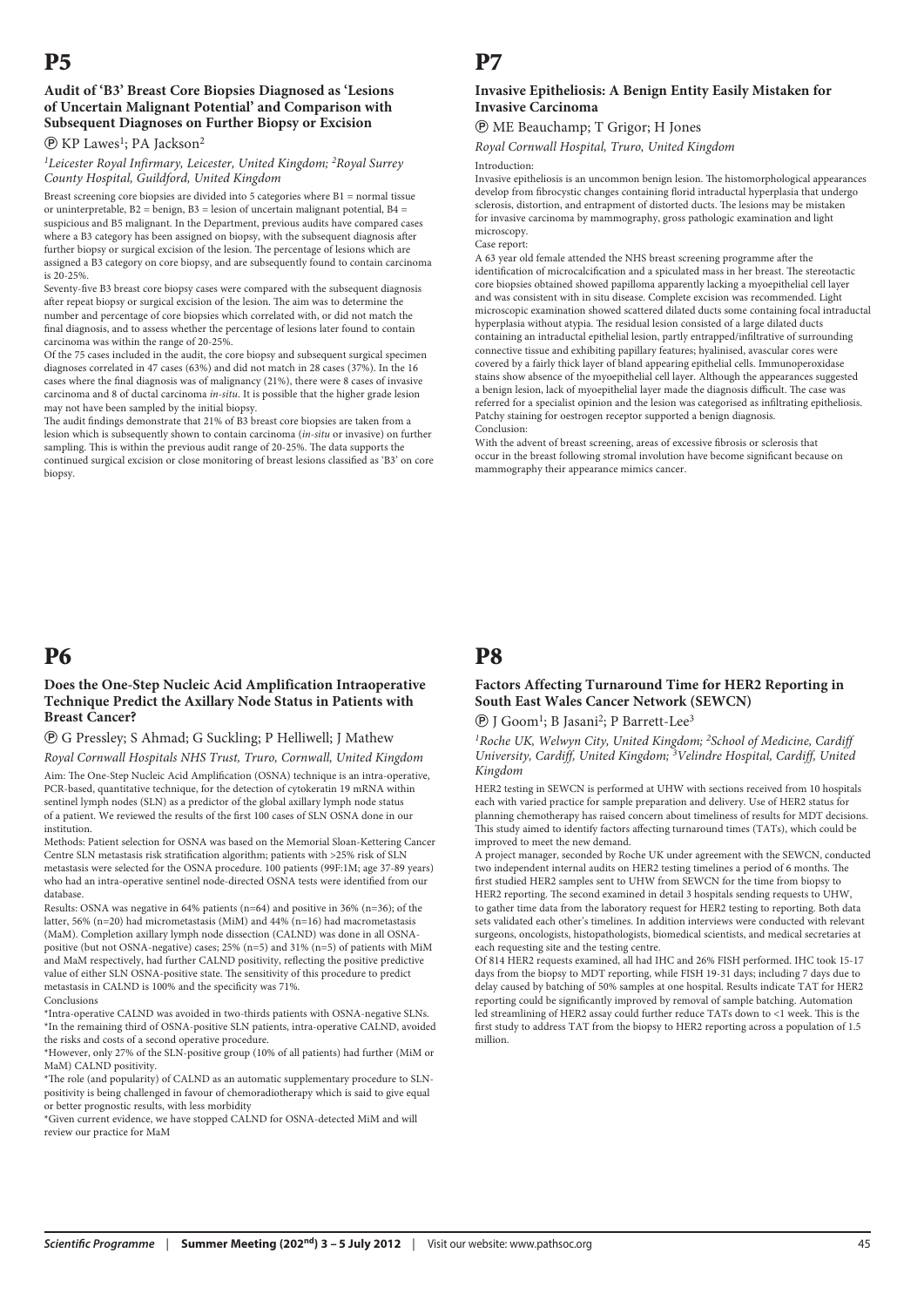#### **An Audit of Reporting Duodenal Biopsies by a BMS Cut-up Practitioner**

#### P M Haynes; R Lindley

*Maidstone & Tunbridge Wells NHS Trust, Maidstone, United Kingdom* Introduction: There have been ongoing discussions about expanding the roles of senior BMS to include reporting histopathology specimens in targeted areas. At Maidstone and Tunbridge Wells, we are one of the pioneers in this arena. One of our BMS cut up practitioners has been involved in reporting histological specimens. Histology reports were drafted by the BMS prior to double heading sessions with a consultant histopatholgist. The reports were checked and authorised by the reporting consultant. Aim: In this study, we assess the level of competency achieved by the BMS in reporting duodenal biopsies. Specific diagnostic criteria were drawn to include a range of histological findings, including normal spectrum, duodenitis, and Coeliac disease. Method: A retrospective review of the case logbook (Aug. 2010 – Nov. 2011) of duodenal biopsies reported by the BMS (670 cases).

Results: Ten discrepancies were found, including a case of a possible low grade dysplasia and two cases of pyloric metaplasia overlooked by the BMS. It is worth noting that none of the missed cases would have had any impact on patient management.

Nineteen of the cases were deemed 'difficult' by the BMS. Two significant incidental findings of dysplasia and malignancy were identified by the BMS. The sensitivity and specificity for all reports was 98%, positive and negative predictive values of 99% for all reports, 0% false positive and false negative for Coeliac disease.

Conclusion: In this highly targeted area the BMS has achieved high quality reporting comparable to that of a stage B/C histopathology trainee, equivalent to level 3 competency in the RCPath Competency based framework for graded responsibility for specialist registrars and specialty trainees in histopathology and cytopathology (Dec 2009) and has demonstrated the ability to recognise the unusual and unexpected while also demonstrating recognition of personal diagnostic limitations.

#### **The Presence of Macrophages is Related to Tumour Cell Density in Gastric Cancer – A Pilot Study Comparing Automated Image Analysis with Subjective Scoring in Full Sections and Virtual Tissue Cores**

#### P S Lovett; A Wright; D Treanor; LC Ward; HI Grabsch

*Leeds Institute of Molecular Medicine, University of Leeds, Leeds, United Kingdom*

Background: The tumour microenvironment and tumour infiltrating immune cells in particular play an important role in cancer development. Data for gastric cancer (GC) on this subject are still limited. This pilot study aimed to quantify the different types of infiltrating immune cells and relate the findings to clinicopathological parameters and tumour cell density (TCD). At the same time, we performed a feasibility study into subset sampling from full sections and compare results from subjective scoring with fully automated image analysis.

Methods: Full sections from 26 GC were subjected to immunohistochemistry for CD45, CD3, CD20, CD68 and MPO. Whole tumour areas, virtual samples from the tumour centre and edge were analysed by automated image analysis and subjective semiquantitative scoring. The %immunopositive pixels/tumour area was compared to clinicopathological variables and previously measured TCD. Concordance between the measurements of the whole tumour area, centre and edge as well as between image analysis and subjective scoring was assessed.

Results: GC with high TCD were associated with a low number of CD68+ pixels/area but a high number of MPO+ pixels/area (both p=0.02). Concordance of results between whole tumour area, centre and edge was good for CD68 ( $\kappa$ =0.6) and MPO ( $\kappa$ =0.5) but lower for CD3, CD45 and CD20 (κ: 0.4, 0.3, and 0.2, respectively). Concordance between subjective scores and image analysis was variable, ranging from 56% to 81% ( $\kappa$ =0.2-0.7).

Discussion: This pilot study identified for the first time a significant relationship between TCD and tumour infiltrating macrophages and MPO+ cells, a finding which needs to be validated in a larger set of samples. Our results suggest that 'random' sampling of cores from full sections for tissue microarray construction may lead to unreliable results when studying lymphocyte subtypes which are not homogenously distributed throughout the tumour.

# **P10**

#### **A Review of Findings from the NHS Bowel Cancer Screening Programme at a Large Teaching Hospital**

#### P TG Palmer1; S Brown2; P Kitsanta2

#### *1St James's University Hospital, Leeds, United Kingdom; 2Northern General Hospital, Sheffield, United Kingdom*

We aimed to document the findings and reporting of biopsy material from the NHS bowel cancer screening programme (BCSP) in a large UK teaching hospital centre. Patient details for all BCSP specimens were prospectively collected on a local database. This was used to identify the histopathology reports of all BCSP biopsies taken between 09/05/2008 and 12/11/2010.

A total of 1198 biopsy specimens were identified (mean 1.48 per colonoscopy) with the most common site of origin being the sigmoid colon (35%). Of these, 946 (79%) were shown to contain polyps, which were predominantly low-grade tubular adenomas. Size was documented in 902 polyps (95%), 676 (75%) of which were below 10 mm in maximum dimension. In the 560 endoscopies producing histology, 60 individuals had high risk adenomas (11%), 173 had intermediate risk polyps (31%) and 124 had low risk adenomas (22%). Invasive adenocarcinomas were detected in a further 84 patients (12.2%) from 98 specimens. 35 of these arose in adenomatous polyps. 24 pT1 polyp cancers were detected, all with a Haggitt or Kikuchi stage given (24.4% of all cancers detected compared to 10% nationally). 11 polyp cancers were excised peicemeal and staging was not possible (11% of cancers detected). The rate of adenocarcinoma identified locally was higher than national data (12.2% vs. 10%) as was the rate of adenomatous polyps of all three risk levels. The number of pT1 polyp cancers was high, which may reflect good local endoscopic practice. There were still some cancers that could not be staged with either Kikuchi or Haggitt systems highlighting the difficulties involved in staging biopsy material. Regular audit of BCSP material allows the comparison of local to national data, monitors the quality of histopathological reporting and potentially provides a useful source of feedback to endoscopists regarding polyp size estimation.

# P12

#### **Lysyl Oxidase (LOX) Expression in Colorectal Cancer – Exploration of Potential Clinical Value**

#### P L Sansom; GGA Hutchins; M Shires; G Hemmings; E Tinkler-Hundal; H Grabsch; P Quirke

#### *University of Leeds, Leeds, United Kingdom*

Introduction : Lysyl oxidase (LOX) is a copper-containing amine oxidase that is traditionally known for the extracellular catalysis of lysine-derived cross-links in fibrillar collagens and elastin. Recent evidence suggests that secreted LOX may be essential for hypoxia-induced tumour metastasis. To date, LOX expression has been evaluated in many tumour types with high LOX-expressing tumours having poor overall survival. Despite current understanding of LOX, little is known about LOX expression in colorectal cancer (CRC).

Methods : TMA sections containing tissue from 306 CRC patients with were stained by immunohistochemistry using antibodies against LOX. Slides were manually scored using antibody specific scoring systems. Expression data was compared to clinical outcome data using cancer-specific (CSS) and overall survival (OS) as primary and secondary endpoints respectively.

Results : Of 306 cases, 269 were informative for LOX staining. Of these 231 (86%) displayed weak cytoplasmic LOX expression with 38 (14%) showing strong expression. LOX was not associated with any clinicopathological features. No significant association was seen between LOX expression and CSS (p<0.159), or OS (p<0.215). A trend between increased LOX expression and improved CSS was observed.

Conclusion : LOX expression was not significantly associated with clinical outcome in CRC. In contrast to previous studies, a trend between increased LOX expression and improved clinical outcomes was observed.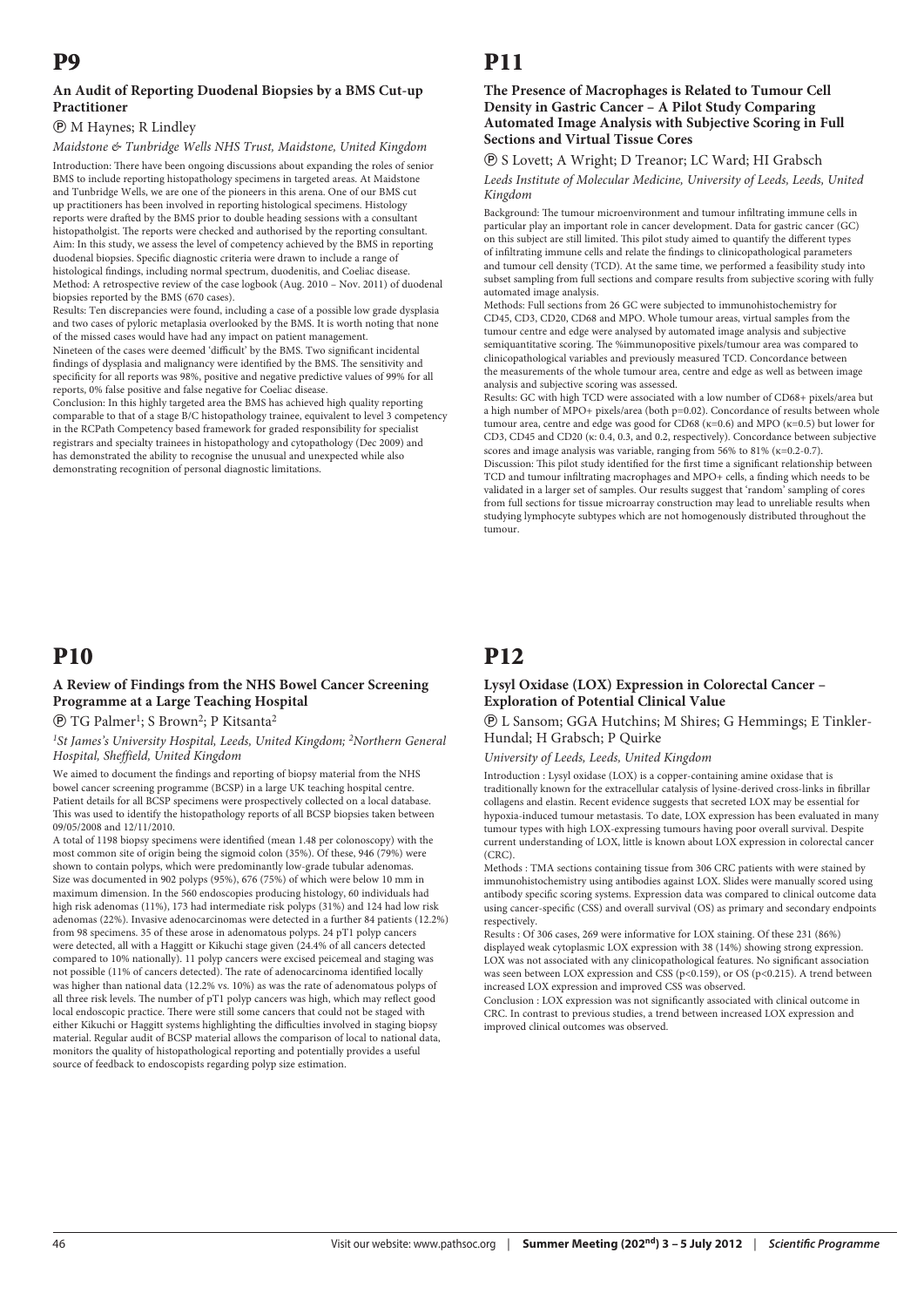#### **Does a Prompt from the Histology Report to Perform Serology to Exclude Coeliac Disease Mean this is Done?**

P K Lloyd; E Byrne; S Nayagam; H Williams; M Walker

*Imperial College NHS Healthcare Trust, London, United Kingdom*

Introduction: Lymphocytic duodenosis (LD) is a histological diagnosis comprising normal duodenal architecture, but an intraepithelial lymphocyte (IELs) count >25/ 100 enterocytes. A diagnosis of coeliac disease (CD) can be made in up to 16% of cases where LD is seen (1). CD serology (antibodies to tissue transglutaminase) should be performed in all cases of LD. The aim of this study was to identify the rate of CD serological investigations following a diagnosis of LD.

Methods: All duodenal biopsies taken at St Marys Hospital, London between March and August 2011 were evaluated. The histological reports for all duodenal biopsies coded as abnormal were reviewed. Serology results were checked in all cases where LD was diagnosed.

Results: 280 duodenal biopsies were performed of which 24 met the criteria for a diagnosis of LD (8.6%). The indication for biopsy was anaemia in 12/24, dyspepsia in  $4/24$ , abdominal pain in 3/24, dysphagia in  $1/24$  and an indication was not indicated in 1/24. Serological testing for CD was carried out prior to or following the diagnosis of LD in 12/24 (50%). In all cases where serology was performed the result was negative. Conclusion: Opportunities to diagnose CD are being missed in 50% of cases. These figures are similar to an audit carried out in the same department in 2009. Treatment of CD has been shown to reduce morbidity and mortality and reduce the cost of medical care (2-3). Therefore it is important that opportunities to diagnose CD are taken and CD serology is performed in all cases of LD. References

1. Aziz I,et al. A prospective study into the aetiology of lymphocytic duodenosis.

Alimentary Pharmacology and Therapeutics 2010; 32: 1392-1397 2. Rubio-Tapia A, et al. Increased prevalence and mortality in undiagnosed coeliac

disease. Gastroenterology 2009; 137: 88-93

3. Long KH, et al. The economics of celiac disease: a population-based study. Alimentary Pharmacology 2010; 32(2): 261-269.

# P14

#### **Analysis of Synchronous Colorectal Cancers**

#### P D Cilia Vincenti; GI Murray

#### *Pathology Department, Aberdeen Royal Infirmary, Aberdeen, United Kingdom*

Synchronous colorectal cancers are relatively uncommon, and in this study we have identified all resected synchronous colorectal adenocarcinomas in a single region over a seven year period from 2005 to 2011. All the pathology in this study has been performed in a single centre and reported according to the Royal College of Pathologists guidelines. The relevant pathological parameters have been extracted from pathology reports, entered in a database and data analysed using SPSS. Out of 1881 patients, 44 patients (2.34%) were identified that harboured synchronous colorectal cancers in their resection specimens. Thirty-eight patients had one synchronous tumour, five patients had two synchronous tumours, and one patient had three synchronous cancers. The mean age of patients was 75.59 as compared to 68.79 overall. Male patients accounted for 59.1% compared to 53.3% overall. 70.6% of tumours occurred in the same region of the colon, whilst 29.4% occurred in different regions. 51% occurred in the proximal colon as compared to 40.9% overall. 39.2% occurred in the distal colon (31.5% overall). 9.8% occurred in the rectum (27.6% overall). 27.5% were T1 tumours (6.7% overall); 33.3% were T2 tumours (13.1% overall); 35.3% were T3 tumours (60% overall); and 3.9% were T4 tumours (20.2% overall). In our population, synchronous cancers are therefore more likely to affect elderly male patients, more likely to be right-sided and more likely to be of low T-stage. Synchronous tumours are more likely to be in the same segment of the bowel as the index cancer.

# **P15**

#### **Primary Malignant Peritoneal Mesothelioma: Case Report and Review of the Literature**

#### $\textcircled{P}$  RT Colling<sup>1</sup>; N Banu<sup>2</sup>; N Bhatt<sup>1</sup>; P Cornes<sup>2</sup>; J Pawade<sup>1</sup> *1University Hospitals Bristol NHS Foundation Trust, Bristol, United Kingdom; 2North Bristol NHS Trust, Bristol, United Kingdom*

We present the case of a 58 year old woman with abdominal distension and a history of total body irradiation for acute lymphoblastic leukaemia. Examination revealed significant ascites and cytological analysis of which showed atypical clusters of mesothelial cells. Computed tomographical imaging revealed diffuse thickening of the peritoneum which was then biopsied. Histology from this showed features of primary malignant peritoneal mesothelioma. There was no history of asbestos exposure in this patient however asbestos analysis on the tumour is in progress. Lack of history of asbestos exposure and positive clinical history of radiation exposure suggests that this is a radiation-induced primary malignant peritoneal mesothelioma. Review of the literature, along with this case, supports radiation exposure as an aetiological factor in peritoneal mesothelioma as is already recognised in mesothelioma of the pleura and pericardium.

# P16

#### **Signet Ring Cell Change in Ischaemic Enteritis: A Potential Diagnostic Pitfall**

#### P S Prendeville; H Ingoldsby; C Gulmann; AM O'Shea

#### *Department of Histopathology, Beaumont Hospital, Dublin, Ireland* Purpose:

Benign signet ring cell change is an important pseudoneoplastic phenomenon that can mimic signet ring cell carcinoma. Within the gastrointestinal tract, such changes have previously been described in association with ischaemia, pseudomembraneous colitis and polyps. The purpose of this study is to examine the frequency of benign signet ring cell change in small intestinal resections performed for ischaemia at our institution and to emphasise their potential as a diagnostic pitfall. Methods:

All small intestinal resections performed for ischaemia in our institution over a five year period (2007-2011) were retrieved following a free text and SNOMED based search of the laboratory computer system and the slides were reviewed. Results:

Forty nine (49) small intestinal resection specimens were identified within the study period. Two (2) of these contained benign signet ring cell change (4.1%). In both cases, the signet ring cells showed mild degenerative atypia. The adjacent mucosa showed ulceration and ischaemic changes. Immunohistochemistry for cytokeratins was positive in the signet ring cells, confirming an epithelial phenotype. Conclusions:

Benign signet ring cell change is an uncommon finding that can be seen in association with ischaemia in the gastrointestinal tract. The signet ring type cells are epithelial in nature and likely represent a degenerative phenomenon related to ischaemia. The superficial location of the cells, the associated histological findings and the clinical context help to exclude signet ring cell carcinoma in a resection specimen, however this may be more difficult in a biopsy. Knowledge of this phenomenon is important to avoid overdiagnosis of malignancy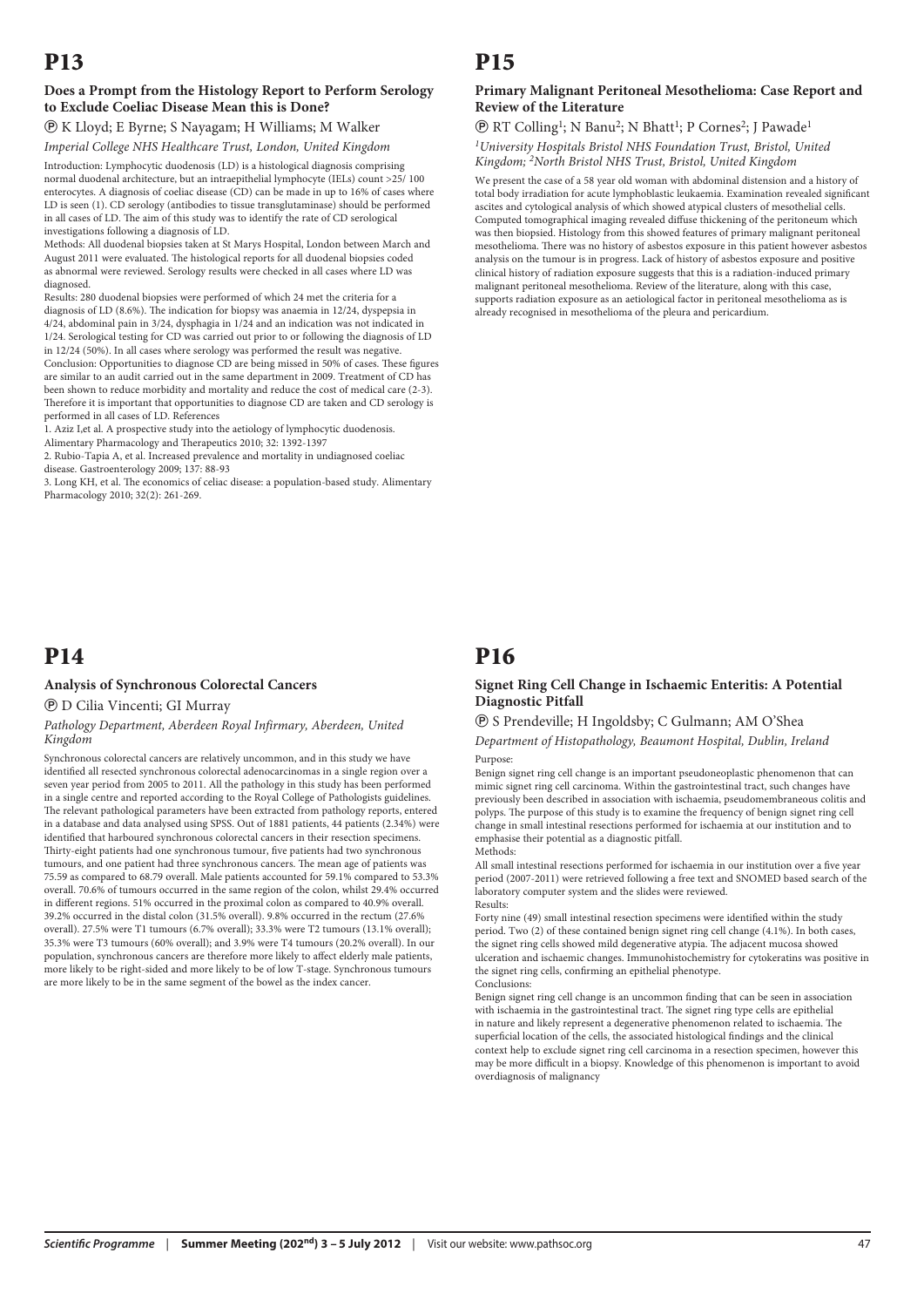#### **Expression of Wilms Tumour Protein (WT1) in Epithelial Salivary Gland Tumours: an Immunohistochemical Investigation**

#### R Leader<sup>1</sup>; R Deol<sup>2</sup>; J Sheard<sup>2</sup>;  $\textcircled{P}$  A Triantafyllou<sup>3</sup>

*1School of Dentistry, University of Liverpool, Liverpool, United Kingdom; 2Cellular Pathology, University Hospitals Aintree, Liverpool, United Kingdom; 3School of Dentistry, University of Liverpool, and Cellular Pathology, University Hospitals Aintree, Liverpool, United Kingdom*

Despite extensive investigation, the subcellular localisation of WT1 is controversial and little attention has been paid to salivary glands. Being morphologically diverse, epithelial salivary tumours would enable exploring WT1 in various histological subtypes/cell phenotypes. This prompted the present investigation.

Paraffin-embedded, surgical specimens from 79 salivary tumours/adjacent glands were investigated by immunohistochemistry using a monoclonal, anti-WT1 antibody (6F-H2, Dako).

Immunostaining was seen in: normal mucous cells (various; gender independent); 14/14 pleomorphic adenomas (PSAs); 6/6 myoepitheliomas; 4/4 basal cell adenomas; 4/4 canalicular adenomas; 0/7 Warthin tumours; 0/1 oncocytoma; 1/6 acinic cell carcinomas (Cas); 6/11 mucoepidemoid Cas; 1/11 adenoid cystic Cas; 11/12 polymorphous lowgrade adenocarcinomas (PLGAs); 1/1 Ca ex PSA; 0/1 salivary duct Ca; and 0/1 clearcell adenocarcinoma. Stained-cell subpopulations up to 90% were not uncommon in benign non-oncocytic tumours. They were considerably lower in malignant tumours; the exception was PLGA where up to 80% of cells were often stained. Staining was weak to intense, usually cytoplasmic (1 adenoid cystic Ca showed nuclear staining) and variously associated with dyscohesive non-luminal cells in benign biphasic tumours, non-descript cells adjacent to stroma in tumours of simple glandular architecture and mucous tumour cells. Luminal secretions were also stained.

While WT1 is often highly expressed in benign non-oncocytic salivary tumours, patterns supporting a continuum rather than distinct entities, most malignant tumours show decreased expression. Expression is usually cytoplasmic and associated with basal/ non-luminal differentiation and, possibly, epithelial-mesenchymal transition. PLGA immunoreactivities may be useful in diagnosis. The significance of immunoreactivities in mucous secretions is speculative.

# P18

#### **Expression of FANCD2 in Epithelial Tumours of Salivary Glands in Man: an Immunohistochemical Investigation**

#### JB Wilson<sup>1</sup>; A Madhavan<sup>2</sup>; JM Risk<sup>1</sup>; **@** A Triantafyllou<sup>3</sup>

*1School of Dentistry and Department of Molecular & Clinical Cancer Medicine, University of Liverpool, Liverpool, United Kingdom; 2School of Dentistry, University of Liverpool, Liverpool, United Kingdom; 3School of Dentistry, University of Liverpool and Cellular Pathology, University Hospitals Aintree, Liverpool, United Kingdom*

The tumourigenic role of the Fanconi anaemia group D2 protein (FANCD2) has drawn much attention. The intracellular localisation of FANCD2 is, however, controversial and has not been investigated in the full range of human tumours, including those of salivary glands. Being morphologically diverse, epithelial salivary tumours provide opportunity for exploring FANCD2 expression in various histological subtypes/cell phenotypes. This prompted the present investigation.

Archival, paraffin-embedded, surgical specimens from 40 epithelial salivary tumours and adjacent normal/inflamed glands were investigated by immunohistochemistry using a polyclonal, anti-FANCD2 antibody (sc-23584P, Santa Cruz).

Immunostaining was seen in ducts/duct-like structures of normal/inflamed glands respectively. In tumours staining varied from weak to strong, was usually cytoplasmic and occasionally polarised to adluminal rims. In total, 3/9 pleomorphic adenomas (PSAs)/ myoepitheliomas; 2/5 basal cell adenomas; 0/2 canalicular adenomas; 3/4 Warthin tumours; 3/5 acinic cell carcinomas (Cas); 3/5 mucoepidemoid Cas; 2/5 adenoid cystic Cas; 1/3 polymorphous low-grade adenocarcinomas; 1/1 Ca ex PSA; and 1/1 clear-cell adenocarcinoma showed FANCD2 immunoreactivity. Stained cell subpopulations ranged between 1-20% in benign tumours and reached 50% in some malignant tumours. Staining was associated with adluminal cells in tumours of biphasic or simple glandular architecture. Serous, mucous or abluminal tumour cells were unstained. 1 acinic cell Ca showed nuclear staining.

FANCD2 was variously expressed in salivary neoplasia, and was mostly cytoplasmic. Increased numbers of immunoreactive cells were seen in malignant tumours; whether this reflects a tumourigenic role of FANCD2 or accumulation of inactivated protein is unknown. Expression was associated with simple luminal/polarised cell phenotypes.

# **P19**

#### **Salivary 'Adenosis': Histology, Histochemistry and Classification**

#### P A Triantafyllou

*School of Dentistry, University of Liverpool, and Cellular Pathology, University Hospitals Aintree, Liverpool, United Kingdom*

This investigation aims to increase understanding of phenotypes in salivary lesions variously reported as adenomatous ductal proliferation (ADP), intercalary duct lesions (IDLs) or cystic sclerosing adenosis (ScA), explore possible relationships and suggest a classification.

Histologically detected ADP, IDLs and ScA in surgical specimens were investigated by means of conventional histochemical and immunohistochemical techniques, valuable in characterising secretory events and cytoskeleton.

1) Two circumscribed, non-encapsulated, parotid lesions (1.4-1.7 mm diameter) associated with Warthin tumour (WT) and sialectasis, showed buds/tubules of simple cells with non-distinctive cytoskeleton and no myofilaments, in variable fibro-elastotic stroma. Non-rigid lumens were preferentially associated with tubules wherein occasional cells showed apical secretory granules containing neutral mucosubstances. 2) Two infiltrative, parotid lesions (each 3.0 mm) associated with WT and pleomorphic adenoma + basal cell adenoma, showed packed, usually bilayered, tubules with rigid lumens and variously expressed S-100 protein. Adluminal, columnar cells showed low molecularweight cytokeratins (CK7, 19) and, often, apical, secretory granules containing neutral mucosubstances. Abluminal cells showed intermediate molecular-weight CKs (5/6, 14) and myofilaments. 3) One infiltrative, palatal lesion (6.3 mm), showed seromucous acini / bilayered tubules, variously surrounded by a layer of myoepithelium, and cords / single files in fibro-elastotic stroma. Parenchymal structures were CK7+, CK19-/+ and S-100 protein +/-, and showed lysosomal activity. Acini showed secretory granules containing mixed, neutral/acidic mucosubstances.

ADP, IDLs and ScA are possibly parts of a continuum, characterised as salivary adenosis, dysplastic in nature. Lesions can be classified according to extent / intricacy of secretion and differentiation of cytoskeleton.

# P20

#### **Desmoplasia in Nodal Metastasis of Oral Squamous Cell Carcinoma: Spatiotemporal Considerations**

#### J Dunn<sup>1</sup>; K Joyce<sup>1</sup>; JM Risk<sup>2</sup>; R Shaw<sup>1</sup>;  $\textcircled{P}$  A Triantafyllou<sup>3</sup>

*1Department of Molecular & Clinical Cancer Medicine, University of Liverpool, Liverpool, United Kingdom; 2School of Dentistry and Department of Molecular & Clinical Cancer Medicine, University of Liverpool, Liverpool, United Kingdom; 3School of Dentistry, University of Liverpool and Cellular Pathology, University Hospitals Aintree, Liverpool, United Kingdom*

Desmoplasia is the development of a tumour-associated extracellular matrix containing glycosaminoglycans and myofibroblasts, resulting in a distinct, newly-formed microenvironment. We have shown that desmoplasia in cervical nodal metastases of oral squamous cell carcinoma (OSCC) contains chondroitin-sulphate glycosaminoglycans and myofibroblasts. We now report on relationships between nodal desmoplasia and the natural history of metastasis.

205 paraffin-embedded pN(+) cervical lymph nodes from 89 OSCC cases were investigated by routine histology for desmoplasia in relation to extracapsular-spread (ECS), size and degeneration of the metastasis. Desmoplasia was recorded as intranodal (associated with tumour away from the nodal capsule) or peripheral (associated with tumour facing nodal capsule/ECS).

Desmoplasia was associated with most conventional metastases (142/181, 78%), but with only 2/24 (8%) micrometastases and was preferentially peripheral (115/142, 80%). Intranodal desmoplasia was often absent (60/144, 42%); when present, it was selectively associated with large metastases (>30% of the nodal section surface, 44/72 nodes) showing cystic change (30/44, 68%, p =0.0004). In small metastases desmoplasia was selectively peripheral (p<0.0001). ECS presented in 54% of nodes and showed significant association with peripheral desmoplasia (p<0.0001).

Early in the natural history of cervical nodal metastasis of OSCC desmoplasia seems selectively associated with a subpopulation of metastatic cells spatially related to ECS; whether this subpopulation is aggressive inherently or after interaction with the desmoplastic/capsular microenvironment is speculative. Later, desmoplasia may be a response to increased microenvironmental pressure related to degeneration of the growing metastatic deposit.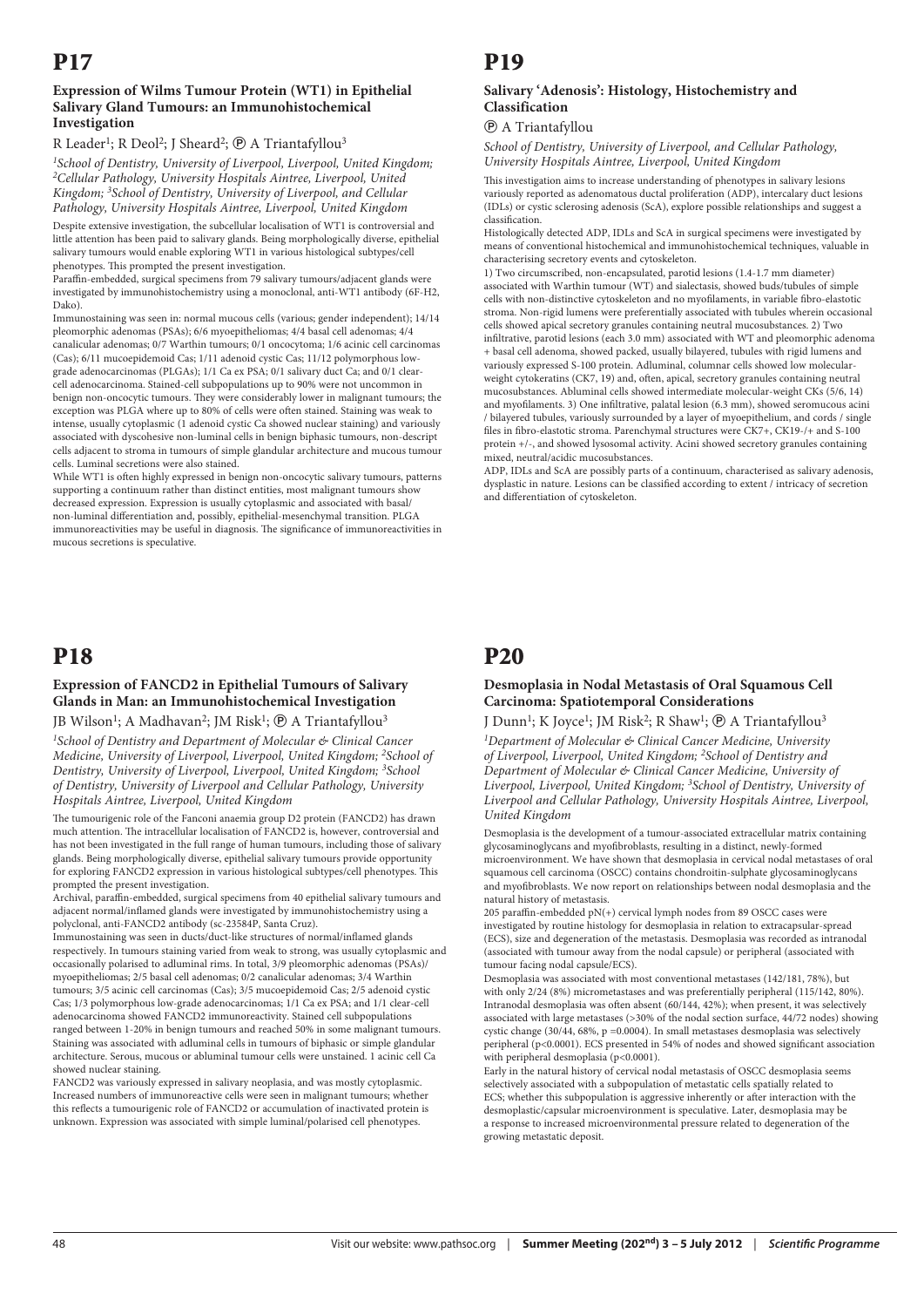**The Effect of XCL1 on Wound Healing in vitro.**

#### P CRC Chatham; S Whawell; KD Hunter; L Bingle; PM Farthing *University of Sheffield, Sheffield, United Kingdom*

The chemokine receptor XCR1 is present on oral epithelial cells and interaction with its ligand XCL1 stimulates the migration and proliferation of oral epithelial cells in vitro. Expression of XCR1 is also increased in vivo at the edge of oral ulcers and together these results suggest it may play a role in wound healing. The aim of this study is to determine whether XCL1 stimulates oral and skin wound healing in vitro.

Methods: The oral H357 and skin HaCat cell lines were grown in vitro, scratched, and incubated in either keratinocyte growth medium (KGM) (positive control), serum free medium (SFM), or SFM +100ng/ml XCL1 (n=3). Immunocytochemistry was used to confirm XCR1 expression. The scratches were photographed over 24 hours, measured (blinded) using image analysis and results expressed as percentage of wound remaining. Results: The oral H357 cells healed significantly faster ( $\stackrel{\sim}{\text{p}}$ <0.01) in KGM than SFM (70.2% +/- 1.93; 77.3% +/-1.14 respectively) at 24 hours but no difference was seen between cells in SFM and SFM+XCL1 (77.3% +/-1.14; 77.2% +/-1.07 respectively). Similarly HaCat cells healed faster (p<0.01) in KGM than SFM (64.2% +/-2.53; 91.4% +/-0.96 respectively) but cells in XCL1/ SFM did not heal faster than in SFM alone (94.4% +/-0.72; 91.4% +/-0.96 respectively). Immunocytochemistry confirmed XCR1 expression by both H357 and HaCat cells.

Conclusions: These results show under the conditions used XCL1 does not stimulate wound healing even though XCR1 is present. This suggests XCR1/XCL1 may not play a role in wound healing but further work is required to confirm these findings and to establish a role for the expression of XCR1 by epithelial cells. This project was supported by a Pathological Society Intercalated Degree Award.

# **P23**

# **Polymorphous Low Grade Adenocarcinoma Arising in a Pleomorphic Adenoma of the Parotid Gland: A Case Report**

## $\textcircled{P}$  V Willis<sup>1</sup>; K Allan<sup>1</sup>; P Speight<sup>2</sup>

*1Royal Sussex County Hospital, Brighton, United Kingdom; 2School of Clinical Dentistry, University of Sheffield, Sheffield, United Kingdom*

We present the case of a 64 year old gentleman presenting with long standing enlargement of the right parotid gland together with recent facial nerve palsy. Clinical examination had identified a firm, partially fixed mass. A subsequent MRI scan showed no significant change when compared to the MRI performed several years previously, and the appearances were felt to be consistent with a pleomorphic adenoma. Core biopsy histology revealed features of a salivary gland neoplasm, but not typical for a pleomorphic adenoma. In view of this and the clinical findings, total parotidectomy was performed. Histological assessment of the mass showed a lesion displaying marked morphological diversity as well as cytological uniformity. Importantly, infiltrative margins were noted at the periphery. In addition, features of a benign mixed tumour were evident in the background.

Overall this lesion had features of a carcinoma arising in a pleomorphic adenoma with a predominant pattern of polymorphous low grade adenocarcinoma (PLGA). PLGA is a well described entity occurring mainly in the minor salivary glands. It may rarely be seen in the major salivary glands where it is often associated with pleomorphic adenoma, as illustrated in this case. It can present a diagnostic challenge due to its architectural variability and close resemblance to other salivary gland tumours. This case also highlights the importance of clinicopathological correlation as well as widespread sampling and careful examination of the entire specimen.

# P22

#### **The Role of HOXD10 in the Development of Head and Neck Squamous Cell Carcinoma**

#### F Hakami; DW Lambert; PJ Woll; @ KD Hunter

*University of Sheffield, Sheffield, United Kingdom*

Background: Head and neck squamous cell cancer (HNSCC) ranks as the sixth most common cancer worldwide. Genetic alterations in these cancers are highly variable and are to some extent correlated with the site and stage of the cancer. Microarray analysis of HNSCC compared with normal mucosa revealed changes in the expression of a number of HOX genes, particularly HOXD10. HOXD10 expression found to be abnormal in some cancers and interacts with different molecules important for cell migration and adhesion. Materials and methods: Expression of HOXD10 and putative targets was assessed by qPCR. Immunohistochemistry (IHC) and Western Blotting (WB) were used to detect HOXD10 protein in normal and cancer tissues and cell lines. In-silico analysis was used to identify putative targets of HOXD10. The HOXD10 coding region was cloned and transfected into low-HOXD10 expressing cancer cells while siRNA was used to knock it down in high-HOXD10 expressing cells. The resultant phenotype was assessed by MTS proliferation assay, modified transwell migration assay and fibronectin adhesion assay. Results: Assessment of HOXD10 expression by qPCR showed low expression in normal cells; low to variable in dysplastic cells; high in most primary tumours; but very low in cells derived from lymph node metastases. HOXD10 protein was expressed abundantly in tumour tissues compared to normal tissues (p<0.05). Transfection of HOXD10 into naturally low-expressing cells showed an increase in their proliferation and adhesion (p<0.05). Silencing of HOXD10 in naturally high-expressing cells found to affect their proliferation and adhesion. The pattern expression of miR-7, miR125b and IGFBP3 showed a correlation with HOXD10 level in a panel of cell lines.

Conclusion: The results suggest that the high expression of HOXD10 might be important in allowing primary tumours to grow and metastasize. The significance of low expression in some cancers is unknown.

# P24

#### **Detection of Oncogenic Human Papillomavirus in Nasopharyngeal Carcinoma**

#### P L Pertl1; D Devlin1; A Stokes1; Y Suh2; M Robinson3; S Thavaraj<sup>1</sup>

#### *1King's College London, London, United Kingdom; 2Guy's & St. Thomas' NHS Foundation Trust, London, United Kingdom; 3Newcastle University, Newcastle, United Kingdom*

Nasopharyngeal carcinoma (NPC) accounts for 0.6% of all cancers worldwide with the highest prevalence in South East Asia, Southern China and Northern Africa. The disease is uncommon in Europe with an annual incidence of less than 1 per 100,000, which is due to differences in aetiological and genetic factors. Although the Epstein-Barr virus (EBV) is a well known causative agent in NPC, recent reports have implicated oncogenic Human Papillomavirus (HPV) in a subgroup of these tumours. The recent striking rise of oropharyngeal carcinoma has been attributed to HPV, but the incidence of the virus in NPC is unknown. The aim of this study was to determine the incidence of oncogenic HPV in NPC from tissue archives of two large head and neck cancer centres. Samples were available for fifty-nine patients with clinically validated NPC. The detection of highrisk HPV was carried out by screening all cases for p16 using immunohistochemistry, a sensitive surrogate marker for high-risk HPV oncoprotein expression. All cases with p16 over-expression were then examined by high-risk HPV DNA in-situ hybridisation. Ten cases (10/59, 17%) showed concurrent over-expression of p16 and evidence of high-risk HPV DNA by in-situ hybridisation. Of these 10 cases, 8 occurred in Caucasians and 2 in Blacks. Histologically, there were two conventional keratinising squamous cell carcinoma (SCCs) and eight non-keratinising carcinomas (7 differentiated and 1 undifferentiated). Only one HPV positive case showed co-infection with EBV. The results of this study show that HPV is associated with a subgroup of NPCs. This study also suggests that HPVrelated NPC is more likely to occur in the Caucasian population and that the majority are negative for EBV. Larger cohort studies are necessary to validate this data and to determine whether HPV status influences clinical outcome.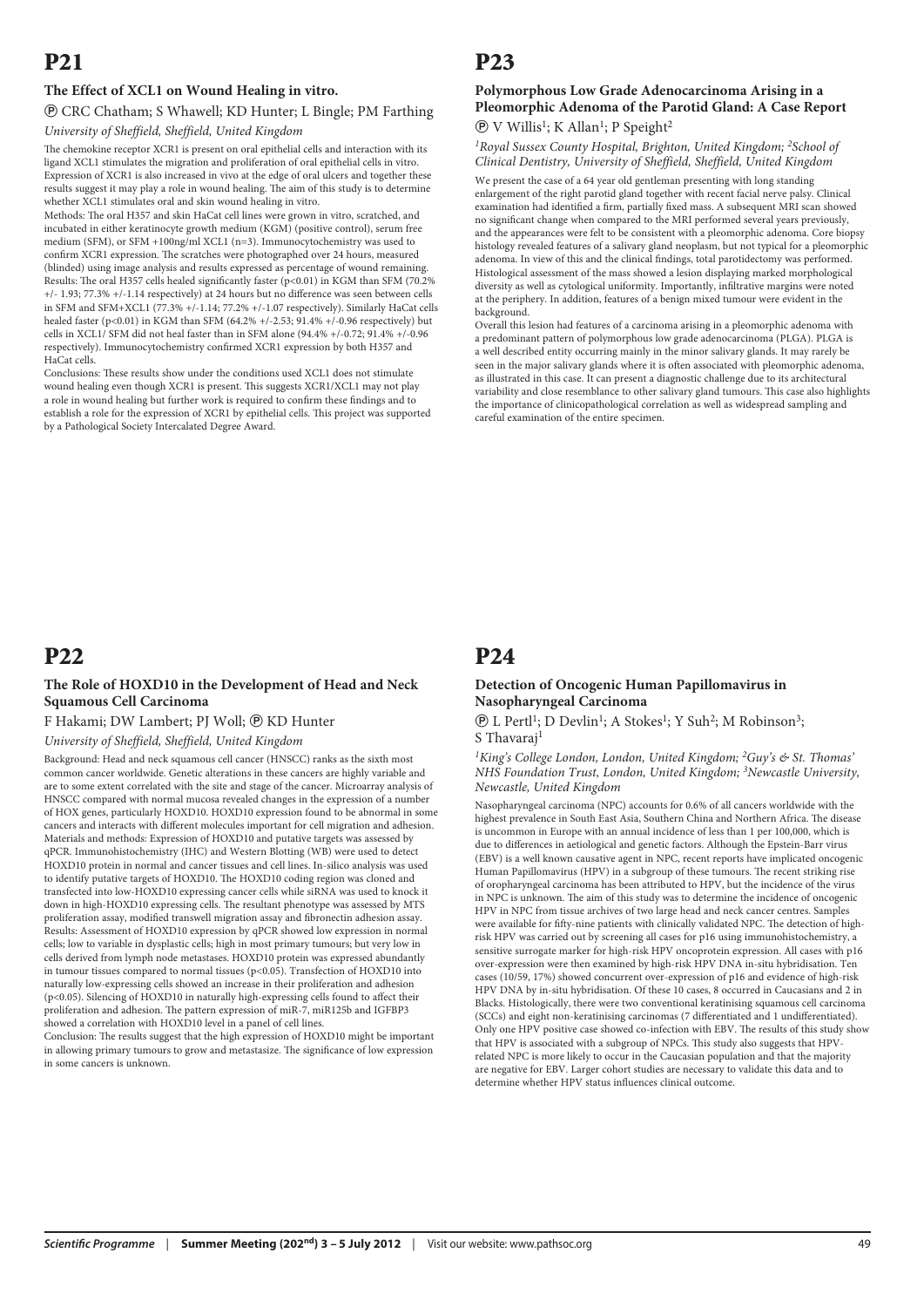*This abstract has been withdrawn.*

#### **Allografts, Immunosupression and Autophagy: A Conspiracy to Fibrose?**

#### P JG Brain; E Thompson; AD Burt; JA Kirby

#### *Newcastle University, Newcastle upon Tyne, United Kingdom*

Classic chronic ductopaenic rejection has all but disappeared from clinical practice in the last 20 years. There has also been a decline in the incidence of acute rejection, but with the emergence of other pathologies, notably chronic rejection in the absence of ductopaenia. While this can be viewed as a triumph there is little information on the optimum protocols for immunosupression in liver allograft recipients. Evidence points to patients with recurrent HCV, classed as tolerant and receiving rapamycin having worse outcomes, with increased graft fibrosis. HCV and rapamycin are both known to effect the cellular process of autophagy; which has been shown to prevent cell death due to acetaminophen toxicity and the prevention of senescence in biliary epithelial cells (BEC). To establish whether early features of senescence were present in acute rejection, 35 biopsies of orthotopic liver allografts with biopsy proven acute cellular rejection were analysed by immunohistochemistry. There was significant correlation between the senescence marker p21WAF1/Cip and the BANFF grade (p=0.034). Application of oxidative stress to BEC in vitro showed a similar upregulation in p21 (p<0.01) with adoption of a senescent morphology. PCR and immunofluorescence analysis of BEC showed static TGF-β1 and increased TGF-β2 expression, confirmed by ELISA (P =0.001). Oxidative stress, FK506 and Rapamycin revealed increased levels of autophagy (p<0.05). Rapamycin and oxidative stress, but not FK506, increased β6 integrin levels on BEC. Pharmacological inhibition of TGF-βR or autophagy; or peptide blockade of β6 integrin activity prevented in vitro TGF-β activity.

These findings indicate that pleiotropic effects of immunosuppressive agents may play a key role in determining graft outcome. The ability of rapamycin to induce integrin dependent TGF-β signalling may explain its relationship to graft fibrosis.

# P26

#### **Targeted Inhibition of Tissue Factor Suppresses Hepatic Fibrosis in Carbon Tetrachloride Treated Mice**

G Petts<sup>1</sup>; A Dhar<sup>1</sup>; H Kudo<sup>1</sup>; F Sadiq<sup>2</sup>; QM Anstee<sup>3</sup>; Y Kallis<sup>2</sup>; A Dorling<sup>4</sup>; M Thursz<sup>1</sup>; **(** $\Theta$  RD Goldin<sup>1</sup>

*1Imperial College Healthcare NHS Trust, London, United Kingdom; 2Imperial College London, London, United Kingdom; 3Newcastle University, Newcastle-Upon-Tyne, United Kingdom; 4Kings College London, London, United Kingdom*

Background: Recent evidence suggests a role for the coagulation cascade in promoting liver fibrosis. However, the cellular basis for this relationship is unclear. To explore this relationship we employed two unique transgenic mice strains expressing membrane– tethered tissue factor pathway inhibitor (TFPI) fusion protein driven by a CD31 or an alpha-Smooth Muscle Actin (αSMA) promoter.

Purpose of Study: To evaluate the impact of the targeted inhibition of tissue factor (TF) on effector cells of liver fibrosis in murine hepatic fibrosis induced by CCl4. Methods: Liver fibrosis was induced in CD31-TFPI, αSMA-TFPI and control mice with 4 weeks carbon tetrachloride administered by intraperitoneal injection. Animals were culled and livers extracted for histological and biochemical analysis. Fibrosis was scored using a four point semi-quantitative system and quantified by digital image analysis to determine percentage area of fibrosis. Immunohistochemistry to determine αSMA expression, a

marker of hepatic stellate cell activation was performed and the mean number of activated stellate cells was quantified per high power field.

Summary of Results: The percentage area of fibrosis was significantly less in αSMA-TFPI (2.29+/-1.78) in comparison to control mice (3.66+/-1.52, p=0.02). In CD31-TFPI transgenic mice there was a decrease in fibrosis (2.57+/-3.91) in comparison with control mice (p=0.10). Semiquantitative fibrosis scoring confirmed this.

Both transgenic strains demonstrated a significantly reduced mean number of αSMA stellate cells per high power field in comparison to control mice.

Conclusions: αSMA and CD31 targeted inhibition of TF significantly reduces liver fibrosis and stellate cell activation in a murine carbon tetrachloride model. The data supports the use of this novel murine model as a tool for investigating the cellular biology of the role of coagulation in liver fibrogenesis.

# P28

#### **The Prognostic Value of Skp2 Expression in Egyptian Diffuse Large B-Cell Lymphoma**

AG Abdou;  $\circledR$  NY Asaad; MM Abd El-Wahed; RM Samaka; MS Gad Allah

*Pathology Department, Faculty of Medicine, Shebeen El Kom Menoufyia, Egypt*

Diffuse large B-cell lymphoma (DLBCL) is the most common lymphoma worldwide. Both morphologically and prognostically, it represents a disease of a diverse spectrum.

S-phase kinase-associated protein 2 (Skp2) is a member of mammalian F-box proteins, which displays S-phase-promoting function through ubiquitin-mediated proteolysis of the cyclindependent kinase inhibitor, p27.

The aim of this study is to evaluate the prognostic value of Skp2 in DLBCL (70 cases) by immunohistochemical staining technique, and its correlation with the clinicopathological features and survival.

Five (25%) control cases (reactive follicular hyperplasia) showed high Skp2 expression compared with 52.9% of DLBCL using 10% as a cutoff point with a significant difference (P=0.04). Skp2 was seen staining the large cells in proliferating germinal centres of the control group. High Skp2 expression in DLBCL was associated with several progressive parameters, such as advanced stage (P=0.036), involvement of more than one extranodal site (P=0.05), and high proliferation (P=0.0001). It was also significantly associated with the presence (P=0.007) and extent (P=0.002) of necrosis and inversely correlated with p27 expression (P=0.0001).

From this study, Skp2 expression in DLBCL identified subset of cases characterized by aggressive features such as advanced stage, increased number of extranodal sites, high proliferation, and shorter survival time. The association of Skp2 with necrosis may be a reflection of its ability in promoting proliferative tumour capacity.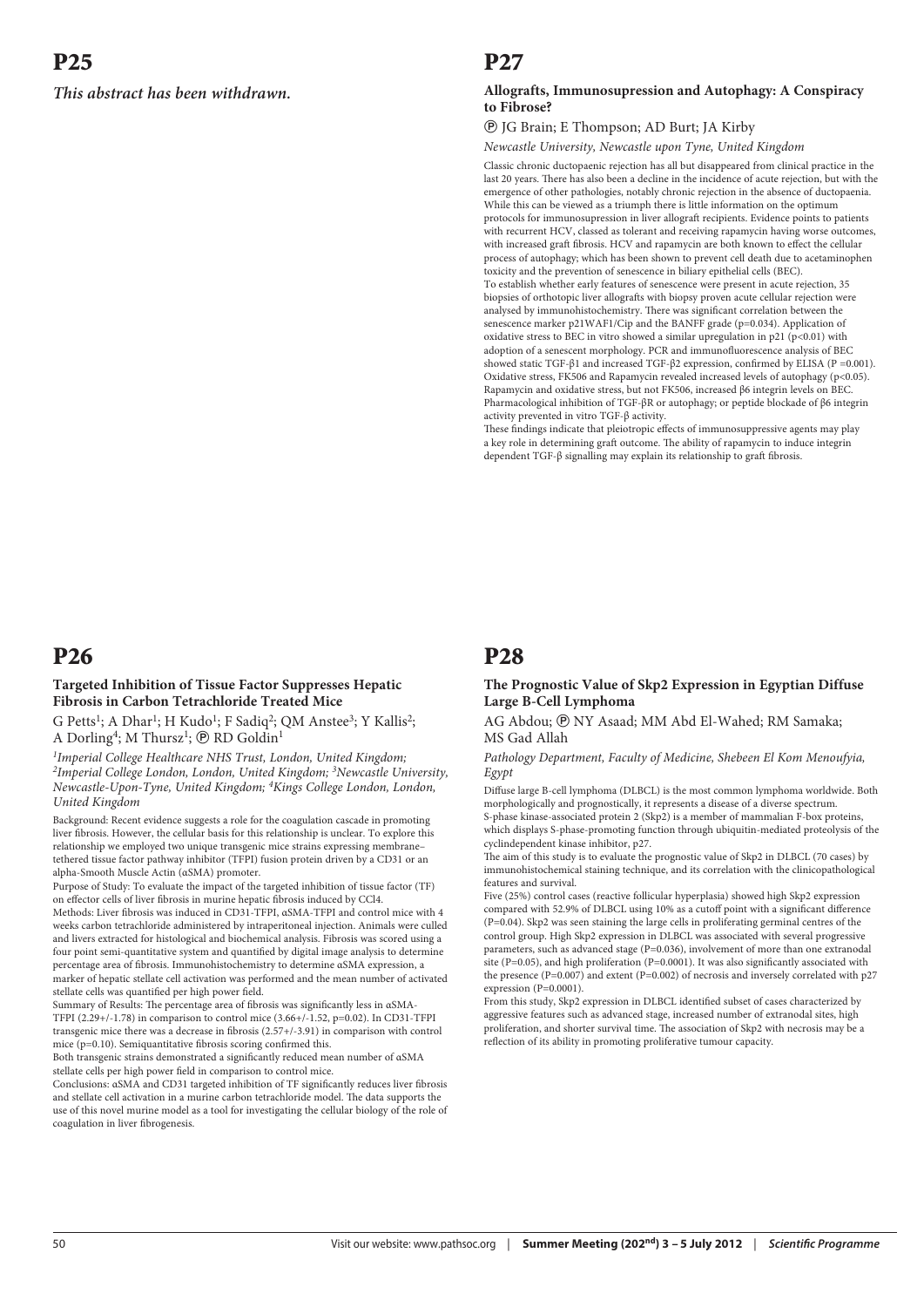#### **Cerebral Involvement in Cutaneous T-Cell Lymphoma – a Case Report**

 $\textcircled{P}$  L Adamczyk<sup>1</sup>; N Rooney<sup>1</sup>; J Sutak<sup>1</sup>; K Kurian<sup>2</sup>; C Price<sup>3</sup>; J Oxley<sup>4</sup>

*1Department of Cellular Pathology, Southmead Hospital, Bristol, United Kingdom; 2Department of Neuropathology, Frenchay Hospital, Bristol, United Kingdom; 3Clinical Oncology, University Hosptals Bristol Trust, Bristol, United Kingdom; 4Department of Cellular Pathology, Bristol, United Kingdom*

We present a case of a 49-year old female with a known diagnosis of mycosis fungoides(MF) for 10 years. Skin biopsy in 2003 showed a folliculotropic MF with a classical phenotype of CD4 positive T cells. In January 2012 the patient developed variable right sided hemiparesis, headaches and seizures. Cranial computer tomography scan revealed a left frontal lesion, with additional signal changes on magnetic resonance imaging in the right periinsular, peritrigonal and left temporal regions. Peripheral enhancement with contrast suggested an inflammatory change. A stereotactic biopsy of the left frontal lesion was performed, the histology of which revealed a population of discohesive, pleomorphic cells with accompanying macrophages and mature perivascular lymphocytes. The abnormal cells were CD2, CD3, CD8 positive but unlike the cutaneous disease were now CD4 negative. Additionally some cells also expressed CD30. PCR using Biomed 2 primers from the two sites confirmed an identical monoclonal rearrangement. The tumour was negative for EBV, CMV and HHV-8. This strongly suggested systemic, cerebral involvement of a cutaneous T-cell lymphoma.

DISCUSSION: Mycosis fungoides is the most common of cutaneous T-cell lymphomas with incidence of 4 cases per million population. Cental nervous system involvement is rare and usually follows infiltration of other organs. The above patient's cutaneous disease did not show evidence of progression or transformation at the time of neurological symptoms. A change in tumour cell phenotype from CD4 to CD8, as is the case, is rare but has been documented in literature.

# **P30**

*This abstract has been withdrawn.*

#### **Audit of Lymphoma Reporting in a Regional Referral Centre**

J Van der Walt;  $\overline{\mathcal{P}}$  E Nissanka-Jayasuriya

*St. Thomas' Hospital, London, United Kingdom*

We retrospectively audited 126 lymphoma cases reported in a regional haematopathology referral centre in one year. The aim was to standardise the criteria for referral request forms, assess turnaround time (TAT) for local and referral cases and reporting against the RCPath national minimum dataset. The request forms and the slides were reviewed by a consultant haematopathologist and a trainee and 6 cases were re-reviewed by a second haematopathologist. The average TAT for all cases was 6 days from receipt but 14 days for referral cases from biopsy date. 36% of cases had the surgeon's details and only 12% had the oncologist/radiologist's details. The other demographic data were recorded in 100% of request forms. 90% of request forms specified the site, but the size of the lesion was only stated in 38%. Almost all the referral cases did not provide this information. All the cases were reported according to the standard dataset following WHO terminology and appropriate immunohistochemical studies. 55 cases used cytogenetics as an aid to final diagnosis. One case was revised from nodular sclerosis to mixed cellularity Hodgkin Lymphoma.

The lack of clinical information resulted in an incomplete report dataset. A new referral form is planned to improve data capture.

# P32

#### **Interleukin-1 Regulates Chemokine Expression in the Human Intervertebral Disc**

P KLE Phillips1; N Chiverton2; A Cole2; A Michael2; L Breakwell2; G Haddock<sup>3</sup>; RAD Bunning<sup>3</sup>; AK Cross<sup>3</sup>; CL Le Maitre<sup>3</sup>

*1BMRC, Sheffield Hallam University, Sheffield, United Kingdom; 2Sheffield Teaching Hospitals NHS Foundation Trust, Sheffield, United Kingdom; 3Sheffield Hallam University, Sheffield, United Kingdom*

Within the intervertebral disc (IVD) Interleukin-1 (IL-1) has been shown to regulate cellular processes associated with IVD degeneration; including up-regulation of extracellular matrix (ECM) degrading enzymes and down-regulation of synthesis of ECM constituents. Here we investigated the hypothesis that IL-1 also regulates the expression of chemokines in the central Nucleus Pulposus (NP) region of the IVD.

qRT-PCR was used to determine the effects of IL-1 treatment on mRNA expression of the chemokines, CXCL8, CCL2, CCL3, CCL7 and IL-16 in primary human NP cells. Constitutive expression of the chemokines, CXCL8, CCL2 and CCL7 was observed

alongside a dose-dependent up-regulation in response to IL-1 treatment (P=<0.05). CCL3 was not constitutively expressed by primary human NP cells however expression was induced in response to IL-1 treatment (P=<0.05). Constitutive expression of IL-16 and a dose-dependent down-regulation in response to IL-1 treatment  $(P=<0.05)$  was observed in cells derived from non-degenerate IVDs however, IL-16 expression was not observed in any cells derived from degenerate IVDs.

This study demonstrates the regulatory potential of IL-1 on chemokine expression by native IVD cells. Our findings suggest that IL-1 might be a key in vivo regulator of chemokine expression and that the response of NP cells to IL-1 treatment is altered in cells derived from degenerate IVDs compared to those from non-degenerate IVDs.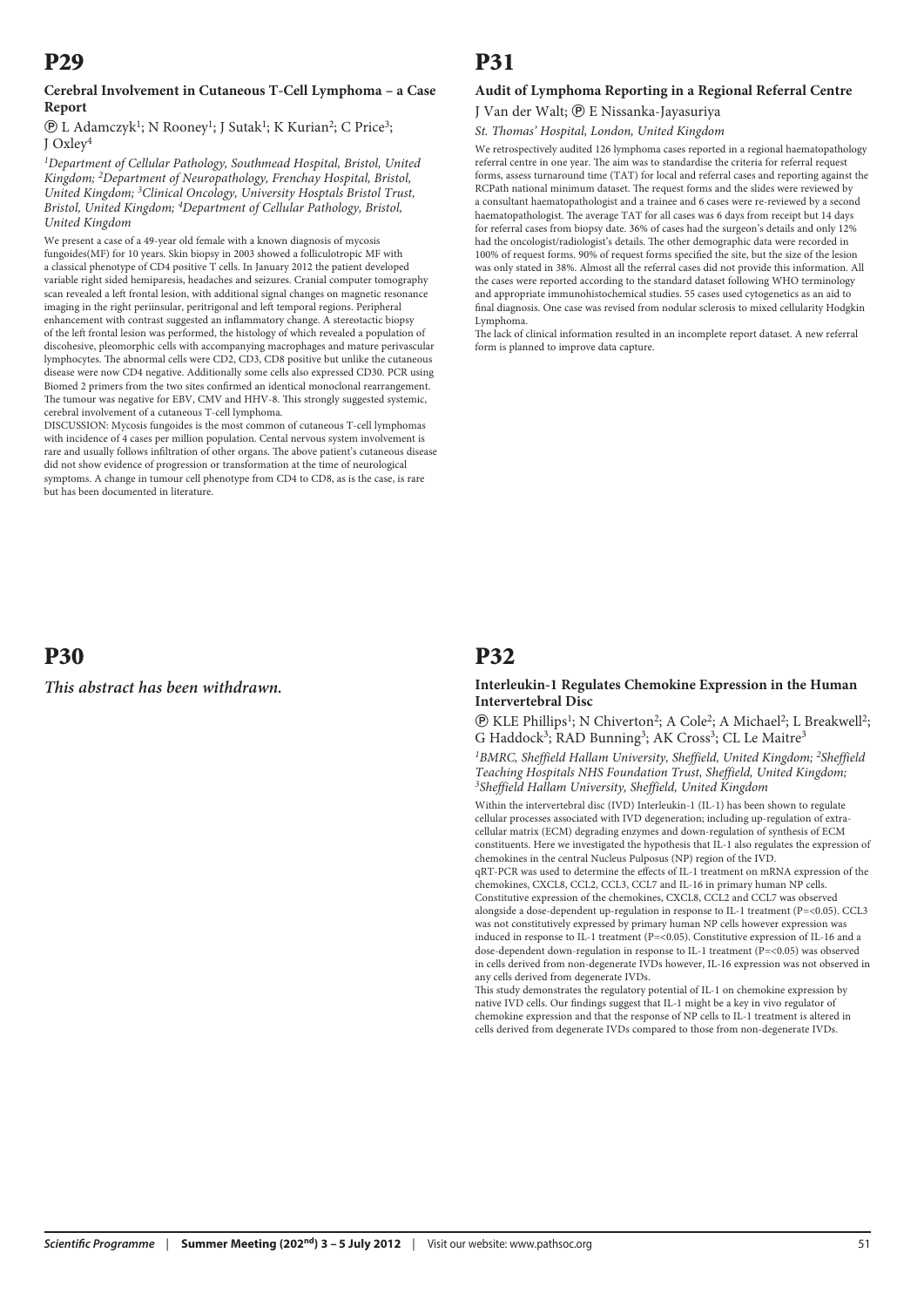#### **Chemokines and their Receptors in the Human Intervertebral Disc**

P KLE Phillips1; N Chiverton2; A Cole2; A Michael2; L Breakwell2; G Haddock<sup>1</sup>; RAD Bunning<sup>1</sup>; AK Cross<sup>1</sup>; CL Le Maitre<sup>1</sup> *1Sheffield Hallam University, Sheffield, United Kingdom; 2Sheffield Teaching Hospitals NHS Foundation Trust, Sheffield, United Kingdom*

Chemokines are chemo-attractant cytokines that primarily function to induce the selective directional movement of cells, particularly towards sites of inflammation or infection. Intervertebral disc (IVD) degeneration is a non-inflammatory arthropathy and the IVD is an avascular structure. As such, native IVD cells are the only population found there, except following prolapse where infiltration of leukocytes can occur. Here we investigated whether native Nucleus Pulposus (NP) cells are both the producers and the targets of chemokines within the IVD to explore the hypothesis that chemokines are integral in the maintenance of IVD homeostasis.

Immunohistochemistry was used to confirm and localise production of the chemokines; CXCL8, CCL2, CCL3, CCL4, CCL7 and IL-16, and the chemokine receptors; CXCR1, CXCR2, CCR1 and CD4 to the native cells in the central NP region of 30 human IVDs, from non-degenerate and degenerate study groups. Chemokine expression levels and the grade of IVD degeneration were determined for each tissue sample.

Production of CXCL8, CCL2, CCL3, CCL4, CCL7 and IL-16 was localised to the NP cells. The expression of certain chemokines, including CXCL8 and CCL2 was seen to correlate positively with the grade of degeneration in tissue samples (P=<0.05). Production of CXCR1, CXCR2, CCR1 and CD4 was also localised to the NP cells.

This study demonstrates, for the first time, production of certain chemokines and chemokine receptors in the human IVD. Our findings suggest that an autocrine or paracrine signalling mechanism may exist to regulate cellular processes or to traffic NP cells around the IVD, potentially to sites requiring tissue remodelling or repair.

# P35

#### **An Audit to Determine the Optimum Cutting Distance Between Levels on Skin Punch Biopsies**

#### P JC Walker; SAM Mangalika

*The Royal Wolverhampton Hospitals NHS Trust, Wolverhampton, United Kingdom*

#### Introduction:

In our department skin punch biopsies routinely have three sections cut, and further levels and special stains are requested by the reporting pathologist when appropriate. There was no standard cutting distance between levels until August 2011 when this was standardised to 50 microns. After this change it was felt that more of the punch biopsies were requiring extra levels in addition to those done routinely, leading to an increased workload. The purpose of this audit was to determine if more levels were being requested and, as the Royal College has not issued specific guidelines for the cutting distance between levels, to determine the optimum cutting distance in our department. Method:

Two audit periods were identified for comparison; the three month period prior to the standardisation of the cutting distance and the three months following the change. A retrospective computer based search for all cases coded "SKX" identified 103 cases in the first group and 118 in the second group. The number of cases which had extra levels requested was compared between the two groups. Results:

Extra levels were requested on 30/103 (29.1%) of the cases in the baseline group and 48/118 (40.7%) of the cases received after the standardisation of the cutting distance. **Conclusion** 

The standardisation of the cutting distance led to an increase in the number of extra levels requested, thereby increasing the workload in the laboratory and adding a delay to the turnaround time. These results were discussed at a departmental meeting and it was decided that the cutting distance should be increased to 100 microns and it was hypothesised that most of the additional levels were being requested on inflammatory skins. A re-audit is ongoing, the results of which will be available for presentation.

# P34

#### **CXCL1, CXCL2 and CXCL3 in the Pathogenesis of Intervertebral Disc Degeneration**

P ACB Estêvão1; KLE Phillips1; N Chiverton2; A Cole2; A Michael<sup>2</sup>; L Breakwell<sup>2</sup>; AK Cross<sup>1</sup>; CL Le Maitre<sup>1</sup>

*1Sheffield Hallam University, Sheffield, United Kingdom; 2Sheffield Teaching Hospitals NHS Foundation Trust, Sheffield, United Kingdom*

The roles of chemokines within the avascular structure of the intervertebral disc (IVD) remain to be elucidated. It is known that certain chemokines, and pro-inflammatory cytokines, are produced by native IVD cells. Here we investigated the hypothesis that the chemokines, CXCL1, CXCL2 and CXCL3 are produced within the human IVD and are integral in the pathogenesis of IVD degeneration.

Immunohistochemistry was used to confirm and localise CXCL1, CXCL2 and CXCL3 production to the native cells in the central Nucleus Pulposus (NP) region of the human IVD and to relate expression levels with the characteristic features of IVD degeneration. Further, qRT-PCR was used to determine the effects of pro-inflammatory cytokines, Interleukin-1, Tumour Necrosis Factor and Interleukin-6, on mRNA expression levels of CXCL1, CXCL2 and CXCL3 in cultured primary human NP cells.

Production of CXCL1, CXCL2 and CXCL3 was observed within the human IVD and was seen to correlate, in some instances, with the characteristic features of IVD degeneration. Pro-inflammatory cytokines were seen to regulate mRNA expression of CXCL1, CXCL2 and CXCL3.

This study demonstrates, for the first time, mRNA expression and protein production of the chemokines, CXCL1, CXCL2 and CXCL3 in the human IVD. Our findings suggest that their expression may be regulated by pro-inflammatory cytokines within the IVD. This suggests a role for these chemokines in IVD cell biology and potentially the pathogenesis of IVD degeneration.

# P36

#### **When Histology is not Needed. A Case of Cutaneous Dermatobium Hominis Larval Infection.**

 $\textcircled{P}$  M Varghese,<sup>1</sup>; SK Suvarna<sup>2</sup>

#### *1Barnsley Hospital, Barnsley, United Kingdom; 2Northern General Hospital, Sheffield, United Kingdom*

In the era of concern regarding case turnarounds, the rapid and brief description of a sample, followed by tissue processing may on occasion be the wrong approach. This case report of a larva, from a cutaneous Myiasis case, did not proceed to histology. Rather, time was taken to fully consider the macroscopy with magnification (hand lens) followed by digital photography. These allowed comparison against text and web resources, allowing the diagnosis of Dermatobium hominis infection. In addition, the images were sent to experts in tropical medicine, who were able to support the interpretation made. The key points from this case were confirming the traditional value of appropriate macroscopy, with enhanced consideration of the features of the case, without recourse to histology. Had the routine processing occurred, then diagnosis might have been more difficult. The approach also has the advantage that the sample is still available as a teaching aid!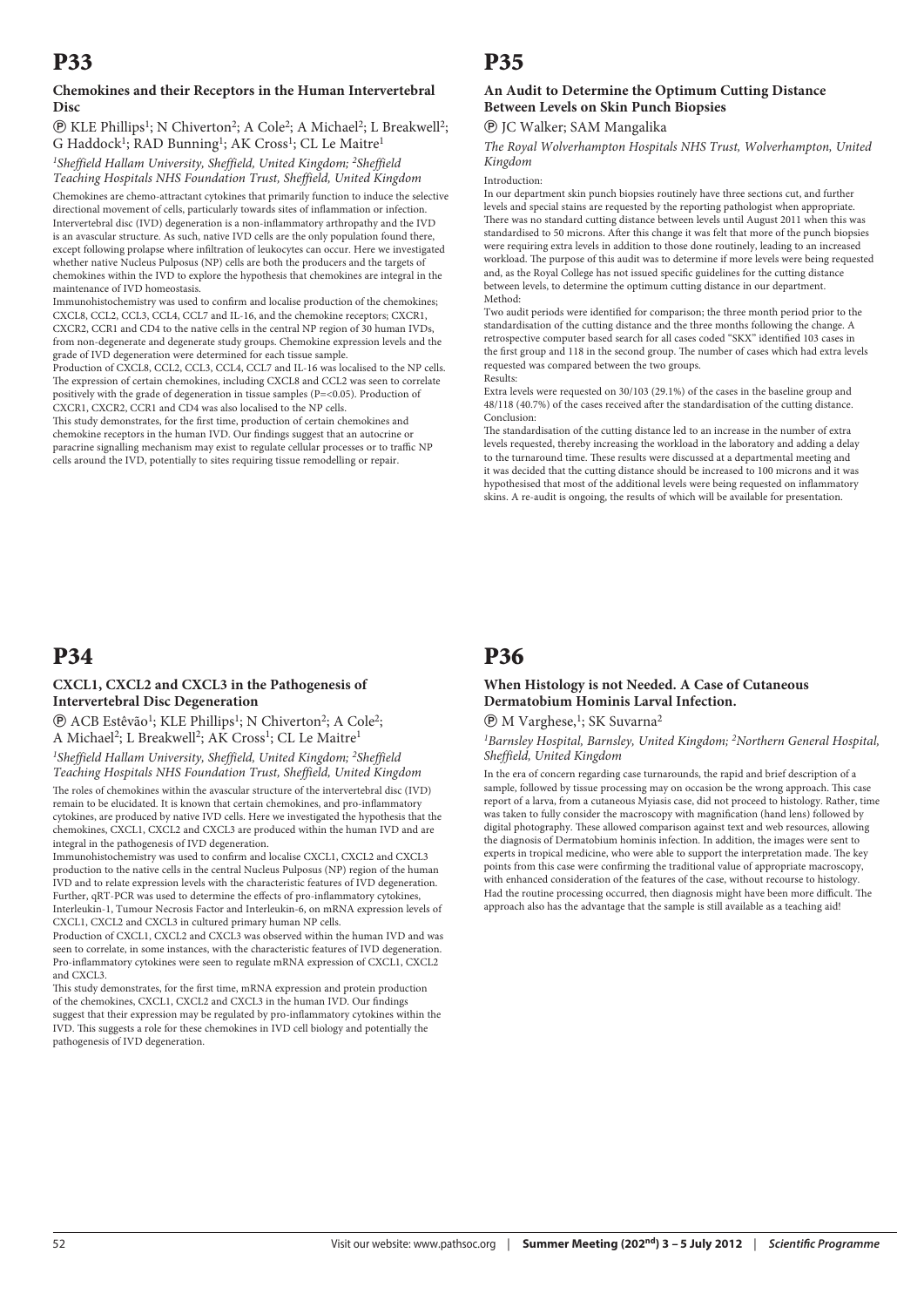#### **The Risk of Malignant Skin Tumours in Renal Transplant Recipients in London and Brighton**

 $\textcircled{P}$  C Roche<sup>1</sup>; J Dobson<sup>1</sup>; M Quante<sup>2</sup>; J Chow<sup>1</sup>

*1St George's, University of London, London, United Kingdom; 2Royal Sussex County Hospital, Brighton, United Kingdom*

Purpose of the study: To assess the risk of malignant skin tumours in immunosuppressed renal transplant recipients in London and Brighton. Transplant recipients require immunosuppressive therapy to prevent graft rejection which conveys an increased risk of malignancy, especially skin tumours. For kidney recipients prevalence of skin tumours at 10 years followup ranges from 10% - 40% depending on UV light exposure. From 1995- 2007 in the UK, mean annual incidence post-transplant has been found to be 11% with prevalences ranging from 14-22%. NICE introduced guidelines to improve outcomes for skin cancer in 2006 and there is a need for recent data and data for the South-East region. Methods: The pathology records were reviewed for 514 immunosuppressed patients who received a kidney transplant at our hospital between 1995-2008. Details of all skin tumours were recorded and analysed.

Summary of results: 44 (8.6%) of 514 patients developed at least one skin tumour. 33 (10%) males and 11 (6%) females developed a tumour, OR 1.7 ( $p = 0.11$ ). 195 tumours were found, of which 50.8% were squamous cell carcinomas, 44.6% were basal cell carcinomas and 4.6% were malignant melanomas, BCC:SCC ratio = 1:1.13. The mean time to first tumour was 5.3yrs. The mean no. of tumours per patient was 4.4 with a mean interval of 1yr between occurrences.

Conclusions: Immunosuppressed patients in our cohort had an 8.6% risk of developing a skin tumour. Kidney transplant recipients in South East England today appear to have a slightly lower risk of skin tumours than expected from the evidence prior to 2007. As expected from the literature, the M:F and BCC:SCC ratios were narrowed compared to the normal population. The findings of this study add to the body of evidence which is increasingly important as more transplant surgery is done in this country.

This study would not have been possible without a Pathsoc bursary which was gratefully received.

# P38

#### **Sclerosing Encapsulating Peritonitis and Hepatic Cirrhosis P** SPR Beavers<sup>1</sup>; PJ Gallagher<sup>2</sup>

*1Department of Cellular Pathology, Southmead Hospital, Bristol, United Kingdom; 2Bristol University, Bristol, United Kingdom*

Sclerosing encapsulating peritonitis is an unusual inflammatory and fibrosing process, which is associated with long term peritoneal dialysis, intraperitoneal chemotherapy and rarely, with hepatic cirrhosis. The main characteristic is of complete or partial encapsulation of the small bowel in a thick fibrotic membrane, an appearance that has been likened to a cocoon. The reported symptoms include episodes of abdominal pain, and nausea and vomiting with associated weight loss. This may progress to acute small bowel obstruction.

A 58 year-old male, presented as an emergency, having previously collapsed at his home address. He was known to have a past history of high alcohol intake causing liver cirrhosis and ascites. He rapidly deteriorated and died.

At post mortem, the deceased was found to have severe micronodular cirrhosis of the liver, with a large volume of purulent ascitic fluid. The small bowel was encased in a thick white-grey fibrotic membrane. Histology demonstrated a variable degree of fibrosis, with moderately dense associated mixed chronic inflammation. In places, the fibrous tissue had a dense lamellar appearance. The macroscopic and microscopic findings indicated a diagnosis of sclerosing encapsulating peritonitis.

# P39

#### **Obesity and Sudden Death**

**P** DP White<sup>1</sup>; BE Lockyer<sup>2</sup>

*1School of Medicine, University of Southampton, Southampton, United Kingdom; 2Department of Cellular Pathology, University Hospital Southampton NHS Foundation Trust, Southampton, United Kingdom*

The prevalence of obesity is currently 1.6 billion worldwide and is reported to be rising. Relatively little information is available specifically relating to the causes of sudden death in obese individuals. Evidence suggests that obesity may play a protective role in diseases such as heart failure and pulmonary emboli; this phenomenon is known as the obesity paradox. We made a prospective and retrospective study of 2003 sudden deaths of different BMI groups within the Southampton and surrounding New Forest area of Hampshire, using both post mortem and HM Coroner's reports. In our study, we found that the most common cause of sudden death within the morbidly obese group (BMI ≥40) were of cardiovascular nature, notably cardiac failure (24.1%). Sudden death of an ischaemic cardiac nature was more common within other individuals whose BMI was less than 40. The average life expectancy noted within the different BMI groups observed at autopsy also declined with increasing body mass index with morbid obesity reducing the average age at death by 12 years (BMI ≥ 40 average age at death was 59 years; BMI 20-25, 71 years). In addition, we also found a positive correlation between heart weight and BMI  $(r^2=0.225)$  (p=<0.001), as previously described.

In conclusion, this study suggests that a body mass index (BMI) ≥40 influences the probability of sustaining sudden death from cardiac failure, thus challenging the so-called "obesity paradox". Being a nation of increasing waistlines, more research is required in this area in regards to management and treatment of these "at-risk" patients.

# **P40**

#### **Violent Suicide in South Hampshire**

P SS Strong; BE Lockyer

#### *Southampton General Hospital, Southampton, United Kingdom* Purpose of study

Globally, the rate of suicide is estimated at 16 per 100,000 annually, resulting in a suicidal death occurring every 40 seconds. Suicide is a complex entity involving; psychological, biological, environmental, cultural and social factors. Evidence from America has suggested a link between acute alcohol consumption and/or illicit drug use with violent forms of suicide, with a third of these cases having alcohol detected at toxicology. This study aims to quantify the proportion of violent suicides in South Hampshire involving alcohol and to compare this with non-violent methods, such as intentional overdose. Method

We prospectively examined, over a three year period (2009–12), cases of suicide which were referred to HM Coroner for the jurisdictions of Southampton, New Forest, Portsmouth and East Hampshire. Data was gathered from post mortem examinations and toxicology reports.

Summary of results

The most common form of violent suicide was hanging followed by intentional overdose (24%). The ratio between violent and non-violent suicide was 4:1. In 43% of the violent suicides alcohol was consumed prior to death with 31% of the cases having a blood alcohol level >80mg/100ml (UK driving limit) at the time of death (average level 150mg/100ml). Within the non-violent category the most common method was prescription overdose alone (45%), followed by alcohol/prescription medication combination (17%).

Conclusions A third of violent suicides in South Hampshire had consumed significant levels of alcohol prior to death. Such levels would have caused marked cognitive and behavioural changes. Worldwide, death by suicide is now one of the three leading causes of death within the 15-44 age group. As the culture of excessive drinking continues in the UK there is a greater need for research into the acute effects of alcohol on suicidality.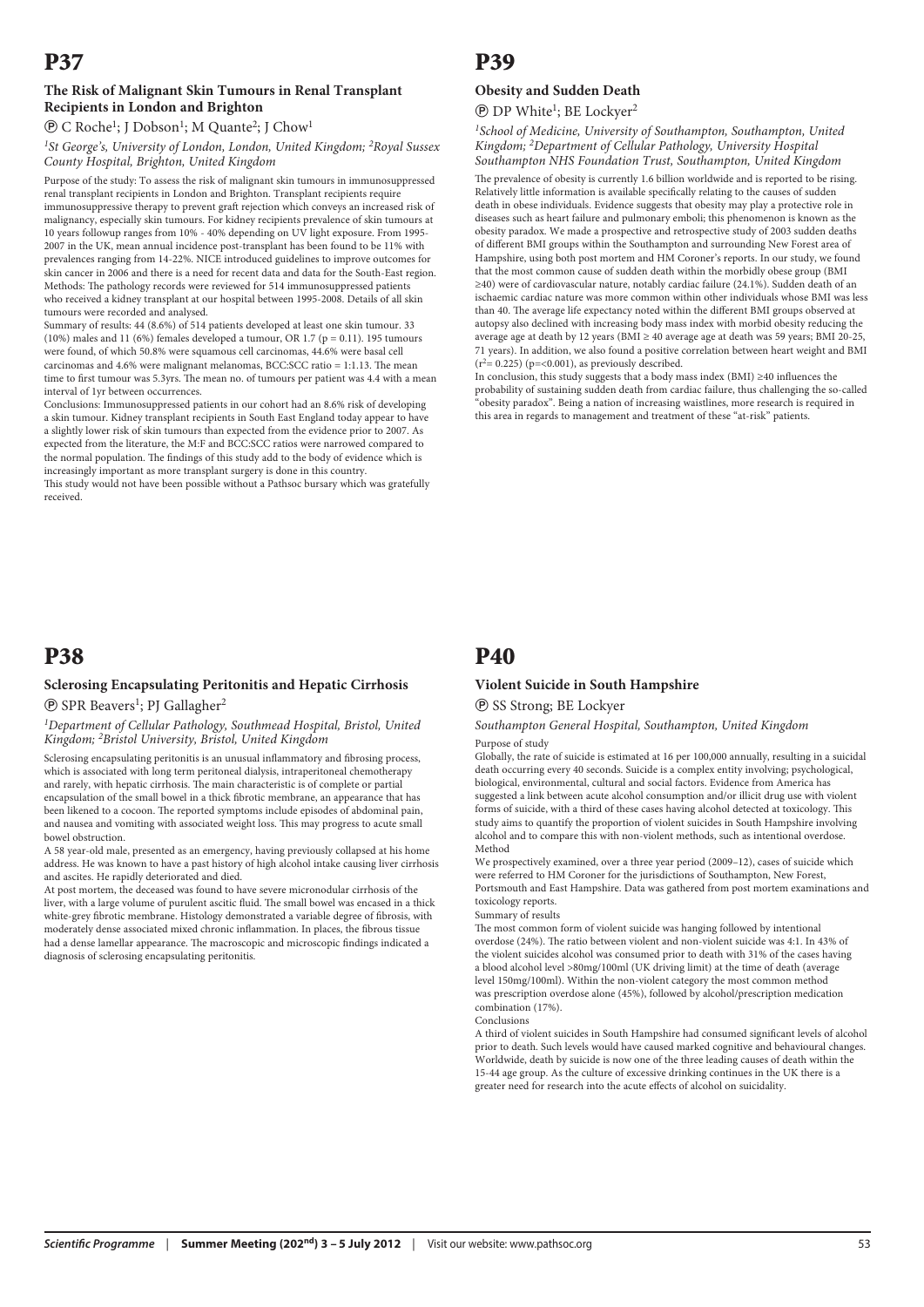## **Venous Thromboembolic Disease and Obesity: An Audit of Autopsy Reports and Investigation of a Potential Link**

P E Fryer; ISD Roberts; C Verrill

*John Radcliffe Hospital, Oxford, United Kingdom*

It is important that obesity is included in the medical certificate of cause of death (MCCD) when appropriate, enabling accurate statistics on the impact of obesity on mortality to be compiled. According to RCPath guidelines, recording of height and weight is best practice for all adult autopsies, allowing Body Mass Index (BMI) to be calculated. Obesity is a known independent risk factor for venous thromboembolic disease (VTE) and specifically this study aimed to identify if it was being recorded, where appropriate, in the cause of death in these cases.

All adult autopsies performed during 2011 at a UK teaching hospital were reviewed. BMI was calculated and cause of death recorded. Of 771 full general adult autopsy reports, 690 (89.5%) documented height and weight. The distribution of cases across the different categories of BMI was: 30 (4.3%) underweight (BMI < 18.5), 189 (27.4%) normal weight (BMI 18.6-25), 205 (29.7%) overweight (BMI 25.1-30), 226 (32.8%) obese (BMI 30.1-40) and 40 (5.8%) morbidly obese (BMI  $40+$ ).

VTE was the cause of death in 64/690 (9.3%). In each BMI group, VTE was the cause of death in 3 of the underweight cases (10%), 18 of the normal weight (9.5%), 15 of the overweight (7.3%), 23 of the obese (10.2%) and 5 of the morbidly obese cases (12.5%). No underlying factor was given in the cause of death in 25/64 (39%) cases (i.e. cause of death was given as Ia PE/DVT alone). In the obese group, 32% (9/28) had no underlying factor given in the COD. Obesity was included in the cause of death, thus recognising this risk factor, in only 5/28 cases of VTE in the obese and morbidly obese categories. The great majority of autopsy reports included height and weight, in accordance with RCPath guidelines. There was no significant difference in the incidence of VTE in the different categories of BMI. Obesity was recorded as a contributing factor in the MCCD in

# P43

#### **Correlation of Microscopic and Clinical Findings in Pulmonary Aspergillosis**

#### P CD Russell; A Leitch; T Russell; IF Laurenson

*Royal Infirmary of Edinburgh, Edinburgh, United Kingdom*

Purpose of the study. *Aspergillus fumigatus* causes a spectrum of infection in humans, including allergic bronchopulmonary aspergillosis (ABPA), aspergilloma, and invasive aspergillosis. Host factors (e.g. cystic fibrosis (CF) and immunocompromise) influence disease presentation. Current diagnostic algorithms include serological, mycological and radiological criteria. We aimed to evaluate if the microscopic morphology of *Aspergillus* correlates with the clinical syndrome.

Methods. During one year at a Scottish teaching hospital, *Aspergillus* was visualised microscopically in sixteen respiratory samples (including one biopsy). Fungal morphology was assessed by an experienced microscopist, blind to the clinical details, who predicted the likely disease form. Images were stored. Clinical details were collected independently. EORTC criteria were used to define invasive aspergillosis. Following a review of the literature, Greenberger's criteria were modified and used to define ABPA, and criteria were established to define aspergilloma.

Summary of results. Five cases had morphology suggestive of ABPA. Three of these met our criteria. One case that did not was a CF patient (a risk factor for ABPA). Of the four cases where morphology suggested aspergilloma, three met our criteria. Only one of the three cases where morphology suggested invasive disease met EORTC criteria. The remaining two occurred in patients with infective COPD exacerbations. Three slides could not be classified and one had morphology suggestive of CF, which did come from a CF patient.

Conclusions. These findings suggest there may be a correlation between the microscopic features of *Aspergillus* and the disease form in ABPA and aspergilloma. A larger study is warranted to confirm these findings.

# P<sub>42</sub>

only a minority of cases.

#### **The Disappearing Asbestos Fibre**

**P** FA Tyacke<sup>1</sup>; SK Suvarna<sup>2</sup>

*1Royal Preston Hospital, Lancashire Teaching Hospitals Trust, Preston, United Kingdom; 2Northern General Hospital, Sheffield Teaching Hospitals, Sheffield, United Kingdom*

Following the realisation that lung fibre levels have been trending downwards in cases of mesothelioma, lung carcinoma and asbestosis, a 20 year database review of lung digest fibre assays (n=1094) was undertaken. The yearly mean results clearly demonstrate a falling fibre level with regression coefficient of 0.4393, 0.2319 and 0.1991 for mesothelioma (n=434) carcinoma (n=262) and asbestosis (n=165) cases. In addition, the fibre levels from those exposed, but ultimately determined to have non-asbestos disease (n=233) show a similar falling level and regression coefficient of 0.1519. This suggests that previously cited "significant" fibre levels may currently be misleading. This could reflect steady half-life degradation of asbestos fibres (1 years serpentine; 8-20 years amphiboles). Alternately, it might reflect those in whom the fibre has had longer time at a low level to exert the effect, or a population subgroup with genetic susceptibility of asbestos disease.

# P44

#### *This abstract has been withdrawn.*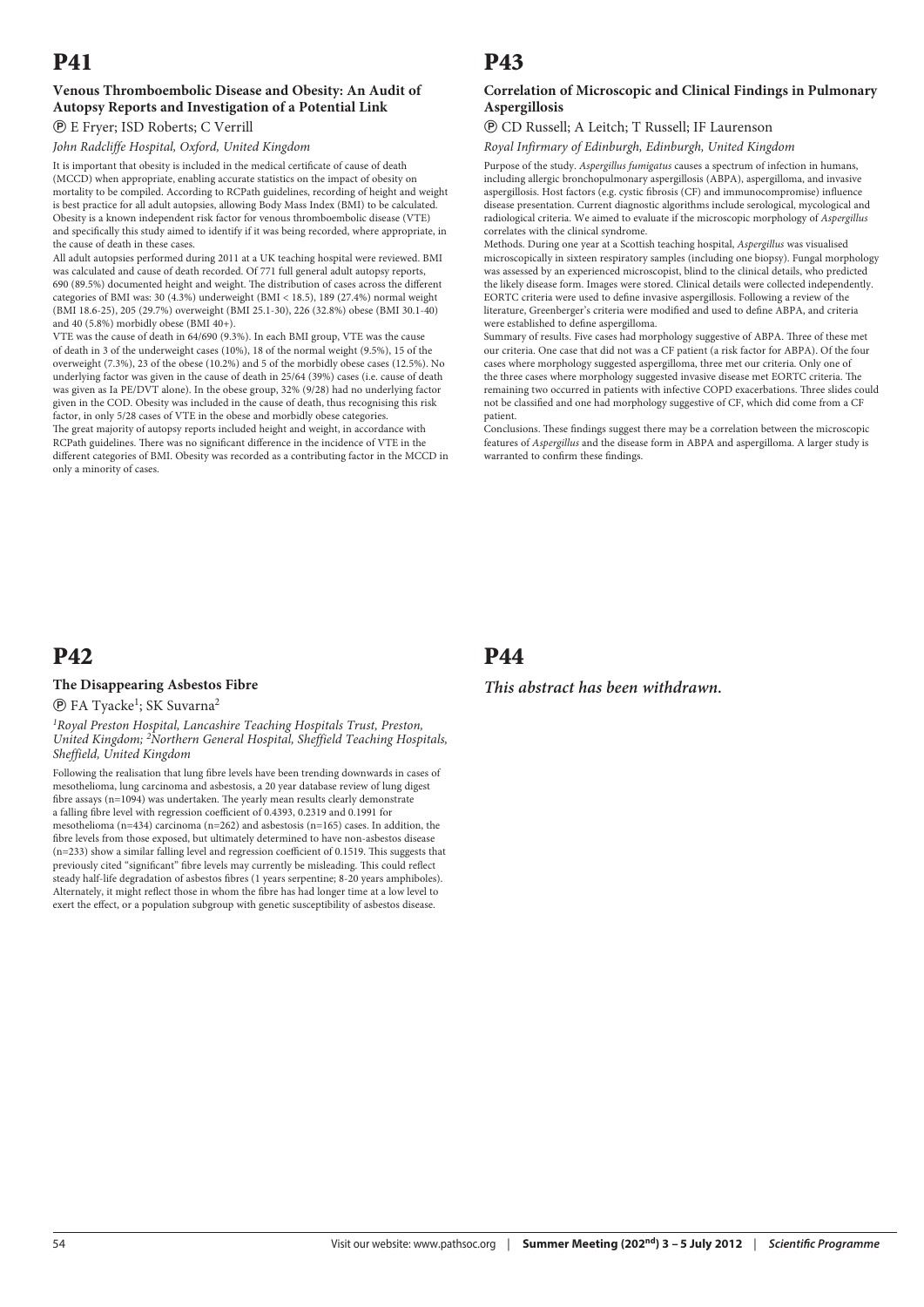#### **An Investigation into the Co-Localisation of CD44 and EGFR in Fibroblasts and Myofibroblasts**

### R Steadman; AC Midgley;  $\textcircled{P}$  MJ Rogers

*Institute of Nephrology, Cardiff, United Kingdom*

Introduction

Fibroblasts are key mediators in the initiation of wound healing which differentiate into contractile myofibroblasts following treatment with transforming growth factor β1(TGF-β1). One of their main roles includes facilitating wound closure, and the formation of collagen rich scarring. It is suggested that co-localisation of CD44 and epidermal growth factor receptor (EGFR) within myofibroblasts contributes to a signalling pathway thought to facilitate cellular mechanisms promoting the phenotypic characteristics of myofibroblasts. Aims

The distinction between fibroblast and myofibroblast α-smooth muscle actin (α-SMA) expression will be distinguished. In addition the co-localisation and position of CD44 and EGFR within myofibroblasts will be established. Methodology

Immunohistochemistry (IHC) and quantitative–polymerase chain reaction (Q-PCR) analysis measured the expression of α-SMA in fibroblasts and myofibroblasts. Westernblotting and IHC detected the presence of CD44 and EGFR within fibroblasts and myofibroblasts. Receptor locations were elucidated via treatment with nystatin and cytochalasin, disrupting lipid rafts and cytoskeleton respectively. Results

IHC and Q-PCR results showed that α-SMA expression was upregulated in myofibroblasts, providing an adequate marker for cell distinction. IHC and Westernblot analysis revealed increased CD44 and EGFR expression within myofibroblasts. Treatment with nystatin demonstrated receptor co-localisation within myofibroblast lipid rafts. Conclusion

These results have uncovered an important step in the differentiation of a fibroblast to a myofibroblast, of which a complete understanding may one day lead to the development of scarless wound healing. Further investigation into the signalling pathway(s) propagated by the co-localisation of CD44 and EGFR is required to give an insight into how this differentiation process may be manipulated.

# P46

#### **Effectiveness of Immunohistochemical Stains on Cell Block Preparations of Malignant Serous Effusions**

#### U Chandran; R Saravana;  $\overline{\mathcal{P}}$  E McAdams

#### *Stepping Hill Hospital, Stockport, United Kingdom*

Cytological diagnosis of serous fluids is a cost effective method for diagnosis of metastatic malignancy. Malignant serous effusions can be used to diagnose the possible primary site of a tumour by preparing a cell block and performing immunohistochemistry (IHC). This, in conjunction with radiology, can diagnose the site of primary malignancy and help in providing a tissue diagnosis to form the basis for treatment. Various other ancillary methods including testing of prognostic markers have been used successfully on cell blocks such as Hormone receptors for breast cancer and EGFR mutation analysis in pulmonary adenocarcinoma.

This study was performed to evaluate the effectiveness of immunohistochemistry performed on cell blocks of malignant serous effusions to diagnose the site of possible primary malignancy. We analyzed the reports of 100 cases of malignant serous effusions, 50 cases each from 2010 and 2011. Cell blocks were made in 66 cases (66%). Forty two cases (67%) had sufficient cells to perform IHC. A single primary site was suggested based on IHC and relevant clinical history in 20/42 (48%) cases. In the remaining 22 (52%) cases, several primary sites were suggested based on clinical and radiological assessment. In conclusion, cells blocks and IHC were performed in 42 cases and in these cases a single or several possible sites of primary malignancy, based on immunoprofile, clinical history and imaging were provided, avoiding the use of biopsy for a definite diagnosis. Hence, this approach is a very good diagnostic tool for identifying unknown primary malignancy presenting with serous effusions. We also suggest a panel of the most useful imuunostains to be used in such cases.

# **P47**

#### **Investigation of Human Wound Granulation Tissue to Identify Clinical Surrogate PoP Biomarkers for Antiangiogenic Agents**

P DJ Baker; AJ Ryan; M Jenkins; C Womack; NR Smith

*AstraZeneca, Macclesfield, United Kingdom*

Wound granulation tissue as a surrogate model offers several practical and theoretical advantages to clinical trials involving anti-angiogenic agents. As an alternative to tumour sampling wound angiogenesis is a reproducible and physiological process, which can permit continuous observation, repeated assays and therefore, minimize intra/inter subject variability. The aim of this study was to investigate human wound granulation tissue as a surrogate model and to identify clinical surrogate proof of principle (PoP) biomarkers for antiangiogenic agents.

Human wound granulation tissue was obtained from punch biopsies of healthy skin donors, followed by overpunch biopsies at various timepoints (Day 1-14). Formalin fixed paraffin embedded (FFPE) sections were stained by immunohistochemistry (IHC) for the following vascular and angiogenic biomarkers, CD31, CD34, CD105, VEGFR2, VEGFR3, PDGFRβ and αSMA and by immunofluorescence (IF) for αSMA/CD31 co-stain. Subsequent microvessel density analysis (MVD) of IHC stained biomarkers identified vascular biomarkers modulated at key timepoints and indicated an optimal surrogate timepoint range (Day 7-10). Significant up-regulation of all angiogenic biomarkers was also observed when compared to baseline levels in normal human skin. By-eye assessment of αSMA/CD31 IF co-stain indicated the presence of mature pericyte covered vessels as early as Day 0-3, supporting the recently proposed biomechanical (looping) angiogenesis mechanism.

We show that human wound granulation tissue when combined with vascular and angiogenic biomarkers could be employed as a potential surrogate model to measure clinical PoP for neovascular targeting therapies.

# **P48**

#### **Interleukin-17A Stimulates Chemokine, Cytokine and Antimicrobial Peptide Expression by Oral Epithelial Cells**

#### P JE Crawford

### *University of Glasgow Dental School, Glasgow, United Kingdom*

#### Purpose of the study:

Periodontal disease is an inflammatory and immune mediated disease. The role of the host defence system in combating pathogenic oral bacteria, such as Porphyromonas gingivalis, is intricate and complex in nature. Two cytokines of interest in periodontal disease are Interleukin-17A (IL-17A) and Interlekin-22 (IL-22), both produced from Th17 cells. These effector cytokines are involved in the immunity of skin and mucosal surfaces via the regulation of antimicrobial peptides (AMPs). This study aimed to determine the role of Porphyromonas gingivalis, antimicrobial peptides (Calgranulin S100A8 and Cathelicidin LL-37) and cytokines (IL-17A and IL-22) in the host cell response to periodontal disease. Methods:

RNA was extracted from human periodontal tissues (healthy and diseased) and analysed for mRNA expression of IL-17A, S100A8 and LL-37 using qRT-PCR. OKF6 oral mucosal keratinocytes were stimulated with IL-17A, IL-22, planktonic and biofilm oral bacteria for 4 and 24 hours. Supernatants were analysed for IL-8 production using ELISA .Expression of IL-8, S100A8 and LL-37 was analysed using qRT-PCR. Results:

IL-17A and LL-37 mRNA was elevated in diseased periodontal tissues, compared with healthy tissues. S100A8 gene expression was found in both healthy and diseased tissues. IL-17A stimulation of OKF6 cells resulted in the up-regulation of IL-8 and S100A8, but not LL-37. OKF6 cells stimulated with dead bacteria resulted in an increased IL-8 response, when compared to live bacteria. Biofilm models exhibited an increased IL-8 response compared to planktonic models.

Conclusions:

IL-17A plays an important role in the periodontal immune response to bacterial pathogens. The up regulation of acute inflammatory mediators (such as IL-8) and antimicrobial peptides S100A8 and LL-37 may assist in the removal of any invading microbial threat.

This work was supported by an elective bursary from the Pathological Society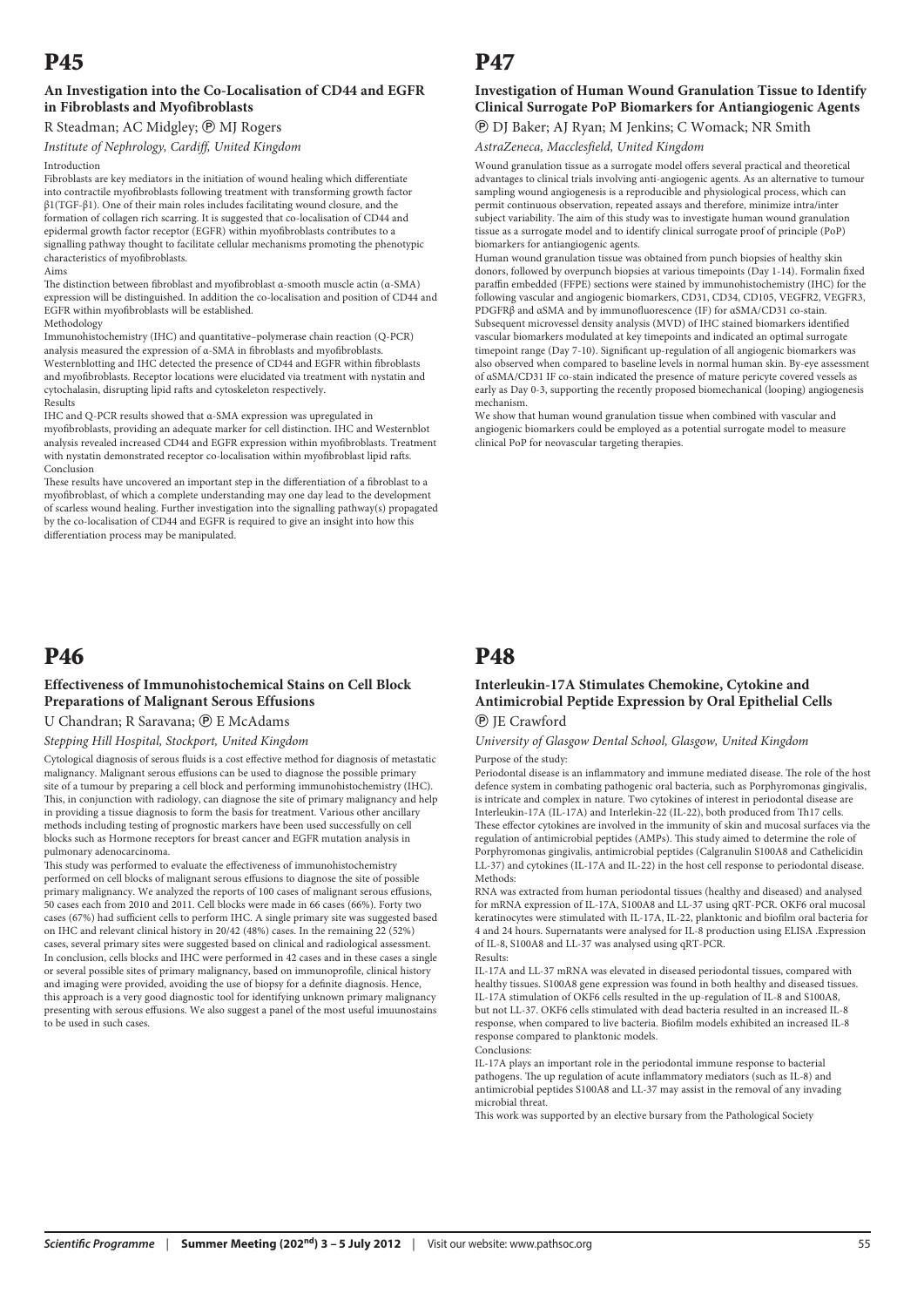#### **The Anti-cancerous Potential of Polyphenols in the Treatment of Human Myeloid and Lymphoid Leukaemia**

 $\textcircled{P}$  A Mahbub<sup>1</sup>; C Le Maitre<sup>1</sup>; SL Haywood-Small<sup>1</sup>; G McDougall<sup>2</sup>; NA Cross<sup>1</sup>; N Jordan-Mahy

*1Sheffield Hallam University, Biomedical Research Centre, Sheffield, United Kingdom; 2Environmental and Biochemical Sciences, The James Hutton Institute, Invergowrie, Dundee, United Kingdom*

Background: The mortality of leukaemia is still high despite the considerable

improvements in chemotherapeutic agents. For this reason, our study aimed to investigate polyphenols as alternative agents for the treatment of leukaemia. The selected polyphenols have been recently shown to be affective in the treatment of solid tumours, although little work has focus on leukaemia. Here, we specifically selected eight compounds from the major classes of polyphenols (quercetin , chrysin, apigenin, emodin, aloe-emodin, rhein, cis-stilbene and trans-stilbene) and have studied their affect on cell proliferation, cell cycle and apoptosis on a panel of human myeloid (KG1a, HL60 THP-1,and K562) and lymphoid (JURKAT, CCRF-CEM, MOLT-3, and U937) leukaemia cell lines.

Methods: The effect of polyphenols on cell proliferation was measured by CellTiter-Glo® luminescent assay; cell cycle was assessed using propidium iodide (PI) staining and flow cytometry and the induction of apoptosis was assessed by caspase 3 activity assay using flow cytometry and Hoescht staining using fluorescence microscopy.

Results: our study showed that quercetin, emodin and cis-stilbene were the most effective polyphenols at inhibiting the cell proliferation , arresting the cell cycle and inducing the apoptosis (P<0.05) with IC50 values ranged between 10-50µM following 24hr for all the leukemic types. However, it important to note that the action of the studied polyphenols varied between different leukemic cell lines suggesting that there is a different mechanism of action of each of these molecules. All lymphoid cell lines (JURKAT, CCRF-CEM, MOLT-3, and U937) showed greatest sensitivity to the polyphenolic compounds comparing to the myeloid cell line.

Conclusions: Our findings suggest that polyphenols could be a novel chemotherapeutic drugs candidate for the treatment of lymphoid leukaemia types.

# **P50**

#### **Isolation and Characterisation of Cancer Stem Cells in Solid Tumours**

#### P RE Doherty1; L Hoh2; I Rennie2; K Sisley2; NA Cross1

#### *1Sheffield Hallam University, Sheffield, United Kingdom; 2University of Sheffield, Sheffield, United Kingdom*

A growing consensus within the field of cancer research is the existence of rare tumourinitiating cells which exhibit similar characteristics to stem cells.Several markers associated with normal stem cell function have been proposed as suitable markers for isolating CSCs The study outlined here aims to determine the expression of different CSC markers in both cell lines and primary tumour material. Materials and Methods

3 uveal melanoma (UM) cell lines, 1 cutaneous melanoma (CM) cell line and 1 prostate cancer cell line were used. Fresh UM tumour material was cultured immediately following surgery. Cells were seeded at clonal density to assess their ability to give rise to a stem cell hierarchy. Resulting colonies were graded as holoclones, meroclones or paraclones depending on their ability to give rise to further colonies. Cells were stained for expression of the stem cell markers aldehyde dehydrogenase (ALDH) and Nanog and assessed by flow cytometry.

#### Results

The cell lines exhibited different capacities to generate a stem cell hierarchy. UM cell lines and the CM cell line were unable to generate a stem cell hierarchy In contrast, all UM short term cultures were able to generate a stem cell hierarchy suggesting that this characteristic is lost in UM cell lines. The prostate cancer cell line PC3 was able to generate a stem cell hierarchy and ALDH expression positively correlated with the formation of holoclones. However, ALDH expression was not exclusive to a holoclone phenotype.

#### Conclusion

ALDH expression enriches for cells with a higher proliferative capacity and a more primitive colony type in PC3 cells, however is not exclusive to a holoclone phenotype. In contrast, ALDH expression in CM cell line and UM STCs did not correlate with an increased proliferative or clonogenic capacity. Therefore we propose the embryonic stem cell marker, Nanog, may be an alternative marker of CSCs.

# P51

#### **Analysis of the Effects of Specialisation on the Quality of Reporting of Stomach Cancer using the Royal College of Pathologists Minimum Dataset in the Yorkshire Region**

 $\textcircled{P}$  O Rotimi<sup>1</sup>; H Grabsch<sup>1</sup>; E Morris<sup>2</sup>

*1St James University Hospital, Leeds, United Kingdom; 2NYCRIS, St James University Hospital, Leeds, United Kingdom*

Purpose of study: There has been an increasing trend towards specialisation in histopathology. This study examines the effect of specialisation on the quality of reporting of the RCPath stomach cancer dataset.

Methods: An audit of 1065 stomach cancer pathology forms over a 12-year period (1995- 2006) was performed. The rate of completeness of the forms, accuracy of the information content and quality of reporting were determined. Accuracy was adjudged by running specific queries to check for discrepancies such as mis-match of the depth of local invasion and the pathological tumour stage. Quality was assessed by the number of lymph nodes retrieved. The impact of specialisation was analysed by comparing median number of lymph nodes retrieved, completion rate of the forms and rate of discrepancies between specialist (Leeds) and non-specialist (11 others) departments. Differences were statistically tested for significance (p=<0.05).

Summary of Results: Of the 1065 forms, 31% were submitted from the specialist centre. The median lymph nodes retrieval was statistically significantly different between the two (p-value 0.0001) with a median 22 (IQR 14-30) lymph nodes for specialist centre versus 14(IQR 8-19) for non-specialist centres. Of the 316 forms with discrepancies, 235(74.4%) were from non-specialist centres compared to 81(25.6%) from specialist centre with a p-value of <0.0001. The completion rate of forms was statistically better (p-0.004) in the specialist centre (85.7% complete) compared to the non-specialist centres (78.2% complete).

Conclusions: This regional audit shows that specialisation of histopathologists has significant impact on the completeness of forms, accuracy of information content and quality of reporting. Therefore, further specialisation is recommended to improve the quality of cancer reports and patient management.

# P52

#### **A Simple Low Cost Dynamic Electronic Model of Synapse Dysfunction for Neuropathology Education**

P SS Cross; PG Ince; O Bandmann; B Covas Short; ES Faragher; MJ Wilkinson; CT Jacoby; Y Sivarajah; RF Harrison

#### *University of Sheffield, Sheffield, United Kingdom*

Synapse dysfunction is a key part of the pathological process in many neurological diseases including Parkinson's disease and Alzheimer's disease. Although the types of synapse dysfunction can be described to medical students it is difficult to demonstrate the dynamics of the dysfunction. We have constructed a very simple electronic model of synapse dysfunction for undergraduate education. The model consists of a photoresistor connected to a computer through an open source microprocessor board (Arduino). The resistance values are graphically displayed on the computer using a programme written in the open source language Processing. The materials cost about £30. A series of programmes were written in Arduino to be sequentially uploaded to the microprocessor board. The initial programme allows the photoresistor values to pass through unfiltered. Subsequent programmes introduce different types of pathology including threshold values, random noise, hypersensitivity and intermittent signal dropout. The students load the different programmes and apply different levels of light to the photoresistor whilst watching the graphical display. More complexity can be introduced with multiple photoresistors connected in different networks. Qualitative assessment indicated that the model presented a richer understanding of synapse dysfunction than static description alone. We are very grateful to the Pathological Society of Great Britain & Ireland for an educational grant which funded this project.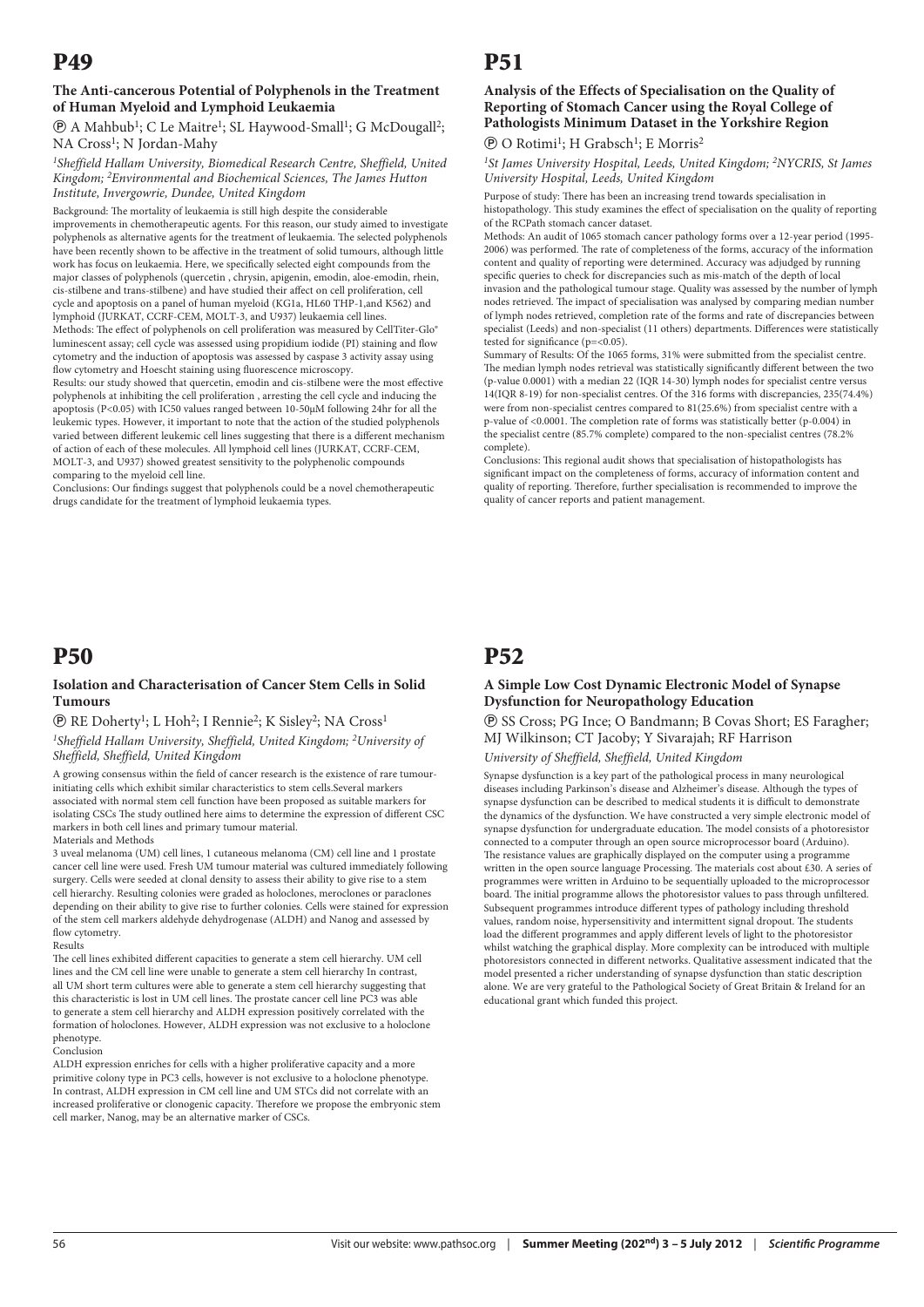#### **Using Braitenberg Vehicles to Model Neuropathology in an Educational Context**

### P SS Cross; PG Ince; O Bandmann; B Covas Short; ES Faragher; MJ Wilkinson; CT Jacoby; Y Sivarajah; RF Harrison

*University of Sheffield, Sheffield, United Kingdom*

In his seminal book 'Vehicles' the Italian neuroscientist Valentino Braitenberg described simple theoretical autonomous robots with a true neuroanatomical basis for their internal wiring that responded to light in different ways. We have facilitated a group of medical undergraduates in the construction of working versions of Braitenberg's vehicles using proprietary robotic construction equipment. Once the students had made working versions they introduced defined errors in the sensor readings or flow of sensor information to simulate neuropathology. If random noise was added to the light sensor readings at levels up to 100% of the sensor value the light seeking robots still reached the target light but their path to the target was longer. At lesser levels of noise there was little effect on performance. Small amounts of intermittent signal dropout also had little effect. The robots thus provided useful dynamic models of the robustness and resilience of simple neural systems that had good educational value. Simulation of neuropathology at a higher level of function was not successful but this was mainly due to the limitations of the proprietary graphical programming language and future developments will include using a C-based language with more complex control structures. We are very grateful to the Pathological Society of Great Britain & Ireland for an educational grant which funded this project.

#### **Evaluation of Lymph Node Flow Cytometric Analysis as a Diagnostic Tool for Lymphomas**

#### $\textcircled{P}$  A Rupani<sup>1</sup>; I Chant<sup>2</sup>; A Borg<sup>2</sup>; H El-Daly<sup>1</sup>

*1University Hospitals of Coventry and Warwickshire, Coventry, United Kingdom; 2South Warwickshire NHS Foundation Trust, Warwick, United Kingdom*

Diagnostic haematopathology profoundly depends on multidisciplinary approach from Haematology and Histopathology offering morphological assessment, flow cytometry and immunohistochemistry for immunophenotyping of lympho-proliferative disorders as gold standard analytical tools. The purpose of this study was to compare the utility, sensitivity/ specificity and cost-effectiveness of flow cytometry versus immunohistochemistry in diagnosis and subtyping of lymphomas.

This is a retrospective study which included 115 fresh lymph node samples sent for flow cytometry over the period of two years (2010-2011) in whom the final diagnosis was confirmed with histopathology and immunohistochemistry. The overall concordance between the flow cytometry and immunohistochemistry was 76% for all lymph nodes. Amongst the B-cell lymphomas, the concordance rate was as follows: 96% in follicular lymphomas, 100% in chronic lymphocytic lymphomas and mantle cell lymphomas and 45% in diffuse large B cell lymphomas as well as 50% for T-cell lymphomas. Flow cytometric results were suggestive of Hodgkin lymphoma and metastatic lesions in 31% and 61% of cases respectively after correlation with morphological findings. The concordance rate was 97% for the reactive lymph nodes. Light chain restriction was detected in 26 out of 48 cases of B cell lymphomas indicating clonality. Thus, while morphology and immunohistochemistry are the benchmark diagnostic tests for lymphomas, flow cytometry is also found to be valuable and cost effective tool with short turnaround time. However the rate of false negative result is higher in lesions displaying heterogeneous cell populations or large cells as in Hodgkin lymphoma, diffuse large B cell lymphomas and certain T-cell lymphomas.

# P54

#### **A Low Cost Open Source Autonomous Robotic Model for the Dynamic Simulation of Movement Disorders**

#### P R Ure; PG Ince; O Bandmann; RF Harrison; SS Cross

#### *University of Sheffield, Sheffield, United Kingdom*

Neuropathology lesions often produce striking changes in dynamic movements of patients however the pathways behind those changes are often complex and difficult to demonstrate to medical undergraduates. We have developed a low cost open source autonomous robot to provide a dynamic demonstration of some movement disorders. The wheeled robot is based on the open source Arduino microprocessor and programming language. The robot has a light sensor and is programmed to seek brighter light, it also has an ultrasonic distance sensor and is programmed to avoid obstacles. An entire robot costs about £140. Various neuropathologies can be simulated by adding noise to the sensor readings or by altering the movements in the obstacle avoidance routines. Using such alterations we have produced some behaviours that have a similarity to cerebellar ataxia and are produced within the robot by loss of timing synchronisation between sensors and motor output in an analogous fashion to the human dysfunction. Further developments will include simulation of the movement disorders in Parkinson's disease. We are very grateful to the Pathological Society of Great Britain & Ireland for an educational grant which funded this project.

# P56

#### **The International Collaboration on Cancer Reporting (ICCR): Development of Evidence-Informed Minimum Core Data Sets for Pathology Cancer Reporting**

#### P D Ellis1; BA Chmara2; L Hirschowitz3; M Judge4; A Kwiatkowski<sup>5</sup>; J Srigley<sup>6</sup>; MK Washington<sup>7</sup>

*1Royal College of Pathologists of Australasia, Kent Town, Australia; 2College of American Pathologists, Northfield, United Kingdom; 3Royal College of Pathologists, Birmingham, United Kingdom; 4Royal College of Pathologists of Australasia, Surry Hills, Australia; 5Canadian Partnership Against Cancer, Toronto, Canada; 6Canadian Association of Pathology, Toronto, Canada; 7College of American Pathologists, Nashville, United States*

Cancer pathology data sets (CPDS) are foundational elements for clinical cancer care, surveillance and research. Global standardization of these CPDS is a prerequisite for international benchmarking and epidemiological research but has not been attempted. The Colleges and Associations of Pathology representing the USA, UK, Canada and Australia have formed an international collaboration for cancer reporting (ICCR) which represents a population of approximately 450 million. The ICCR set out to create practical minimum CPDS for translation and use by a broad audience, including countries without advanced medical care. As a pilot, the ICCR established 4 international review panels (RP) to develop CPDS for prostate, lung, endometrial carcinoma and melanoma. The 4 RPs each comprised 9 physicians: an ICCR pathology lead and 2 representatives from each country. Existing CPDS from each country were collated and the chair facilitated an evidence-based review and harmonisation of the core (required) data elements, permitted responses, non-core (recommended) elements and terminology. Core elements included stage, tumour type and predictive or prognostic data for which there was evidence to support inclusion. While resources to perform a formal evidence-based analysis were not available during this stage of the project, Level III-2 evidence from revised NH&MRC criteria (BMC Med Res Method 2009, 9:34) was set as the threshold and inclusion by consensus alone was discouraged.

All RPs succeeded within the allotted 4 months. Through stringent criteria the RPs were able to remove legacy data elements and to rationalize a total of 118 pre-existing core elements to 66 (endometrium 23/17, prostate 38/18, melanoma 38/20 and lung 19/11). The ICCR, having achieved significant improvements in CPDS, including harmonized terminology, definitions and required responses will extend the process to other languages, jurisdictions and cancer types.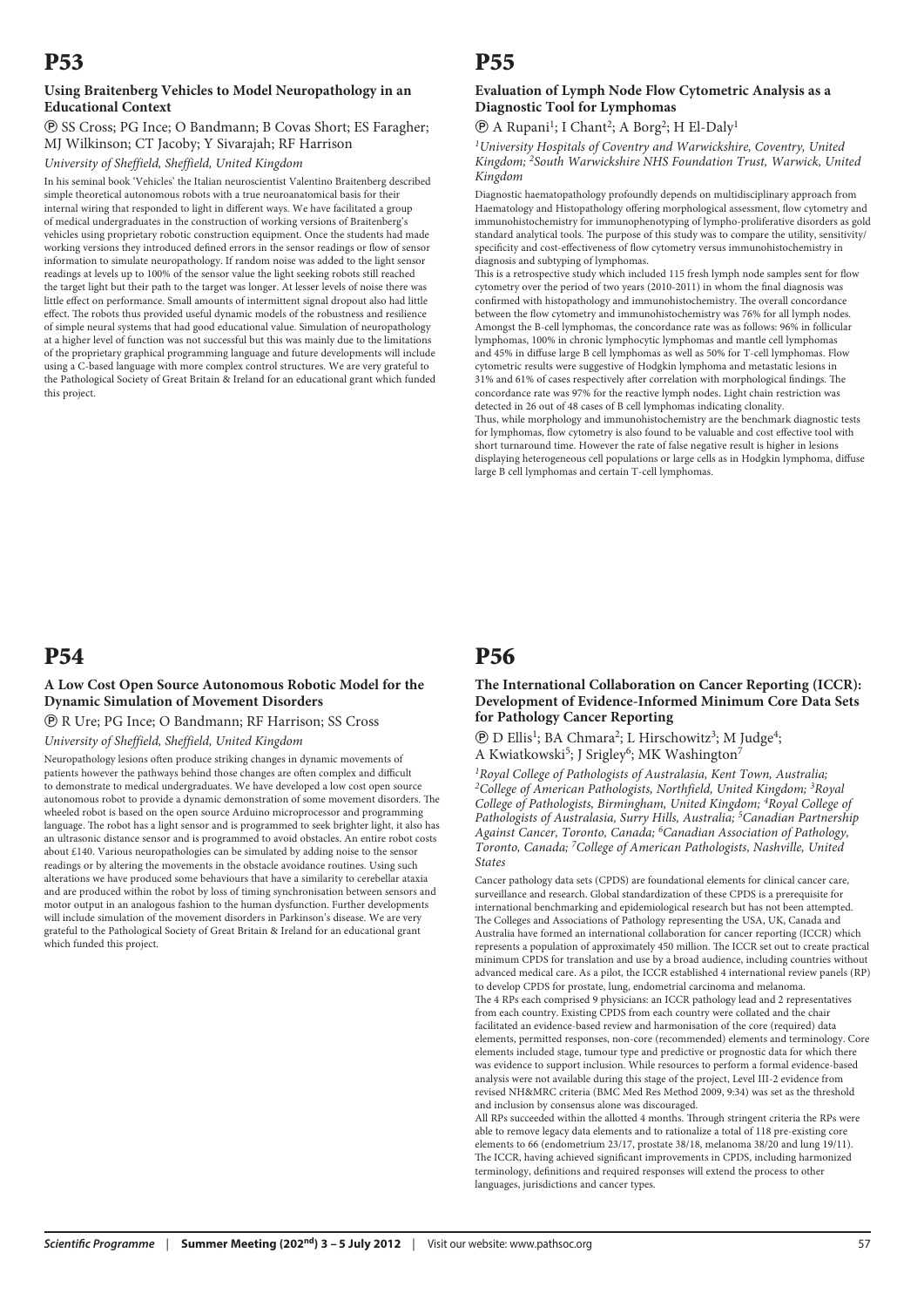#### **Amended Reports in Surgical Pathology, Edinburgh Pathology Directorate 2009**

#### $\textcircled{P}$  NSM Jamil<sup>1</sup>; A Al-Nafussi<sup>2</sup>

*1Victoria Hospital, NHS Fife, Kirkaldy, United Kingdom; 2Edinburgh Royal Infirmary, Edinburgh, United Kingdom*

#### Objectives

To estimate the pathological error rate for the surgical amended reports at Edinburgh Pathology Directorate for the year 2009. Furthermore, to classify their risk categories. Design

67 cases of amended reports were obtained from the surgical pathology file for the year 2009. The total number of cases was 66151. The reasons given for the amended reports were either following Multi Disciplinary Meetings slide review or on request from clinician for case review. The errors were divided into two main categories; the first is authorisation defects and the second is pathologist's interpretation problems. These errors were subdivided into 3 risk categories: major, intermediate and minor (significant, moderate and sever changes respectively)

#### Results

The surgical pathological error rate was 0.1 %. Authorisation defects accounted for 74.6% (59.7% minor, 10.4 % intermediate and 4.4% major respectively). Pathologist interpretation errors accounted for 25.3 %( 2.9% minor, 16.4% intermediate and 5.9% major respectively).

#### Conclusion

The surgical pathology is entirely dependent on the human interpretation.In the literature, the average pathological error rate ranges between (0.26- 1.2 percent). In this audit, the estimated surgical pathological error rate was 0.1%. The fact that the majorities of the errors were due to authorisation defects, suggested that this process needs to be more robust. The current practice is to authorise reports automatically. This is a quick, speedy and cost effective; however, it may lead to overlooking to some of the details within the pathological reports by overworked pathologist.

# **P59**

#### **An Endocrine Pathology Online Virtual Medical Textbook Generated from HTML Coded Links to Virtual Microscopic Slides**

#### $\textcircled{P}$  D Poller<sup>1</sup>; D Treanor<sup>2</sup>; M Waterhouse<sup>3</sup>

*1Queen Alexandra Hospital, Portsmouth, United Kingdom; 2St James' Hospital, Leeds, United Kingdom; 3University of Leeds, Leeds, United Kingdom*

A simple method for creation of an online endocrine pathology textbook using virtual pathology slides with deep hyperlinking of images from HTML-coded web pages to specific areas of scanned slides using the Aperio virtual slide server system is described. Standard glass haematoxylin and eosin slides are scanned into a virtual slide archive using an Aperio XT scanner and then viewed remotely using proprietary software, Webscope, with a standard computer monitor via the internet. For an example web page for an Endocrine Pathology Slide Atlas see www.ukeps.com and a mirror website at www.slideatlas.com. Descriptive webpage text from the HTML coded web pages to be hyperlinked via HTML hyperlinks to specific area(s) of a virtual pathology slide(s) that is/are of interest. This then allows the addition of multiple HTML webpages to be assembled to create a virtual microscopic slide atlas with text contained on the webpages that then hyperlinks to the relevant area(s) of each scanned virtual slide, so saving time in navigating around the virtual slide, and clearly showing the specific area of the slide that is of interest and of direct relevance to the accompanying text on the associated HTML coded webpage. The hypertext linked web pages can be created directly by the author 'as you write' directly from the virtual slide by cutting and pasting the hyperlinks into the web pages with the hypertext link tool on the Aperio Image Scope. The idea presented appears relatively simple as we are not aware that others have used multiple deep HTML hyperlinks of virtual microscopy slides to HTML coded descriptive text on a webpage for designing an online virtual medical textbook or slide atlas. The same technology could also be used to develop a similar virtual textbook for MRI and CT images using picture archiving systems and DICOM images, or other similar applications in virtual image processing.

# P58

#### **An Audit of 62-day Urgent Referral Prostate Biopsies**

 $\circledR$  S Zafreen<sup>1</sup>; K Wardlaw<sup>2</sup>; GI Murray<sup>1</sup>; SR Dundas<sup>1</sup>

*1Aberdeen Royal Infirmary/ Department of Pathology, Aberdeen, United Kingdom; 2Aberdeen Royal Infirmary/ Department of Urology, Aberdeen, United Kingdom*

Purpose of the study. In 2008 the Scottish Government announced revised targets to reduce waiting times for cancer treatments. 95% of patients referred urgently with suspected cancer are expected to begin treatment within 62 days of receipt of referral. Our centre, which serves a population of approximately 600 000, provides secondary and tertiary care for prostate cancer patients including those referred urgently. We wished to assess the efficacy and sustainability of the Urgent 62-day pathway. Methods. A retrospective audit of 62-day urgent referral prostate needle biopsies.

Results. From August 2008 to January 2012 only 30% of GP referrals sent as 'urgent 62 day pathway' were progressed after vetting by Consultant Urologists. In 5% a diagnosis of cancer was made clinically in conjunction with very high PSA. 172 prostate needle biopsies (out of a total of 1682 biopsy cases) followed the 62 day route and 90% of these men (median age 69 years) were biopsied within two weeks (mean 10 core biopsy sample). Not all were associated with an elevated PSA (median 11.9ng/mL; range 1.1-596ng/mL). A diagnosis of invasive prostatic carcinoma was made in 58% of cases on first biopsy with the majority reported as high risk disease (48% with Gleason score 8 or above). Conclusions. A minority of referred cases fulfilled criteria after vetting. Urgent referrals accounted for 10% of needle biopsies during the study period. Referral guidelines seem to cause difficulty and are probably not applied effectively.

# **P60**

#### *This abstract has been withdrawn.*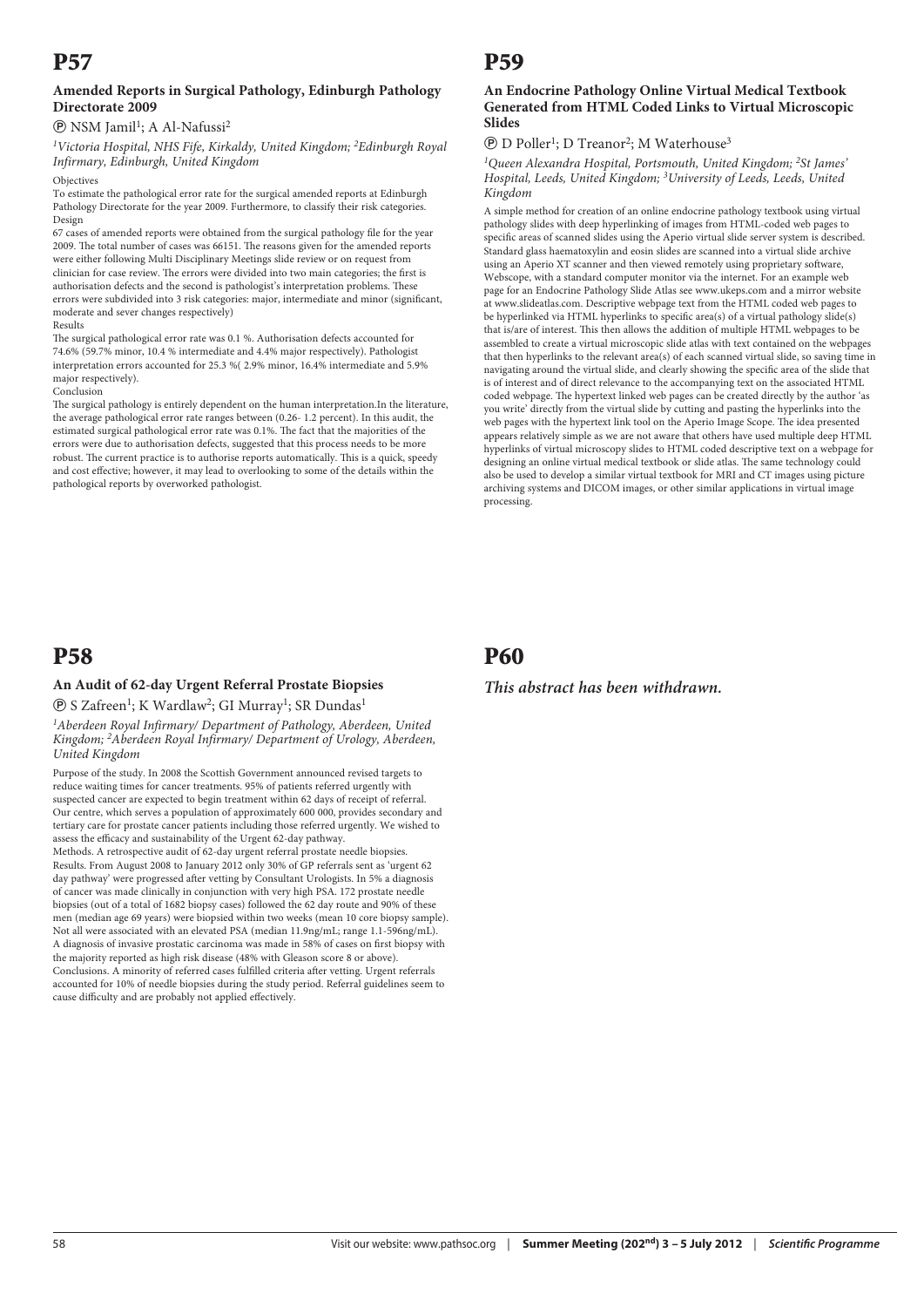#### **Adult Pancreatic Neuroblastoma, an Unusual Site and Fatal Outcome**

#### AG Abdou<sup>1</sup>; **@** NY Asaad<sup>1</sup>; A Elkased<sup>2</sup>; H Said<sup>1</sup>; M Dawoud<sup>1</sup>

*1Pathology Department Faculty of Medicine, Shebeen El Kom Menoufyia, Egypt; 2Surgery Department Faculty of Medicine, Shebeen El Kom Menoufyia, Egypt*

In this report, we describe a classic case of stroma rich neuroblastoma, nodular type in a 22 year old female presented with a pancreatic mass. This rare and unusual presentation elicits several differential diagnostic categories including solid pseudopapillary tumour, pancreatic endocrine tumour, pancreatoblastoma and PNET. In this report, we tried to differentiate between them depending on the histopathological features and using panel of epithelial and neuroendocrine markers. Although of the rarity of pancreatic neuroblastoma as a primary site of origin, however it should be considered in the differential diagnosis of pancreatic masses in children and young adult. Neuropil and ganglionic differentiation are helpful features to recognize neuroblastoma and differentiate them from other small blue cell tumors. The fatal outcome of adult neuroblastoma confirming the independence of age as a prognostic factor in this neoplasm regardless of stage and histology.

# **P63**

#### **Accuracy of Assessing Proliferation Indexes in Gastrointestinal Endocrine Tumours**

#### $\textcircled{P}$  HTM Young<sup>1</sup>; C Tilley<sup>2</sup>; B Green<sup>2</sup>; NJ Carr<sup>1</sup>

*1Faculty of Medicine, University of Southampton, Southampton, United Kingdom; 2Department of Cellular Pathology, University Hospital Southampton, Southampton, United Kingdom*

Purpose of study: The proliferation index (PI) in gastrointestinal endocrine tumours provides prognostic information and is measured using Ki67 immunohistochemistry (IHC). The Royal College of Pathologist (RCPath) recommend calculating PI by counting a sample of 2000 cells. This is time consuming and some pathologists admit to making eyeball estimates of PI rather than formal cell counting. This study aims to compare eyeball estimates of PI with the results of counting 2000 cells.

Methods: Sections from gastrointestinal endocrine tumours were immunostained for Ki67. PI was calculated using three methods: first, manual tally counter of 2000 cells from of the area of highest nuclear labelling using a microscope eyepiece graticule; second, eyeball estimates made by three pathologists within the same area of highest nuclear labelling; third, image analysis of microscope photographs taken from this area using the ImageJ 'cell counter' tool.

Summary of Results: Levels of agreement between methods was evaluated using Bland-Altman plots. Agreement between manual tally and ImageJ assessments was high. Agreement between pathologists' eyeball assessments and ImageJ analysis varied between pathologists but was reasonably high, although as PI increased level of agreement declined.

Conclusions: High levels of agreement between manual tally and ImageJ assessment suggests RCPath methods are an accurate way of assessing PI. Lower levels of agreement between pathologists' eyeball estimates and ImageJ assessment at higher PIs suggests the need for more objective measures when PI is high.

# P62

#### **Expression of Target Molecules in Japanese Gastroenteropancreatic Neuroendocrine Tumours (GEP-NET) Patients**

#### P A Kasajima1; S Yazdanikivi2; H Sasano2

*1Tohoku University Hospital, Sendai, Japan; 2Tohoku University Graduate School of Medicine, Sendai, Japan*

Background - The multi-targeted tyrosine kinase inhibitors (TKI), which inhibits vascular endothelial factors (VEGF), its receptor (VEGFR), platelet-derived growth factor receptor (PDGFR), have been reported to have an antitumour activities in neuroendocrine tumours (NET). However the status of these factors in NET of non-pancreatic organs has not been studied. We therefore immunohistochemically evaluated these factors in human gastroenteropancreatic neuroendocrine tumours (GEP-NET).

Design - VEGF, VEGFR and PDGFR immunoreactivity was evaluated in 104 cases of surgically operated Japanese GEP-NETs (stomach: 9, duodenum: 14, pancreas: 62, rectum: 19 cases) and compared to Ki67 labeling index (Ki67 LI), mitotic index (MI) and tumour size of each cases

Results - VEGF, VEGFR and PDGFR were expressed in 98.1%, 66.3% and 79.8% of all cases, respectively. Ki67 LI was significantly higher in cases with positive VEGF expression than in negative cases (p=0.034, positive:  $6.53 \pm 15.83$ , negative:  $0.065 \pm 0.050$ ). VEGFR immunoreactivity was significantly correlated with PDGFR immunoreactivity (p=0.002, correlation coefficient= 0.321) but not with VEGF nor proliferative indices or tumour size. Conclusion - This is the first report to evaluate the immunoreactivity of VEGF, VEGFR and PDGFR in Japanese GEP-NET patients. Results of our present study indicated that VEGF expression in tumour cells contributed to its proliferative activities in GEP-NET. However, the status of both VEGFR and PDGFR were not correlated with tumour proliferative activities. These results also suggest that each targeted molecules in GEP-NET cells were not necessarily correlated each other and therefore, therapeutic strategy of multi-targeted TKI in GEP-NET patients should be considered based on the status of these molecules to be studied in surgical pathology materials of GEP-NET

# P64

#### **Phaeochromocytomas Associated with PTEN Mutation Demonstarate Tissue Specificity in the Anti-tumour Effect of mTOR Inhibition.**

#### P C Taggart; S Fleming

*University of Dundee, Dundee, United Kingdom*

Transgenic mice harbouring a mutation of PTEN (Pten+/-) develop a number of different tumour types the most frequent being Bcell lymphoma and phaeochromocytoma. Development of the tumoours is further enhanced by the presence of a hypomorphic allele of the LKB1 gene (LKB1+/hypo). PTEN is a phosphatase regulating the activity of the PI3kinase dependent pathway which leads to activation of Akt and further downstream mTOR and S6 riboprotein activation. To test the effectiveness of mTOR inhibition as an anti-tumour agent groups of Pten +/- mice were treated with the mTOR inhibitor AZD8055 or control drug vehicle. While lymphomas responded to the drug treatment by dramatic reduction in bulk and histological presence of apoptosis the phaeochromocytomas were resistant to the anti-tumour effect of the treatment. We analysed the activity of the Akt pathway in phaeochromocytoma using antibodies to phospho-specific epitopes on Akt (Thr 308 PDK1 site, Ser 473 mTOR site), S6riboprotein (Ser235 mTOR site), p-PDK1, GSK3, Bcl2, Cyclin D1 and LKB1 and immunocytochemistry on fixed tissue samples with lymphomas from the same animals for comparison. In both treated and untreated phaeochromocytomas there was strong reactivity for Akt p-308 but not Akt p-473 whereas untreated lymphomas showed reactivity for both but treated lymphomas only for Akt p-308 suggesting that in the phaeochromocytoma mTOR was not activated. This was confirmed by a lack of S6p-235 staining. While cyclin D1 was seen in only a small minority of lymphomas it was uniformly positive in the phaeochromocytomas as was GSK3. These several data suggest that phaeochromocytomas harbouring PTEN mutations arise by a different cellular mechanism from the lymphomas in the same animals and that GSK3 activation of cyclin D1 is involved. These findings reveal tissue specificity in pathway involvement within tumours arising from the same mutation. (Path Soc Summer project.)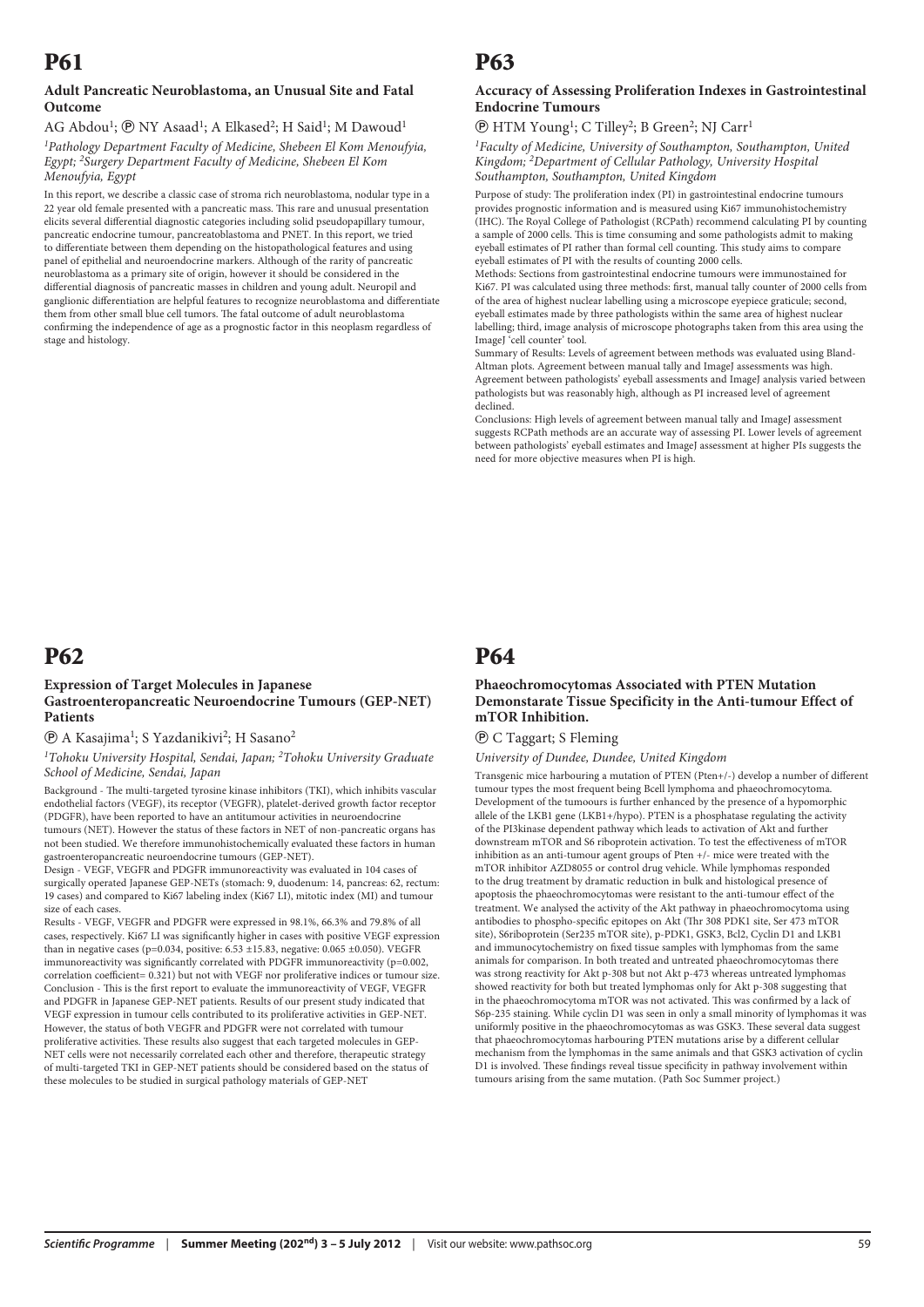### **Diagnostic Discrepancies in Pathology reports of Neuroendocrine Tumours Referred to a Specialist Centre.**

P SC Bowen Jones; L Foster; J Valle; R Hubner; W Mansoor; B Chakrabarty

*Christie NHS Foundation Trust, Manchester, United Kingdom*

Aims: Tumour samples from patients with a provisional diagnosis of gastroenteropancreatic neuroendocrine tumour (GEP NET) referred to a specialist tertiary centre undergo histopathological review. We aimed to determine the frequency of discrepancies between local and central histopathology that would potentially influence clinical management.

Methods: Resected tissue or biopsy material from 50 cases of suspected GEP NET referred between 1st January 2011 and 1st February 2012 were reviewed in a regional network centre. Details of the local and tertiary centre pathology reports were compared. The reports were also judged for compliance with the Royal College of Pathologists Minimum Dataset.

Results: There was complete diagnostic agreement in 29 cases (58%). Discrepancies occurred in the remaining 21 cases (42%), including eight morphological discrepancies, six differences in grade or proliferation index score (Ki67), five differences in assessment of perineural or vascular invasion, and two differences in the extent of local invasion. Sixteen of these discrepancies (32% of the total study population) had the potential to meaningfully impact on clinical management. In addition, neither tumour grade nor proliferation index were recorded in thirteen local pathology reports (26%), which would necessitate additional pathological analysis prior to clinical decision making. Conclusions: This study highlights the importance of tertiary specialist centre histopathology review as recommended by the National Institute for Clinical Excellence (NICE) and standardised reporting using the Royal College of Pathologists Minimum Dataset.

# **P67**

#### **Impact of Anthocyanin Chemical Structure Found in Pomegranate Juice on Leukaemia Treatment.**

 $\textcircled{P}$  H Dahlawi<sup>1</sup>; N Jordan-Mahy<sup>1</sup>; MR Clench<sup>1</sup>; GJ McDougall<sup>2</sup>; C Le Maitre<sup>1</sup>

*1Sheffield Hallam University, Sheffield, United Kingdom; 2Environmental and Biochemical Sciences, The James Hutton Institute, Dundee, United Kingdom*

Anthocyanins are an abundant group of flavonoids present in pomegranate juice and responsible for its red colour. The six most abundant anthocyanins in pomegranate juice are cyanidin-3-O-glucosie, cyanidin-3, 5-di-O-glucoside, delphinidin-3-O-glucoside, delphinidin-3,5-di-O-glucoside, pelargonidin-3-O-glucoside and pelargonidin-3,5-di-O-glucoside. Studies suggest the anthocyanins show potential for the treatment and prevention of cancers. Anthocyanins have been shown to inhibit cellular proliferation and induce apoptosis in cancer cell lines.

The anti-cancerous effect of eight different anthocyanins was investigated on four leukaemia cell lines (CCRF-CEM, MOLT-3, HL-60 and THP-1). Cells were treated with 0µM to 100µM anthocyanins for 24hours. Cell proliferation was assessed using CellTiter-Glo® Luminescent Cell Viability Assay. The pro-apoptotic actions of anthocyanins were assessed by two assays: Annxien V/Propidium iodide staining and staining for caspase3 activity using flow cytometry.

Delphinidin was found to have the greates inhbitory affect on cell proliferation which was found to be significantly greater than that show by cyanidin and pelargonidin (P<0.05). Delphinidin also significantly induced apoptosis in all four cell lines (P<0.05). Cyanidin induced apoptosis only in CCRF-CEM and pelargonidin failed to induce apoptosis in any cell lines (P<0.05). Anthocyanins containing sugar molecules showed decreased toxicity which correlated with the size of sugar molecule.

These results provide evidence that anthocyanins show anti-cancer effects which are dependent on chemical structure and association with sugar molecules.

# P66

#### **Extracts From Red and White Cabbage Contains Bio-Active Compounds Which Induce Apoptosis in Myeloid and Lymphoid Leukaemia Cell Lines**

P A Wilson; N Jordan-Mahy; S Haywood-Small; NA Cross; C Le Maitre

#### *Biomedical Research Centre, Sheffield Hallam University, Sheffield, United Kingdom*

Anthocyanins found in many natural fruits and vegetables posses anti-oxidant, antiangiogenic and anti-inflammatory properties. Red Cabbage contains a plethora of anthocyanins with potential chemo-preventative and pro-apoptotic activities. This study investigated pro-apoptotic effects and anti-proliferative effects of extracts from red and white cabbage on four myeloid (KG-1a, K562, THP-1 and HL-60) and two lymphoid (CCRF-CEM and Jurkat) leukaemia cell lines.

Cellular viability and proliferation was assessed using trypan blue stain and the Cell titerglow Luminescent Cell Viability Assay. Activation of caspase-3 was measured by flow cytometry and apoptotic nuclear morphology was confirmed using Hoechst stained cells. Cell cycle arrest was determined using flow cytometry of propridium iodide stained cells. Solid phase extraction was used to elucidate the active compounds from white cabbage juice extract (WCJE) and red cabbage juice extract (RCJE), these were then analysed using MS/MS.

Histological analysis confirmed apoptosis of all leukaemia cell lines in a dose- and time- dependant manner following treatment with WCJE and RCJE. Cell viability assays indicated a significant decrease in cell viability after treatment for 24h and 48h. IC50 values were determined for all cell lines. MS/MS analysis of RCJE confirmed the presence several key anthocyanins including Cyanidin as well as non-anthocyanin compound Sulforaphane, which was also found to be present in WCJE.

Extracts from red and white cabbage induced apoptosis and cell cycle arrest in all cell lines, confirming that both WCJE and RCJE hold potential bio -active properties that could be used for the treatment and prevention of leukaemia.

# P68

#### **Synergistic Action of Falcarinol on Induction of Apoptosis on Human Lymphoid Leukaemia Cell Lines**

#### P R Zaini1; S Haywood1; K Brandt2; MR Clench1; N Cross1; C Le Maitre<sup>1</sup>

#### *1Sheffield Hallam University, Sheffield, United Kingdom; 2Newcastle University, Newcastle, United Kingdom*

Novel therapeutic approaches for leukaemia are urgently needed to improve leukaemia patient's survival. This study investigated the effects of falcarinol- type of polyacetylene isolated from carrots (Daucus carota) alone and in combination with chemotherapy agents and apoptotic induction on three lymphoid leukaemia cell lines to investigate their additive, subadditive or synergistic effects on apoptotic induction.

Flow cytometric analysis was used to detect active caspase 3 following 24 and 48 h treatment and apoptotic morphology was confirmed using DAPI (4', 6-diamidino-2 phenylindole).

Falcarinol treatment has been shown to induce apoptosis in the three leukemic cell lines in a dose and time responsive manner. Treatment with both falcarinol and DR5agonist showed 25% higher levels of caspase-3 activation on Jurkat than cells treated with single agent alone. MOLT-3 (acute lymphoblastic leukaemia patient released following chemotherapy) cell line demonstrated a significant synergistic response indicated by a significant decrease in viability and significant increase in caspase 3 activity following 24 and 48 h incubation with falcarinol combined with 2.5 nM Valcade, 0.5 nM Leptomycin B or 25 µM Sulforaphane. For example 44% of MOLT-3 cells remaining live after 24 h treatment with falcarinol and Valcade vs. 87% and 98% following falcarinol and Valcade alone respectively.

For the first time, this research has shown that falcarinol can act synergistically with a number of agents in leukaemia cell lines, although the effects vary depending on cell type.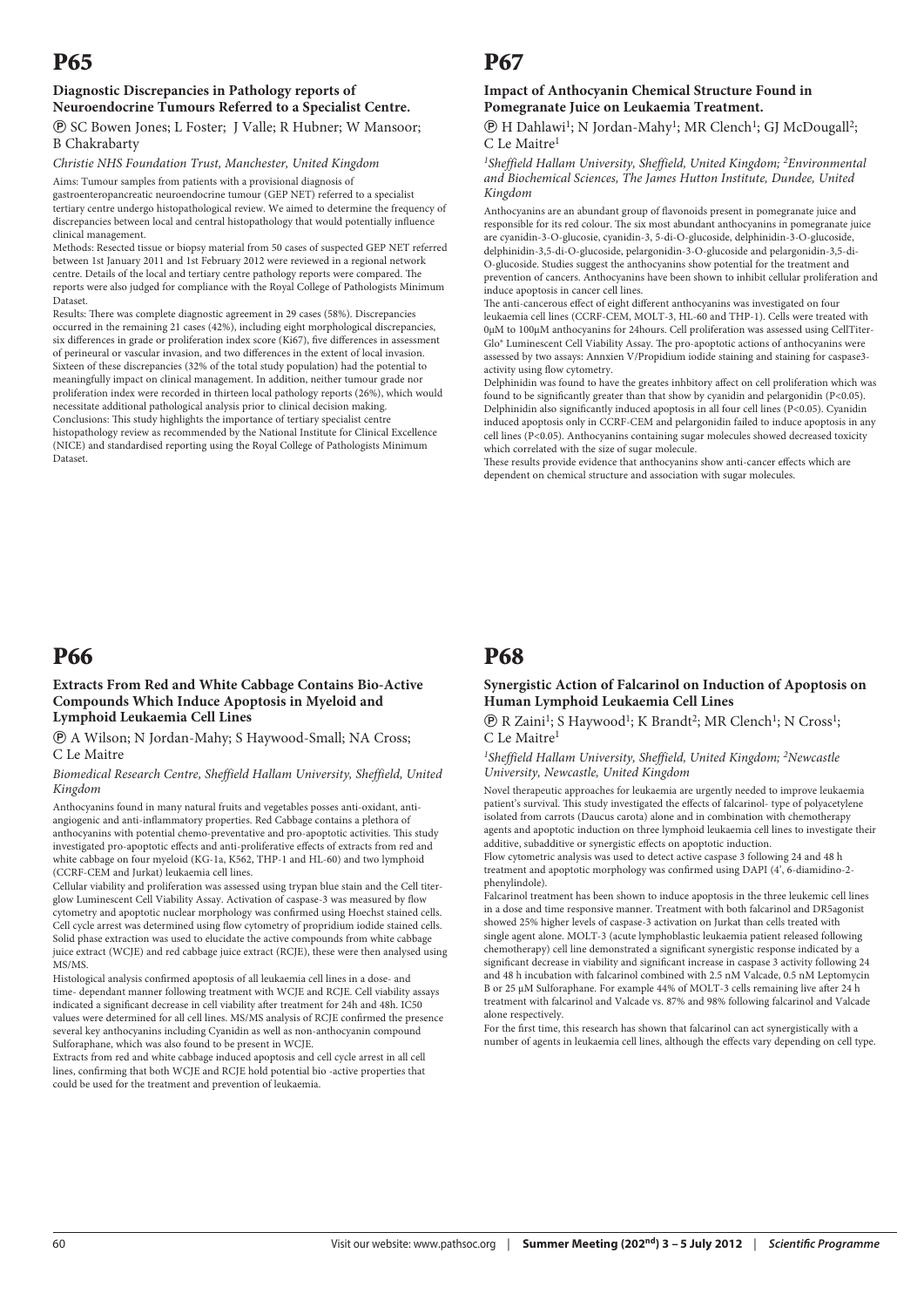#### **The Use of p63 in Distinguishing In Situ and Invasive Tumour in the PyMT Mouse Model of Breast Cancer**

 $\textcircled{P}$  M Byrne<sup>1</sup>; PD Ottewell<sup>2</sup>; I Holen<sup>2</sup>; T Sanderson<sup>1</sup>; SS Cross<sup>2</sup> *1Sheffield Teaching Hospitals NHS Foundation Trust, Sheffield, United Kingdom; 2University of Sheffield, Sheffield, United Kingdom*

The PyMT mouse is a very useful model of breast cancer in an immunocompetent host. The morphology of the tumours that develop in PyMT mice range from florid hyperplasia through to invasive cancers but it is often difficult to distinguish between in situ and invasive components on standard staining as the morphology does differ from human breast cancer. p63 is a nuclear transcription factor that is present in the nuclei of basal/ myoepithelial cells in human epithelium. We have optimised immunohistochemical staining for p63 on a range of tumours from PyMT mice. In normal ducts p63 demonstrates a single continuous myoepithelial layer. In invasive tumours this layer is absent and there are just a few p63 positive cells scattered apparently randomly through the tumours. The most interesting finding was that a discrete p63 layer was absent in many areas which using human morphological diagnostic criteria would have been interpreted as atypical hyperplasia or in situ carcinoma. The absence of a myoepithelial cell layer was confirmed in these areas by an absence of beta integrin staining. Thus the p63 staining demonstrated a much greater area of invasive tumour than would have been anticipated from haematoxylin and eosin staining alone and could be a useful adjunct to tumour assessment in studies using the PyMT mouse.

# P71

#### **Comparative Analysis of Two- and Three-Marker Immunohistochemical Cocktails in the Diagnosis of Prostate Carcinoma**

#### P PD Dabir; P Ottosen; S Høyer; SJ Hamilton-Dutoit

*Institute of Pathology, Aarhus University Hospital, Aarhus, Denmark*

Introduction: Immunohistochemistry using antibody cocktails against basal cell specific and cancer-associated markers is important in the diagnosis of prostate carcinoma in needle biopsies. We compared the usefulness for detecting prostate carcinoma of a three marker cocktail of antibodies to α-methylacyl-CoA racemase (AMACR), p63 and cytokeratin 5 with a traditional two marker cocktail of AMACR and p63.

Material and methods: Sixty-six prostate needle biopsies were analysed prospectively. Serial sections were immunostained with the two- and three- antibody cocktails. Blinded slides were assessed individually by two pathologists. Sensitivity and specificity as well as kappa statistics were calculated.

Results: Both antibody cocktails contributed to the detection of prostate carcinoma in needle biopsies. There was fairly good agreement between the pathologists for both the cocktails as indicated by the kappa values. Sensitivity was similar for one pathologist comparing both the cocktails (76.4% and 75.7%), but was slightly lower comparing the three antibody with the two antibody cocktail for the other pathologist (66.6% vs. 77.4%, respectively). Higher specificity values of 90.3% were achieved by both pathologists using the three antibody cocktail as compared with the two antibody cocktail (68.7% and 71.8%).

Discussion and conclusion: Antibody cocktails are important in diagnosing prostate carcinoma in needle biopsies. Specificity was improved when a three antibody cocktail was used. The three antibody cocktail showed similar sensitivity combined with higher specificity in detecting prostate carcinoma in limited needle biopsy material, compared with our traditional two antibody cocktail and should be considered for routine diagnostic use.

# **P70**

#### **Variations in** *SEPT6* **Transcript Expression Reflect Progression of Melanoma.**

#### M Roche<sup>1</sup>; P Cunnea<sup>2</sup>; MY Walsh<sup>3</sup>; SEH Russell<sup>2</sup>; **@** PA Hall<sup>4</sup>

*1Dept of Dermatology, Belfast City Hospital,, Belfast, United Kingdom; 2CCRCB, Queen's University, Belfast, United Kingdom; 3Dept of Pathology, Royal Victoria Hospital, Belfast, United Kingdom; 4King Faisal Specialist Hospital & Research Centre, Riyadh, Saudi Arabia*

While cutaneous melanoma accounts for only 4% of skin cancers, it causes the greatest number of skin cancer related deaths worldwide. The prognosis for advanced melanoma remains poor, with death typically occurring within 1 year for those with metastatic disease. The development of distinct biomarkers may therefore provide a means of clearly identifying melanomas which provide diagnostic difficulty and predicting the likelihood of future metastasis. As Breslow depth to date remains the single most important prognostic factor for melanoma, the need for molecular biomarkers to improve prediction of outcome is urgently required. The septins are an evolutionary conserved family of proteins which have the ability to bind and hydrolyse guanosine-5'-triphosphate, and to form polymers. To date, 13 different septins genes and numerous pseudogenes have been described in humans. We have previously reported that SEPT6 undergoes complex alternative splicing, such that 7 different transcripts of the gene exist, which encode four different polypeptides. Expression profiling of SEPT6 was carried out on 173 samples of FFPE-derived melanocytic lesions, including normal skin, benign naevi, Spitz naevi, in-situ, primary and secondary melanomas. Loss of expression of the individual transcripts SEPT6\_v3 and SEPT6\_v4 was seen as melanocytic lesions progressed from a benign phenotype to a more malignant phenotype. Conversely, expression levels of SEPT6\_v4\* were expressed in higher percentages in malignant lesions relative to benign naevi and normal skin. The exact function of this transcript "switching" is not clear, but it may ultimately alter the cell phenotype to one which allows for escape from normal cell regulation and apoptosis, and permits uncontrolled proliferation.

# P72

#### **Is Human Papilloma Virus has a Role in Bladder Carcinoma of Egyptian Patients?**

#### MMD Abd El-Wahed<sup>1</sup>;  $\textcircled{P}$  M Shaban<sup>1</sup>; M Durst<sup>2</sup>

#### *1Faculty of Medicine, Menoufia University, Menoufia, Egypt; 2Friedrich-Schiller-Universitat, Jena, Germany*

Background:Bladder cancer is the second most commonly occuring genitourinary cancer in adults. Egypt has the highest rate of bladder cancer in the world with local factors most probably responsiple for such prevelance. In recent years, viral infections including human papilloma virus(HPV) have been implicated in bladder carcinogenises . HPV is a small circular DNA virus that infects stratified squamous epithelium and has an established aetiological role in tumours of the urogenital tract and anal region. Several previous studies have looked for an association between HPV and bladder cancer development, however, its possible role is still controversal.

Objective: To investigate the possible aetiologic role of HPV in Egyptian bladder carcinoma.

Patients and Methods: 42 Egyptian patients with bladder carcinoma, 17 cases with cyctitis as well as 15 cervical carcinoma cases as a positive control were included in this study. Formalin fixed paraffin embedded tissues were used and stained with; H&E to study histopathologic features, immunohistochemistry for P16 and Ki 67as well as the tissue processed for GP&EIA PCR for HPV expression.

Result: Only one case of bladder carcinoma showed positivity for HPV with complete negativity in the cystitis group. 52% of bladder carcinoma cases showed P16 expression and 21.4% showed overexpression. P16 expression was higher in cases associated with bilharziasis and in transitional carcinoma cases associated with squamous differentiation. Conclusion: The low prevelance of HPV in this study does not support an aetiologic role of HPV in Egyptian bladder carcinogesis. However, the overexpression of P16 in a subset of bladder carcinoma cases could raise a possiblity for other HPV types that were not detectable by our probe.

Key words: HPV , P16 and bladder carcinoma.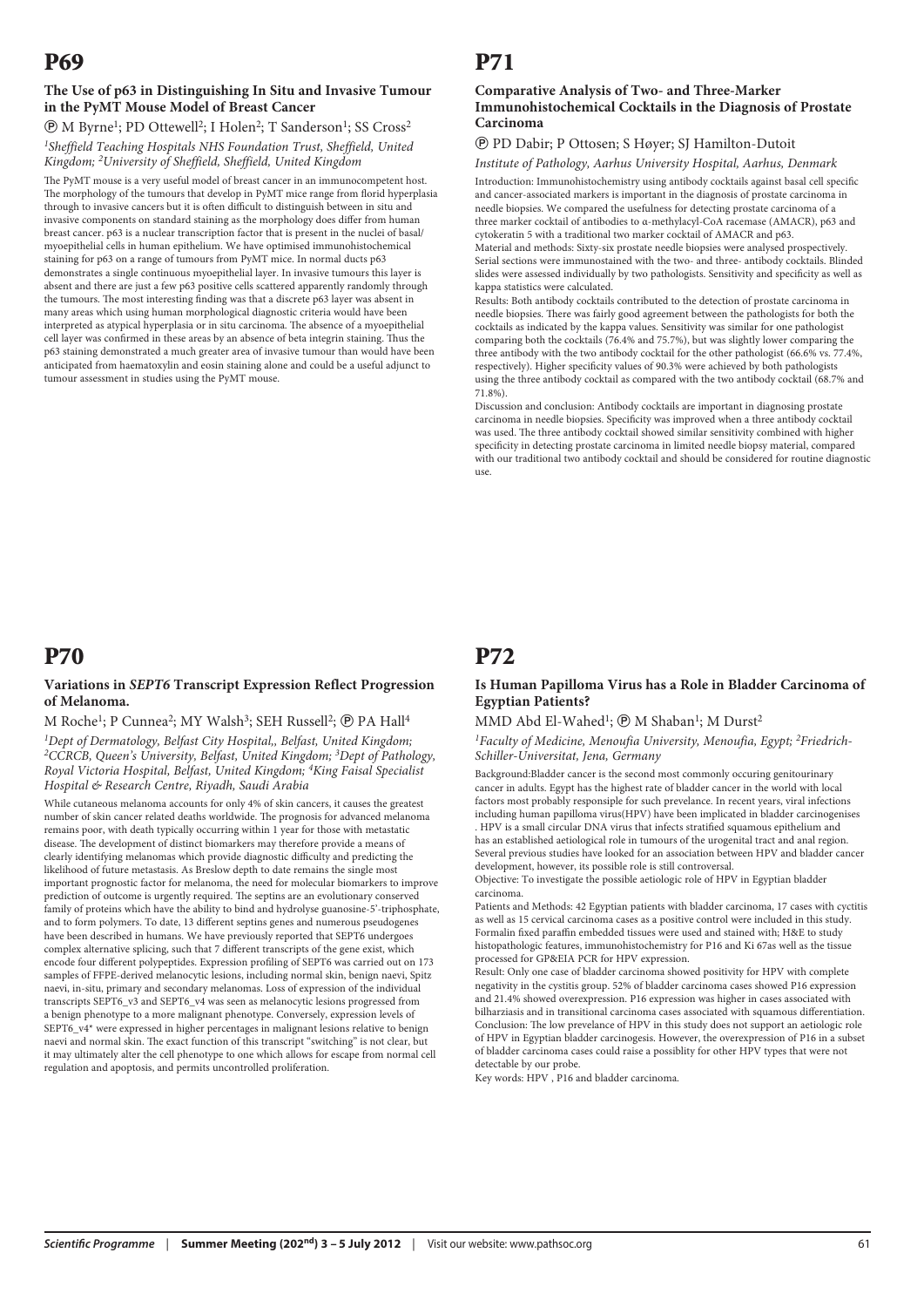#### **Significance of Complement Split Product C4d Deposition in Placenta of Systemic Lupus Erythematosus (SLE) and Pregnancy Induced Hypertension (PIH)**

P N Nakajima1; S Minamiguguchi1; Y Mikami1; E Kondoh2; K Tatsumi<sup>2</sup>; I Konishi<sup>2</sup>; H Haga<sup>1</sup>

*1Kyoto University Hospital, Department of Diagnostic Pathology, Kyoto, Japan; 2Kyoto University Hospital, Department of Gynecology and Obstetrics, Kyoto, Japan*

Background: SLE and PIH are known to result in premature labour and intrauterine growth retardation, and microscopic features of placenta, as represented by acute atherosis and so on. The exact mechanism of the placental injury of these disorders remains undetermined, although immunologic abnormalities, including a disruption of complement system, might play a role in tissue injury in cases of SLE. Therefore, we investigated the significance of C4d deposition in placentas of SLE and PIH. Design: Immunostaining for C4d was performed on paraffin-embedded tissue sections of placentas from 21 patients with SLE, 21 with PIH, and 20 control cases. For evaluation of the C4d staining, we employed the H-score. The score was obtained by the formula: 3 x percentage of strongly staining trophoblasts plus 2 x percentage of moderately staining trophoblasts plus percentage of weakly staining trophoblasts, giving a score ranging from 0 to 300. Clinical records were thoroughly reviewed, and a variety of parameters were compared with respect to H-score.

Results: Immunoreactivity of C4d in a linear fashion along with surface of villous trophoblastic membranes was greater in cases of SLE and PIH, compared with control cases. 57% of SLE and 33% of PIH showed intermediate to strong-reactivity of C4d, with an H-score ranging from 14 to 270 and 15 to 105, respectively. All H-scores of control cases were less than 4. Placentas with intermediate to strong reactivity of C4d showed significantly low-placental weights, low-birth weights, and preterm birth in SLE compared to low H-score (0-3) cases for each disorder.

Conclusion: Activation of complement cascade is related to functional abnormality of placenta in  $\widehat{\mathrm{PIH}}$  and SLE. From the practical point of view, the C4d immunohistochemistry for paraffin-embedded placental tissue may provide information on risk of placental dysfunction in subsequent pregnancies of patients with these two conditions.

# P74

#### **A European Society of Pathology Study Testing the Reproducibility of Current Methods for Classification of Complex Endometrial Glandular Lesions**

F Nogales<sup>1</sup>; J Ordi<sup>2</sup>; C Bergeron<sup>3</sup>; D Hardisson<sup>4</sup>; G McCluggage<sup>5</sup>; H Hollema<sup>6</sup>; A Felix<sup>7</sup>; R Soslow<sup>8</sup>; E Oliva<sup>9</sup>; F Tavassoli<sup>10</sup>; I Alvarado<sup>11</sup>; **(P**) M Wells<sup>12</sup>

*1Dept of Pathology, Univ of Granada, Granada, Spain; 2Dept of Pathology, Univ of Barcelona, Spain; 3Laboratoire CERBA, St Ouen L'Aumone, France; 4Dept of Pathology, Univ of Madrid, Spain; 5Dept of Pathology, Royal Group of Hospitals, Belfast, UK; 6Dept of Pathology, Univ of Groningen, Netherlands; 7Dept of Pathology, Institute of Oncology, Lisbon, Portugal; 8Dept of Pathology, Memorial Sloan-Kettering Cancer Centre, New York, USA; 9Dept of Pathology, Massachusetts General Hospital, Boston, USA; 10Dept of Pathology, Yale University School of Medicine, New Haven, USA; 11Dept of Pathology, Hospital Star Medica, Santa Fe, Mexico; 12Dept of Oncology, University of Sheffield, Sheffield, UK*

**Purpose of the study:** To compare the reproducibility of current classification systems for endometrial hyperplasia and neoplasia. **Methods:** 9 different observers, all international experts in gynaecological pathology (5 from Europe; 4 from the US and Mexico), each independently reviewed all slides once over 1 month using: A) WHO (2003) classification, B) Endometrial Intraepithelial Neoplasia (EIN) terminology and C) classification of the European Working Group (Euro WG) [AJSP 1999;23:1102-8]. Observers 1-3 used method A for the 1st third of the samples, method B for the 2nd third and method C for the remaining 3rd. Corresponding methods for blocks 1, 2 and 3 were B-C-A and C-A-B for observers 4-6 and 7-9 respectively. Thus, each sample was consistently evaluated by three observers per method. The Kappa (κ) values for more than 2 assessments and more than 2 observers were calculated for each method. Confidence intervals were estimated by bootstrap analysis with 5000 replications. **Results:** Both WHO and EIN systems showed poor interobserver agreements (κ 0.3375 and 0.4188 respectively). The Euro WG system showed only moderate agreement (κ 0.5303). Preliminary results for WHO showed partial agreement of 61% and total disagreement of 14%, being poor for complex hyperplasia and moderate for carcinoma. EIN had the worst κ for the diagnosis of endometrial intraepithelial neoplasia (0.2725), full and partial agreement of 36% and 59% respectively were, however, better than WHO and so was the total disagreement of 5%. Confusion of the diagnosis of EIN with "benign" hyperplasia occurred in 13%. Euro WG had a moderate κ of 0.6210 for endometrioid neoplasia and 0.63976 for hyperplasia. **Conclusion:** This study confirms the poor reproducibility of the diagnosis of complex endometrial lesions using the current methods and the need for a consensus on simplification and uniformity for the evaluation of these common lesions.

# **P75**

#### **Mesothelioma Mystery – a Continuing Challenge**

**P** HE Barrett<sup>1</sup>; P Cross<sup>2</sup>; FH Lloyd<sup>3</sup>; A Ralte<sup>2</sup>

*1Imperial College School of Medicine, London, United Kingdom; 2Queen Elizabeth Hospital, Gateshead, United Kingdom; 3University Hospital of North Durham, Durham, United Kingdom*

Background: Presented is a young lady who had an open appendicectomy for right iliac fossa pain who was suspected of having endometriosis. She underwent laparascopic examination 8 months latter for persistent pain and was diagnosed with deciduoid mesothelioma. We review the literature emphasising the dilemmas surrounding diagnosis, aetiology and outcome.

Case presentation: At laparoscopic examination multiple ill-defined small nodules were seen on the pelvic peritoneum. Pathology revealed a pleomorphic tumour with morphological and immunohistochemical features of deciduoid mesothelioma. The patient was referred for consideration of peritoneal stripping.

Discussion: Few cases of this variant of epithelioid mesothelioma have been reported following its characterisation in 1994. Initially regarded as a diffuse tumour arising from the peritoneal cavity of young women, it has since been identified in older men and women and arising from non-peritoneal mesothelium. Aetiology remains uncertain with an equivocal association with asbestos exposure.

Initially thought to be aggressive with most patients dying of disease within 2 years, cases with longer survival and even cure have recently been described. This suggests the possibility of a less aggressive variant for whom aggressive treatment could be beneficial. Our case may fall into this group as she had an extended period between initial presentation and diagnosis and a florid associated inflammatory reaction. Morphological features indicative of this subgroup have not been categorised.

Conclusion: Deciduoid mesothelioma needs to be considered in young patients with persisting abdominal pain. Aggressive interventions may improve the prognosis particularly for a possible subset of less aggressively behaving tumours. This group is currently impossible to identify morphologically.

# P76

#### **Clinicopathological Correlation of the Post Mortem Examination in Neonates**

K Kneen<sup>1</sup>; R Stephenson<sup>1</sup>; N Subhedar<sup>1</sup>; **@** JL McPartland<sup>2</sup>; R Shukla<sup>2</sup>; GK Kokai<sup>2</sup>

*1Liverpool Women's Hospital, Liverpool, United Kingdom; 2Alder Hey Children's NHS Foundation Trust, Liverpool, United Kingdom*

*Aim.* Post mortem examination often has an important role in the counselling of families after the loss of a baby on the neonatal unit. However, we currently do not know how often the examination gives extra information that may be important for families and/or clinical staff.

*Methodology.* An eight year retrospective case note review of babies who had post mortem examinations between January 2002 and May 2010. Ante- and post-mortem diagnoses of causes of death were compared and the degree of concordance was assessed and categorised systematically according to a published classification system.

*Results.* Results from 62 post mortem examinations were available. New information was gained from the post mortem in 18/62 (29%) cases. This ranged from a minor change in diagnosis to a major finding that would have had a major impact on clinical management, including unsuspected fungal and viral infections, necrotising enterocolitis, intestinal atresia, biliary atresia, and new syndromic diagnoses. This new information was considered important for future genetic counselling in 3/62 (5%)cases.

*Conclusion.* This study shows that extra, potentially important information is frequently found at post mortem examination. These data may be useful in informing discussions with parents who are considering post mortem examination following the death of their baby.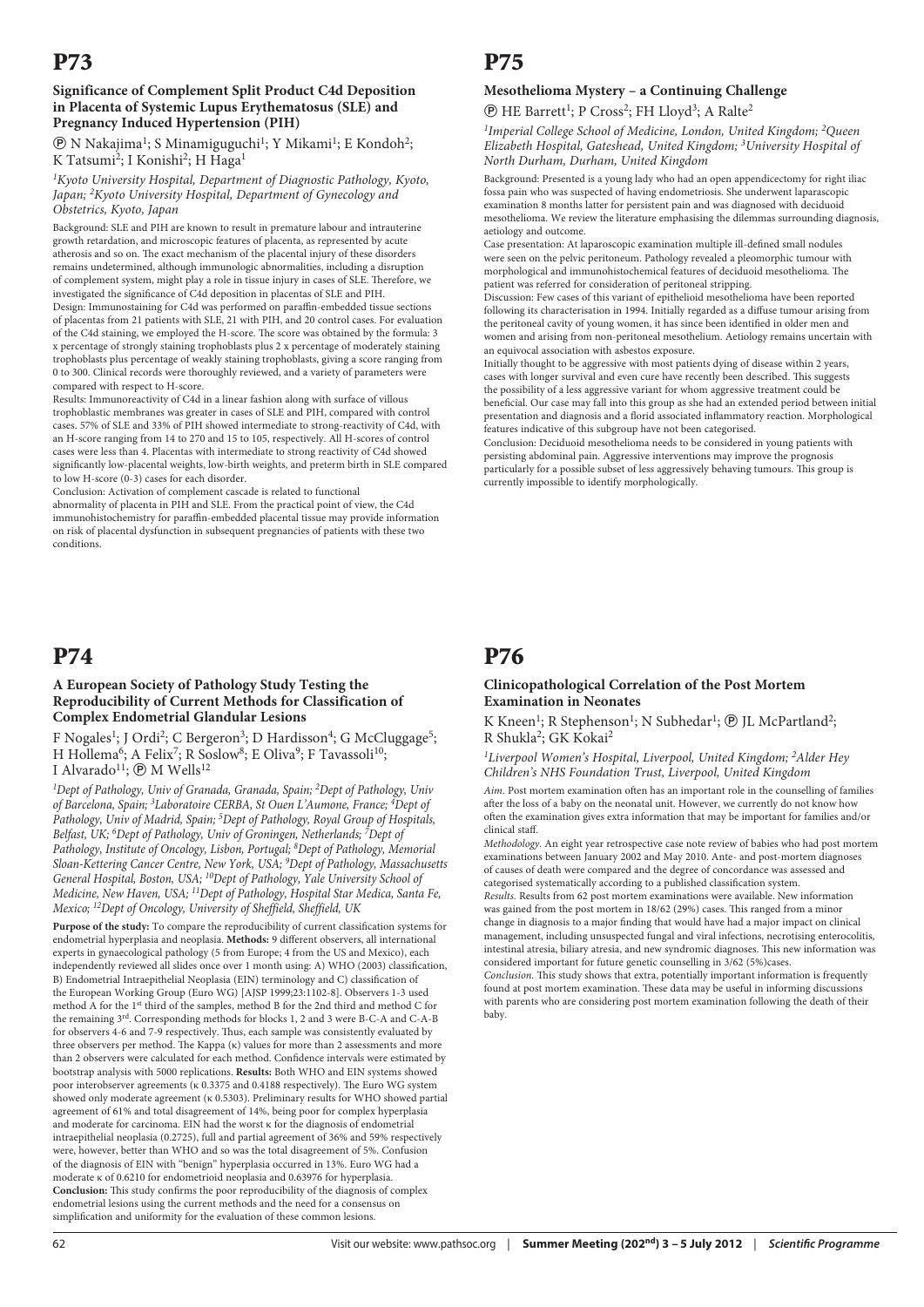#### **A Rare Cause of Perinatal Death: Hyperinsulinaemic Hypoglycaemia**

P JL McPartland1; DP Hurrell1; R Jayaram2; R Shukla1; GK Kokai<sup>1</sup>

<sup>1</sup> Alder Hey Children's NHS Foundation Trust, Liverpool, United Kingdom; *2Countess of Chester Hospital, Chester, United Kingdom*

A baby girl was born at 35 weeks gestation following spontaneous labour and delivery. The mother was treated with methadone throughout pregnancy. Over the first 12 hours of life, blood glucose levels fluctuated, and were often ≤ 2.2mmol/L despite IV dextrose infusion. Opiate withdrawal was suspected due to agitation with inadequate suckling, watery diarrhoea and desaturations, and the opiate withdrawal schedule was initiated. The baby suffered an apnoeic episode, followed by bradycardia, and despite full resuscitative measures, could not be revived.

Autopsy revealed normal growth and development. Histological examination of the pancreas revealed diffuse islet cell hypertrophy, with large islet cells containing large and hyperchromatic nuclei, consistent with congenital Hyperinsulinaemic Hypoglycaemia (HH). Toxicological analysis of vitreous humor revealed very low combined glucose and lactate levels (135 mg/L vs 3000-4000 mg/L), consistent with antemortem hypoglycaemia, and free insulin and C-peptide, confirmatory of antemortem hyperinsulinaemia of an endogenous nature.

HH is characterised by inappropriate insulin secretion, leading to recurrent severe hypoglycaemia. HH is a genetically heterogeneous condition with mutations in seven different genes described to date. The most common mutations are in ABCC8 or KCNJ11, which encode the SUR1 and Kir6.2 subunits of the pancreatic β-cell K-ATP channel. Other genes involved are GLUD1, GCK, HADH, HNF4A and SLC16A1. The age at onset and severity of disease is variable. Babies with ABCC8 or KCNJ11 mutations are often macrosomic at birth with severe hypoglycaemic symptoms. Death in the perinatal period is very rare, and diagnosis was complicated in this case by many of the symptoms of hypoglycaemia also being attributable to opiate withdrawal. Premature delivery also renders infants more vulnerable, due to reduced glycogen stores.

# P78

#### **Sudden Unexpected Death in Childhood with Hippocampal Anomalies and a History of Complex Febrile Seizures**

P JL McPartland1; N Wild2; R Shukla1; GK Kokai1

*1Alder Hey Children's NHS Foundation Trust, Liverpool, United Kingdom; 2Warrington Hospital, Warrington, United Kingdom*

This 23 month old boy had a history of approximately 40 febrile convulsions, the first occurring at the age of 5 months. Some seizures had all of the defining features of *complex* febrile seizures (duration > 15 mins, > 1 seizure during the same febrile illness, focal neurological signs), and some occurred during sleep. An MRI scan, two interictal EEGs and investigations for metabolic disorders were normal. Seven weeks after his last febrile seizure, he was found dead in his cot in the morning, lying face down and prone. He had not been febrile during the previous day.

Autopsy revealed mild brain swelling. On coronal sections, the hippocampi and parahippocampal gyri were asymmetric. Microscopic examination revealed a region of previous necrosis and calcification in the CA1 region of the right hippocampus. The dentate gyrus of the left hippocampus showed mild hyperconvolution. Increased interstitial neurons were seen in the white matter of both parahippocampal gyri. A collection of subventricular neuroblasts was seen adjacent to the posterior horn of the left lateral ventricle. All other sections from brain showed no significant abnormalities. No significant abnormality was found in other organ systems, and there was no toxicological, virological or microbiological cause of death.

The findings in the brain have previously been described in cases of sudden unexpected death in childhood in the context of febrile seizures, or a family history of febrile seizures. In such cases, death usually occurs during sleep, in a prone position. Death is thought to occur by the same mechanism as sudden death in temporal lobe epilepsy, with an unwitnessed seizure during sleep leading to airway occlusion and death. This child is unusual in the number of febrile seizures he had experienced, and that seizures had previously been witnessed during sleep, lending support to the proposed mechanism of death in such cases.

# **P79**

#### **Ruptured Aneurysm of the Umbilical Vein**

 $\textcircled{P}$  L Kurar<sup>1</sup>; A Ali<sup>2</sup>; R Armstrong<sup>2</sup>; C Platt<sup>2</sup>

*1University of Bristol, Bristol, United Kingdom; 2University Hospitals Bristol NHS Foundation Trust, Bristol, United Kingdom*

Aneurysms of the vessels of the umbilical cord and their branches are rare vascular anomalies and can predispose to rupture

We report a case from a 36 year old fit primigravida, non smoker who abstained from alcohol in pregnancy. Her BMI was 20.9. She was low risk and booked for midwifery led care. Her dating and anomaly scans were completed on time with no abnormalities noted. She booked for home delivery.

At term + 14 days she attended the day assessment unit for a review by a doctor as she was declining induction of labour for post maturity. The fetus was assessed and Amniotic Fluid Index (AFI) and cardiotocograph (CTG) were normal.

She continued to decline induction of labour and went into spontaneous labour at term + 17 days. She was transferred from home to the delivery suite because of meconium staining of the liquor after spontaneous rupture of membranes. She progressed to fully dilated and was noted to have a pathological CTG and then a fetal bradycardia. Delivery was expedited with a kiwi ventouse and a 3.6kg live female infant was born with APGARS of 1, 4 and 4.

The placenta was delivered with controlled cord traction and noted to look abnormal at the insertion of the cord.

Baby was transferred to the neonatal intensive care unit (NICU) after being ventilated. She had a cardiac arrest thought to be secondary to hypovolaemia. After 30 minutes, the baby responded to resuscitation and was head cooled for 72 hours on the neonatal intensive care unit. She was discharged on day 12 of life after establishing breastfeeding. The placenta revealed a large haematoma close to the cord insertion which was shown to contain fetal haemoglobin. Beneath the haematoma there was a 3 cm ruptured aneurysm of a branch of the umbilical vein. In the literature congenital thinning of the vessel wall and necrosis of the vasculature from chronic and severe meconium exposure have been implicated in the aetiology.

# **P80**

#### **Image Analysis Approach to the Reliable Quantification of Tumour Infiltrating Immune Cells as Immuno-oncology Biomarkers**

#### P M Cumberbatch1; XH Yap1; HK Angell1; RW Wilkinson2; N Gray<sup>1</sup>; C Womack<sup>1</sup>

#### *1AstraZeneca, Macclesfield, United Kingdom; 2MedImmune, Cambridge, United Kingdom*

Cancer immunotherapy aims to activate immune effector cells to target tumours, or to neutralise suppressive immune mechanisms. However, translation of immunotherapeutic approaches in the clinic will require the development of reliable and robust immunemonitoring strategies for the identification of relevant biomarkers. We have built a platform of immunohistochemistry based assays for the detection of innate and adaptive immune cells in formalin fixed paraffin embedded human tumours, together with a digital imaging approach for the quantification and localisation of infiltrating immune cell populations. Head and neck squamous cell carcinomas have been immunostained for CD8+ cytotoxic T cells, FoxP3+ regulatory T cells and CD45+ haematopoietic cells. Tumour, stromal and necrotic components were separated in digitally acquired images using GenieTM pattern recognition software, and Aperio image analysis algorithms applied to quantify infiltrating immune cells. Due to varied morphology, different GenieTM classifiers were required for each tumour and marker to accurately segment tumours. Despite this, accurate quantification of inter-individual variation in tumour composition was achieved. Immune cell infiltrates predominated in the stroma with a low frequency of immune cells infiltrating tumour cell regions. Analysis of FoxP3:CD8 ratios revealed an immunosuppressive phenotype in the stroma, with elevated FoxP3+ regulatory T cells compared with CD8+ cytotoxic T cells being evident. These data demonstrate that immune cell infiltrates can be localised and quantified accurately in human tumours using a digital imaging approach enabling assessment of inter- and intra- patient variability in baseline immune cell frequencies and the objective assessment of potential changes upon treatment. The conclusion drawn is that this approach could contribute to biomarker strategies for cancer therapies that modulate the immune system.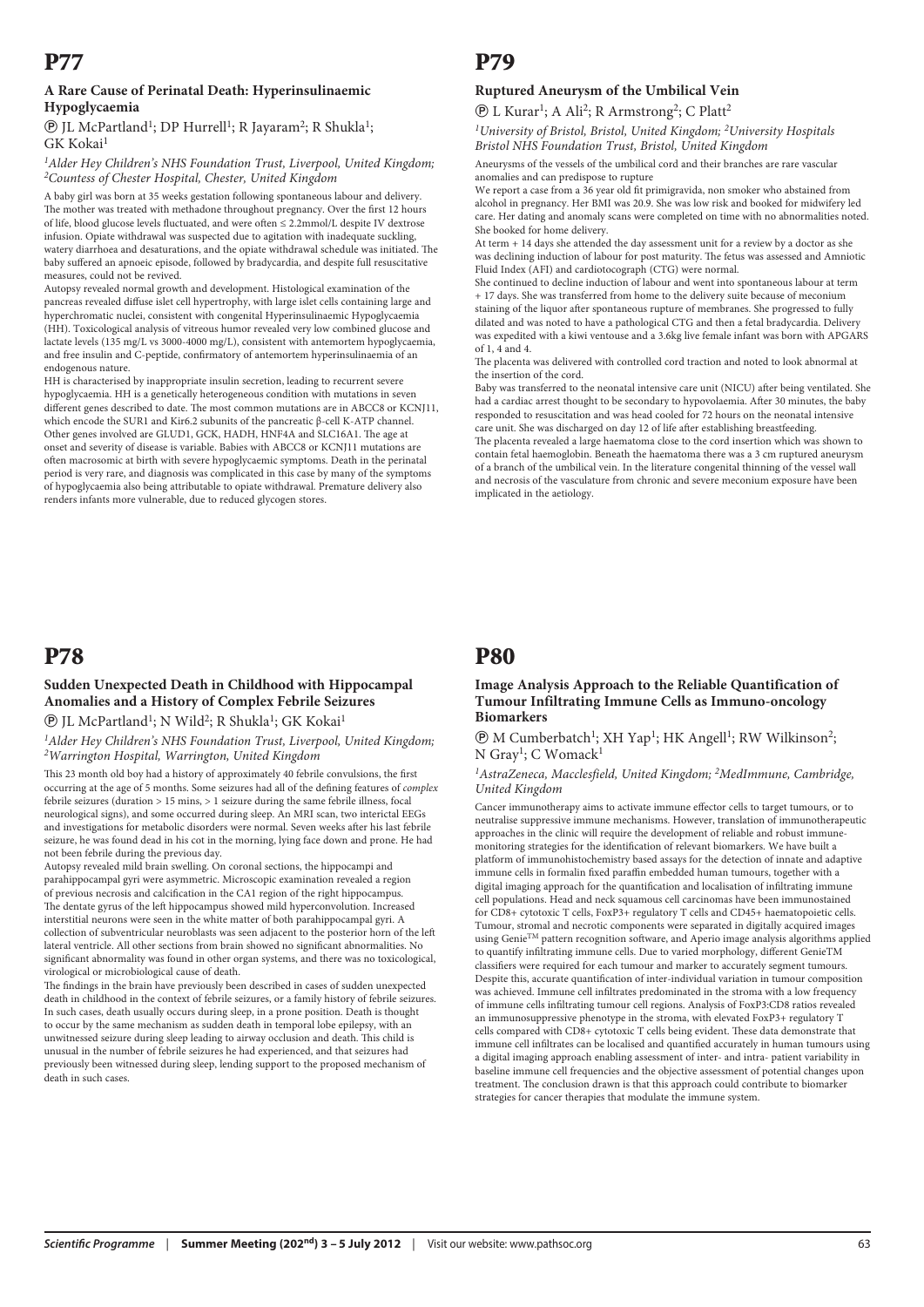#### **Astronomical Algorithms for Automated Analysis of Nuclear, Cytoplasmic and Membranous Immunohistochemical Stains**

 $\textcircled{P}$  HR Ali<sup>1</sup>; M Irwin<sup>2</sup>; L Morris<sup>1</sup>; SJ Dawson<sup>1</sup>; FM Blows<sup>1</sup>; E Provenzano<sup>1</sup>; B Mahler-Araujo<sup>1</sup>; PD Pharoah<sup>3</sup>; NA Walton<sup>2</sup>; JD Brenton<sup>1</sup>; C Caldas<sup>1</sup>

*1CRUK Cambridge Research Institute, Cambridge, United Kingdom; 2Institute of Astronomy, University of Cambridge, Cambridge, United Kingdom; 3Department of Oncology, University of Cambridge, Cambridge, United Kingdom*

#### Purpose

Personalised cancer medicine has placed increased demands on in situ histopathological assays especially immunohistochemistry (IHC). The major shortcoming of IHC is that it requires manual interpretation by a pathologist returning a semi-quantitative score which can be labour-intensive. Therefore there is an urgent need for methods of automated analysis of IHC stains. Astronomers have developed sophisticated, robust methods for the automated analysis of complex telescopic images of the sky. Methods

In collaboration with the Institute of Astronomy at the University of Cambridge, we have adapted astronomical algorithms for the analysis of IHC stained digital images of breast cancer using tissue microarrays (TMAs) of 2,258 tumours and compared these results to those generated by manual assessment by pathologists. We developed algorithms for the analysis of IHC stains localising to the nucleus (ER), cytoplasm (BCL2) and membrane (HER2). Spearman's rank correlation and receiver operating characteristic (ROC) analysis were used to assess automated scores against manual scores. Results

All automated scores showed good-to-excellent correlation with manual scores. For ER, the correlation was 0.82, p<0.0001, for BCL2 0.73, p<0.0001 and for HER2 0.64, p<0.0001. Automated scores showed excellent concordance with manual scores in defining cases as 'positive' or 'negative'. The proportion of cases concordantly classified was 93.2%, 87.3% and 96.0% for ER, BCL2 and HER2 respectively. Conclusions

Automated analysis of immunostains represents a viable alternative to manual assessment and provides a continuous measure of in situ protein expression in a high-throughput manner. Adaptation of astronomical algorithms to tissue sections constitutes a powerful research tool for the objective investigation of the complexity of microscopic images of tumours.

# **P82**

#### **Automatic Image Analysis to Calculate the Cancer:Stroma Ratio in Colorectal Cancer**

#### P AI Wright; AMM Coe; M Dattani; E Toh; GGA Hutchins; NP West; HI Grabsch; DR Magee; P Quirke; DE Treanor

*University of Leeds, Leeds, United Kingdom*

A key factor in the prognosis of colorectal cancer is the ratio of tumour cells to intratumoral stroma (the so called cancer:stroma ratio). Currently cancer:stroma ratio is measured manually, by examining virtual H&E stained slides and point counting all components of the cancer separately e.g. tumour cells, stroma, vessels, inflammation etc. Virtual slides are used to annotate areas of interest on a digital slide image, and previously presented, in-house developed software superimposes points onto the image in a random, systematic fashion. These points are classified one by one by the observer. The analysis of the tumour:stroma ratio requires scoring of at least 300 points per tumour. This is a time consuming (10-60 minutes per case) and laborious task and automating this process would be highly desirable.

These expert-classified measurement points were used as 'ground truth' to develop and validate an automated cancer:stroma detector using image analysis. The virtual slide data is extracted to create pre-classified image patches for image analysis algorithm training and validation. Patches are processed for feature extraction, identifying colour, texture, stain intensity, object size, shape, edges and other visual traits. These features are used as training data for a random forest ensemble classification algorithm, and validated against unseen image patches. Currently, over 50,000 such patches are being used for algorithm training and validation. Initial results show an accuracy of 71% for cancer and 56% for stroma. Further development and refinement of methods is needed to significantly improve the accuracy of the algorithm.

# P83

#### **Testing for Allelic Loss in Colorectal Cancer by High Resolution Melting (HRM) Analysis**

P W Fadhil; E Gosal; H Lee; M Ilyas

*School of Molecular Medical Sciences, University of Nottingham, Nottingham, United Kingdom*

Background:Development of genetic instability is common in human cancers and it is considered as an important event during the progression of colorectal cancer. It usually results in gains or losses of the genetic materials in oncogenes/tumour suppressors e.g. allelic loss following tumour suppressor gene inactivation. Testing for allelic loss is an important tool in cancer research and it is currently done by detection of loss of heterozygosity (LOH) at polymorphic sites using SNPs or microsatellite markers. High Resolution Melting analysis (HRM) allows detection of sequence changes due to formation of DNA heteroduplexes. We hypothesised that allelic loss at a SNP will alter the ratio of heteroduplexes to homoduplexes due to a shift towards a homozygous status and that this would be detectable by HRM.

Materials and Methods: Two SNPs in TP53 and one SNP in Pten were selected from dbSNP data base because they show a high frequency of heterozygosity and 56 cases of CRC were tested. Initially, as proof of principle, microdissected tumour samples from up to six cases were tested by HRM and validated by direct sequencing. Following this, all heterozygous tumours (without microdissection) were tested. Overall, 75% and 50% of cases showed allelic loss in P53 and Pten, respectively, by HRM. The presence of stroma in the non-microdissected cases reduced the signal to noise ratio but still allowed detection of allelic loss. All cases were confirmed by sequencing. We next extended our study by testing 30 non microdissected CRC for LOH of the APC gene using multiple SNPs in the coding sequence of exon 15. Sixteen samples showed heterozygosity at the APC locus and 75% of them showed LOH by HRM.

Conclusion: Our results indicate that HRM would be a suitable and reliable technique for detection of LOH in addition to its use as a rapid and cost effective mutation screening tool.

# P84

#### **Ancillary Staining and Histopathological Services in a Tertiary Hospital in sub-Sahara Africa II: Immunohistochemistry**

P KC Akpobi; SA Ahmed; A Mohammed

#### *Ahmadu Bello Univ. Teaching Hospital, Zaria, Nigeria*

Our earlier study had shown that ancillary staining used in a histopathology laboratory in a Nigerian tertiary hospital on 44,813 surgical biopsy specimens from 1991 to 2010 were mostly special histochemical stains (3,104, 6.93%); and that immunohistochemistry was hardly done. In this study, immunohistochemistry was reviewed / analysed in greater detail and found not to have been used at all from 1991 to 2007, sparingly used between 2008 and 2010 (<0.31% ) and more frequently used in 2011 (78 out of 3,288 specimens, 2.37%). Of the 11,590 surgical biopsies received between 2008 and 2011, only 90 (0.78%) had immunohistochemistry carried out on them. Multiple immunohistochemistry antibodies were used on some specimens, which translated into 238 antibody usage on 90 specimens. Of the 238 antibody usage, the three most common antibodies and the number of times used, were: oestrogen receptor (ER, 66, 27.73%), HER2/neu (64, 26.89%) and progesterone receptor (PR, 53, 22.27%) while the three least used antibodies were desmin (3, 1.26%), chromogranin (6, 2.52%) and cytokeratin (8, 3.36%). Other immunohistochemistry antibodies used were epithelial membrane antigen (EMA, 17, 7.14%), vimentin (11, 4.62%) and CD45 (10, 4.20%). The underutilization of immunohistochenistry in this facility was due primarily, to high costs; relative frequent use of the triple antibodies for breast cancer - ER, HER2/neu and PR having been made possible through donation of the antibodies by a pharmaceutical company. While immunohistochemistry remains a valuable modern tool in diagnosis, management and prognosis of diseases, its use in this histopathology laboratory and possibly others in sub-Sahara Africa is curtailed by high costs, limited trained personnel and other logistic challenges.